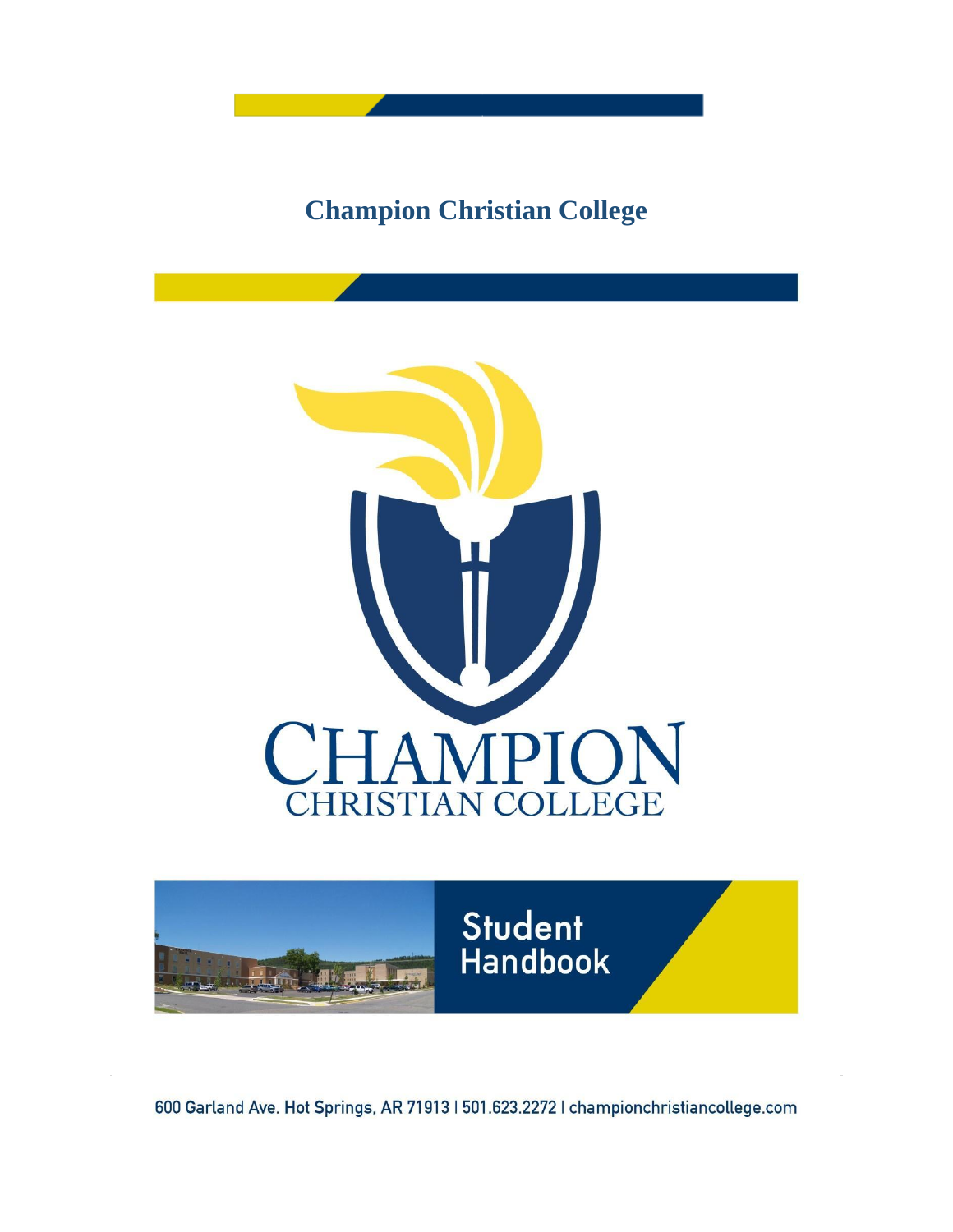# **Champion Christian College** THE ADVENTURE BEGINS!

Dear Champion Student:

Welcome to Champion Christian College! Champion Christian College exists to train young people for the work of carrying out the Great Commission. As you begin your journey, I want to challenge you to be a world changer. Think about it this way: first change yourself, then change the environment around you, and then go out to change the world for Jesus Christ.

I realize that many of you are coming here to study pastoral ministry, while others may be looking to be worship leaders, counselors, teachers, coaches, or church employees. Whatever direction it is that you are going, I can assure you that the training you will receive here is unlike any other. Perhaps you are not sure about God's calling but want to learn the Bible as well as leadership skills. This is the place for you, too.

Champion Christian College is a place for those who are visionary. They see the big picture of what God is doing, and they want to be a part of it. It is also a place for Christian activists—those who want to do ministry to make a difference in the world. Some of our graduates pastor churches, minister on the mission field, or operate Christian businesses. Whatever God calls you to do, our desire is for you to give God glory with your life, and in so doing, to change the world.

So find out where you fit in, and allow us to train you to accomplish great things for Jesus Christ. We are excited that you have come to learn from our world-class faculty and staff. We look forward to training you, growing with you, and helping you accomplish God's purpose for your life!

Sincerely yours in Christ,

Eric A. Capaci President Champion Christian College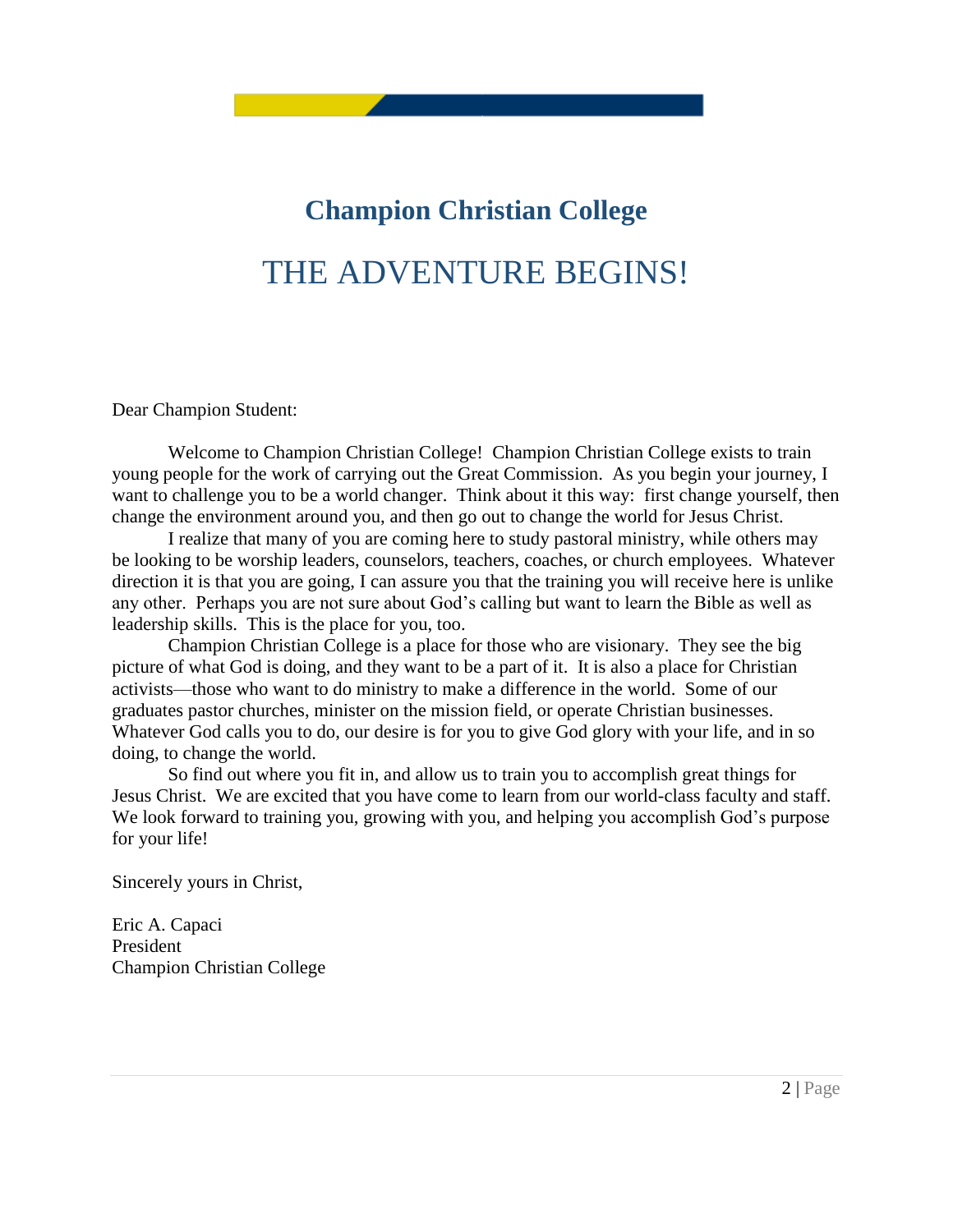<u> 1999 - Jan James Barnett, s</u>

## Contents

| 3 Page |
|--------|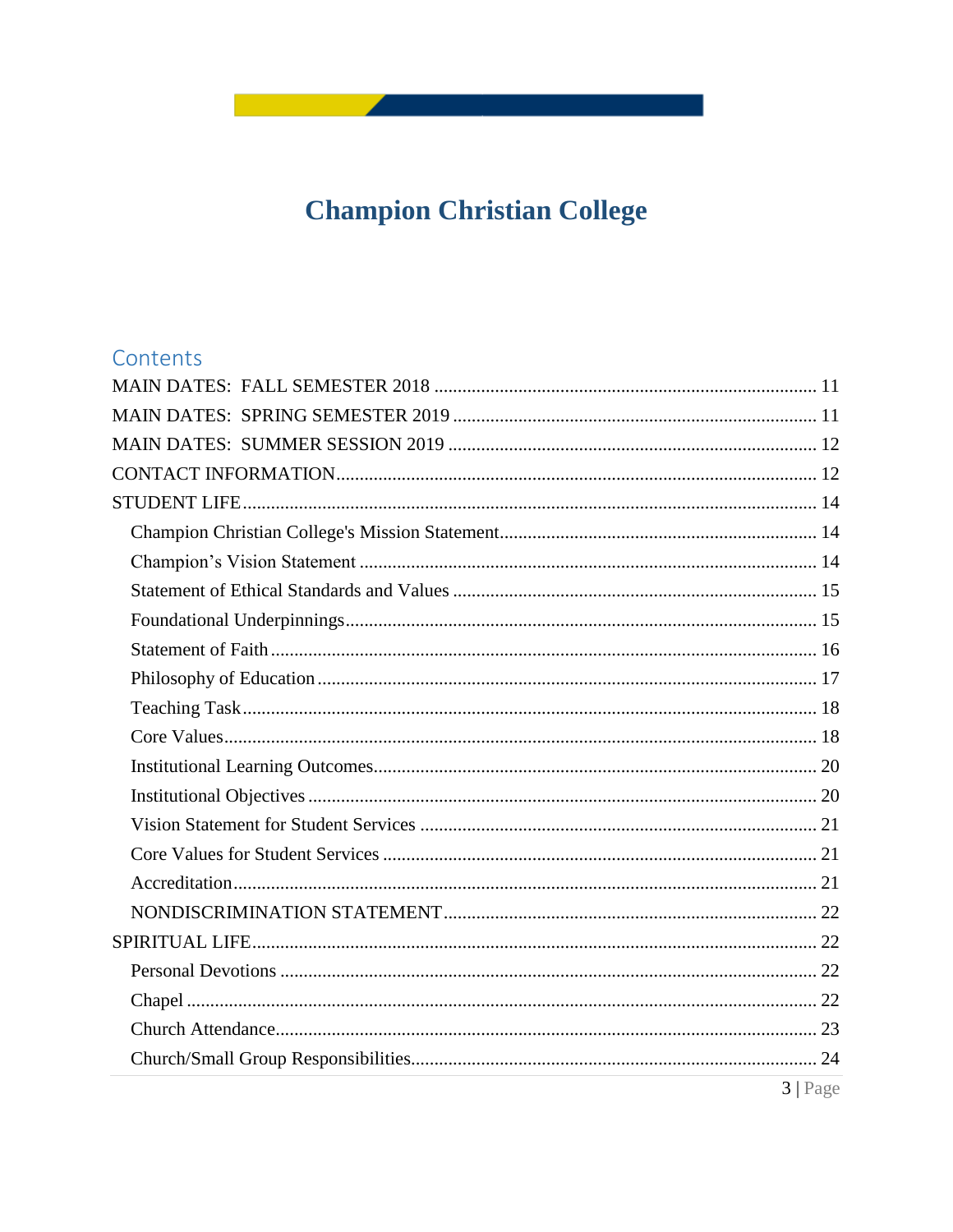<u> 1999 - Jan James Barnett, s</u>

| 4 Page |
|--------|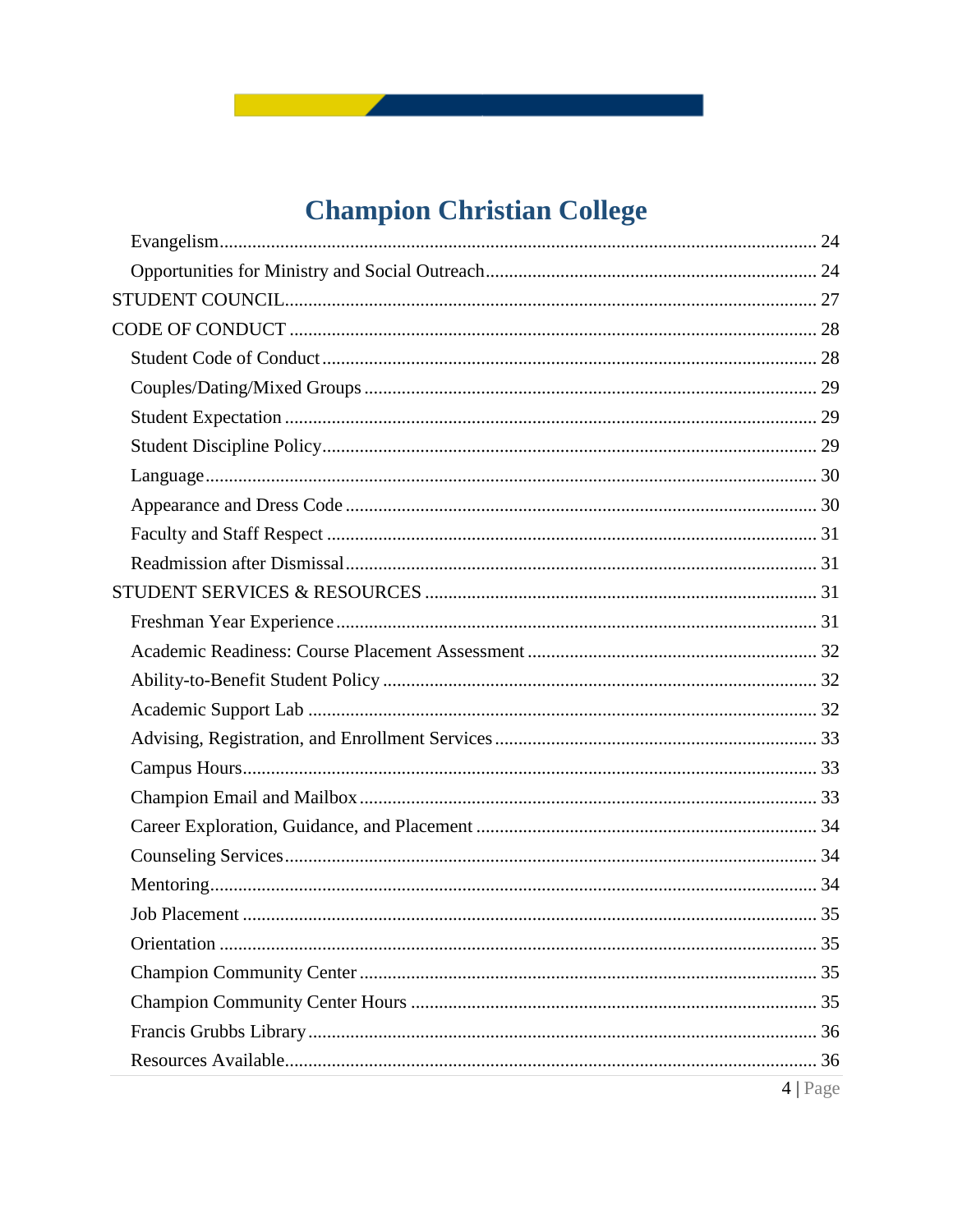<u> 1999 - Jan James Barnett, s</u>

| 5 Page |
|--------|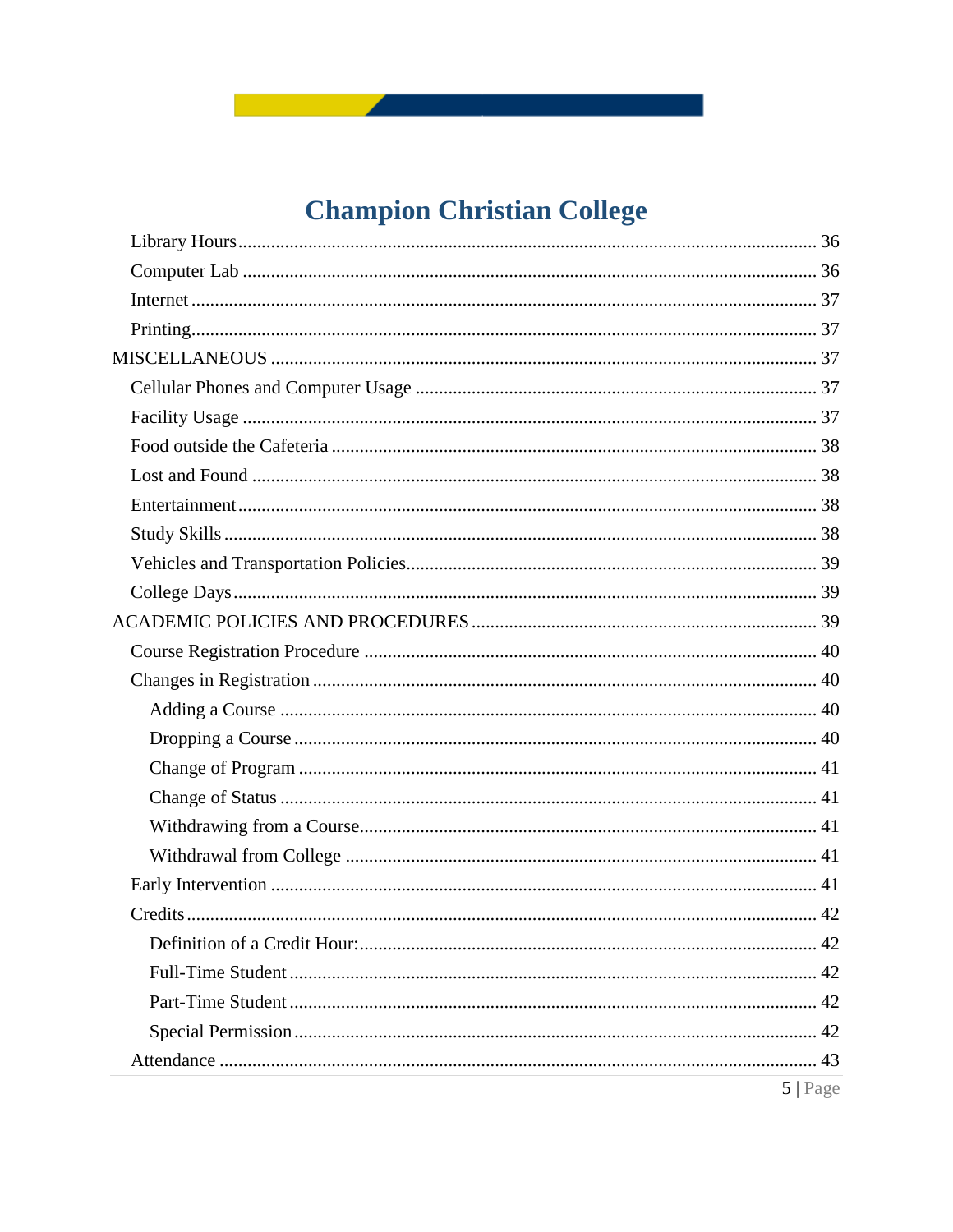**Contract Contract Contract** 

| 6 Page |
|--------|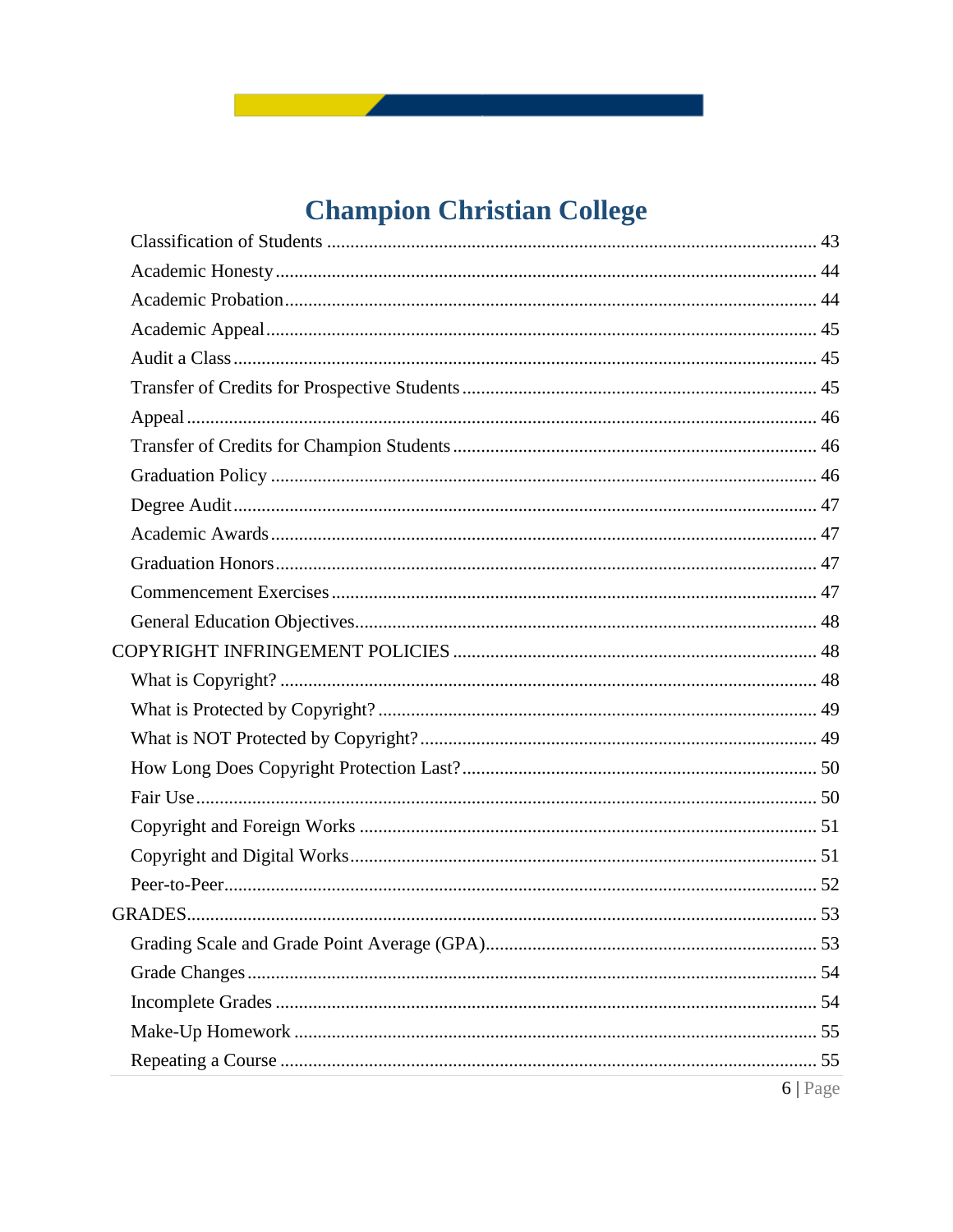<u> 1999 - Jan James Barnett, s</u>

| $7 \mid \text{Page}$ |
|----------------------|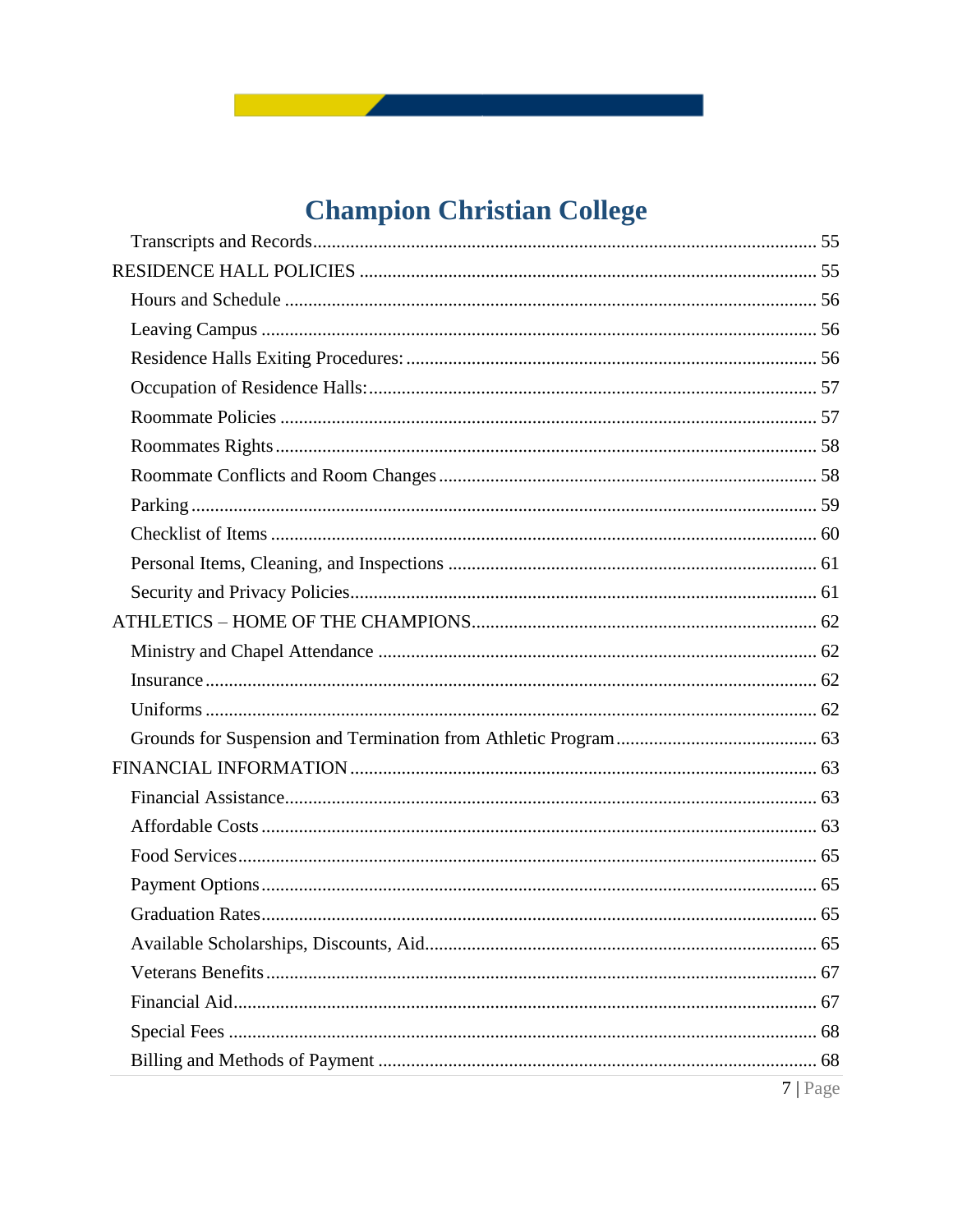<u> Alban Maria Maria Maria Maria Maria Maria Maria Maria Maria Maria Maria Maria Maria Maria Maria Maria Maria </u>

| $8 \mid \text{Page}$ |
|----------------------|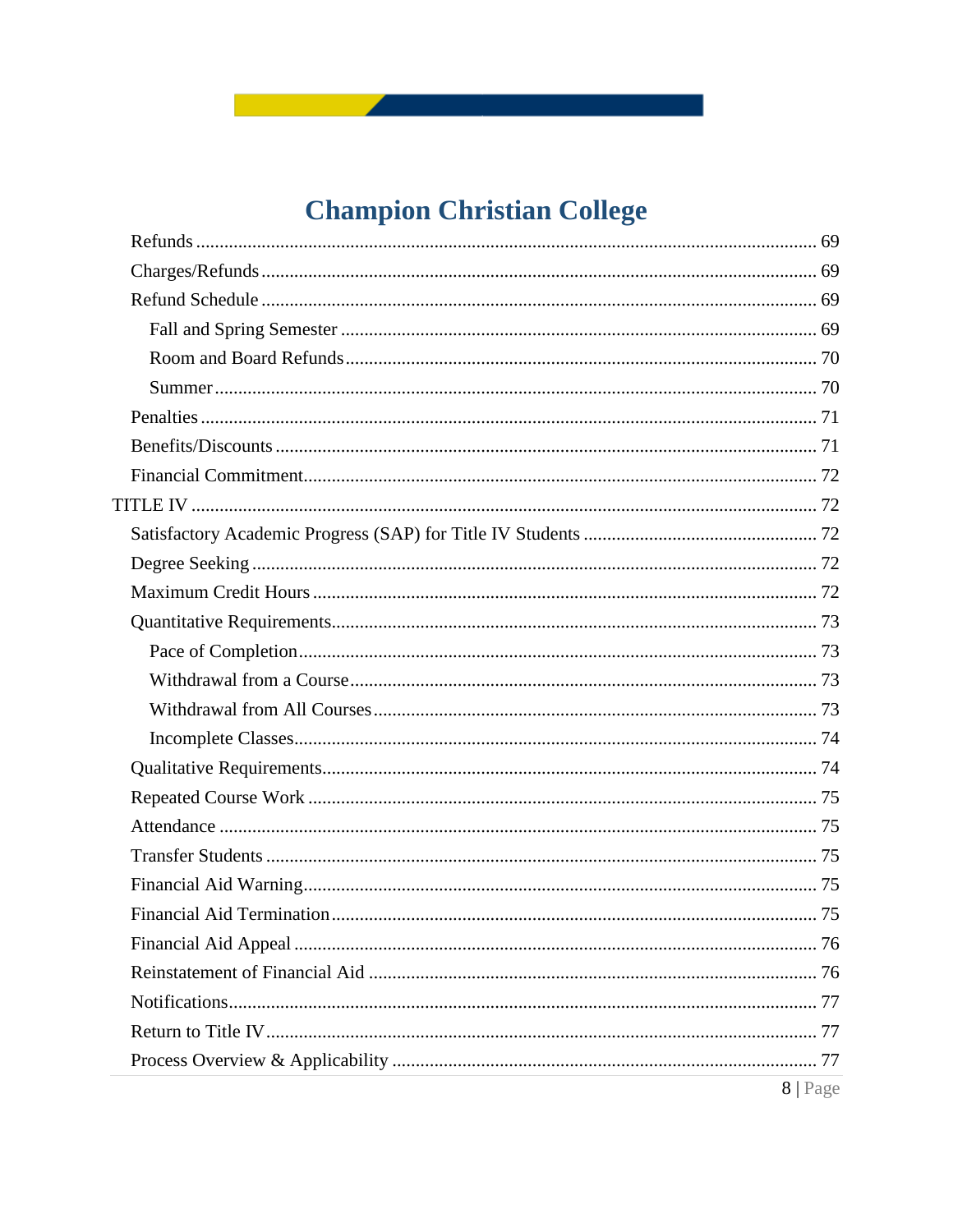<u> 1990 - Jan James Barnett, politik politik (</u>

| 9   Page |
|----------|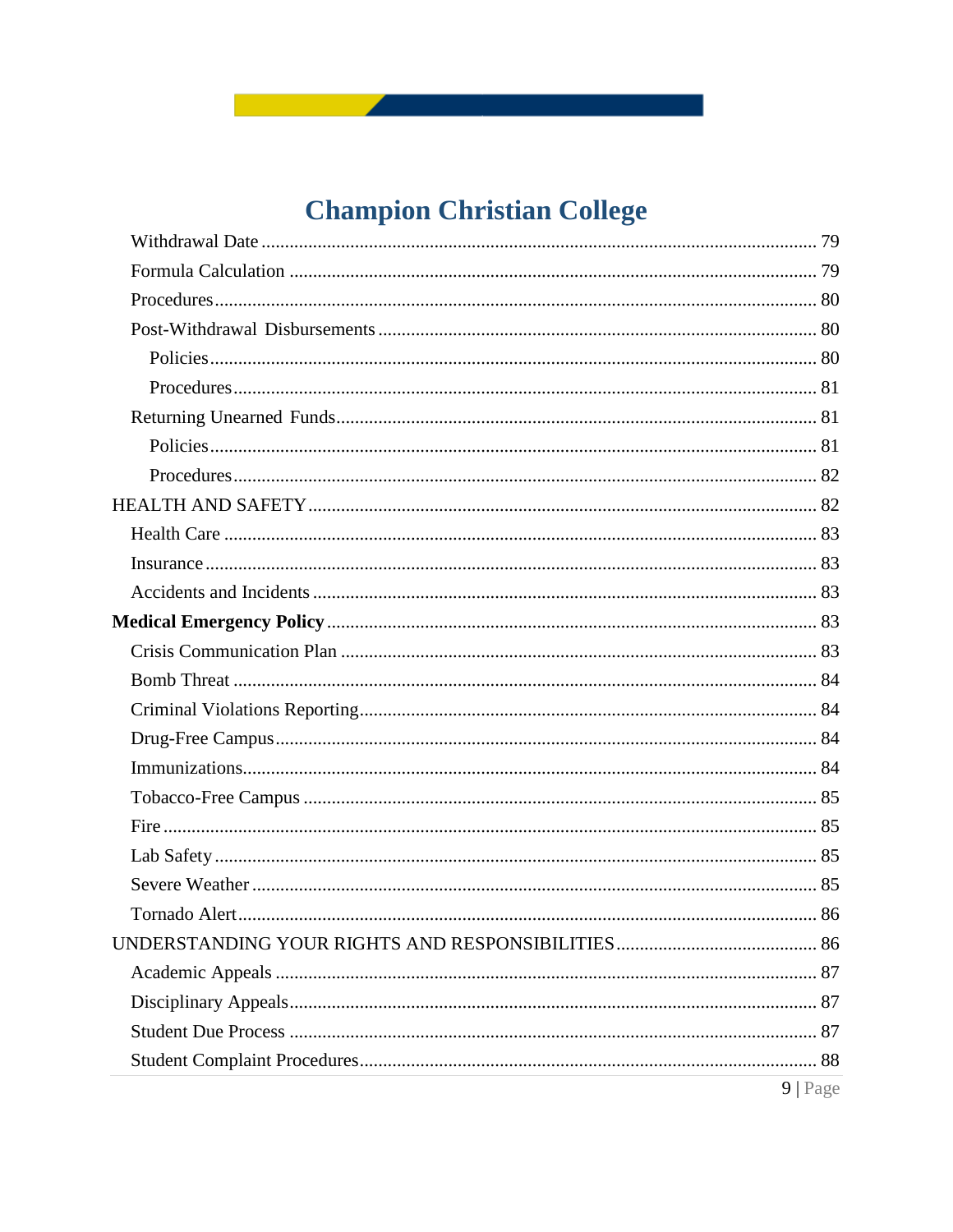<u>and the company of the company of the company of the company of the company of the company of the company of the company of the company of the company of the company of the company of the company of the company of the com</u>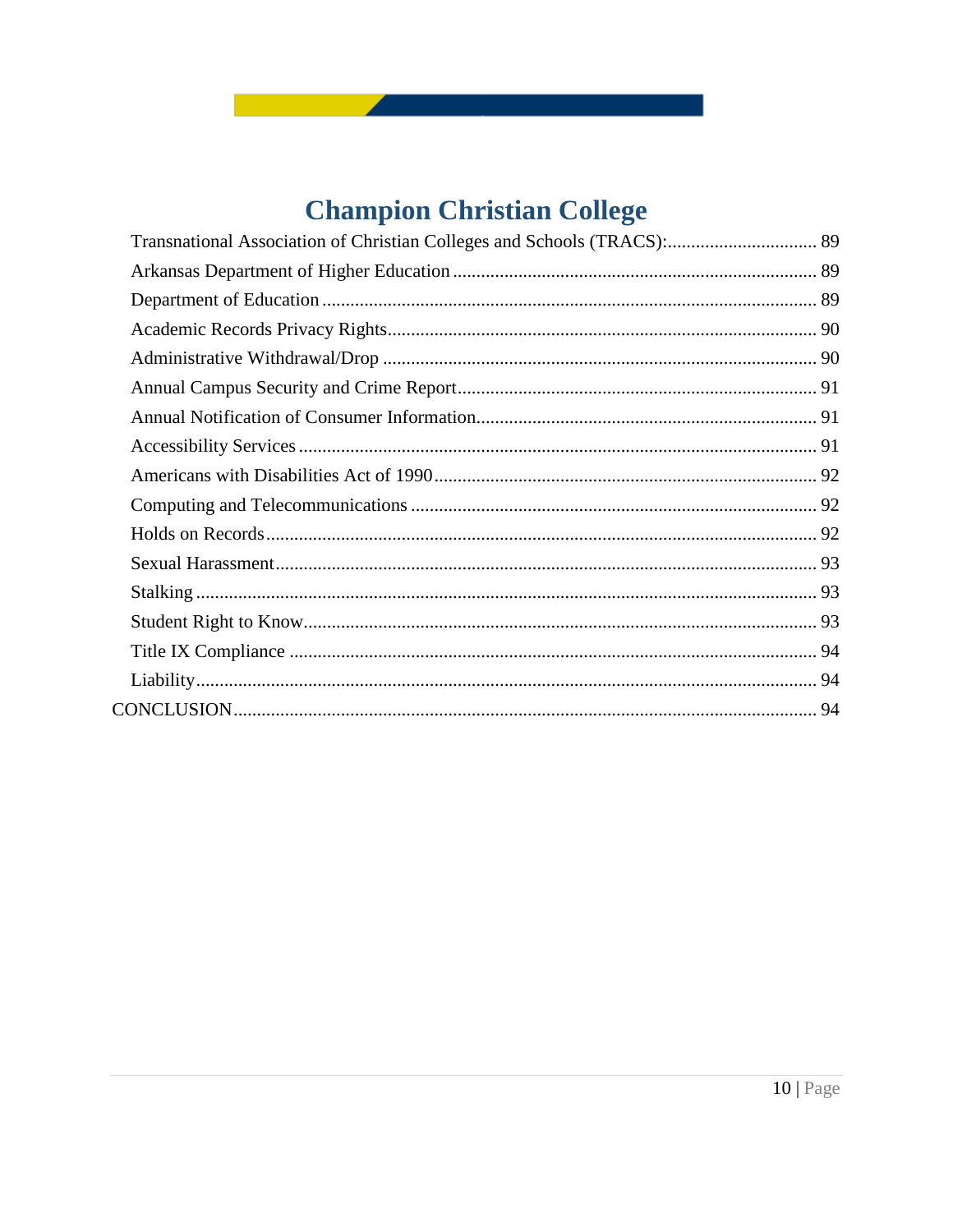# <span id="page-10-0"></span>**Champion Christian College MAIN DATES: FALL SEMESTER 2018**

**Contract Contract Contract Contract** 

| November 19-23 (Monday-Friday)Thanksgiving Holiday (no classes) |  |
|-----------------------------------------------------------------|--|
|                                                                 |  |
|                                                                 |  |

# <span id="page-10-1"></span>**MAIN DATES: SPRING SEMESTER 2019**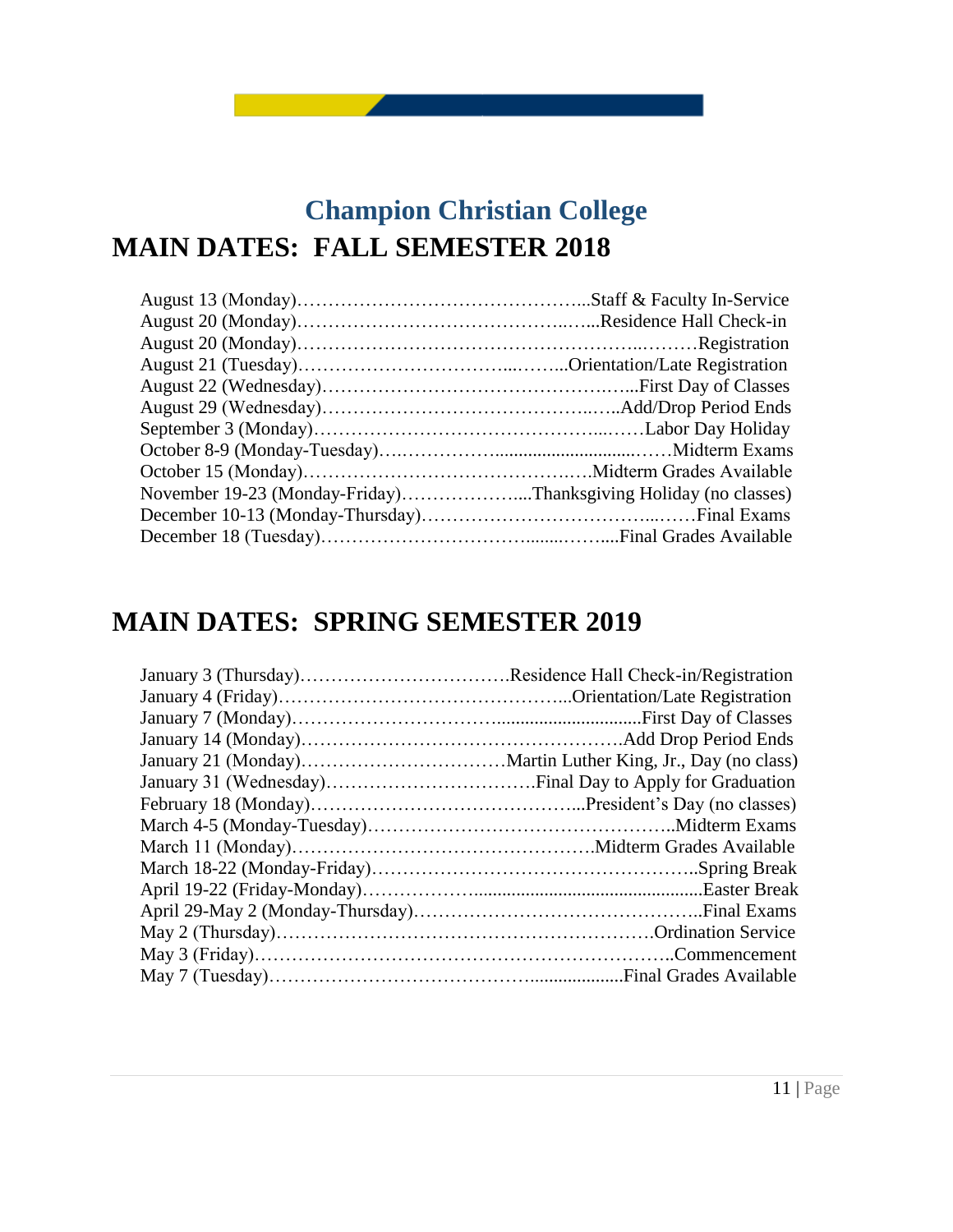# <span id="page-11-0"></span>**Champion Christian College MAIN DATES: SUMMER SESSION 2019**

**Contract Contract Contract Contract** 

# <span id="page-11-1"></span>**CONTACT INFORMATION**

Champion Christian College is located at 600 Garland Avenue, Hot Springs, AR 71913. To contact the college's main desk, please call (501)-623-2272.

We earnestly desire to be of assistance to you in any way we can. Do not hesitate to get in touch!

| <b>NAME</b>         | TITLE                                      | <b>OFFICE</b><br><b>NUMBER</b> | <b>EXTENSION</b> |
|---------------------|--------------------------------------------|--------------------------------|------------------|
| Dr. Eric Capaci     | President                                  | 205                            | 120              |
| Dr. Shane Robertson | <b>Interim Executive Vice</b><br>President |                                |                  |
| Ms. Claudia Kemp    | Vice President of<br>Academic Affairs      | 209                            | 411              |
| Ms. Digna Wilkie    | Registrar                                  | 209                            | 401              |
| Ms. Marcia Thomas   | <b>Business Office</b><br>Administrator    | 211                            | 125              |
| Mr. Jeff Manthe     | <b>Financial Aid Director</b>              | 211                            | 412              |
| Mr. Stephen Sellers | VP pf Student Affairs                      | 218                            | 310              |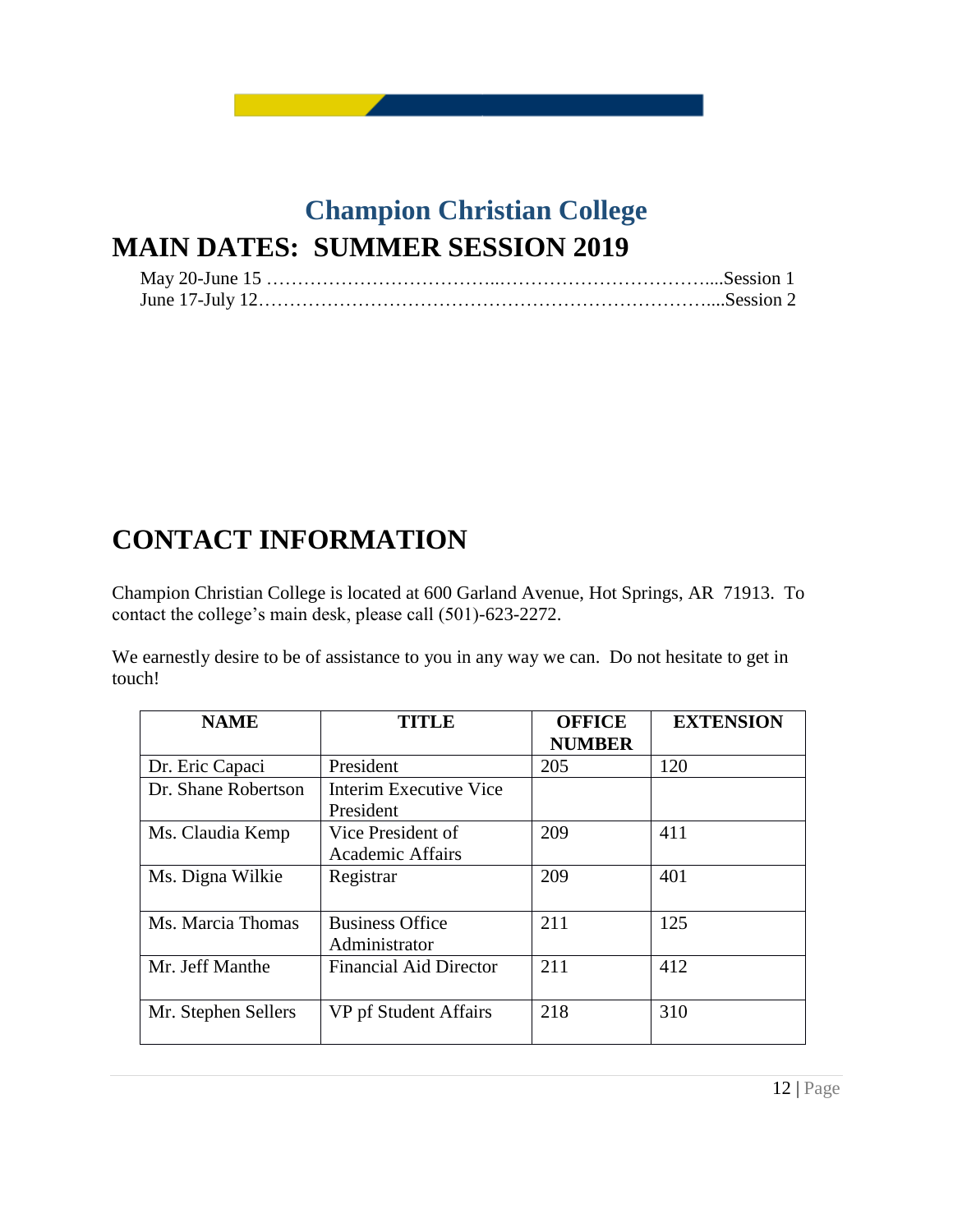

| Ms. Tiffany Thornton   Admission/Recruiter |                               | 214 | 403 |
|--------------------------------------------|-------------------------------|-----|-----|
| Capaci                                     |                               |     |     |
| Ms. Christina                              | VA Benefits                   | 209 |     |
| Cheetham                                   | Representative                |     |     |
| Ms. Carie Cuneio                           | <b>Presidential Secretary</b> | 205 | 120 |
| Mr. Dwain Roark                            | <b>Athletic Director</b>      | 222 |     |
| Mr. Jesse Byrd                             | Men's Basketball Coach        | 222 | 510 |
| Mr. Dwain Roark                            | Men's Baseball Coach          | 222 |     |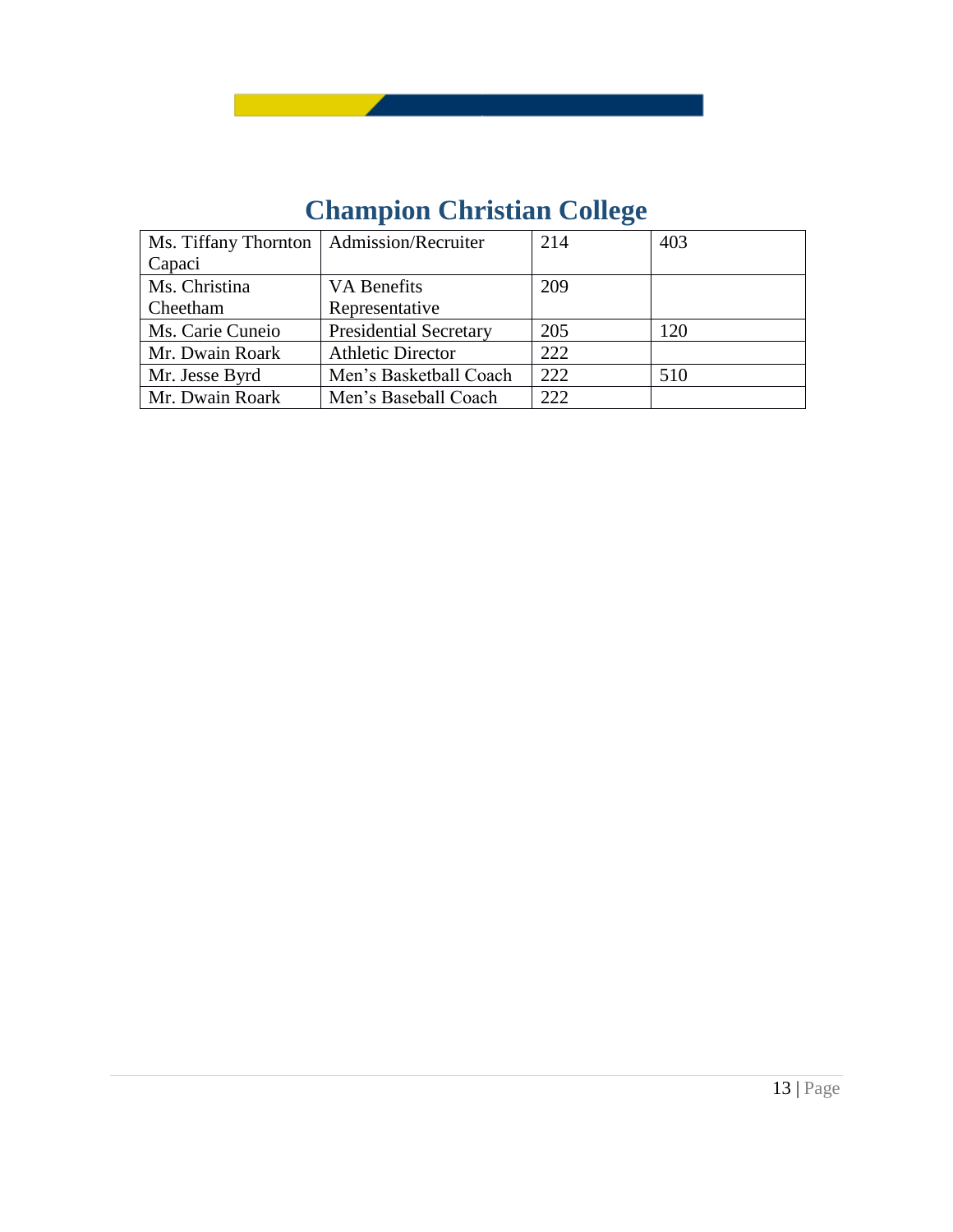# <span id="page-13-0"></span>**Champion Christian College STUDENT LIFE**

### **Only let your conversation be as it becometh the gospel of Christ: that whether I come and see you, or else be absent, I may hear of your affairs, that ye stand fast in one spirit, with one mind striving together for the faith of the gospel[.] —Philippians 1: 27**

 Student life at Champion is exciting and dynamic. Students will have the opportunity to form lasting friendships with fellow Christians, thereby receiving the opportunity to grow in their own faith. All students—both residential and non-residential—are expected to observe the following policies which are in effect as long as a student is enrolled. These policies are instituted to promote the welfare of all students and to ensure that Champion students adhere to the highest standards of academic and moral excellence. They also assist students in complying with the mandate of Ephesians 4:1 to "walk worthy of the vocation wherewith [we] are called." Christians are to be the light to a lost and hurting world. At Champion Christian College, we are committed to helping you shine your brightest both academically and spiritually.

### <span id="page-13-1"></span>**Champion Christian College's Mission Statement**

Champion Christian College's mission is to teach and to train regenerated servant leaders to excel spiritually, intellectually, and practically in professional ministries and selected lay vocations.

### <span id="page-13-2"></span>**Champion's Vision Statement**

Champion Christian College, as an institution of higher learning, acknowledges the inspired and revealed Word of God as the foundational authority for all faith and practice and its worldview as the basis for interpretation of all knowledge. Our mission is to teach and to train regenerated servant leaders to excel spiritually, intellectually, and practically in professional ministries and selected lay vocations. We shall perpetuate the work of God by training students who value integrity and justice to compassionately carry out the Great Commission mandate in a post-Christian world, while living lives rooted in unchanging biblical truth. Champion Christian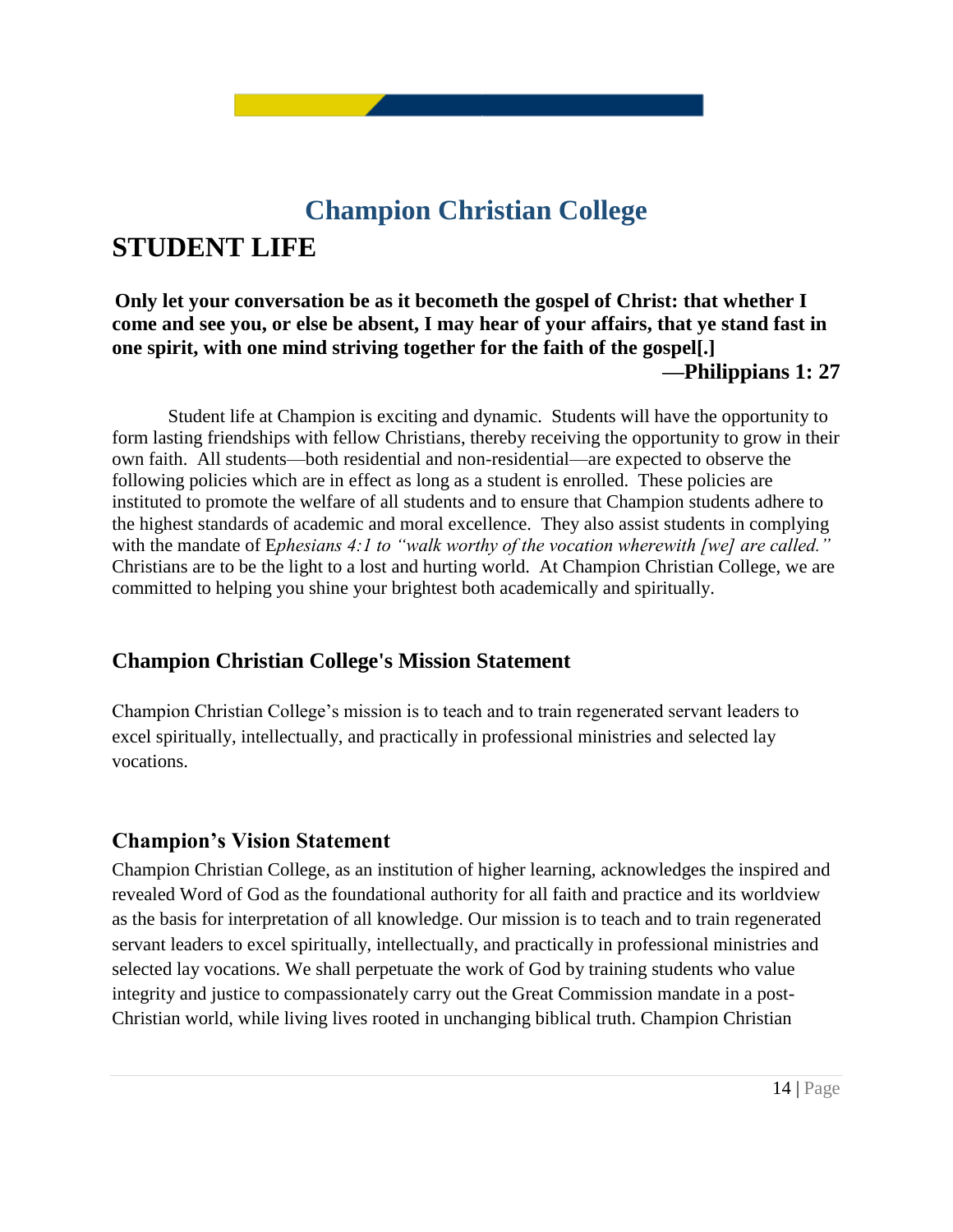College intends to achieve this mission, in community with like-minded churches, in an atmosphere of love, joy, and peace, as well as a wholesome social environment.

### <span id="page-14-0"></span>**Statement of Ethical Standards and Values**

In order for CCC to accomplish its goal of excellence in Christian education, which brings glory to the Lord Jesus Christ, Who is the source of all wisdom and knowledge, and prepares its students to excel in their chosen field, Champion Christian College has adopted various core values and standards to guarantee this outcome. The administration, faculty, and staff are committed to achieving this outcome with our students.

To accomplish this, CCC believes that it is necessary to provide a safe social and spiritual environment that will enable spiritual growth, as well as educational excellence. It is expected that the administration, faculty, staff, and student body will follow conservative and biblical principles to encourage proper Christian living at all times.

Each member of the college family should conduct themselves in a way that reflects these biblical values that would lead to spiritual maturity. They should also refrain from any activities or conduct that would be detrimental to the desired spiritual environment. Our core values which form the basis for the spiritual transformation of our students can be found in this catalog under Core Values.

### <span id="page-14-1"></span>**Foundational Underpinnings**

The Old Testament Psalmist asked, "If the foundations be destroyed, what can the righteous do?" (Psalm 11:3 KJV) Today in America, our historical foundations of education, law, values, ethics, morality, the home, and even the church are in shambles. Christianity is under siege as we slide into the post-Christian world.

Champion Christian College is committed to the truth as revealed in the Word of God communicated to us in the Judeo-Christian Bible. Furthermore, we reserve the right to discriminate against certain behavioral and lifestyle practices based on the dictates of this Word. Our total foundational educational underpinnings concerning truth, reality, values, and authority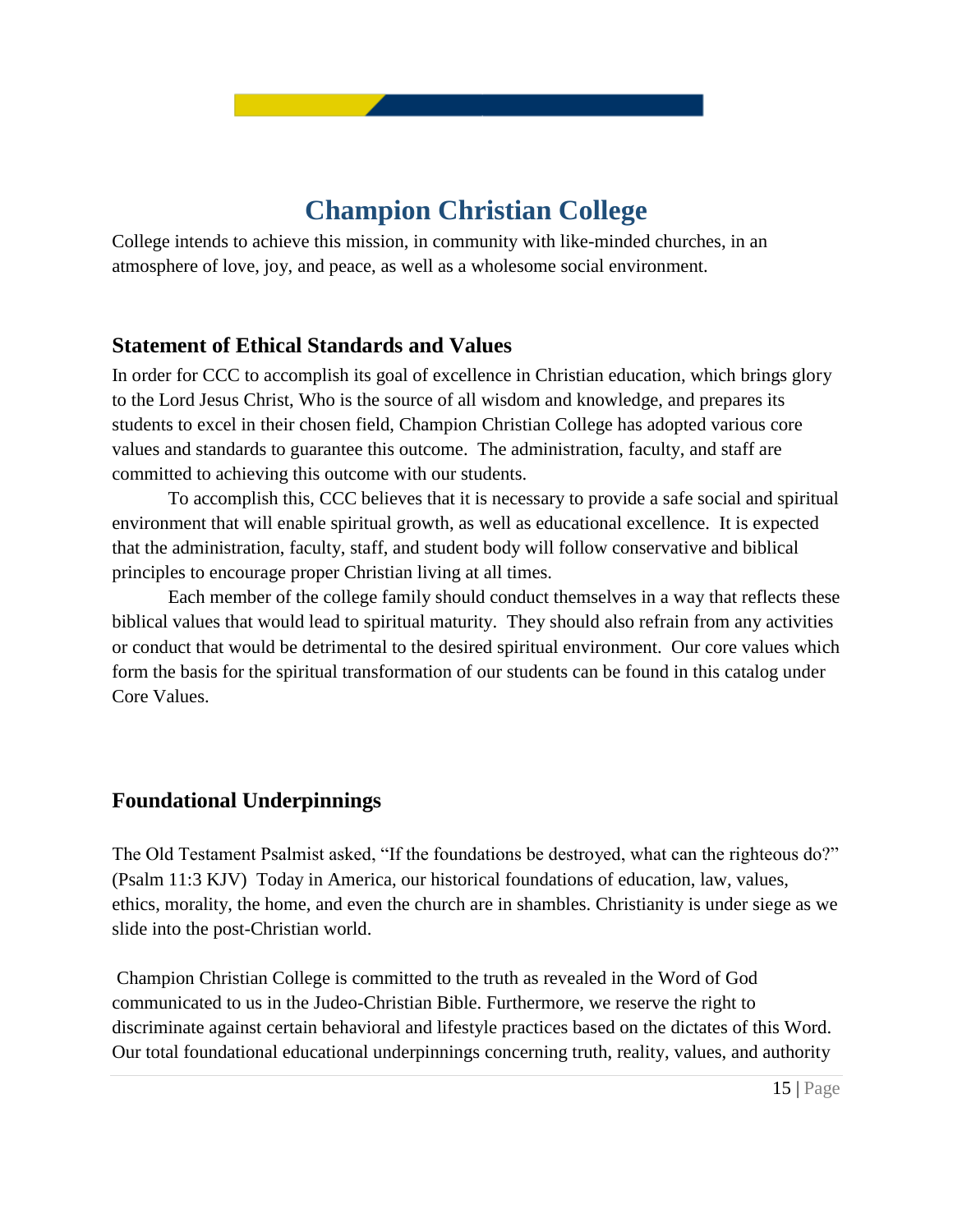are rooted deeply in the biblical narrative. Following are our statement of faith, introductory statements that further develop these foundational commitments, and elements of our philosophy of education.

### <span id="page-15-0"></span>**Statement of Faith**

*We Believe* . . . The Bible to be the inspired and only infallible and authoritative Word of God, and that it is inerrant in all it affirms and teaches.

*We Believe . . .* That there is one God, eternally existent in three persons: God the Father, God the Son, and God the Holy Spirit.

*We Believe . . .* In the deity of our Lord Jesus Christ, in His virgin birth, in His sinless life, in His miracles, in His vicarious and atoning death, in His bodily resurrection, in His ascension to the right hand of the Father, and in His personal, future return to this earth in power and glory to rule the nations.

*We Believe . . .* In the deity of the Holy Spirit who convicts, regenerates, indwells, and seals all believers in Christ; fills those who yield to Him; and gives spiritual gifts to all believers as He wills.

*We Believe . . .* That mankind was created in the image of God, but that through Adam's sin, the race fell, inherited a sinful nature, and became alienated from God. Man has a radical propensity to sin, and of himself is utterly unable to remedy his lost condition. We also believe that humanity is created in the image of God *(imago dei)*, and thus has intrinsic value. This is seen in the reality of Jesus Christ's incarnation, becoming a man, and His willingness to die for humanity. We believe that Jesus' resurrection inaugurated a new kind of humanity, the "One New Man", and that those who are in Christ are being conformed to His image; that is to say, they are being restored to the likeness of God from whence mankind fell and will bear fruit in their life before they die.

*We Believe* . . . That the only means of being cleansed from sin is through repentance and faith in the precious blood of Christ and that regeneration through spiritual conception by the Holy Spirit is absolutely essential for personal salvation.

*We Believe* . . . In the sanctifying power of the Holy Spirit by whose indwelling the Christian is enabled to live a holy life, evidenced by the fruits of the Spirit and increasing conformity to Christlikeness in all areas of life.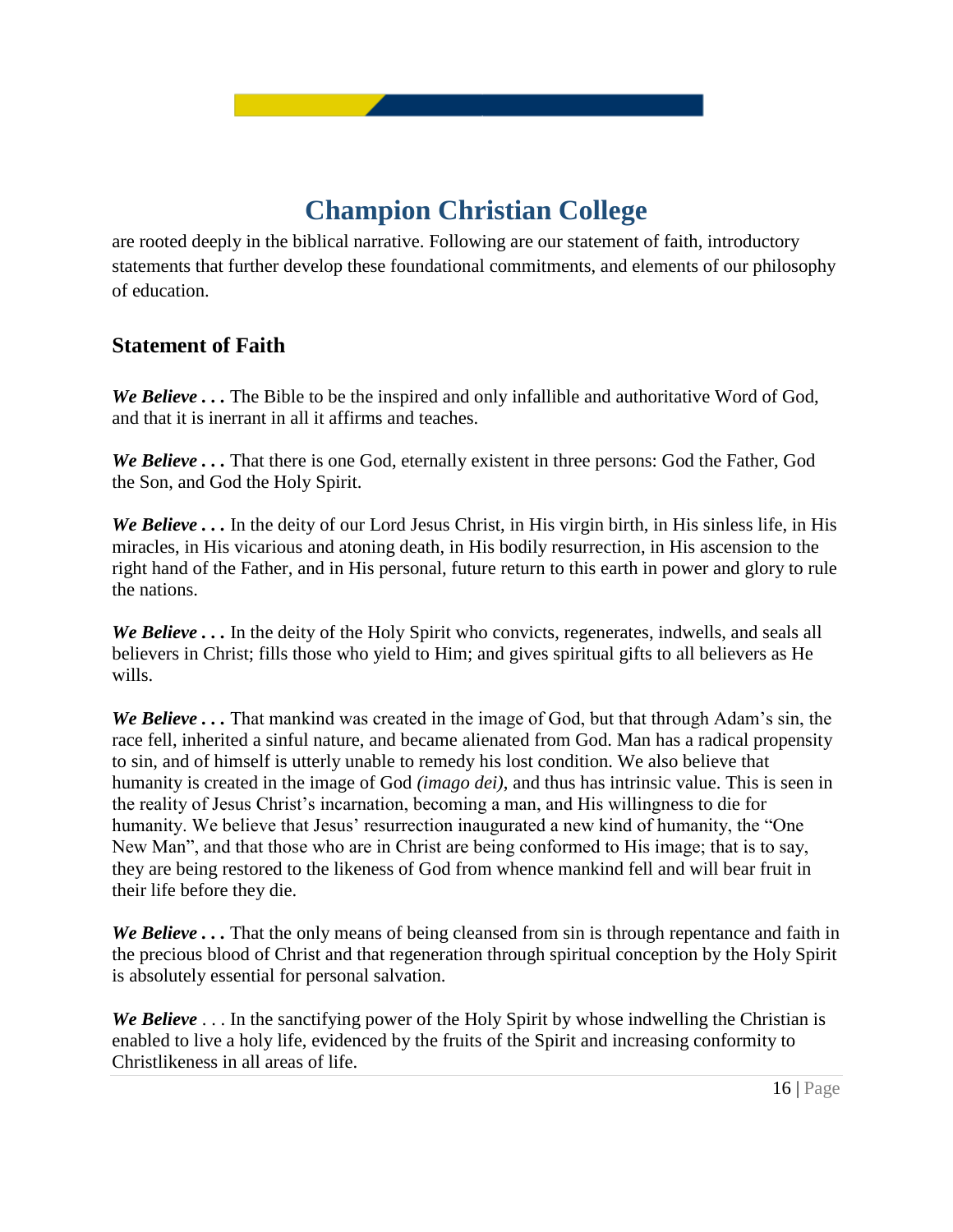*We Believe* . . . That Christ's Church, as represented in the assembly of saints in a local community, is the body of Christ to do His work of evangelizing lost individuals in its community; promote spiritual formation in the lives of its members bringing them to full maturity in Christ; and pressing beyond its Jerusalem to plant the church in its Judea, Samaria, and among the uttermost communities of earth, thus endeavoring to complete Christ's Great Commission.

*We Believe* . . . That the standard for the Christian life should reflect the original intent of God before the fall of humanity and that standards and behaviors that emerged after the fall should not be considered normative. This view values the importance and inherent worth of both man and woman. It also includes the belief that the covenant of marriage is to be between a man and a woman and that all sexual expression is rightly kept only within the boundaries of this relationship. This belief is affirmed in the words of Jesus Christ in Matthew 19:4-6.

*We Believe . . .* In the resurrection of the saved and the lost, the saved to everlasting life and the lost to everlasting damnation.

### <span id="page-16-0"></span>**Philosophy of Education**

We believe that all true knowledge emanates from God, who is the Creator, Controller, and Consummator of the universe. He has revealed truth to man that man cannot discover for himself because of man's rebellion against God. This rebellion was triggered by human will in defiance to God's will; and since man did not desire to retain the concept of God in their knowledge system, God gave them over to be controlled by a reprobate mind.

Even with the revelation of absolute truth as presented in the Word of God (Bible), man could not by himself comprehend truth since his interpretive system was also reprobate. Therefore, the Spirit of God came for special purposes in the Old Testament era and was given to indwell the believer in the New Testament economy. In both periods, man was dependent upon the Spirit of God to illuminate the revealed truth of God so that man could comprehend its meaning.

Upon these truths, Champion Christian College has constructed its philosophy of education. We believe education is a spiritual teaching/learning activity involving cognitive knowledge interpreted by both revelation and illumination to provide a thorough comprehension of reality.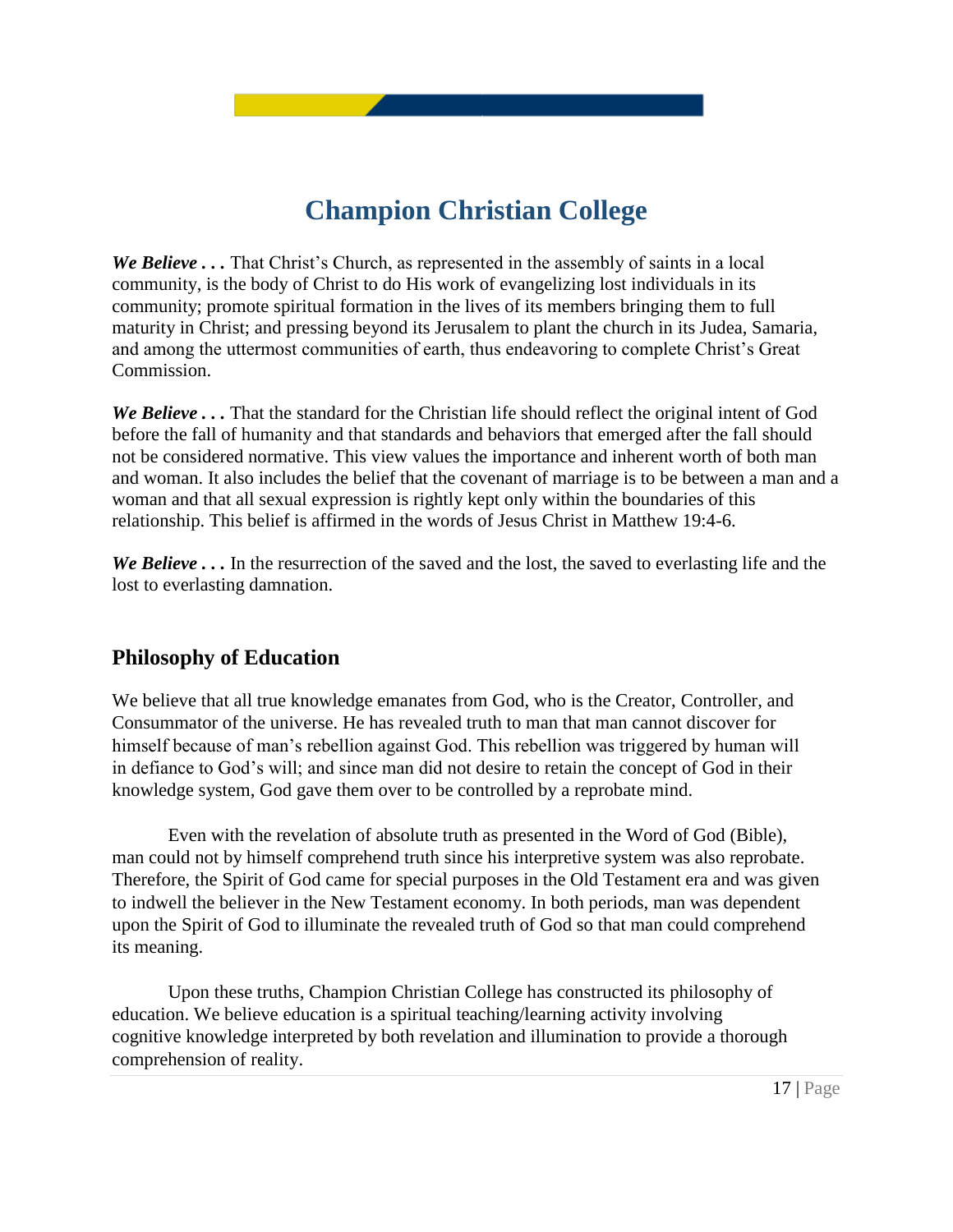We believe that the educational design of our curricula must be to foster transformational change within the lives of our students based on the biblical concept of renewing the mind. Thus, our theories of learning must not be limited to the impartation of knowledge to the student, but also developing within the student the abilities and methodologies to become a self-directed learner engaged in life-long learning.

### <span id="page-17-0"></span>**Teaching Task**

The educational task of Champion Christian College is a seriously planned endeavor based upon biblical teaching/learning concepts, precepts, and principles. We are seeking to design a curriculum for a Christian college in a post-Christian world. We believe this task has four major components:

- 1. First, we believe we must provide a balanced foundation of cognitive knowledge, for life and professions, from the multiple disciplines of human knowledge.
- 2. Secondly, we believe that we must transform the life of the student by "renewing" or literally

"refurbishing" the mind of the student. This "refurbishing" of the mind must first reprogram the value system of the student with a biblical value system, since values are the basis for all decisions of life and vocation. We must make certain that the interpretative system of the student is a biblical worldview, since a person's worldview is the vehicle by which he interprets all knowledge. We must make certain that the student's authority system is a biblical authority system since this is the basis for all behavior. Transformational education can only be achieved as the mind of Christ is developed within the student.

- 3. Thirdly, our educational outcomes must be designed to build the character of the student through a process of spiritual formation, co-laboring with the Holy Spirit in His work of conforming each student to the likeness of Jesus Christ.
- 4. Fourthly, our task must include the development of abilities, skills, and understandings enabling the student to achieve success in his individual vocation, or *God-calling.*

### <span id="page-17-1"></span>**Core Values**

Since values are the drivers for decision, and transformation is a result of multiple choices and decisions, we have identified a core of values that must be foundational to biblical,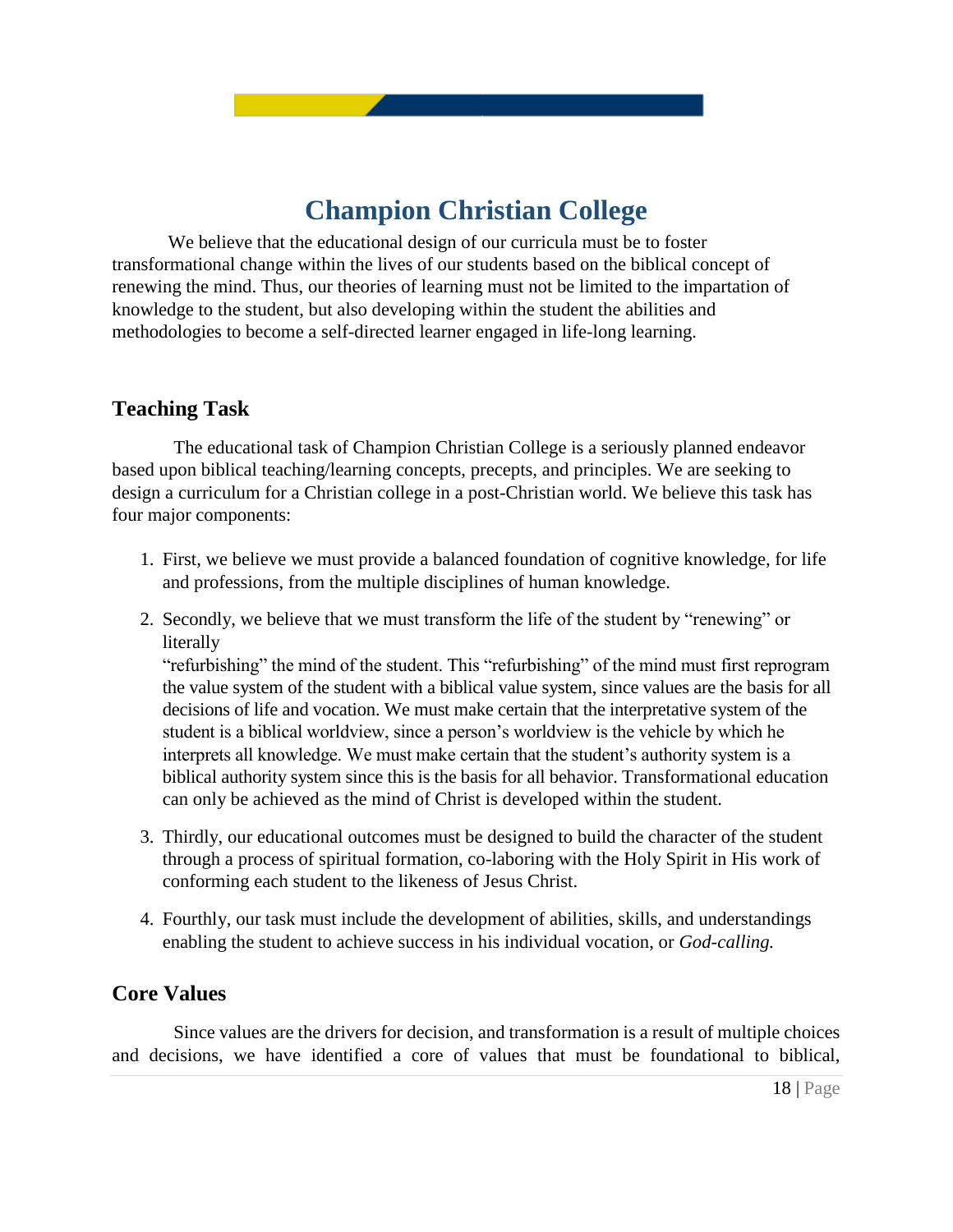

transformational education.

- 1. The first core value we hold is that God is love. He loves mankind with an unconditional and individual love; and He desires that we love and delight ourselves in Him, with all our heart, with all our soul, with all our mind, and with all our strength.
- 2. The second core value is life. We value the individual life of a human being since its source is God, and its dimension is timeless—eternal. Thus, we must value others even as we value ourselves.
- 3. The third core value is redemption, which has been granted to mankind through the death of Jesus Christ and is available to every human being by placing his faith and trust in this same Christ, who was resurrected and is seated at the right hand of God.
- 4. Our fourth core value is the role for man, granted by God, to have "dominion" over the physical earth and to be a steward/caretaker of it.
- 5. Our fifth core value is the spiritual dominion that Christ has given to the members of His body on earth, to continue and complete His own mission "to seek and save" lost ones, and to teach them to be disciples of Jesus Christ.
- 6. The sixth core value is that God has revealed truth to human beings which they can never discover for themselves, and that this truth must be studied, learned, mastered, and applied properly to life situations; otherwise, man, either individually or in social groups, cannot be obedient to God's requirements.
- 7. The seventh core value is that individuals who have placed their faith in Christ and have been spiritually conceived, like babies in the womb, must be given spiritual nourishment and care, developed through proper spiritual formation, which conforms them to the likeness of Jesus Christ.
- 8. The eighth core value for the person who has placed his faith in Christ and is being conformed to His likeness is that he must make every decision of life based upon these three questions: How will this glorify my heavenly Father? How will it extend His kingdom? How can I perform the will of God on earth as it is in Heaven?
- 9. The ninth core value for the person who has placed his faith in Christ and is being conformed to His likeness is the conviction that as he makes decisions on the basis of the eighth core value, he can depend on his Father for every provision needed for life and ministry.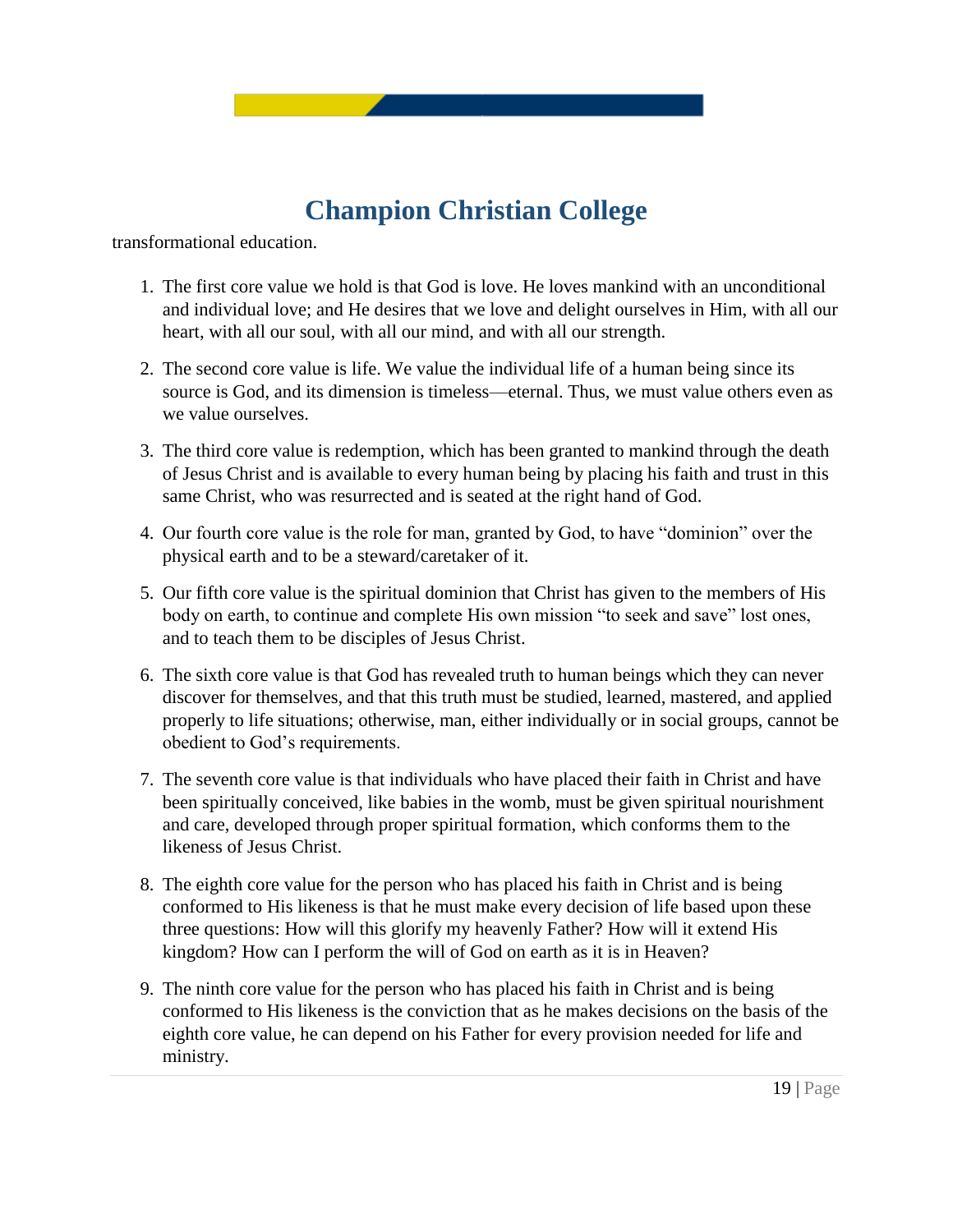10. The tenth core value for those conceived and empowered by the Spirit of God to live the Christ-life is that whatsoever that person needs to perform his or her God-calling has been promised through the requisition of prayer in Jesus' name.

### <span id="page-19-0"></span>**Institutional Learning Outcomes**

- 1. **Values:** CCC recognizes core values as the basis for setting priorities and making each of life's decisions and choices.
- 2. **Worldview:** CCC is dedicated to promoting a biblical worldview, which is the basis for interpreting all knowledge.
- 3. **Comprehension and Communication Skills:** CCC trains its students in the ability to effectively comprehend, analyze, reflect, and respond to oral, visual, and written information and to communicate effectively through spoken, written, and other appropriate forms of expression.
- 4. **Professional Demeanor and Personal Ethics:** Champion Christian College will strive to usher prepared students with a biblical standard of ethical conduct into their vocational enterprises vested with appropriate knowledge, abilities, skills, and leadership acumen to achieve success.
- 5. **Critical Thinking and Informational Competence:** Students will be able to select, analyze, and assess the accuracy, credibility, reasonableness, and relevancy of questions, arguments, or issues and will be competent to determine the possibility of a solution.
- 6. **Social Awareness and Responsibility:** Graduates will enter their social enclave with a keen awareness of the social, moral, cultural, environmental, and biblical perspectives and will demonstrate personal responsibility in relation to each.

### <span id="page-19-1"></span>**Institutional Objectives**

- 1. Champion Christian College shall promote a biblical worldview to foster spiritual growth in students.
- 2. Champion Christian College shall foster college level competencies in communication, critical thinking, and reading/ writing in all educational programs.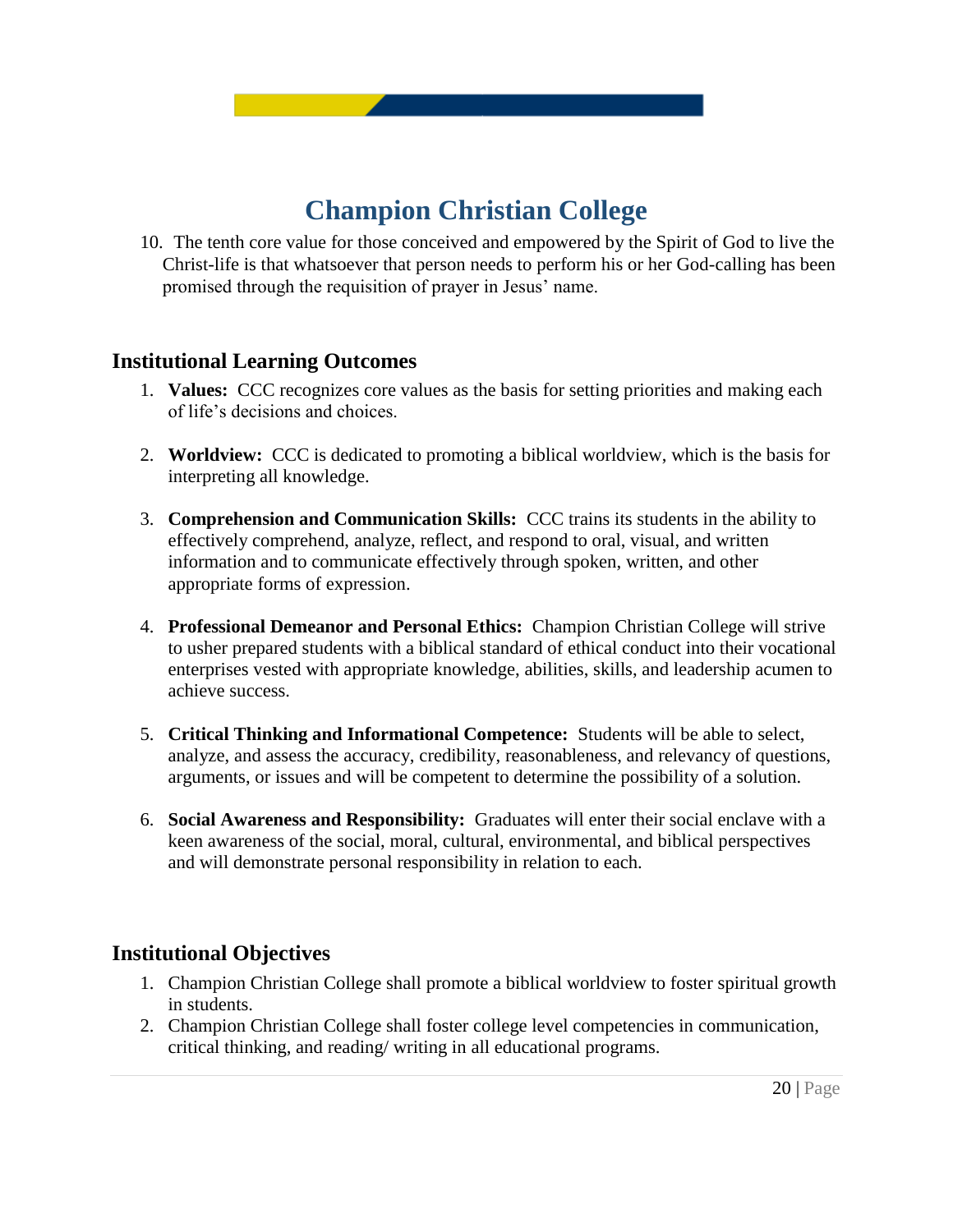

- 3. Champion Christian College shall promote academic scholarship through teaching and training of students for selected lay vocations.
- 4. Champion Christian College shall provide a caring atmosphere, a wholesome social environment and opportunities for local church ministry.

### <span id="page-20-0"></span>**Vision Statement for Student Services**

The Student Services staff will engage students in a transformation that enhances their scholarly endeavors and inspires their spiritual journey through sustaining a safe, nurturing environment in which they can learn and grow.

### <span id="page-20-1"></span>**Core Values for Student Services**

**Our Students** – Create a student life environment conducive to success; encourage them to believe in themselves; enrich their lives through a robust spiritual, family-friendly atmosphere.

**Learning Centered** – Challenge their intellectual growth and enrich their lives within a thriving student-centered learning community.

**Student Access and Engagement** – Guide learners in awareness of and utilization of campus and community resources.

**The Champion Tradition** – Engaging students in a dynamic, spirit-filled experience – Champions for Christ!

**Integrity**- Total commitment to fulfilling CCC's mission, vision, and core values

### <span id="page-20-2"></span>**Accreditation**

Champion Christian College has obtained Candidate Status by the Transnational Association of Christian Colleges and Schools on October 24, 2017. Contact Information for Transnational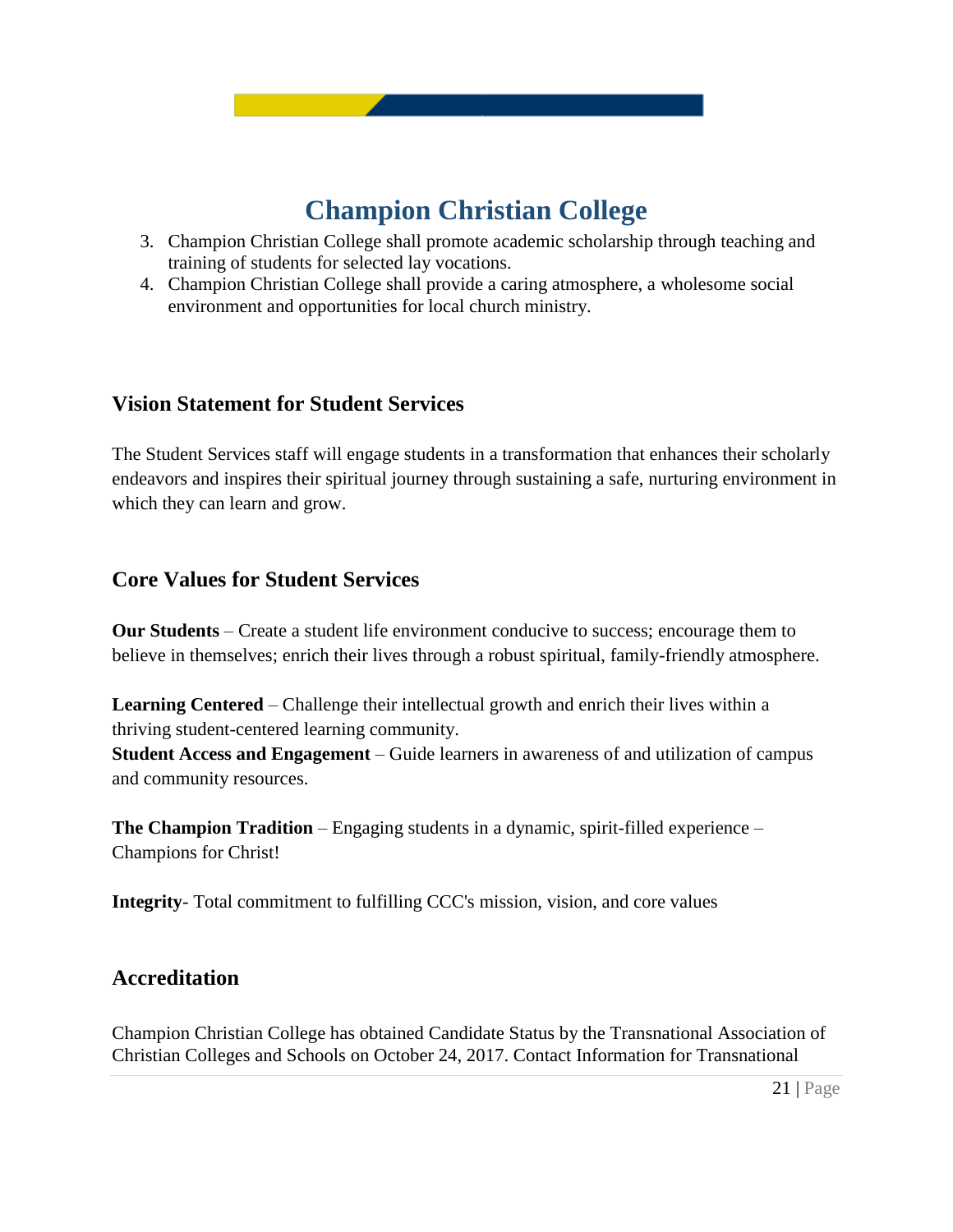Association of Christian Colleges and Schools is as follows: Address: 15935 Forest Road, Forest, VA 24551; EMAIL: [info@tracs.org;](mailto:info@tracs.org) Phone: 434-525-9539

## <span id="page-21-0"></span>**NONDISCRIMINATION STATEMENT**

Champion Christian College admits students of any race, color, national and ethnic origin to all the rights, privileges, programs, and activities generally accorded or made available to students at the school and does not discriminate based on race, color, national and ethnic origin in administration of its educational policies, admissions policies, scholarship and loan programs, and athletic and other school-administered programs. *As a religious institution, however, it reserves the right to deny admission or to terminate the enrollment of persons whose lifestyle, words, actions, or otherwise do not align with the school's statement of faith, code of conduct, or other policies of this organization.*

## <span id="page-21-1"></span>**SPIRITUAL LIFE**

### <span id="page-21-2"></span>**Personal Devotions**

Students who attend CCC will gain many opportunities to grow spiritually. One of the best ways to mature as a Christian is ensure that each student daily take some time to commune with the Lord. Developing a habit of daily devotions is vital to growth as a Christian.

### <span id="page-21-3"></span>**Chapel**

Chapel is a vital aspect in the spiritual growth of each student attending Champion Christian College. Chapel is held on Tuesday and Thursday at 10:50 a.m. Students are only allowed 2 absences.

● Students must be on time to chapel.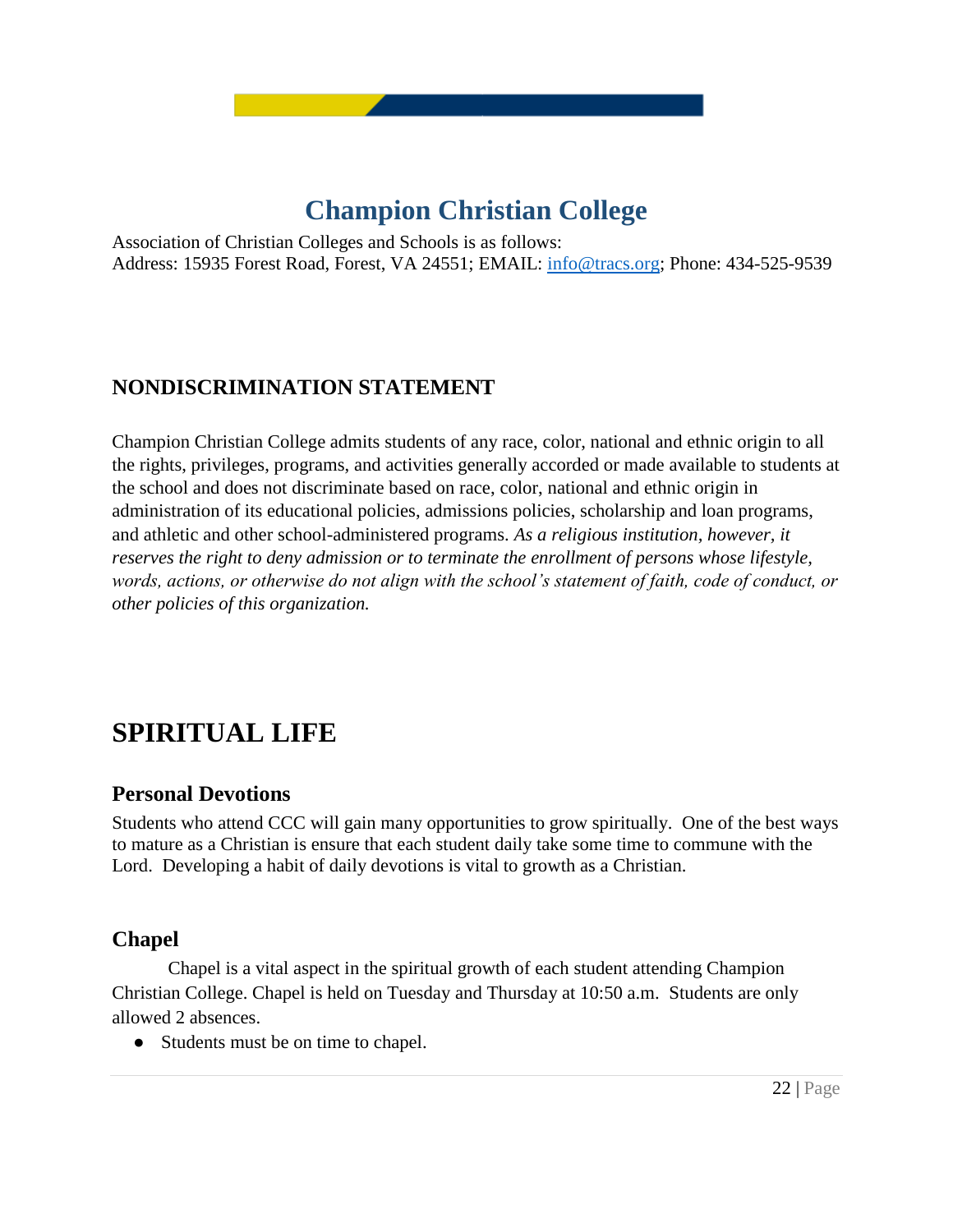- Students may not leave before the conclusion of chapel without administrative approval.
- Students must sign in **before** chapel to validate attendance. Signature by proxy will not be permitted.
- Students will be considered absent for failing to sign-in.
- Students more than ten minutes late will be considered absent.
- All students are allowed five unexcused absences per semester.
- Non-resident students are required to attend one chapel a week.
- Written excuses for chapel must be submitted within one week of the absence.
- Accepted excuses include illness, death in the family, or any other excuse deemed appropriate by the Student Services Office.
- Chapel exemption form may be filled out if student requests the need or reason they cannot attend chapel. Form will be accepted or denied by the student services office.
- Laptops, tablets, and cell phones should only be used as it pertains to the message. Refrain from being on social media during this time.
- Appropriate respect for speakers and others is expected.
- Headphones may not be used during chapel other than for as it pertains to the message.
- 2 chapel absences will result in a warning.
- 3 chapel absences will result with a \$100 fine.
- More than 3 chapel absences fine will increase to \$200 per absence thereafter.

Students missing chapel more than twice will meet with the Vice President of Student Services. If absences continue to happen, student will then meet with the college President.

Students are to secure permission from the Vice President of Student Services prior to missing chapel. Students will be permitted up to five excused absences from chapel per semester.

### <span id="page-22-0"></span>**Church Attendance**

- Students are strongly encouraged to attend and serve in a local church.
- Non-local students are strongly encouraged to attend and serve at Gospel Light.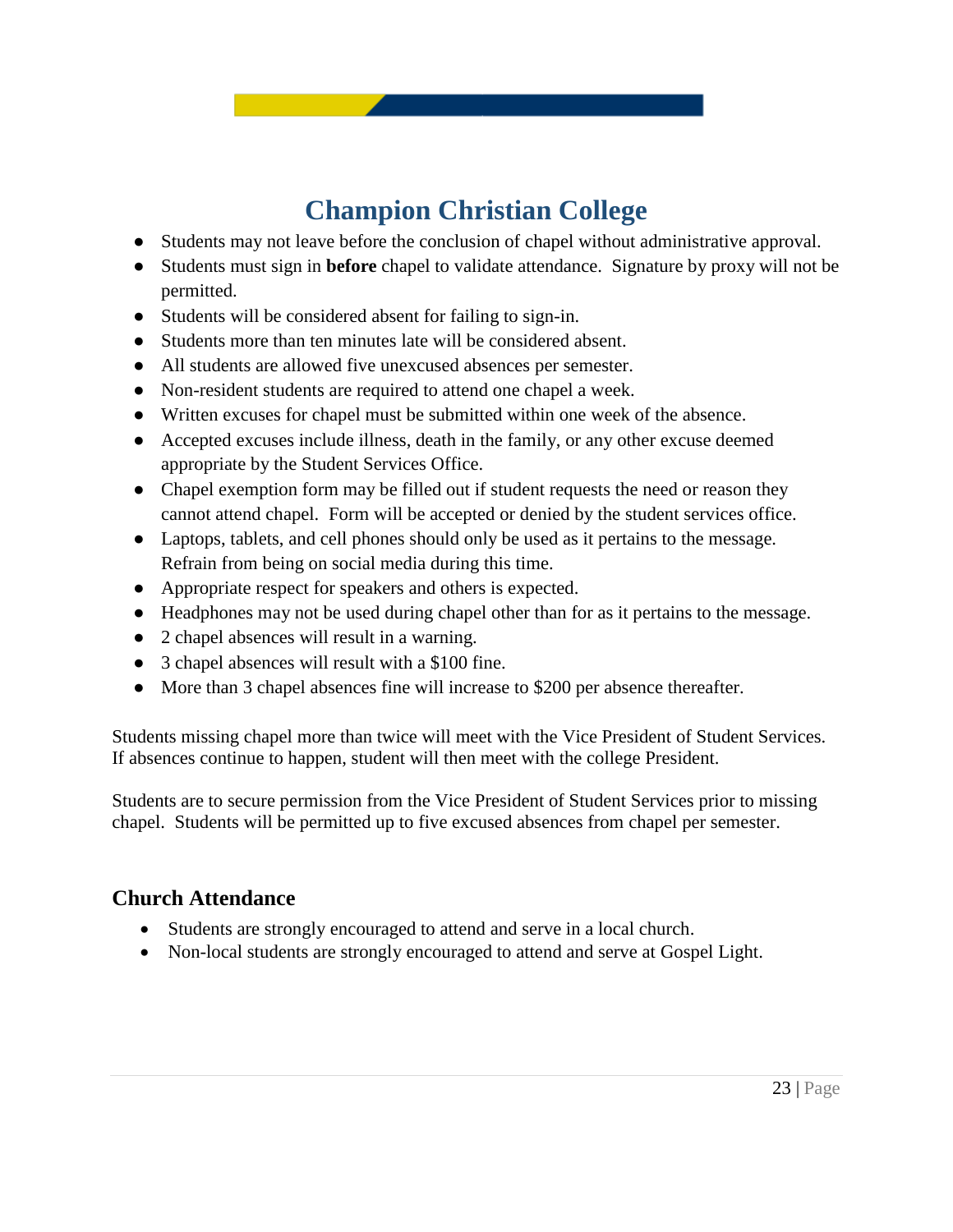### <span id="page-23-0"></span>**Church/Small Group Responsibilities**

All students are required to attend a church service during the week and are encouraged to participate in small group. Student found not compliance with this policy will meet with the Vice President of Student Services. The VP of Student Service will counsel the student and make arrangements to ensure compliance of this policy. If necessary, a mentor will be assigned to the student

### <span id="page-23-1"></span>**Evangelism**

 Students should spend time each week in all facets of the Great Commission as outlined in Matthew 28:18-20, which would include presenting the Gospel to the lost, explaining the ordinance of baptism to the saved, and connecting the believer to the teaching of the Word through the local church. All students will need to be intentional as well as relational in their efforts to present the Gospel to as many people as possible. Students should set aside times to intentionally present the Gospel as well as be sensitive to speak to those they encounter in the course of daily life.

### <span id="page-23-2"></span>**Opportunities for Ministry and Social Outreach**

The College offers students the opportunity to participate in various ministries and social outreach:

#### **C4C**

Here in the city of Hot Springs there are over 35,000 people. An estimated 25% of these people live in poverty. Our Compassion for Children ministry reaches specifically into the homes of these impoverished people. The unique mission of our Compassion for Children is to spread the Gospel Message into homes by providing a transportation service and activities for underprivileged youth of Hot Springs. Many of our students find this as a very rewarding ministry and have seen God change the hearts and lives of the people that He has let them be a part.

Our Compassion for Children (C4C) ministry is a great way for Champion students to impact the local community. C4C volunteers minister to inner-city children every Sunday morning, providing them with their own worship service as well as snacks and games. The dedicated students involved in C4C embrace this opportunity to show these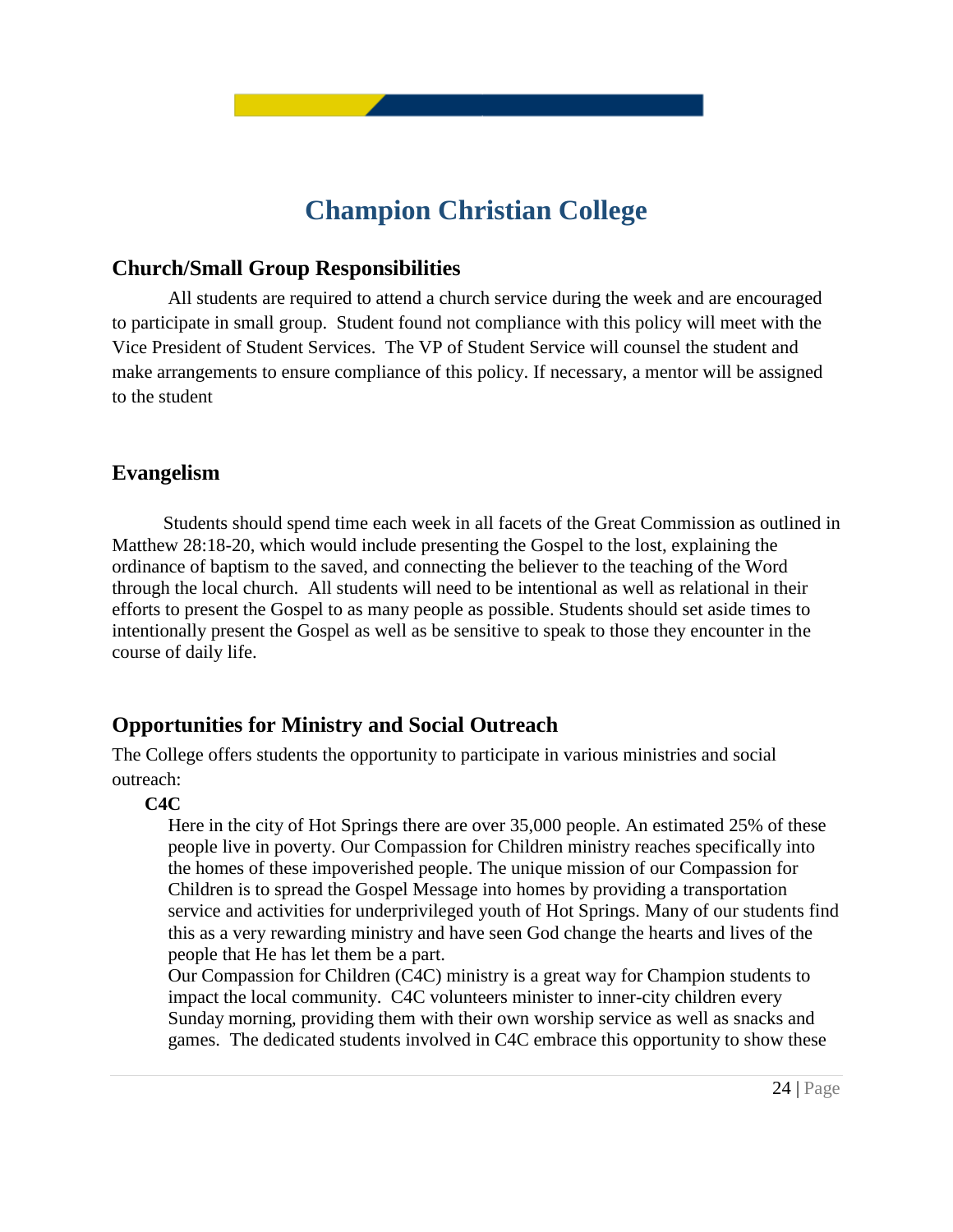children the love of God and to provide a positive influence in their lives.

#### **Teen Revolution**

Champion students always have the opportunity to volunteer as part of the annual Teen Revolution youth conference. Whether in advertising, singing, or simply helping with behind-the-scenes preparations, these students are able to contribute to the mission of Teen Revolution—creating a revival among young people across the nation. Students can even participate in our Teen Rev rallies, one-day events held around the country to further the goals of Teen Revolution.

#### **Small groups—Ignite**

Champion Christian College is affiliated with Gospel Light Baptist Church; consequently, Champion students have the benefit of attending functions of the church, such as small groups. GLBC's young adult ministry, Ignite, focuses on uniting and equipping college-aged people to handle the tough issues of today and impact the world for Christ. Students will find that small groups such as Ignite are a powerful boost to their spiritual life and their sense of community at Champion.

#### **Worship Team**

Students with a passion for music are always welcome to join the CCC chorale, lead chapel worship, and/or join the Gospel Light Baptist Church worship team! The chorale performs in various site throughout the year. It is led by Dr. Tom Bolton who is known throughout the community and the county. Leading worship provides a hands-on experience for anyone interested in leading worship. The worship team at Gospel Light Baptist Church leads the musical portion of the service every Sunday morning, meeting on Saturday mornings for practice and encouragement. As part of the GLBC worship team, students may sing or play an instrument—or both.

#### **Bus Ministry**

The bus ministry at GLBC is one of our oldest and most respected ministries. As part of this ministry, students will be able to assist in its incredible mission—picking up families and children from the Hot Springs area and bringing them to church. Students will be able not only to help with the procedural details but also to impact the lives of those riding the bus, forming long-lasting relationships that often lead to amazing changes.

#### **Nursery**

Students who enjoy working with children will be excellent candidates to volunteer in the nursery. This ministry watches and lovingly cares for very young children on Sunday mornings, freeing their parents to benefit from the service without interruption or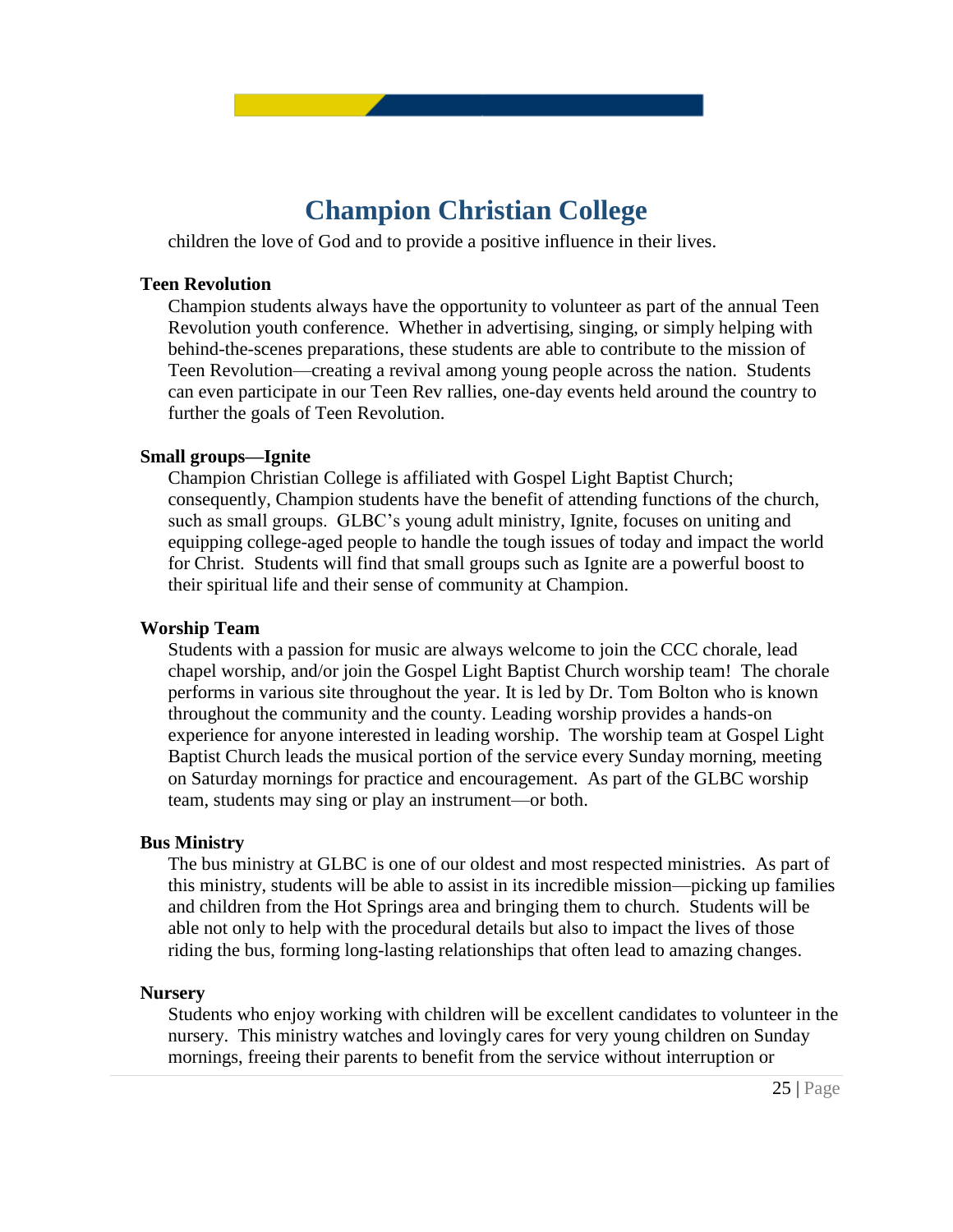distraction. Those students who aspire to be elementary school teachers could certainly fill this role well, but any student may volunteer who has a heart for the Lord and a love for His little ones.

#### **Community Outreach**

Students will have periodic opportunities for social outreach within the Hot Springs community. Instructors, pastors, and other authority figures will lead students in various service projects and acts of volunteerism. In this way, students are able to impact their own community for Christ.

#### **Practicums/Internships**

Students at Champion are provided with real-world experience in each of the degree programs offered. Students can learn hands-on about the field they are majoring in. Students have opportunities to partake in leading worship, teaching in a classroom, mentoring youth, or take a mission's trip. These are a few of the cultural and educational opportunities offered at Champion.

#### **Nursing Home**

Gospel Light and Champion have the privilege to go into ten different nursing homes and minister to the elderly. This is a ministry that is always in need of more workers. It gives the student opportunities to sing, play an instrument, preach, and just to be a blessing to the residents and workers there.

#### **Youth Ministry**

This ministry involves working in our Wednesday Night Teen Gathering. The opportunities range from media, visual, small group aide, worship band, vocals and many more!

#### **First Impression**

Did you know 95% of people visit the church web-site before they visit the campus? Did you know that if a guest is not greeted with a warm smile within five minutes of his/her arrival their chances of ever visiting again dramatically decrease? Here at Gospel Light and Champion, we hold our first impression ministry in high regard. Why? We want to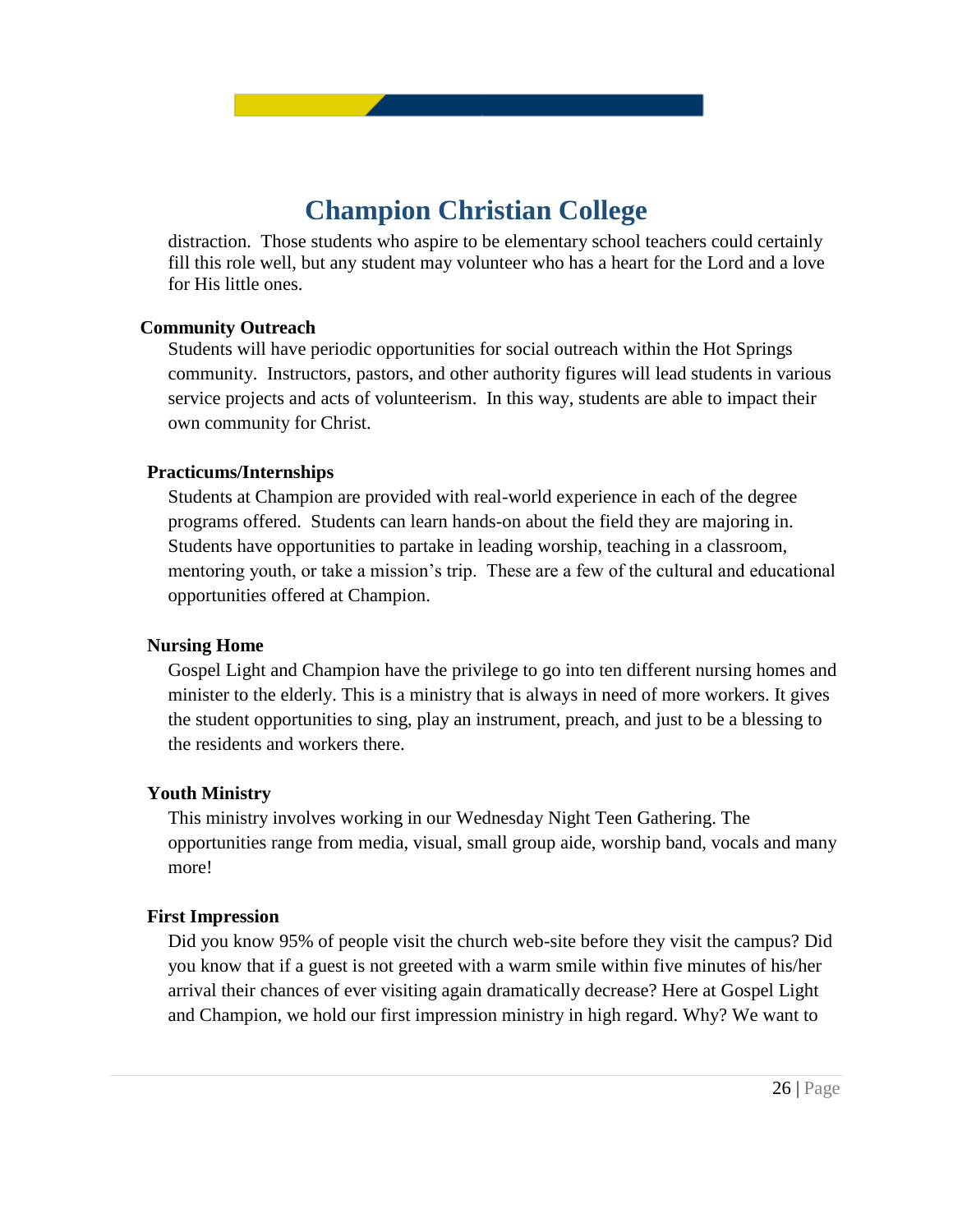remove every barrier for the unchurched and de-churched. For some of our upperclassmen, Gospel Light has our First Impressions ministry available**.**

# <span id="page-26-0"></span>**STUDENT COUNCIL**

The student council of Champion Christian College serves as a liaison between the student body and the administration.

The student council may consist of representatives from the freshmen, sophomore, junior and senior class. The council is student nominated and serve under the direction of an appointed faculty or staff member. The student council gives input into the administration of the school and provide insight into the academic and student life. Council meets once a month to pray and discuss academic and/or social aspects that impact the student body. At least twice a semester, the council meets with their staff/faculty representative. Once a semester the council meets with the Dean of Student Life.

The student council is responsible for appointing sub-committees as needed and for organizing social events. The council also adopts one project each school year. This gives the students opportunity to reach others, serve our community, and raise and invest money.

#### **Qualifications for Student Council**

The student council is elected by their peers. Elected offices for the student council are as follows: President, Vice-President, Secretary, Treasurer, Senior Class Representative, Junior Class Representative, Sophomore Class Representative, and Freshmen Class Representative.

#### **Spiritual & Academic Qualifications**

Elected council members should be students who represent and express CCC spiritual core values and beliefs. Each member should demonstrate leadership abilities and the ability to develop strong relationships with their peers. Each member must have and maintain good academic and social standing. Violations of the code of conduct may result in suspension from their elected office. Each council member must maintain at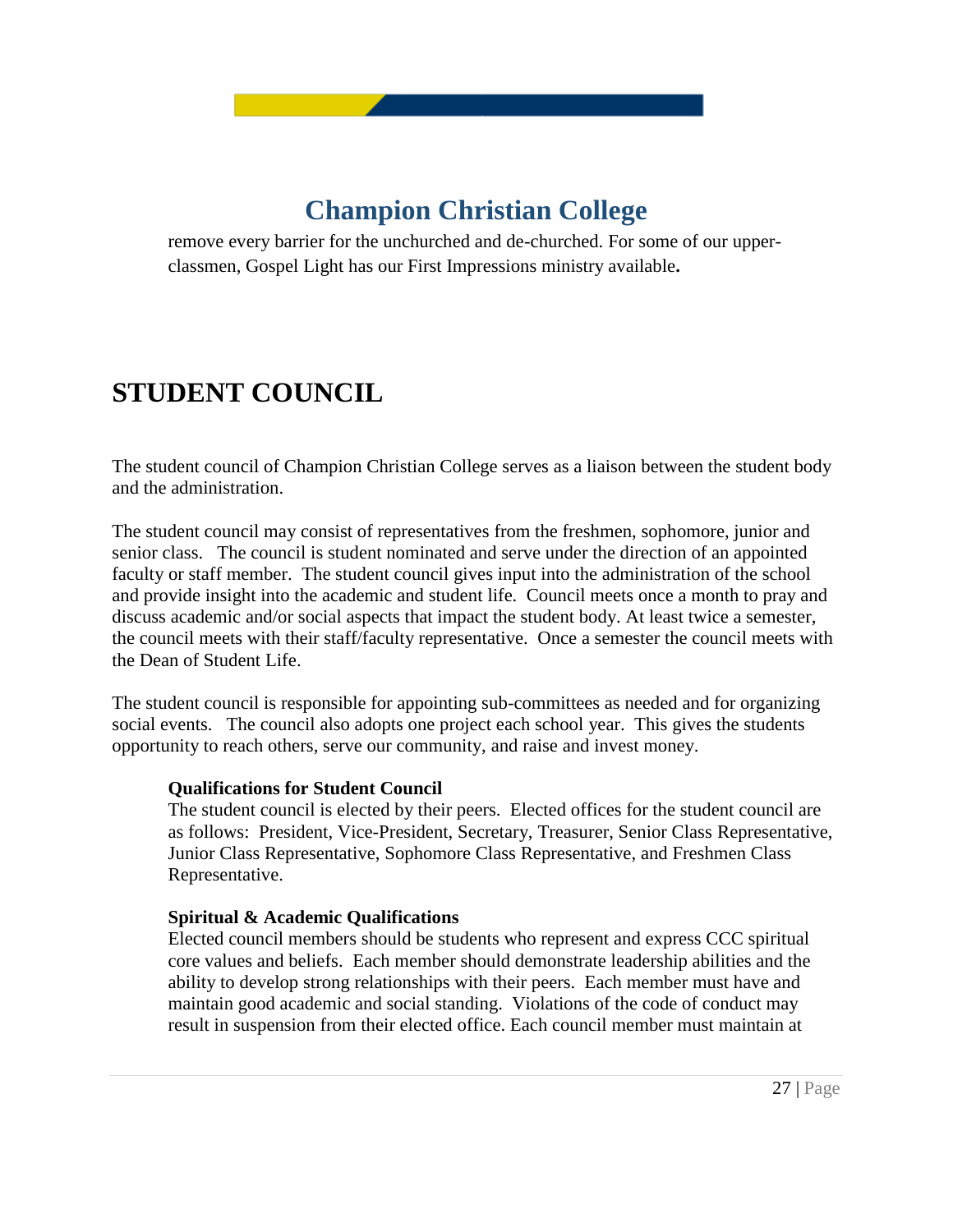least a 2.0 GPA. Dropping below this standard may result in temporary suspension of responsibilities until the member has met this academic requirement.

# <span id="page-27-0"></span>**CODE OF CONDUCT**

### <span id="page-27-1"></span>**Student Code of Conduct**

 Students enrolled at Champion Christian College are expected to conduct themselves in a manner set by God in the Scriptures. Students are expected to assume responsibility for their actions, to respect and reflect on the welfare of others in the campus community, and to consider the reputation of the College. CCC reserves the right to counsel and if needed take disciplinary action against a student who violates Scriptural guidelines. The preferred goal is to counsel with students on accountability, on a plan for behavior redirection, and on delineation of consequences associated with continuing the current non-working behaviors. CCC believes in the principles, set by the scriptures, on sexuality. The marriage union is between a man and a woman and intimate sexual relationships is reserved for this union. Therefore, students should not engage in such behavior outside the marriage covenant.

Men and women are not allowed to visit the personal living area or dormitory of the opposite sex unless special permission has been granted by CCC.

Students are further expected to act in a Christ-like manner; conforming to College rules as well as local, state, and federal laws.

Conduct which is not in harmony with the consecrated Christian life should be avoided. This includes but is not limited to the following:

- Drinking alcoholic beverages
- Using tobacco products
- Abuse of drugs
- Viewing or possessing pornography or other sexually explicit content
- Gambling
- Attending questionable venues

Students are not allowed to possess the following objects on campus or in a vehicle parked on campus without expressed written permission from the administration: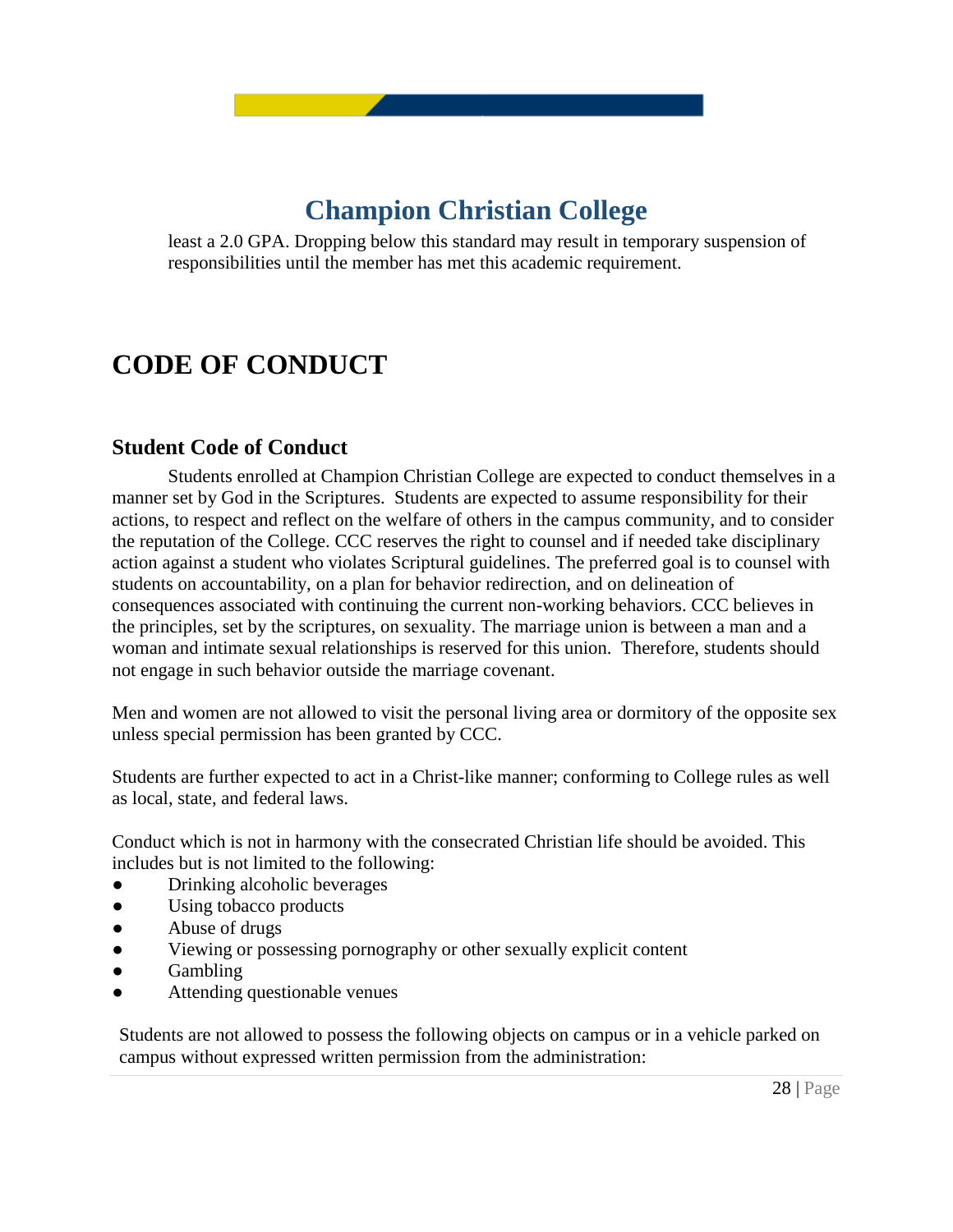- Weapons
- **Fireworks**
- Pets or other animals

### <span id="page-28-0"></span>**Couples/Dating/Mixed Groups**

Any couple, defined as a pair of students, who at any time engages in what the college administration deems to be immoral physical contact may be subject to immediate expulsion. This rule applies to members of the same or opposite gender.

Couples should always consider appropriateness and propriety in every situation and should apply Biblical principles to their relationships.

The staff and faculty at CCC will be interacting in the lives of the students. Acting on Biblical principle, you can expect faculty and staff to lovingly confront members of the opposite gender if there is a probable issue regarding Biblical inappropriateness.

#### <span id="page-28-1"></span>**Student Expectation**

Students are expected to abide by the code of conduct during the school term, holidays, and breaks. CCC's code of conduct is based upon the principle of individual responsibility and behavior expectations lies within each student. If a student violates the code of conduct, he/she should report to the Dean of Student Life. If a student is aware that the another student has violated any of the principles in the code of conduct, he/she should confront the student. These principles can be seen in Matthew 18. As Christians we should not think negatively of confronting or giving accountability to others. CCC students are asked to consent to these guidelines: 1. Honor Christ above everything; 2. Honor others above themselves; 3. Honor the Christian life by living above reproach; 4. Strife to please God in every way.

#### <span id="page-28-2"></span>**Student Discipline Policy**

The primary aim of the student discipline procedures is to redirect student behavior toward the achievement of academic goals or the adjudication of possible sanctions. The purpose of these procedures is to balance redirection of individual student behavior with the safety and security of the campus community. To this end, if deemed necessary by the administration, sanctions may include fines, labor, probation, or dismissal from a course, from a program, or from the college. The student has the right to appeal any sanctions to the President of the College.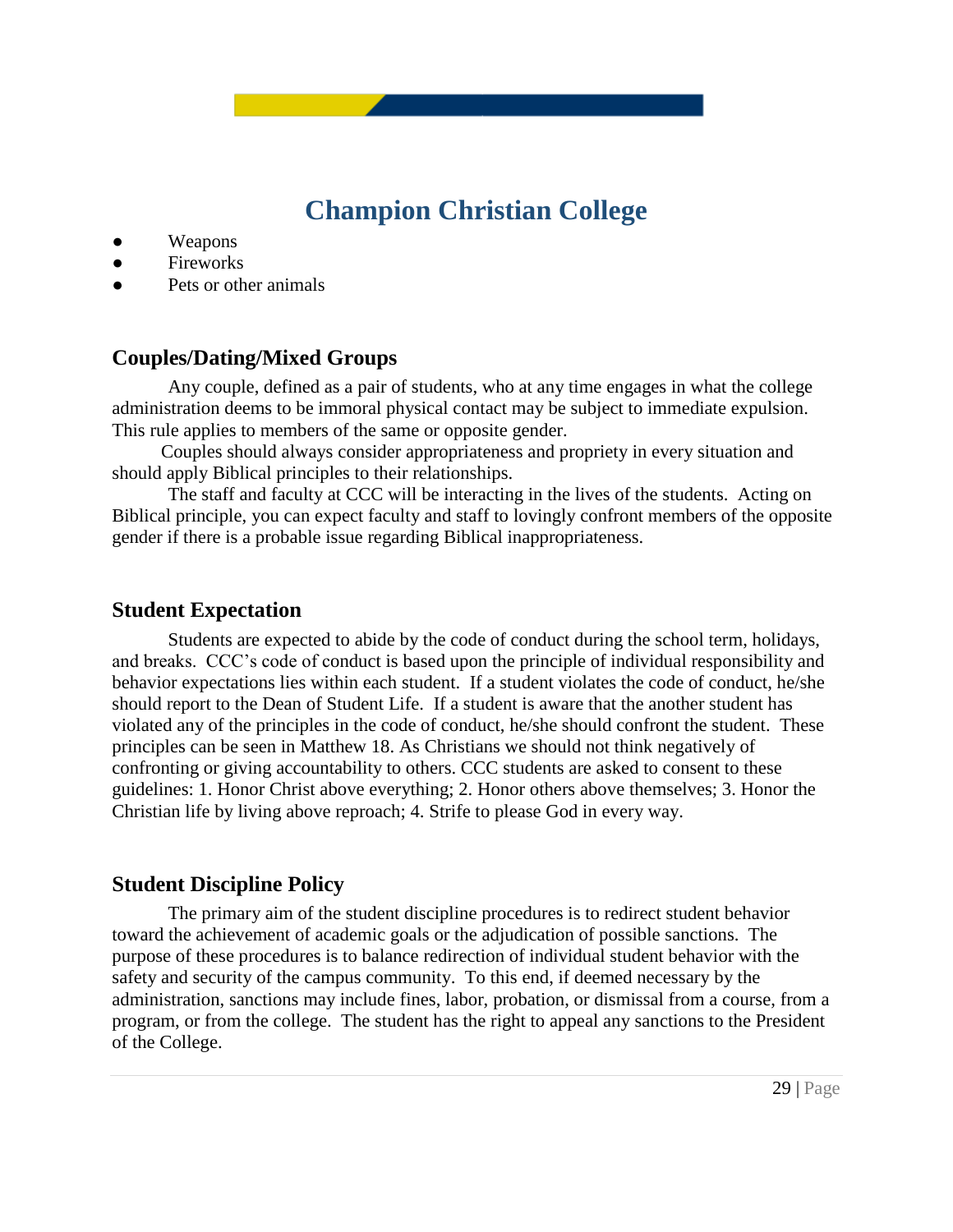### <span id="page-29-0"></span>**Language**

 Obscene and abusive language, language considered offensive to public taste and campus moral standards, and language that is not characteristic of a follower of Christ is prohibited both on campus and off campus at College sponsored activities.

### <span id="page-29-1"></span>**Appearance and Dress Code**

Champion's appearance and dress guidelines exist to help our institution reach its goal of educating the whole person. Our dress guidelines are designed to model Biblical modesty in ways that are distinct from the world and that reflect the God-ordained differences between men and women. These guidelines are used to help students develop thinking that includes a desire for purity, self-control, neatness, and the ability to discern the appropriate clothing for any event. We also intend that dress guidelines teach students to consider the impact of their choices on others, thus living out Jesus' instruction about loving others as ourselves.

Champion students are to appear in public modestly dressed and neatly groomed, and will avoid wearing clothing that is provocative or calls undue attention to themselves. All messages and logos must be in good taste. In dress as well as behavior, a Champion student must be pure and modest as determined by the Vice President of Student Services. The Vice President of Student Services reserves the right to ask a student or guest to the College to change their attire, hairstyle, and accessories at any time if they deem it necessary or leave the campus.

Specific guidelines and instruction covering appropriate attire for every occasion including formal, business casual, causal, and athletic events:

- 8:00 a.m.  $-1:00$  p.m., Monday Friday, On Campus
	- No shorts, tank tops, or flip flops for men or ladies
	- Leggings may not be worn as pants, unless partially covered by a long top or dress.
- After 1:00 p.m., Sunday Friday, and all day Saturday
	- Shorts may not be any shorter than the tip of the fingers when a student is standing straight with arms by their side.
	- Tank tops must be modest; for ladies, no undergarments may be showing.
	- Shirts and shoes are required anytime a student leaves the dorm floor.
- Sunday Morning Dress (Until 1:00 p.m.) Business Casual
	- Men: collared shirt; pants may be khakis, dress pants, or nice denim; no flip flops or sandals
	- Ladies: a dress, dress slacks, or nice denim; t-shirt must abide by Champion standards, when wearing a dress, it should be fingertip length as described for shorts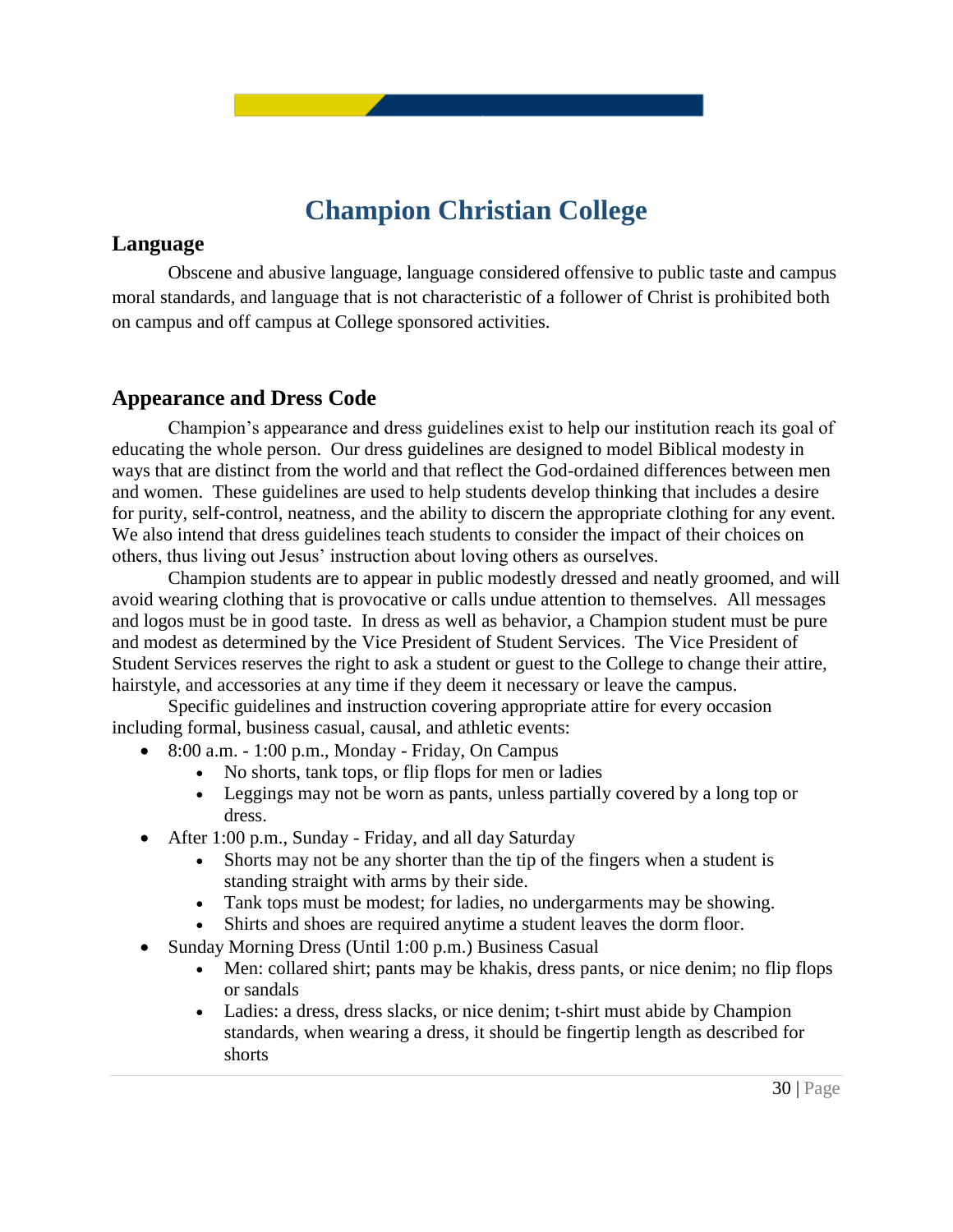#### <span id="page-30-0"></span>**Faculty and Staff Respect**

Faculty and staff member should always be shown respect and addressed by the title desired by each member. Use of terms Professor, Dean, Pastor, Brother, Doctor, Mr., Mrs., Ms. will assist in maintaining a respectful attitude.

#### **Drug Testing**

All students are subject to random testing as deemed necessary by the Administration and Coaching Staff.

#### **Suspension**

See Student Due Process

#### <span id="page-30-1"></span>**Readmission after Dismissal**

Students wishing to return to Champion Christian College after a suspension or a dismissal must complete the readmission requirements. Students can be readmitted back to CCC after a first suspension or dismissal. CCC's admission committee will reevaluate the student's application and decide on the student's readmission. Students who had an academic dismissal will be readmitted on probation and must meet the required GPA to avoid another dismissal.

## <span id="page-30-2"></span>**STUDENT SERVICES & RESOURCES**

#### <span id="page-30-3"></span>**Freshman Year Experience**

**Orientation**: For our new students at Champion Christian College, orientation activities commence their college experience. Students involved in orientation can learn higher education expectations and college culture, experience spiritual growth, accept personal responsibility and ownership, and seek out resources. The purpose of Champion's orientation program is fivefold: (1) to create a sense of ease for our students by familiarizing them with the physical campus; (2) to introduce the concept of interdependence in the context of meeting faculty, staff, and students; (3) to educate new students on college culture, policies, and procedures; (4) to train students in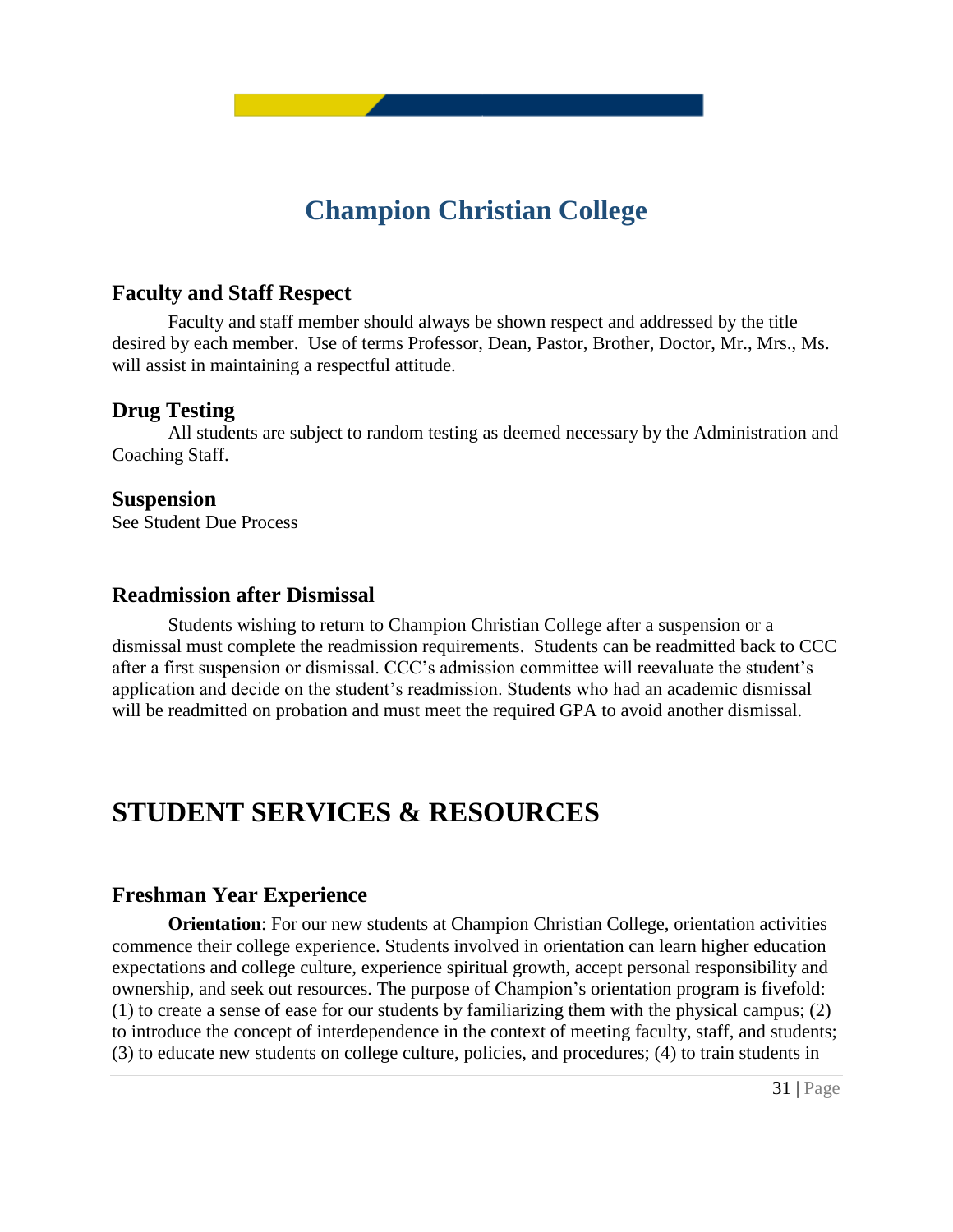the location and usage of campus resources; and (5) to introduce new students to the student information system. All students, new and returning, attend the morning portion of orientation. It begins with a breakfast in which returning students, faculty, and staff informally meet and greet the new learners.

**College Success**: The subject of this class is SUCCESS! College Success focuses on developing behaviors that lead to college and degree completion and provides remedies for many of the issues students face. Students enrolled in this course learn many proven strategies for creating greater academic, professional, spiritual, and personal success. Topics covered are accepting personal responsibility, acquiring self-motivation, and gaining greater control over outcomes created both in college and in life. Understanding what is expected of college students and how to use this knowledge to enjoy success in relationships with peers, instructors, and college personnel is an important component of this course.

#### <span id="page-31-0"></span>**Academic Readiness: Course Placement Assessment**

Course placement assessments in the areas of reading, writing, and math or algebra are required prior to new students enrolling in certain courses with an academic advisor. New students who have not taken a course placement assessment or whose ACT or SAT scores place them into transitional coursework can re-test on campus prior to enrollment. Students who academically test below an ACT composite of a 19 or equivalent in English and math and an 18 in Reading are enrolled into transitional/developmental coursework accordingly.

#### <span id="page-31-1"></span>**Ability-to-Benefit Student Policy**

An ability-to-benefit student is one who may not meet all of CCC's regular admissions criteria but is admitted under conditional admittance. Students are given the opportunity and assistance to ensure success. Students are provided with remedial coursework, tutoring lab, and faculty assistance to prepare them for college level work. Students must earn a minimum of C in the remedial courses. Faculty members teaching remedial courses report to the VP of Academics if a student: 1. Has missed two or more classes; 2. Is falling below a C average; 3. Needs extra tutoring or assistance.

#### <span id="page-31-2"></span>**Academic Support Lab**

The Academic Student Support Lab, informally known as the A+ Lab, provides academic student support and tutoring. The lab staff will partner with students to ensure increased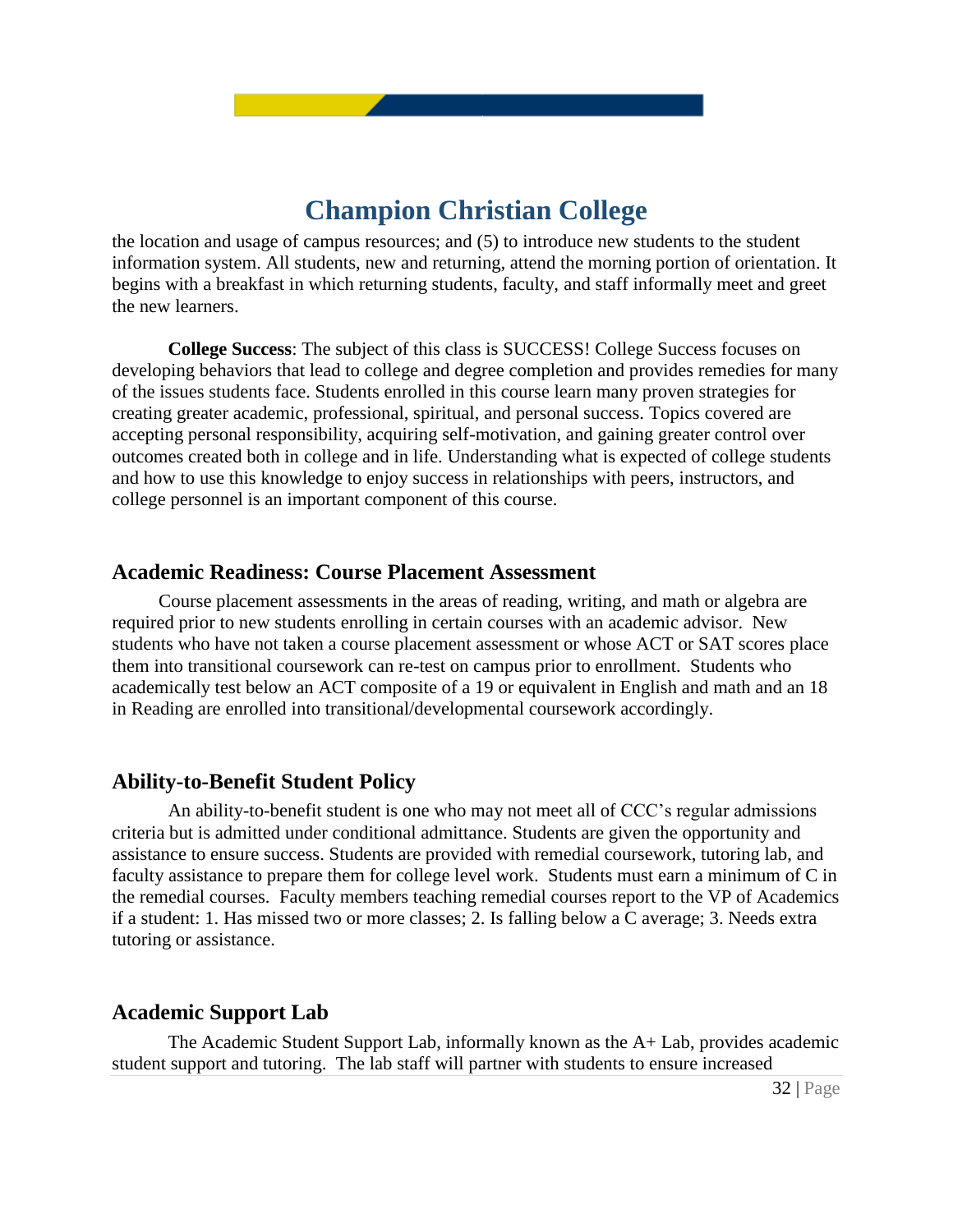

academic achievement. The A+ Lab will be available to students during the school year by appointment. The lab staff will work one-to-one or in small groups with students to enhance their reading comprehension and writing skills; to improve their study strategies; to increase their efficiency in taking clear and concise notes; to develop organizational skills; and to advance math concepts and computation abilities.

Academic tutoring is supplemental to instruction and regular class attendance is essential. Instructors can refer students to the lab due to low test scores or due to a specific academic need. Students whose grade point average is below 2.0 will be required to attend the lab. Students may also self-identify their need for tutoring. Contact the Vice President of Student Services for more information.

#### <span id="page-32-0"></span>**Advising, Registration, and Enrollment Services**

 New, first-time students should register for courses by scheduling an appointment with the Registrar or an assigned advisor. During these sessions, the academic advisors will guide students toward the certificates and/or degree plans that are appropriate for the goals of each student. Prior to enrollment, new students must go online to [www.championchristiancollege.com](http://www.championchristiancollege.com/) and complete a CCC Admission Application and follow all admission procedures. For new, first-time students, enrollment will be completed after all required admission credentials are received and approved.

#### <span id="page-32-1"></span>**Campus Hours**

Campus is closed nightly at 10:30 PM for all non-students. Non-students are not permitted in a residence hall without being accompanied by a resident student.

#### <span id="page-32-2"></span>**Champion Email and Mailbox**

At the beginning of the school year, students will be assigned a Champion email and a mailbox. Students should check their email on a daily basis. The administration and instructors use the Champion email to send notifications and as a means of communication. It is the students' responsibility to check their email daily. Students are also responsible for checking their mailbox frequently for any information regarding the school.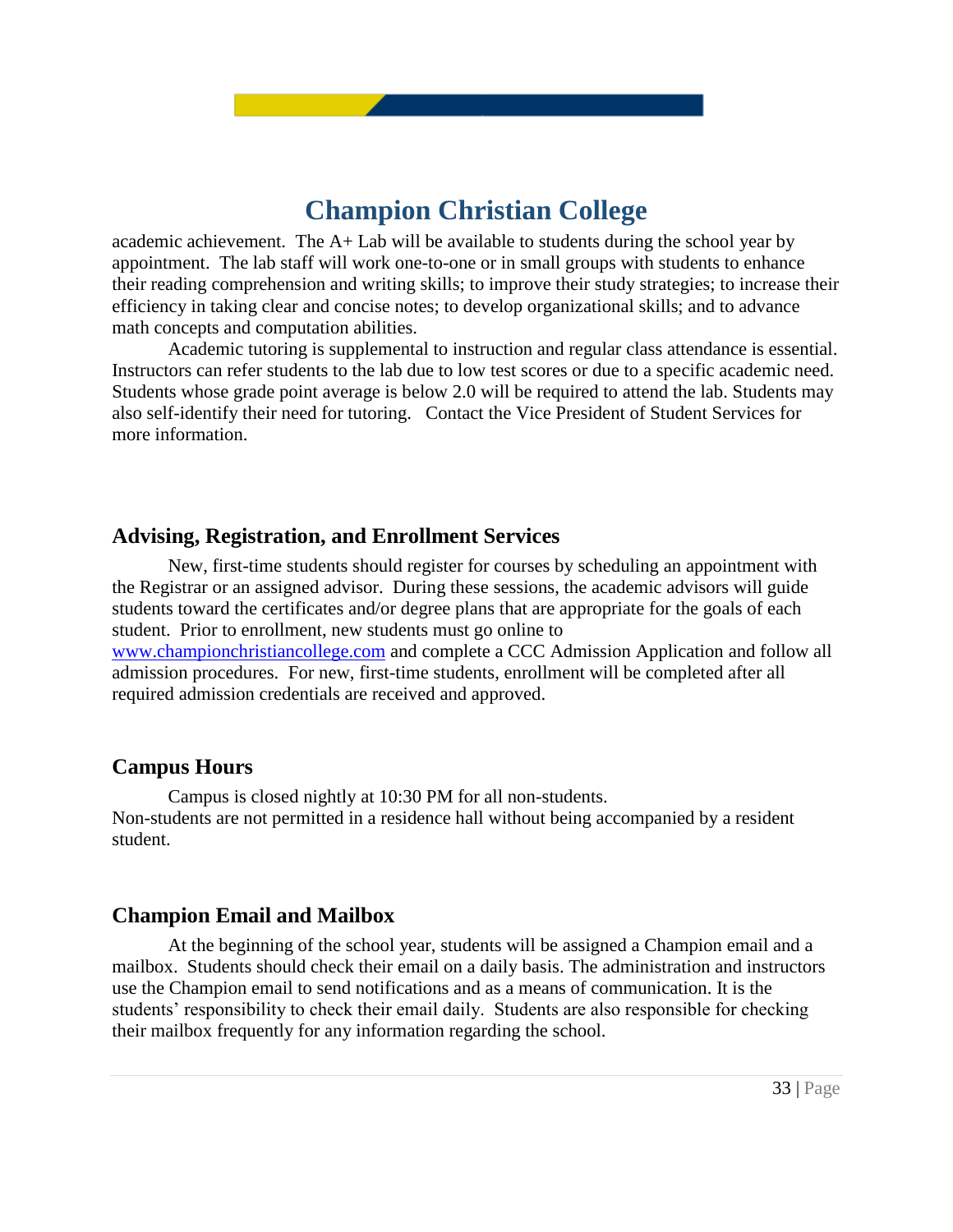#### <span id="page-33-0"></span>**Career Exploration, Guidance, and Placement**

Career services, in terms of resume writing and mock interviews, are embedded in course and program content. College staff members encourage learners to create a LinkedIn profile; to pursue volunteer and internship opportunities related to students' career interests; to attend oncampus Job Fairs; to generate and maintain a list of professional contacts and references; to schedule mock interviews; and to complete a graduate survey. Student support services both offer employment referral services for many local employers who are seeking qualified employees and partner with city and county offices. The Office of Vice President of Student Services serves as a clearinghouse for local employers and college alumni seeking workers**.**

#### <span id="page-33-1"></span>**Counseling Services**

 CCC faculty and staff understand student success extends beyond addressing the academic needs of students. In many situations, the degree of stability in students' lives also impacts their college success. CCC is committed to addressing the affective and spiritual needs of students as well. Counseling can increase self-confidence, improve relationships, achieve educational goals, and aid students in making wise choices for their emotional, intellectual, physical, and spiritual well-being. The Vice President of Student Services offers short term crisis counseling. Students who have on-going, long-term, or therapeutic needs are referred to community agencies for assistance. The Vice President of Student Services maintains a list of available community providers for professional assistance, will initiate contact the mental health providers, and will transport when necessary students to these service providers.

The Student Services staff at CCC offer awareness and educational seminars which recognize the signs and risk factors to prevent attempted suicides, present the distinct characteristics of drug and alcohol abuse, and to caution students and staff against the behaviors within a relationship that define violence against women and sexual abuse.

#### <span id="page-33-2"></span>**Mentoring**

Champion Christian College seeks to provide students with Christian role models who display not only the love of Christ but also the desire to help others improve academically, spiritually, and socially. Since Champion's enrollment is small, faculty and staff join in the mission with helping others as the need arises.

A mentor can be a staff member, faculty, or member of the administration that takes a particular interest in a student or whom a student seeks mentorship from. This informal operation of mentoring can include but is not limited to, counseling services, character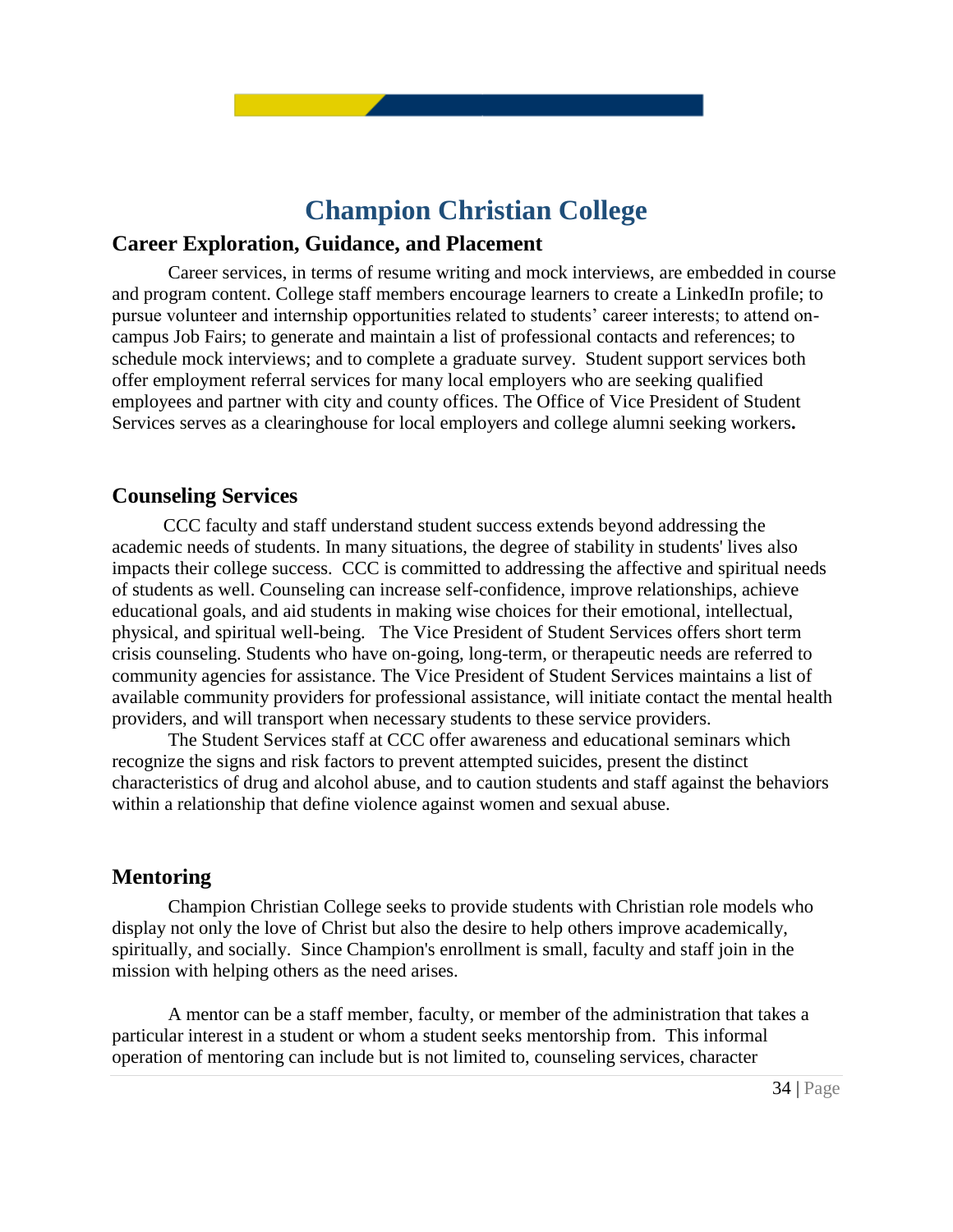development, and encouragement. CCC believes that mentoring will assist in accomplishing the mission of the institution as well as promoting the core values among staff, faculty, administration, and students.

#### <span id="page-34-0"></span>**Job Placement**

 Student support services offer an employment referral service for many local employers who are seeking qualified employees as well as partnering with staff at city and county offices. The office of the Vice President of Student Services serves as a clearinghouse for local employers and College alumni seeking employees. Students should maintain a record of integrity and diligence at the workplace.

### <span id="page-34-1"></span>**Orientation**

New students will be welcomed to campus during Orientation by students, faculty, staff, and administration who will introduce you to college policies and procedures covering academic life, academic tutoring, library usage, career counseling, financial aid, graduation/transfer, and student support services. Students will also have the opportunity to not only discover the location of the campus resources but also use these services.

Principles of College Success is a two-credit-hour course designed to identify the eight habits of successful college students and to allow each individual student to discover how these habits can be incorporated into their daily life, thereby ensuring degree completion and student success. These courses are designed for first-time, degree-seeking students. See an advisor to schedule these freshman year experience courses.

### <span id="page-34-2"></span>**Champion Community Center**

Champion Community Center, located on 107 W. Belding St. Hot Springs, AR 71901, is a gym facility used of the purpose of benefiting the Hot Springs Community by providing outreach opportunities and for Champion Christian College's student life. It is also the home court for the Champion Christian College Tigers.

#### <span id="page-34-3"></span>**Champion Community Center Hours**

Hours of the Champion Community Center are: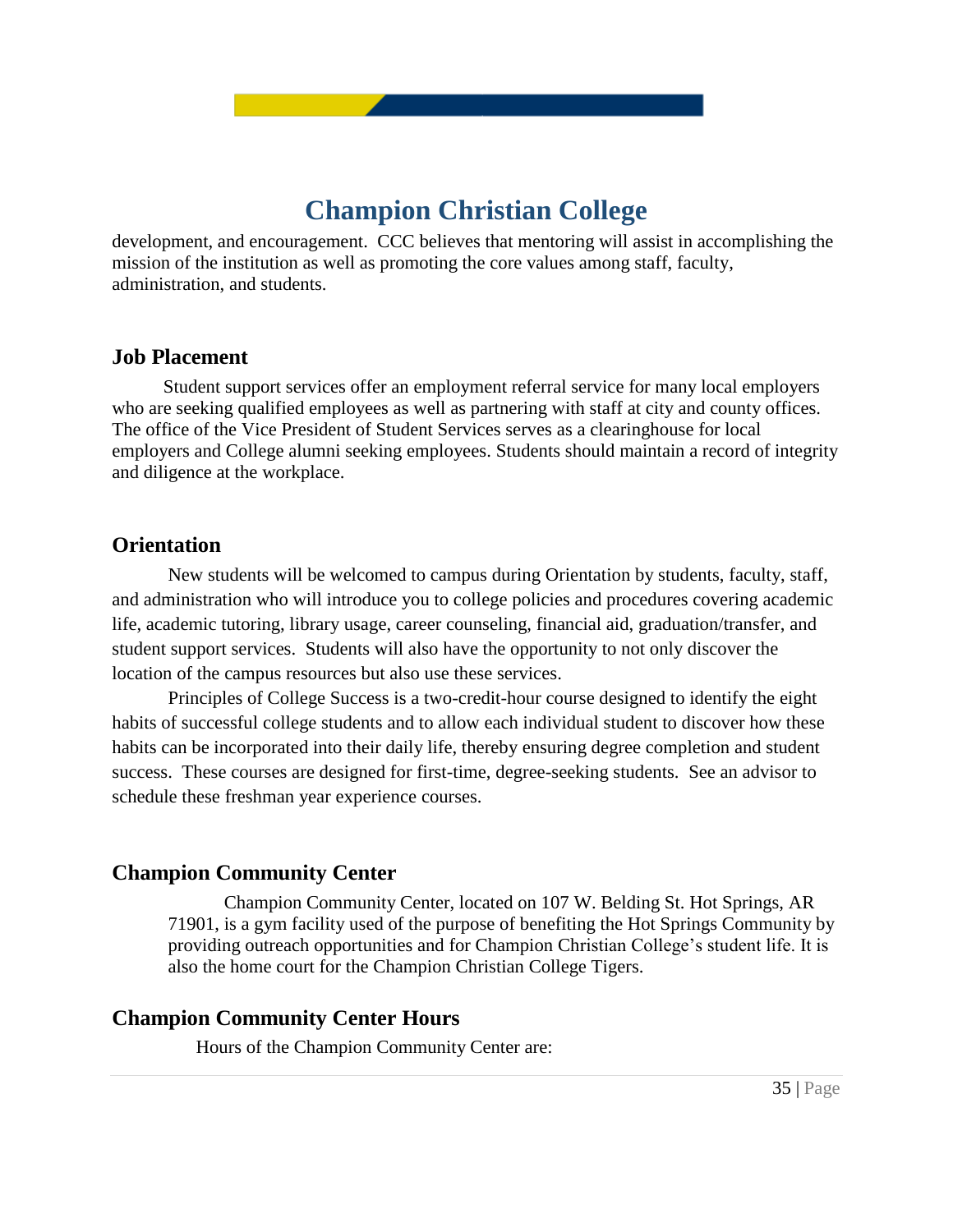- Monday-Friday  $3:00 \text{ pm} 8:00 \text{ pm}$
- Saturday 12:00 pm 5:00 pm
- Sundays Closed

### <span id="page-35-0"></span>**Francis Grubbs Library**

The library contributes to the College Mission by providing students and faculty with access to resources, assistance to students with studying and research, support to faculty, and obtaining additional resources to facilitate student learning and aid faculty in the achievement of academic program objectives. The College has partnerships with external libraries and students are strongly encouraged to obtain an e-library card from Garland County Public Library. The library also is a member of ArkLinks, a partnership of higher educational institutional libraries for interlibrary loan. Students may access the library collection from the computer lab.

### <span id="page-35-1"></span>**Resources Available**

- Reference Books: Reference books may be check-out from the library located on the first floor of the Champion Building.
- Books: The library houses thousands books which students can check-out at any time during the semester.
- On-line Databases: The online databases can be accessed by using the assigned log-in information given to each student.

### <span id="page-35-2"></span>**Library Hours**

Hours of the Francis Grubbs library are posted in the library entry.

### <span id="page-35-3"></span>**Computer Lab**

The computer lab is accessible to all CCC students. Students can log-in to their account by using assigned log-in information provided to them at registration.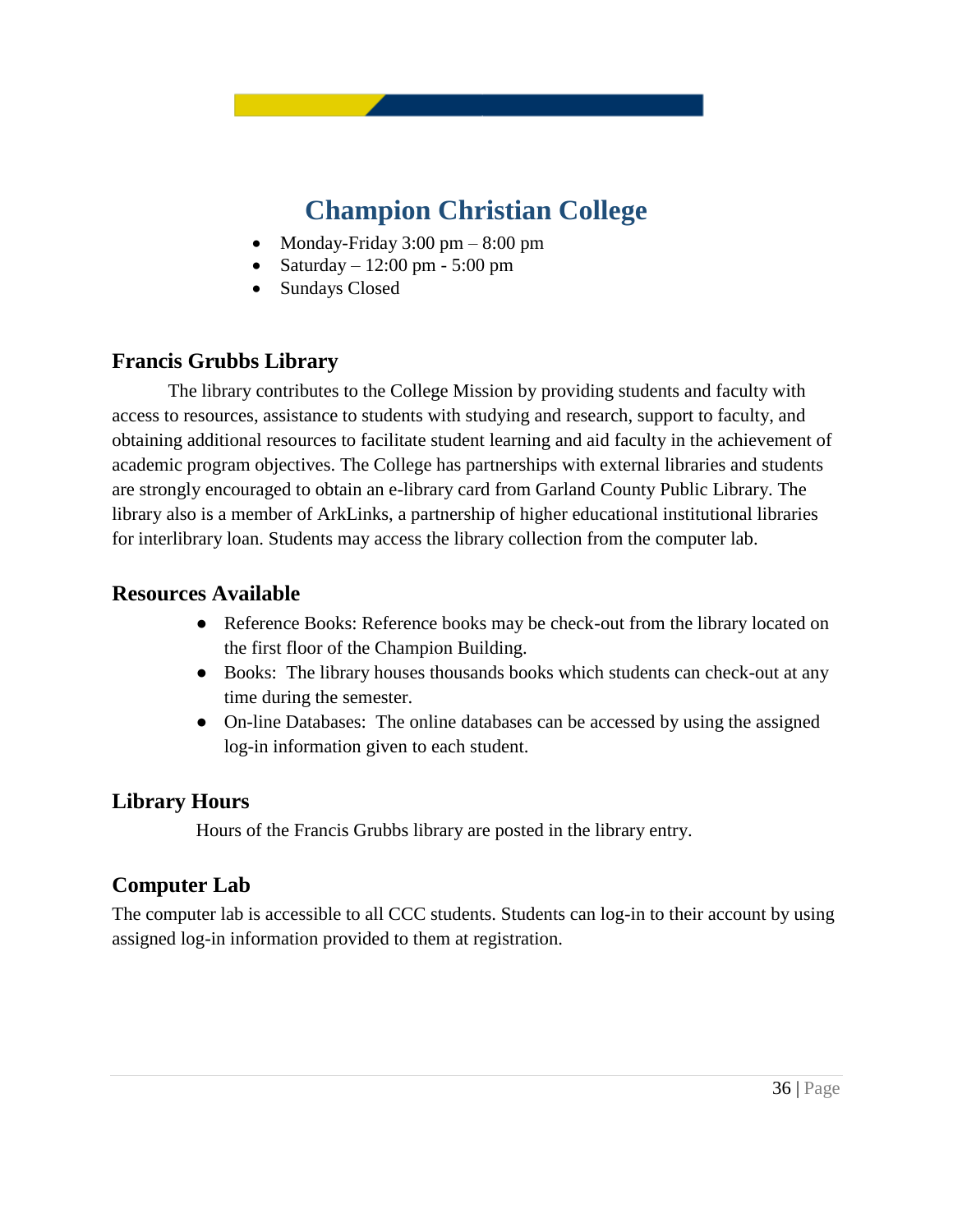### **Internet**

Wireless internet is provided in the Champion building and in the dormitories. The passcode for accessing the internet is provided at the time of orientation.

### **Printing**

A printer is provided for the students for the use of academic purposes. The printer is located in the computer lab. There is a copy/scanner machine located in the lobby of the Champion building. Students are given a code and are allowed a certain amount of copies/prints each month.

### **MISCELLANEOUS**

### **Cellular Phones and Computer Usage**

Cell phones or other electronic devices should not be accessed for personal use during classes or chapel.

Students have access to use the computers in the computer lab through a personal log-in password assigned by the college. Students should be careful not to give out this information for others' use.

Students may access approved social networks through the college's Internet server. The administration retains the right to access every individual social network account.

The administration reserves the right to inspect/confiscate/remove cell phones or electronic devices for violation of usage policy.

### **Facility Usage**

Any flyer, sign, or advertisement distributed or posted on campus must be approved through the Office of the Vice President of Student Services.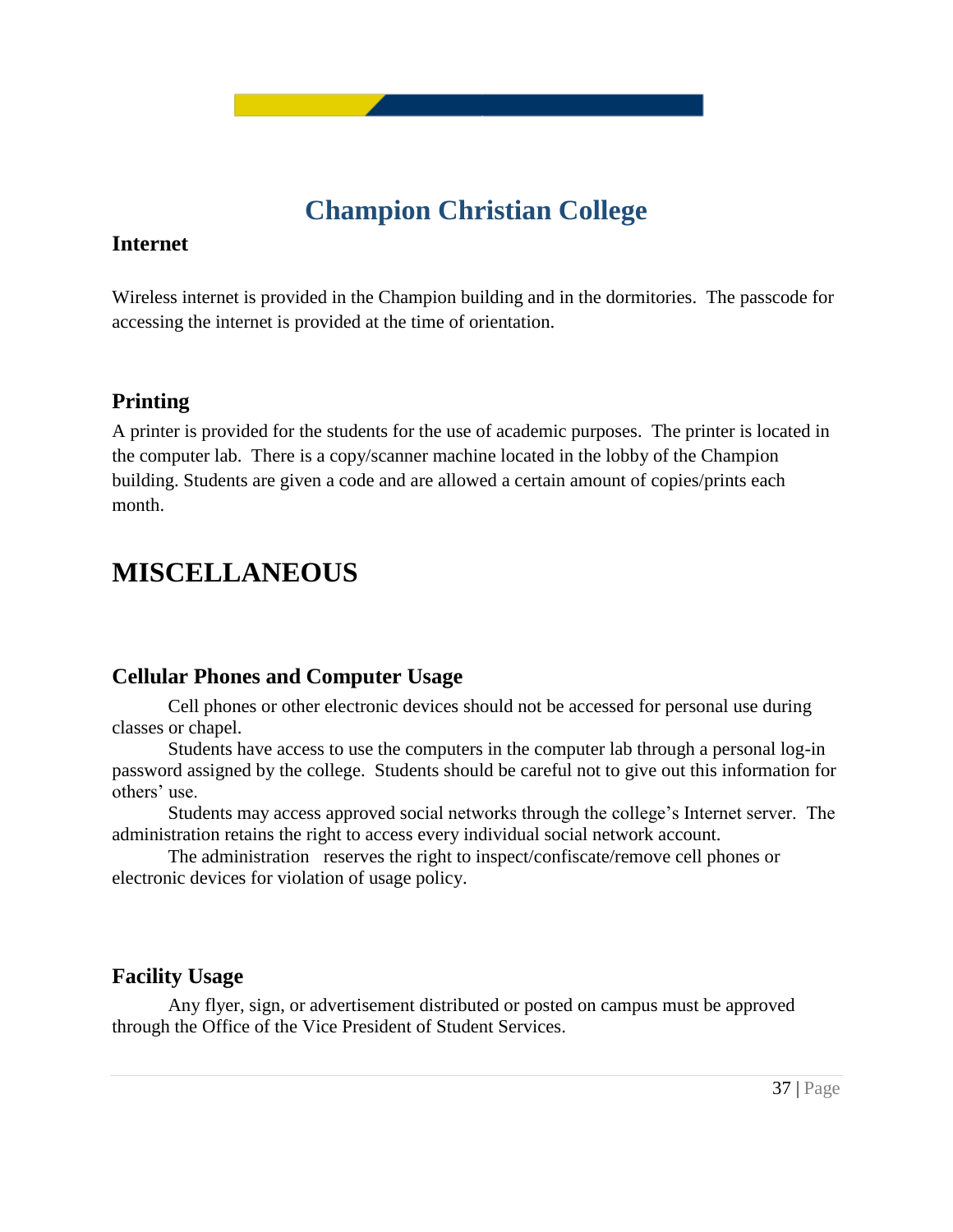Students are permitted to engage in solicitation or fundraising for personal business on campus with administrative approval.

Students may reserve the use of a certain facility with prior approval from the Dean of Student Life.

#### **Food outside the Cafeteria**

Food is not permitted in the church or classrooms except in specifically designated areas. Covered drinks are permitted except in specifically designated areas such as computer lab and piano labs, and auditorium.

#### **Lost and Found**

If you wish to report lost or found items, please contact the Office of the Vice President of Student Services. Items left unattended on the college campus may be redeemed through our college lost and found during posted business hours.

#### **Entertainment**

 Students are expected to exercise careful judgment and to use Scriptural standards when making choices about movies, video games, computer games, television, music, reading material, social media, and off campus entertainment. Music played or performed on campus must be in keeping with the spirit and standards of CCC and must not disturb other students or guests.

### **Study Skills**

There are many, many GREAT study tips. Here are a few:

- Make a list of what you have to do
- Organize the material by writing outlines
- Space out your studying, doing a little each day, rather than cramming for an exam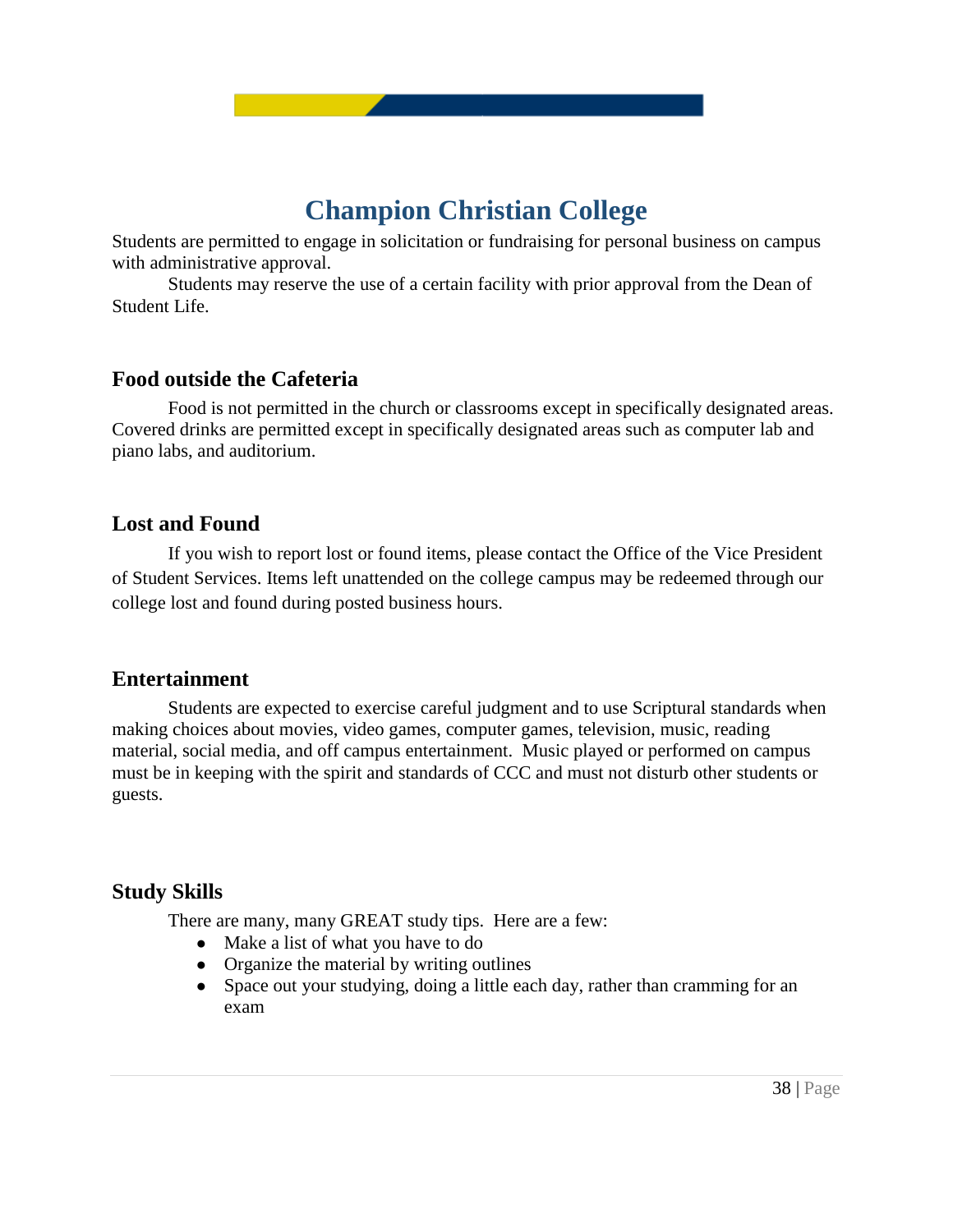- Communicate, communicate, communicate! It is vitally important for you to maintain contact with your instructors. When unusual circumstances arise or when you simply do not understand an assignment, let your instructor know!
- Also, it is a great idea to exchange contact information with a couple of your classmates.

### **Vehicles and Transportation Policies**

All automobiles operated on campus must be registered with the Vice President of Student Services.

Students:

- should carefully follow the designated parking regulations.
- may not wash their vehicles in the Champion lot on campus.
- may not service or repair their vehicles in the Champion lot on campus.
- may not keep inoperable vehicles in the Champion lot on campus.
- vehicles are subject to inspection by the administration.

#### **College Days**

During the year, CCC hosts prospective students on campus during College for a Weekend. These students will attend classes, chapel, and special events. On-campus students will be asked to host by sharing their dormitory and extend a "Tiger" welcome to our guests. Arrangements of the events and housing are done by the Dean of Student Life.

### **ACADEMIC POLICIES AND PROCEDURES**

### **Study to shew thyself approved unto God, a workman that needeth not to be ashamed, rightly dividing the Word of truth.**

**—2 Timothy 2:15**

Champion Christian College professors teach classes from a Biblical worldview and to the highest academic standards. Students must attend each class for which they are registered and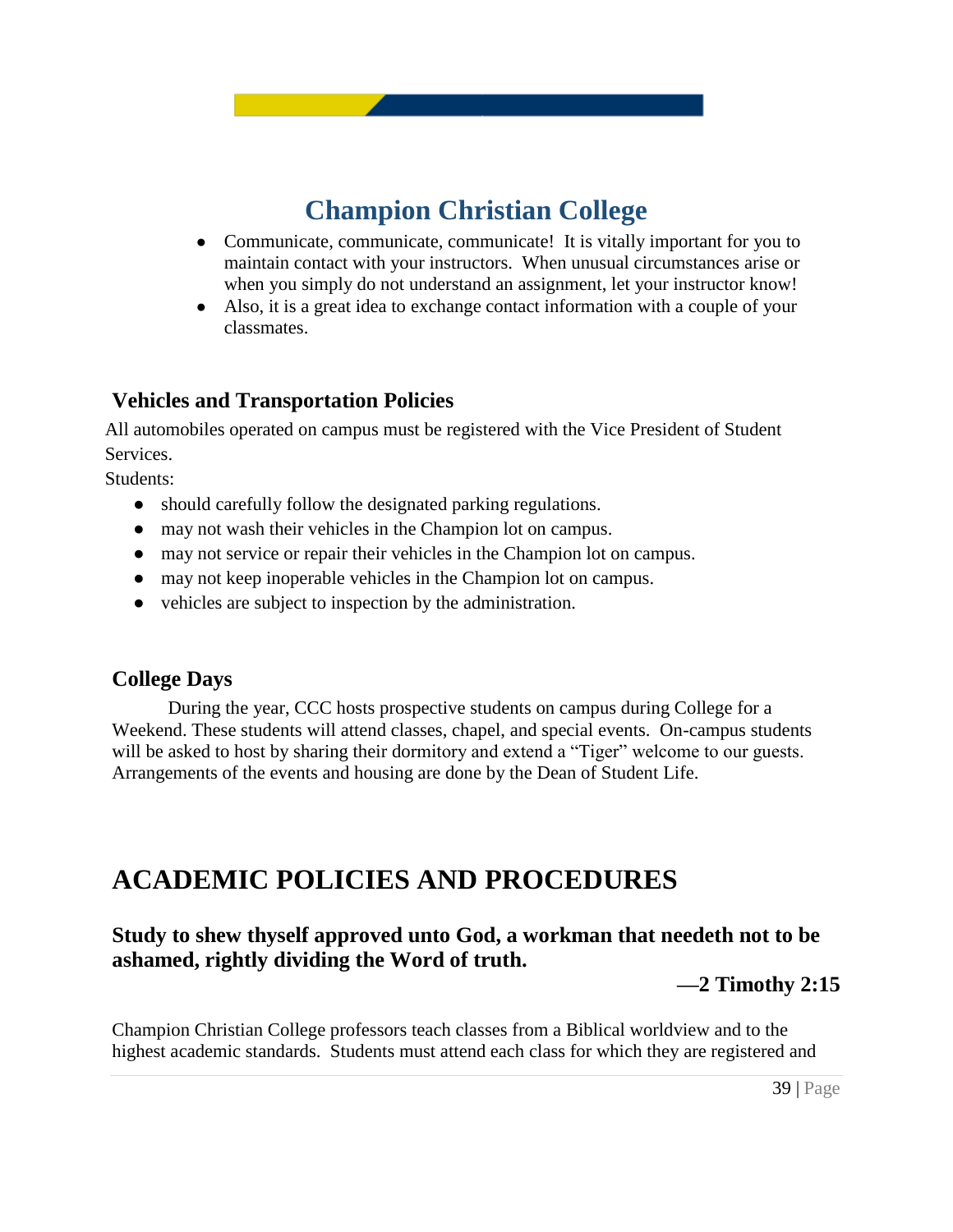must apply the appropriate time and energy necessary to earn the best possible grade in each class. In addition, students are expected to respect both professors and fellow students and to exhibit deportment that helps create a positive learning environment in each classroom.

### **Course Registration Procedure**

The schedule for course registration is listed at the top of the handbook under *Main Dates* and in the catalog under *Main Dates.* It is the responsibility of the student to ensure registration of courses during the set times. Failure to complete registration by the due dates may result in not being registered for classes and therefore not being admitted to classes.

### **Changes in Registration**

Once a student registers for classes, any and all changes involve specific processes. See the below for adding a course, dropping a course, change of program, and change of status.

#### **Adding a Course**

There are certain dates within a semester in which you may add classes to your schedule. Official forms must be completed in order to drop and add a class from your transcript. For further information, refer to the Main Dates in the student handbook and the catalog or call or visit the Office of the Vice President of Academic Affairs or the Registrar.

#### **Dropping a Course**

Students are expected to successfully complete the courses for which they register. If a class change becomes necessary, the student should schedule an appointment with the Vice President of Academic Affairs. A class may be dropped up to the deadline specified in the official college calendar each semester. Whenever a student stops attending class or is absent excessively and does not complete the necessary forms to drop the class during the drop time frame, a "F" (failing grade) may be recorded by the instructor.

Students may add or drop a course within one week after the college classes have begun without academic penalty. Any such change must be approved by the Vice President of Academic Affairs.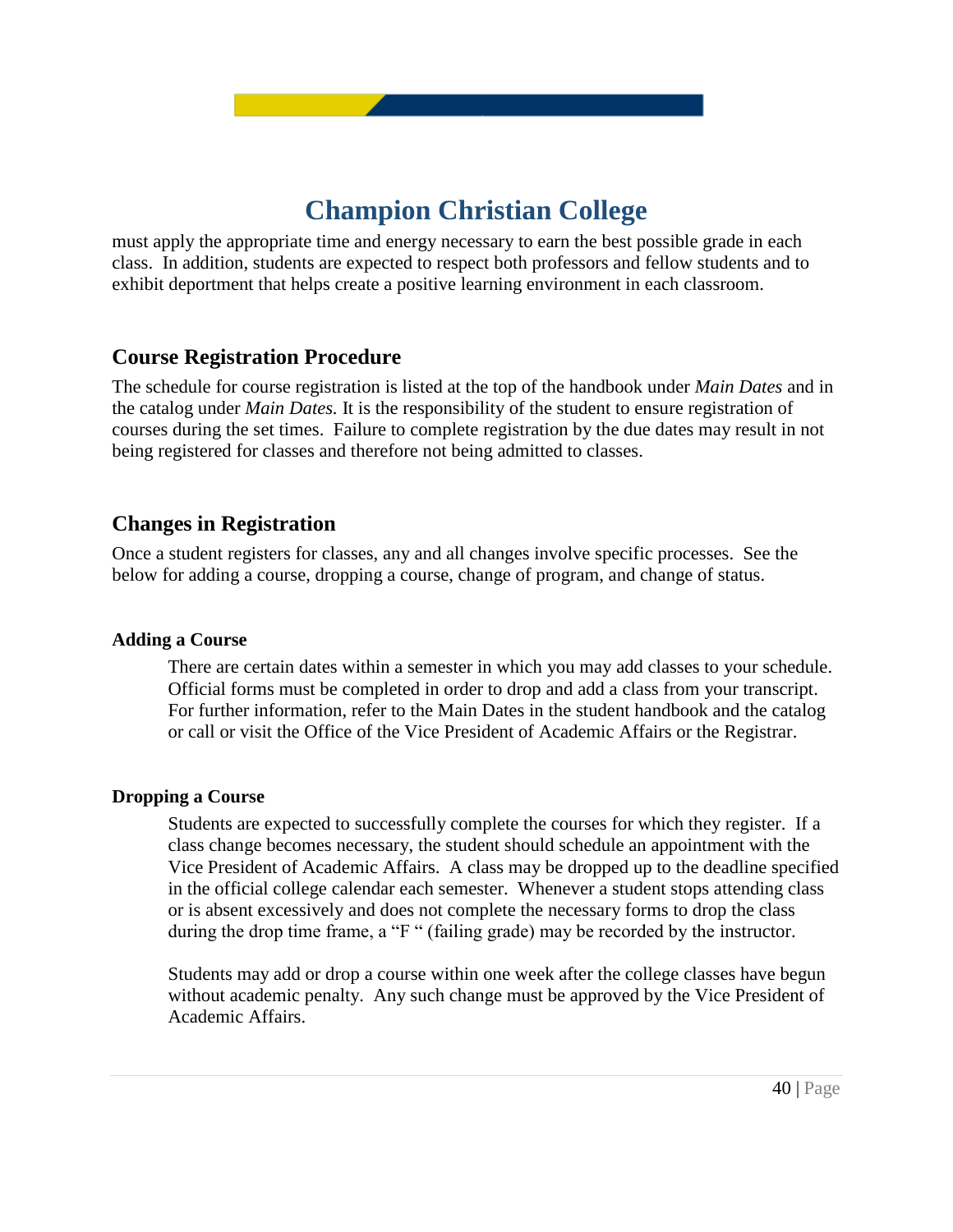#### **Change of Program**

A student may choose a different academic program by arranging to meet with the Vice President of Academic Affairs.

#### **Change of Status**

A student may choose to change their status from full-time to part-time or vice-versa during the drop/add period. No changes will be made after the drop/add period. Fees may apply if applicable.

#### **Withdrawing from a Course**

Students who drop a course after the official add/drop period will be considered either WP (withdrawn passing) or WF (withdrawn failed), depending on their grade at the time of withdrawal.

#### **Withdrawal from College**

Prior to making a decision to withdraw from classes, talk to your instructors and/or a counselor to explore other options. We do understand that there are times you may see class withdrawal as your best or only option. In those cases, you must see the Vice President of Academic Affairs.

#### **Early Intervention**

Early alert intervention is designed to identify students who exhibit behaviors that could possibly lead to academic difficulty, course/program failure, and attrition. A student identified by a faculty or staff member is referred to the Vice President of Academic Affairs who compiles the appropriate documentation and contacts the student to set up a meeting. The Vice President of Academic Affairs assesses need, takes action, or refers the student to a specific resource.

At Champion Christian College, the Student Services staff guides students to use college resources, encourages them to believe in themselves, and challenges them to meet and exceed their career and spiritual expectations. They guide students toward success by implementing strategies that engage them in classroom discussions, by supporting them in using campus resources, and by allowing them to step out of their comfort zone and to reach higher than they thought possible. The work of the Student Services staff provides a safe, nurturing environment in which CCC students can learn and grow.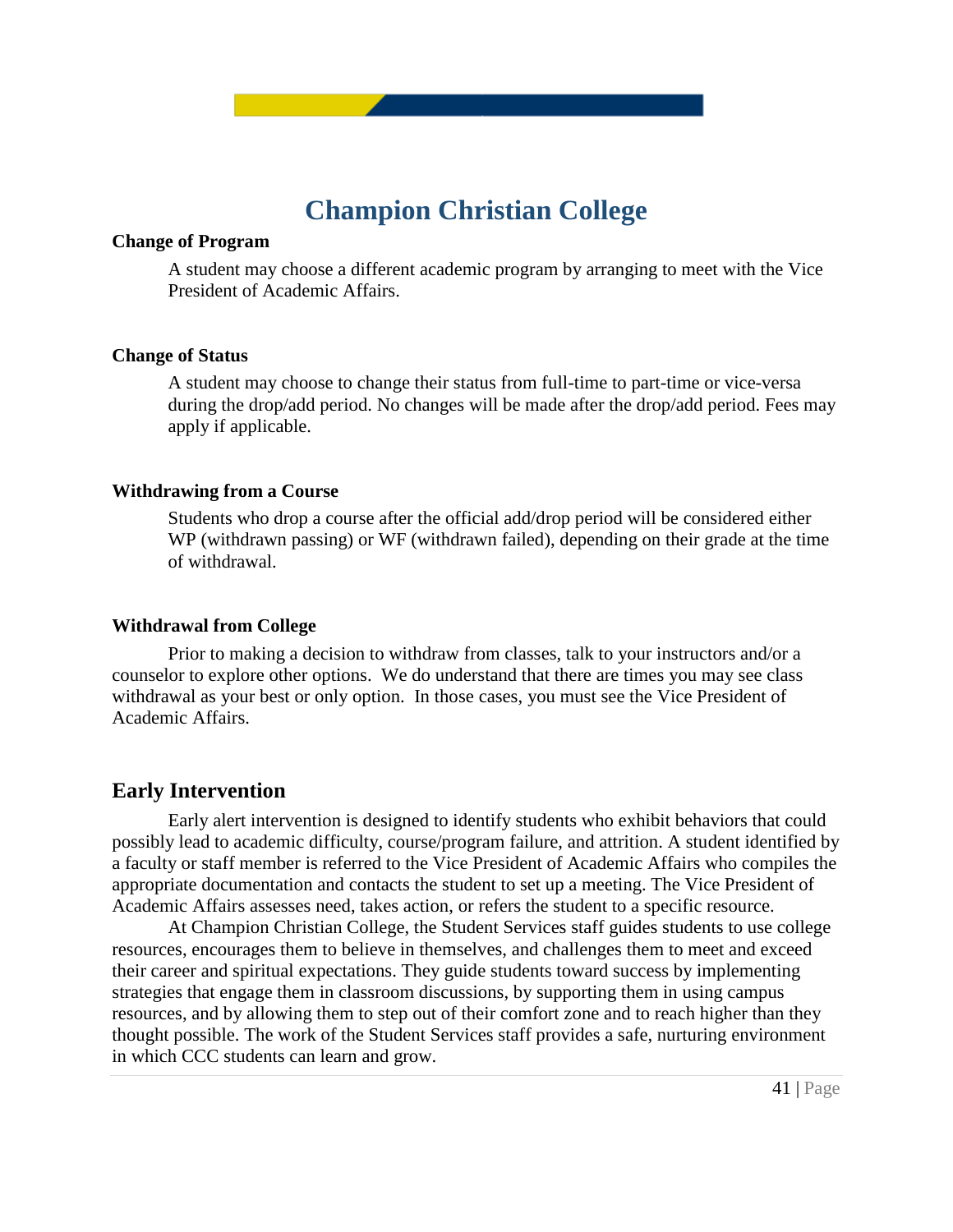### **Credits**

#### **Definition of a Credit Hour:**

Federal Definition of the Credit Hour: For the purpose of the catalog and in accordance with federal regulations, a credit hour is an amount of work represented in intended learning outcomes and verified by evidence of student achievement that is an institutionally established equivalency that reasonably appropriate:

1. Not less than one hour of classroom or direct faculty instruction and a minimum of two hours out of class student work each week for approximately fifteen weeks for one semester or trimester hour of credit, or ten to twelve weeks for one quarter hour of credit, or the equivalent amount of work over a different amount of time, or

2. At least an equivalent amount of work as required outlined in item 1 above for other academic activities as established by the institution including laboratory work, internships, practicum, studio work, and other academic work leading to the award of credit hours.

#### **Full-Time Student**

A student who registers for more than 12 credit hours per semester will be considered a full-time student.

#### **Part-Time Student**

A part-time student registers for less than 12 credit hours.

#### **Special Permission**

No student may register for more than 18 credit hours per semester without permission from the Vice President of Academics.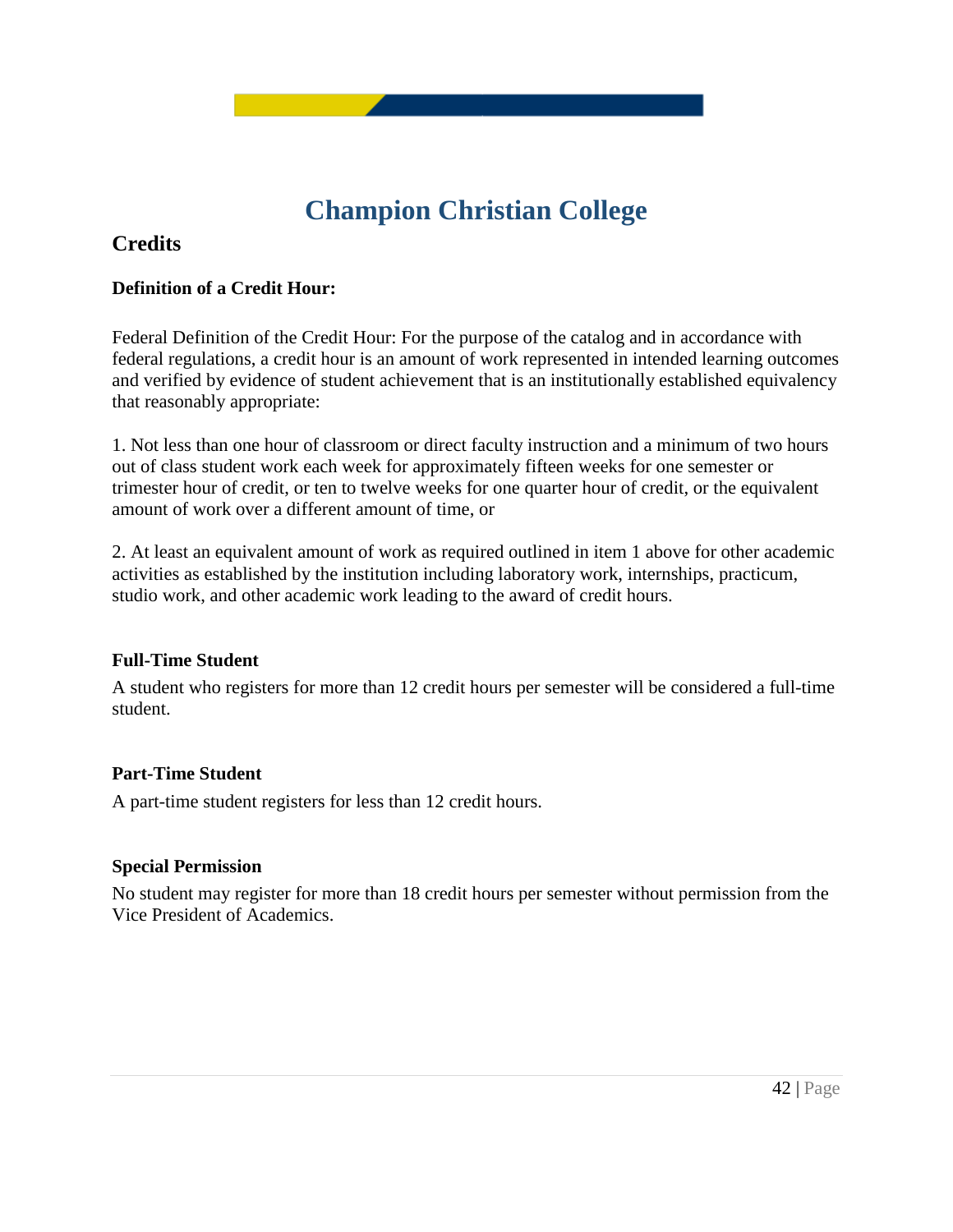### **Attendance**

Students are expected to attend every scheduled class session of the course in which they are enrolled. Attendance and class participation are extremely important components in course and program success. CCC has adopted a rigorous attendance policy. Per policy, students are expected to attend 85% of the course or risk being administratively withdrawn. You are encouraged to arrange doctor, dentist, legal, and other appointments during your free time, not during class time. If you must be absent from class, it is your responsibility to contact your instructor and to make up missed course assignments.

Students are solely responsible to complete any coursework missed due to an absence.

Excluding administrative absences, students whose total number of absences exceeds twice the amount of days in class per week will lose credit and may receive a "F" grade for the class.

In order for an absence to be considered administrative, it must meet one of the following criteria:

- The VP of Academic Affairs approved an absence that was requested by the college administration.
- A funeral in the immediate family
- Personal hospitalization (documentation needed)

It will be the student's sole responsibility to adequately document administrative absences and to secure approval from the Vice President of Academic Affairs.

A student will be considered absent if he has entered the classroom fifteen minutes after the class has begun. A student is considered tardy if he has entered the classroom after the class has begun. Four tardies will equal one absence. Academic penalties will not be assessed for absences or tardies. Absences may not be taken during the week of final exams.

### **Classification of Students**

A student who registers for 12 credit hours per semester will be considered a full-time student. Student athletes must be registered for a minimum of twelve credit hours to be eligible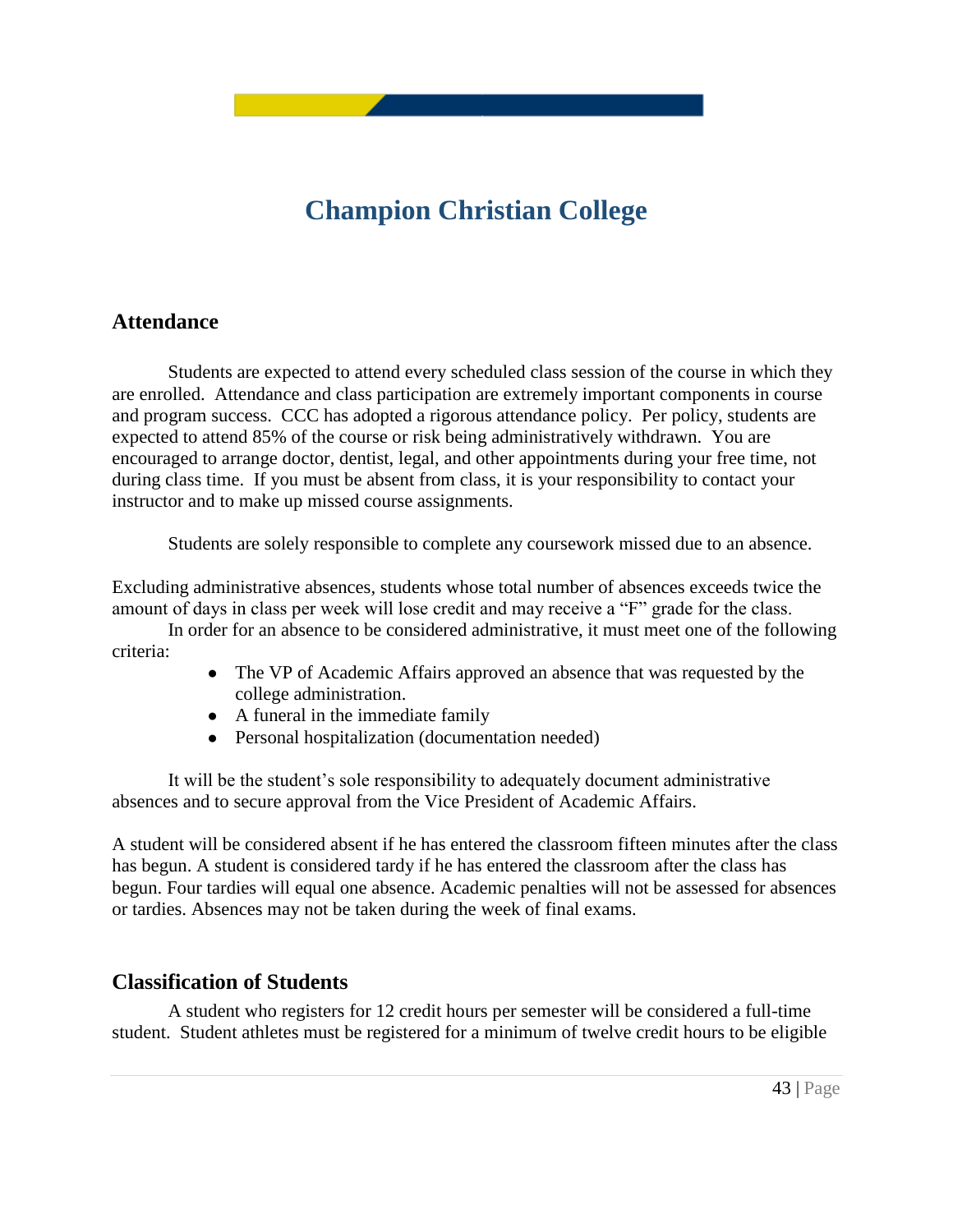to be involved in the athletic program. No student may register for more than 18 credit hours per semester without permission from the Vice President of Academic Affairs.

Students transferring to Champion from other colleges are required to earn a minimum of forty-five CCC credit hours in order to qualify for graduation from CCC. All other graduation requirements will be also in effect. This policy may be waived only after consultation with and approval from the Vice President of Academic Affairs.

Students may be allowed to obtain up to twelve correspondence credits toward a Champion degree. The school offering the correspondence courses and the courses themselves will need to be approved by the Vice President of Academic Affairs.

#### **Academic Honesty**

 Academic integrity is a vital element of any learning community. The College's faculty are held to the highest standards in this regard and expect their students to do the same. Students who compromise the integrity of academic inquiry are subject to disciplinary action on the part of the college. A violation of academic honesty may include, but is not limited to, the following:

- Cheating on written examinations, quizzes, or other written work
- Plagiarizing—using another's intellectual property (thought, writing, etc.) without proper reference/citation, whether directly quoted or paraphrased
- Giving or receiving unauthorized assistance during a test
- Falsifying, forging, or altering academic records
- Obtaining or attempting to obtain copies of a non-circulating examination Penalties for breaches of academic integrity may include receiving an F for the assignment in question, receiving an F for the course, and/or dismissal from the course. In extreme cases, the administration reserves the right to suspend the student from all studies at the college.

### **Academic Probation**

A 2.00 cumulative grade-point average (GPA) is required for successful completion of all degree and certificate programs. Any student who falls below a 2.00 cumulative GPA after the first semester will be placed on academic probation by the administration for the next semester. Students must regain a 2.00 to be removed from probation. At the end of the probationary status, if improvement has not been shown, students will be assigned a mentor and advised to enroll in a reduced number of courses for the following semester.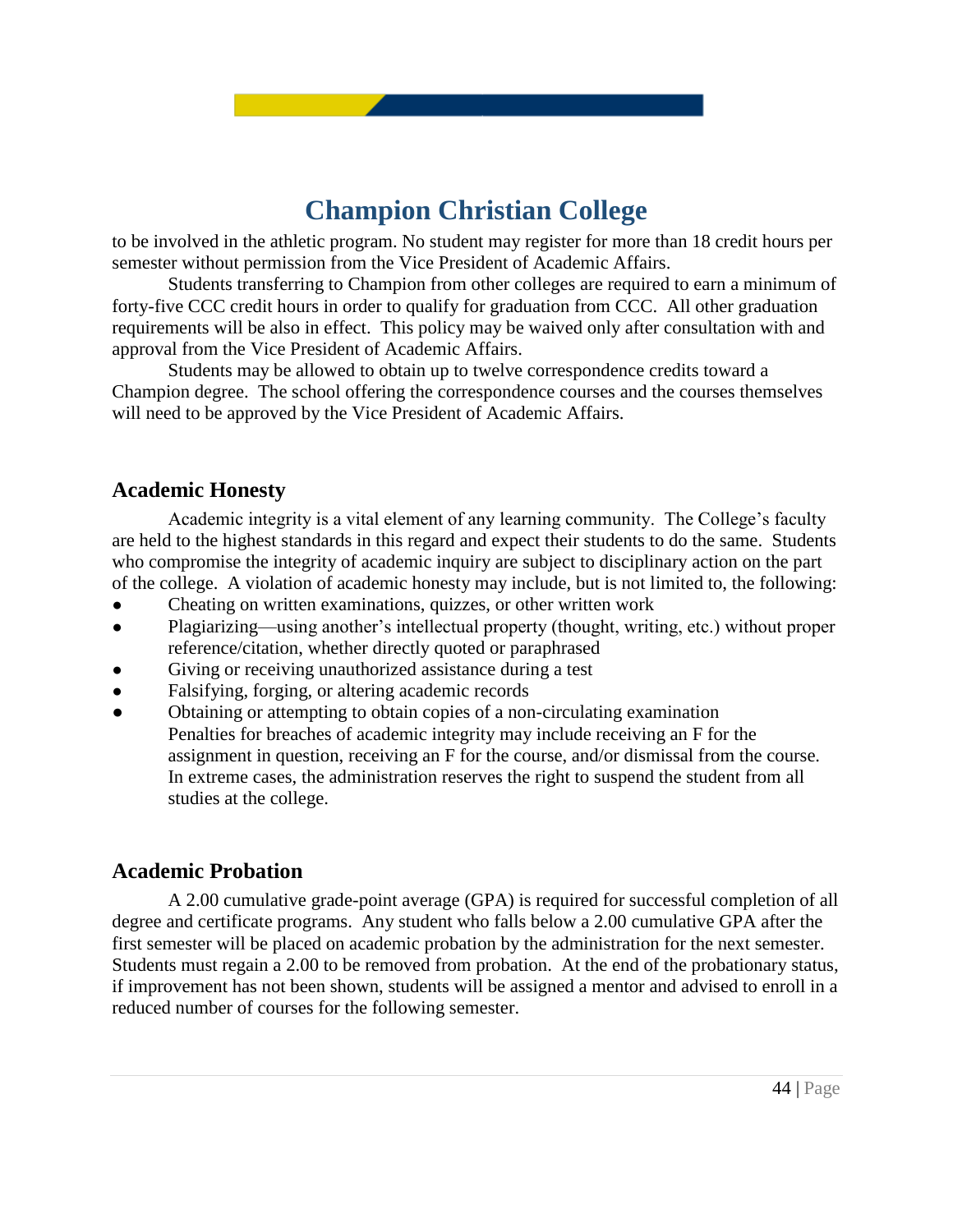### **Academic Appeal**

The scope of Champion Christian College's Academic Appeals Policy includes issues of improper grade assignment, charges of plagiarism, charges of cheating, discriminatory treatment of students, and instructor inconsistency with the written grading criteria. Champion students have the right to appeal the above mentioned academic issues within nine weeks after the official termination of the course. Students are encouraged to initiate contact with the instructor and try to resolve the academic issue. If the issue cannot be resolved informally, then a student can initiate an appeal.

To appeal: 1. A student meets with the Vice President of Academic Affairs, located on the 2nd floor of Champion Hall, to discuss the issue. This meeting also ensures that the student has thought out the complaint and has exhausted any hope of resolving the matter informally with his/her instructor. 2. The student files a complaint. 3. The VP of Academic Affairs will investigate the matter. 3. Once the matter has been investigated and all parties involved contacted to discuss the issue, the VP of Academic Affairs will write a letter stating the outcome of the issue. All records are kept in the student's file in the office of the Registrar.

#### **Audit a Class**

You may change from a credit to an audit status at the time indicated on the published schedule of classes each semester. An audit status, though not accepted by universities, gives you the right to benefit from all instructional privileges associated with a course; however, it does not impose any attendance, homework, or testing responsibilities. An audited course will not be included on the student's official transcript.

### **Transfer of Credits for Prospective Students**

It is the practice of most colleges and universities to accept or reject credits based on their own criteria. CCC will consider for transfer, courses earned at another college. CCC's evaluation for credit include: 1. The institution where the coursework was completed. CCC will consider the accreditation status of the college or university, but not have this be the sole determination for accepting credits; 2. The coursework similarities to Champion's courses; 3. The courses transferring for a specific major are C or higher.; 4. Courses transferring are not more than 10 years old from the time of enrollment. The registrar's office is responsible for evaluating transfer credits.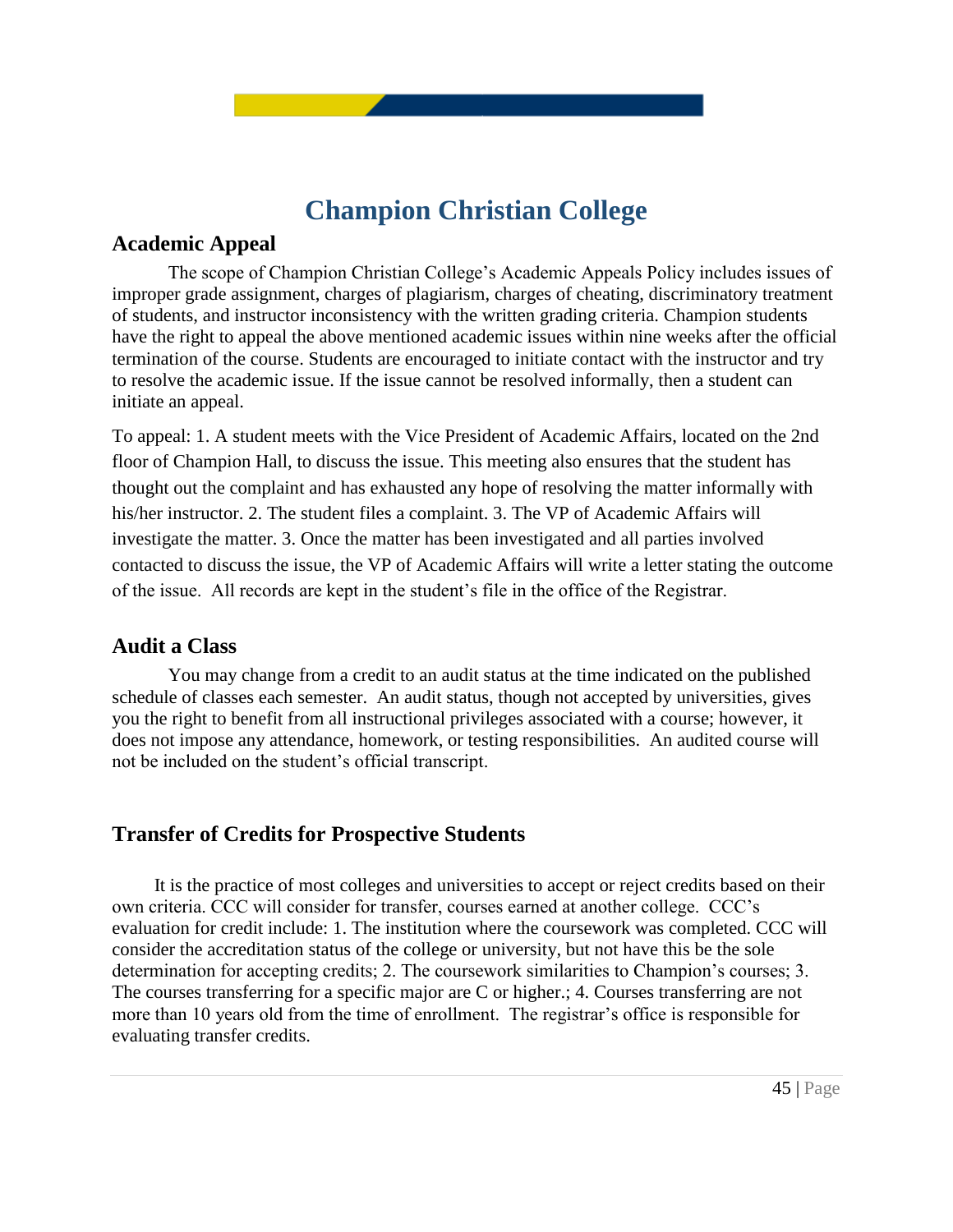CCC reserves the right to refuse credits received at any college or university for the following reasons: 1. Credits do not meet reasonable academic standards; 2. Credits are below grade level standard; 3. The level of coursework does not meet college-level work; 4. The institution is not credible.

 Transfer students must: 1) Submit official transcripts to the Registrar's office; 2) Earn a minimum of thirty-three junior or senior CCC credit hours in order to qualify for a bachelor's degree; 3) Earn a minimum of fifteen hours in order to qualify for an associate's degree.

All other graduation requirements will be also in effect. This policy may be waived after consultation and approval from the vice President of Academics.

### **Appeal**

A student may appeal transfer credit which was refused by submitting in writing a request for review to the office of the Vice President of Academic Affairs. Students will have 30 calendar days from receipt of credit transfer evaluation to file an appeal. The request must include: Student's Name; Mailing address/Phone; Email address; Detailed narrative and reason for appeal; Documentation which support the request.

The office of Vice President of Academic Affairs will conduct a review of the credit evaluation and respond with a decision to the student in writing**.** 

### **Transfer of Credits for Champion Students**

 Students seeking to transfer should seek advice from an academic counselor. Credit hours for courses offered by CCC may or may not transfer to other post-secondary institutions. Acceptance of course credits for transfer is at the discretion of the receiving institution. Students can request official transcripts by completing the Transcript Request Form found on the Champion website or by stopping by at the Registrar's office.

### **Graduation Policy**

The following requirements apply to all degrees granted by Champion Christian College:

- The student must file a formal application for graduation in the Registrar's office by February 1.
- A minimum cumulative grade point average of 2.00. Remedial courses do not count toward degree credit and will not be calculated in degree gpa.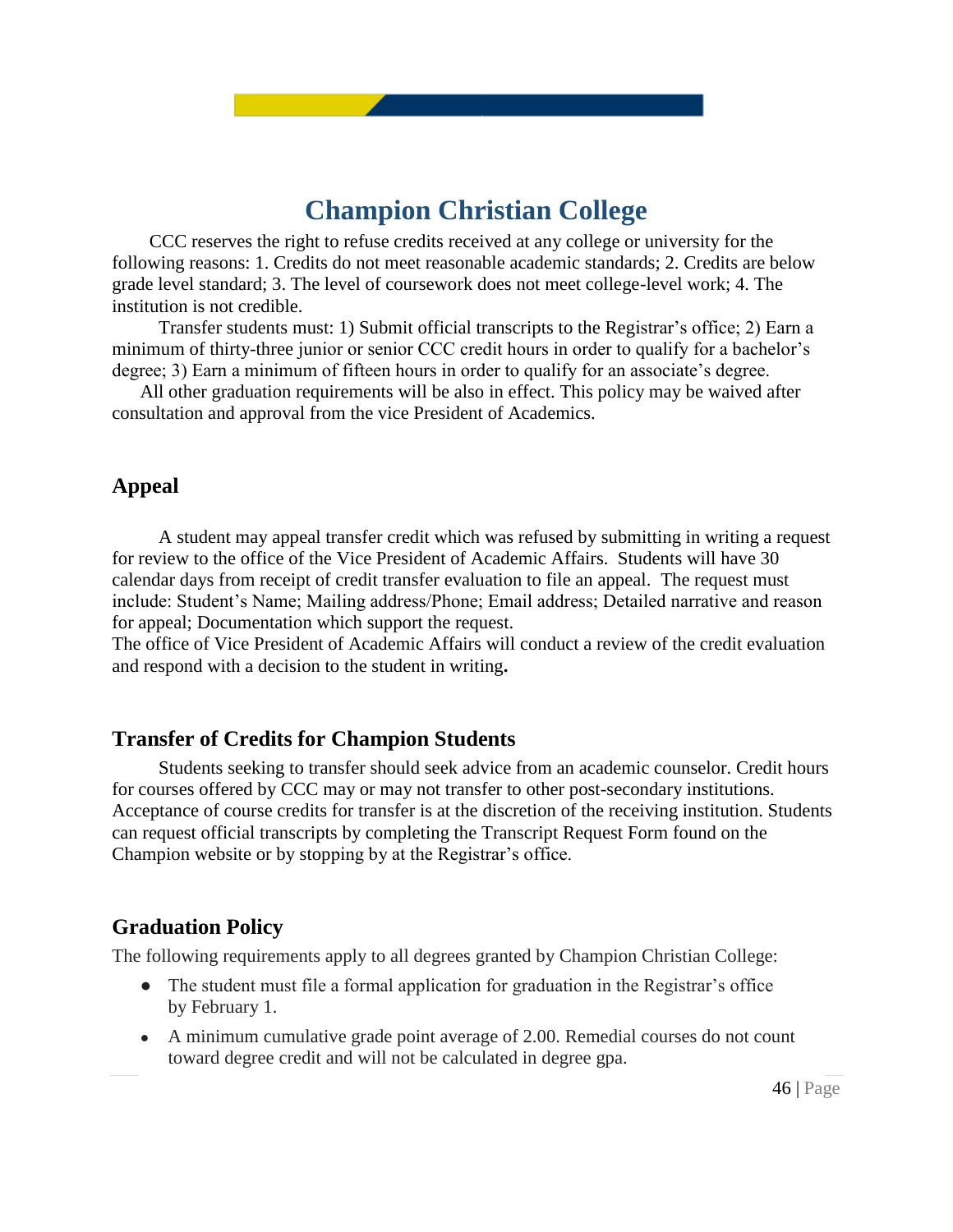- Completion of 15 hours for an Associate's and 33 hours for a Bachelor's degree must be earned at Champion Christian College.
- Bachelor candidates must earn 36 upper division credit hours.
- Completion of all institutional assessment measures. Candidates will be notified by email concerning test and dates.
- All financial obligations to CCC must be met.
- All library books and athletic equipment must be returned.
- Students who wish to transfer credit hours to CBC to complete their degree must do so within three years of their last semester of attendance to remain under the same catalog; otherwise, they will be required to meet the degree requirements of the current catalog.

### **Degree Audit**

Students are responsible for monitoring their progress toward a degree. The Registrar's Office can assist students by providing a degree audit.

### **Academic Awards**

To win an academic award at graduation you must have met the required criteria and be in good standing with the college.

To be in good standing one must have minimal conduct issues and have a good spiritual reputation.

### **Graduation Honors**

Academic honors will be conferred upon candidates who have earned the following cumulative grade point average:

| cumulative grade point average: | Cum Laude       | 3.00-3.49 |
|---------------------------------|-----------------|-----------|
|                                 | Magna Cum Laude | 3.50-3.85 |
|                                 | Summa Cum Laude | 3.86-4.00 |

### **Commencement Exercises**

Undergraduates are required to attend the college commencement exercises unless prevented by their regular employment. Any other (rare) exceptions will need to be approved in advance by the Vice President of Academic Affairs.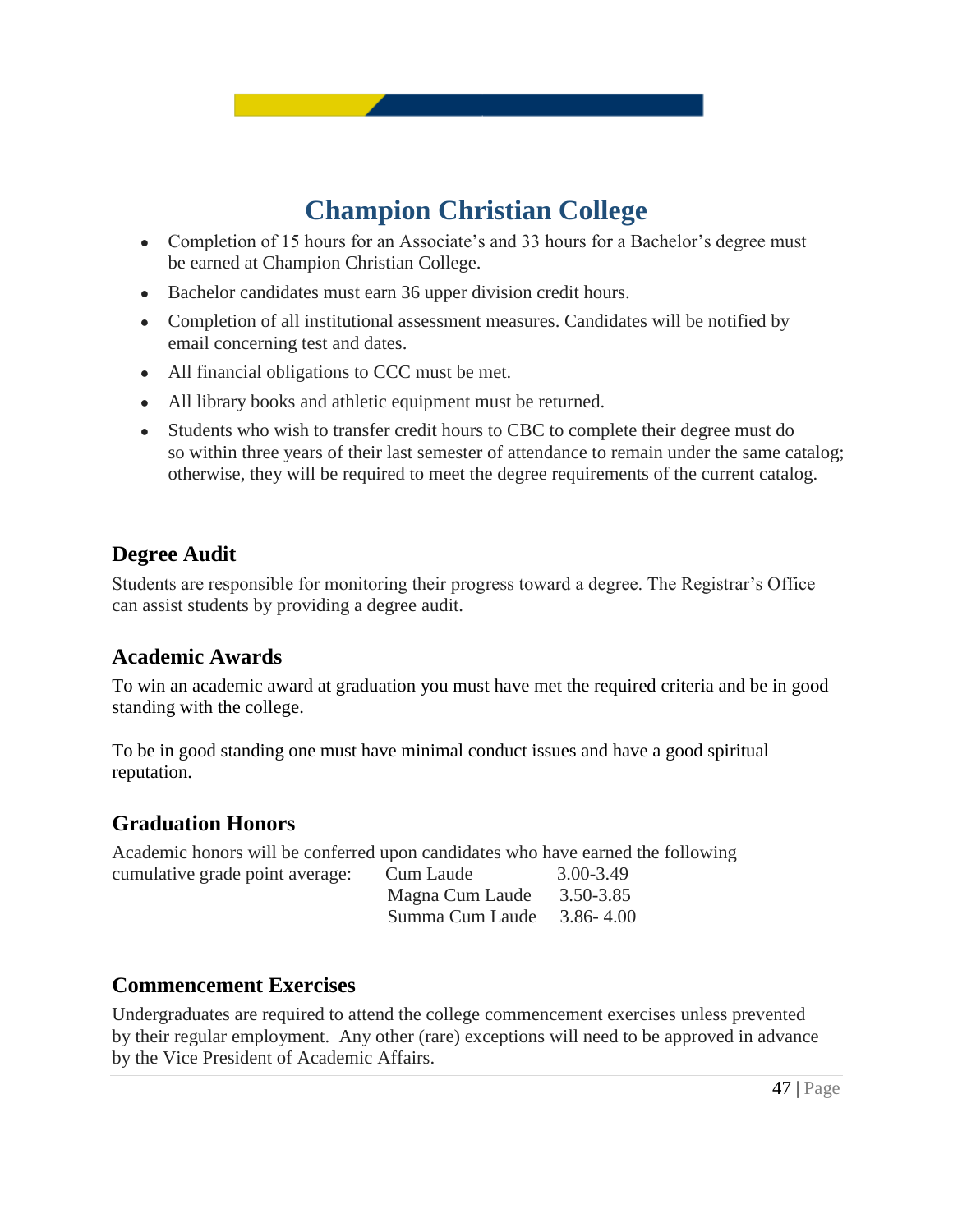### **General Education Objectives**

 The college recognizes the importance of general education and related studies as integral components of technical education. In addition to acquiring discipline-specific skills, the college will strive through general education to lead the student in attaining the following general education objectives:

- Develop critical thinking skills
- Enhance written and oral communication techniques
- Demonstrate problem-solving abilities
- Exhibit college-level demeanor and sensitivity in everyday relationships

## **COPYRIGHT INFRINGEMENT POLICIES**

As an institution of higher education, Champion Christian College strongly believes in intellectual property. As such, Champion Christian College respects intellectual property and has made it a priority to ensure all employees and students respect the copyrights of others. Every employee and student of Champion Christian College is required to comply with copyright law. Copyright infringement through inappropriate copying or distribution of copyrighted content is a personal as well as a company liability and will result in disciplinary action including dismissal from the school. Champion Christian College's copyright policy does not allow for the application of "fair use." Please make sure you have permission from the author before using ANY copyrighted material.

The following information regarding copyrights was obtained by Copyright Clearance Center. For more information, please visit [www.copyright.com.](http://www.copyright.com/)

### **What is Copyright?**

The purpose of copyright law is to provide authors and other creators (and those who obtain rights through such persons) with an incentive to create and share creative works by granting them exclusive rights to control how their works may be used. Among the exclusive rights granted to those authors are the rights to reproduce, distribute, publicly perform and publicly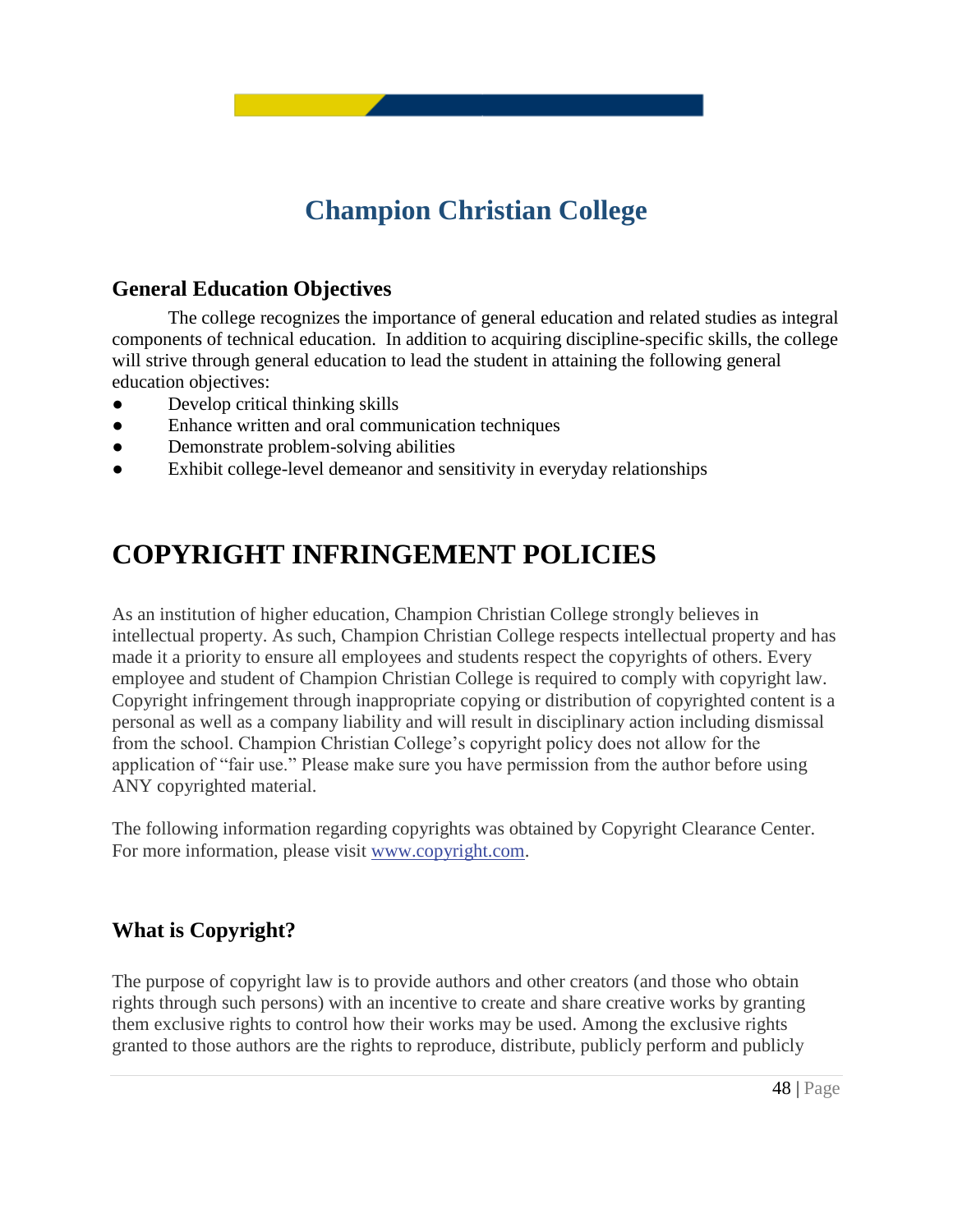display a work. These rights provide copyright holders control over the use of their creations, and an ability to benefit, monetarily and otherwise, from the exploitation of their works. Copyright also protects the right to "make a derivative work," such as a movie from a book; the right to include a piece in a collective work, such as publishing an article in a book or journal; and the rights of attribution and integrity for "authors" of certain works of visual art. If you are not the copyright holder, you must ordinarily obtain permission prior to re-using or reproducing someone else's copyrighted work. Acknowledging the source of a work, for instance, is not a substitute for obtaining permission. However, permission generally is not necessary for actions that do not implicate the exclusive rights of the copyright holder, such as reviewing, reading or borrowing a book or photograph.

### **What is Protected by Copyright?**

The rights granted under the U.S. Copyright Act (embodied in Title 17 of the U.S. Code) are intended to benefit "authors" of "original works of authorship," including literary, dramatic, musical, architectural, cartographic, choreographic, pantomimic, pictorial, graphic, sculptural and audiovisual creations. This means that virtually any creative work that you may come across in readable or viewable format, including books, magazines, journals, newsletters, maps, charts, photographs, graphic materials; unpublished materials, such as analysts' reports and consultants' advice; and non‐print materials, including websites, computer programs and other software, databases, sound recordings, motion pictures, video files, sculptures and other artistic works are almost certainly protected by copyright.

### **What is NOT Protected by Copyright?**

Not everything is protected by copyright. This includes: works that are not fixed; titles, names, slogans; ideas, facts and data; listings of ingredients or contents; natural or self‐evident facts; and public domain works (more on this below). Some of these things may, however, be protected under other areas of law, such as patent or trademark law, or by contract. It is important to be sure that no other form of protection restricts the use of such materials before using them.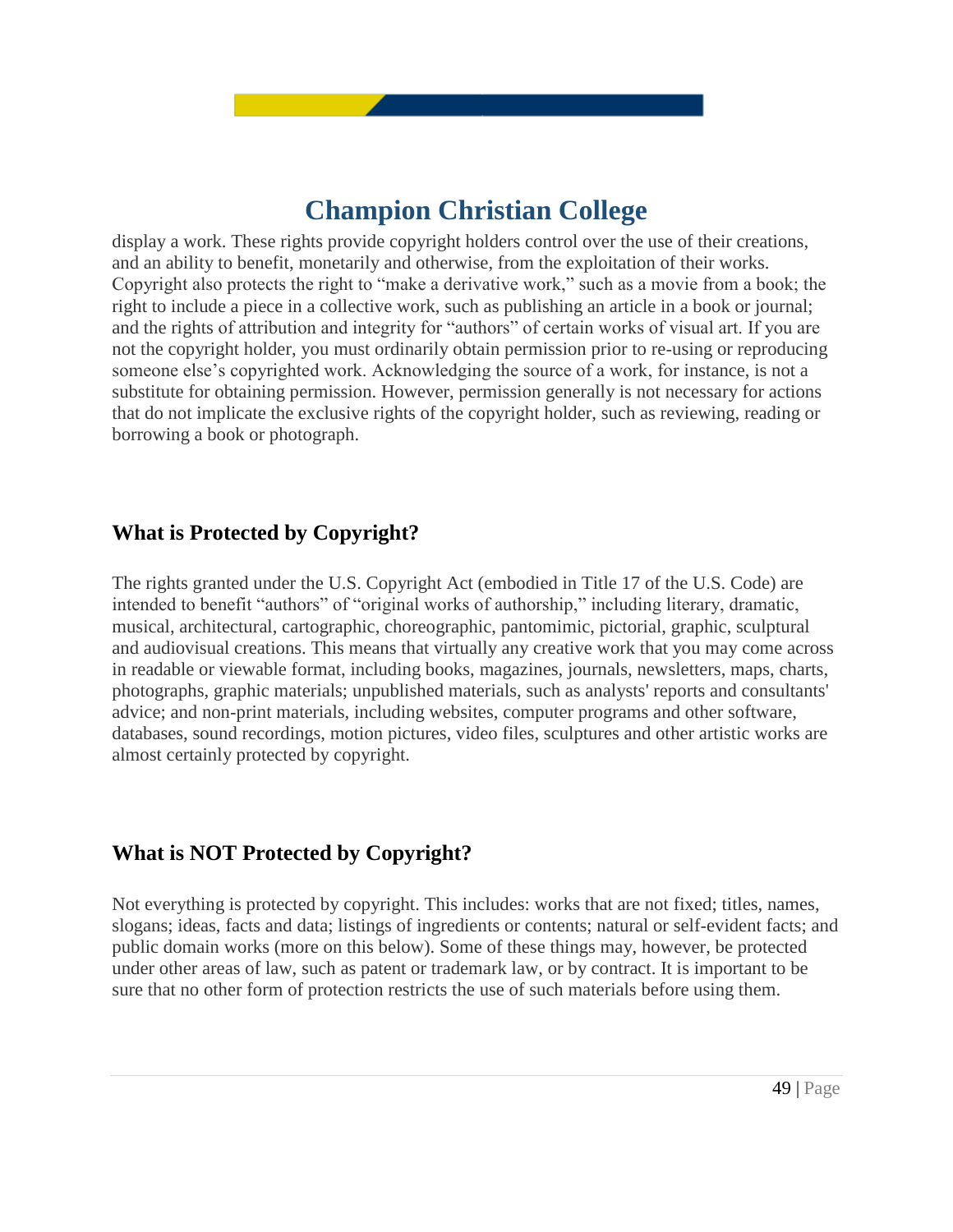### **How Long Does Copyright Protection Last?**

In the U.S., a work created on or after January 1, 1978 is ordinarily protected for a term equal to the author's life plus 70 years after the author's death. This is called the "life‐plus‐70" rule. Works created by companies or other types of organizations have a copyright term of 95 years. For works created before 1978, the duration of protection depends on a number of factors. For comprehensive information on duration, see: http://www.copyright.gov/circs/circ1.html#hlc.

### **Fair Use**

Fair use is a defense under U.S. law that may be raised by the defendant in a copyright infringement case. Fair use recognizes that certain types of use of other people's copyright protected works do not require the copyright holder's authorization. The fair use doctrine is codified in Section 107 of the U.S. Copyright Act. See: [www.copyright.gov/title17/.](http://www.copyright.gov/title17/) Although there are no absolute rules around fair use, generally the reproduction (photocopy or digital) or use of someone else's copyright-protected work is more likely to be found to be a fair use if it is for one of the following purposes: criticism, comment, news reporting, teaching, scholarship or academic research.

To determine whether a particular use qualifies as fair use, the statute requires a fact-specific analysis of the use, based upon four factors:

- 1. The purpose and character of the use (for example, whether for commercial or nonprofit educational use).
- 2. The nature of the copyright‐protected work (is it primarily factual or highly creative?).
- 3. The amount and substantiality of the portion used.
- 4. The effect of the use upon the potential market for or value of the copyright-protected work.

All four factors must be considered and balanced against the other factors as part of each fair use analysis. Although some see fair use as a solution to many of their reproduction activities, the scope of the fair use doctrine is much narrower than most people assume. Further, fair use is an ambiguous notion and the law does not state exactly how, or how much of, a work may be used without obtaining permission. As a consequence, even copyright law experts often have a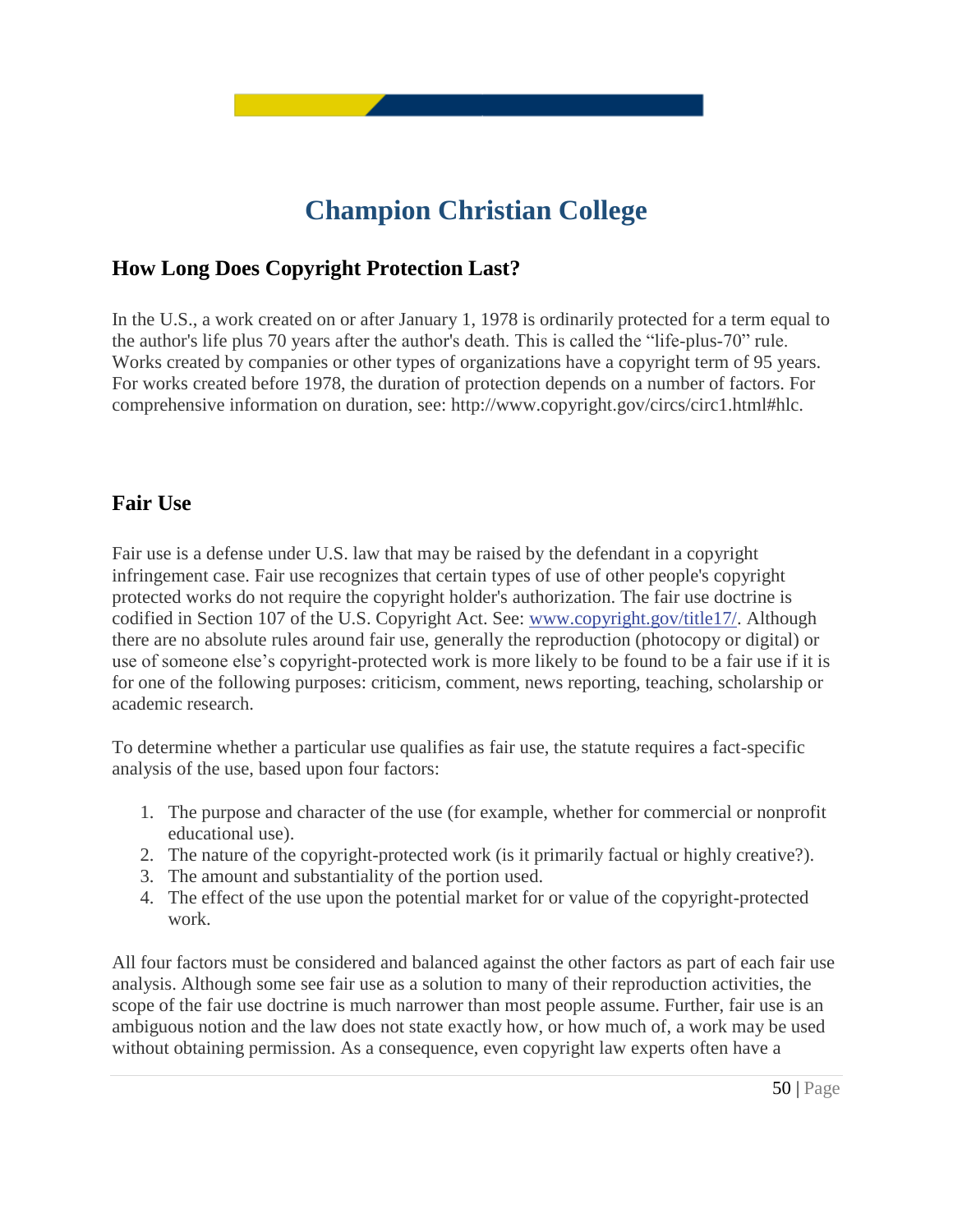

difficult time predicting the outcome in cases involving fair use.

The bottom line is that fair use requires an appropriate risk assessment as to whether re-use under certain circumstances may be considered fair use. In order to avoid any copyright risk, [Company] permits uses of short quotes from works. Otherwise, permission procedures as set out in this policy should be followed and the advice of [Company's] Copyright Officer should be sought in instances where a fair use determination may be necessary.

### **Copyright and Foreign Works**

The U.S. is a member of two major copyright treaties, the Berne Convention and the Universal Copyright Convention. As such, when [Company] uses a copyright‐protected work from almost any other country, U.S. copyright law applies to the use of that work, assuming the use takes place in the United States. Similarly, the copyright laws of other participating countries apply to the use of U.S. works in those countries. While these treaties establish certain conventions that render the laws of participating countries consistent to some degree, there are differences in each country's law and [Company's] Copyright Officer should be consulted if there are questions regarding the use of materials by employees or others outside the U.S. Licensing intermediaries such as Copyright Clearance Center offer agreements that allow the use of materials from other countries as well as the use of materials across borders, which can simplify the permission process a great deal.

### **Copyright and Digital Works**

Any non-digital content that is protected by copyright is also protected in a digital form. For example, print books are protected by copyright law, as are electronic books. A print letter is protected by copyright law, as is an e‐mail letter. In both cases, the copyright is generally owned by the author, regardless of who has received the letter. Whenever you wish to use material found on a website, it is always important to review and understand the terms of use for that site because those terms will tell you what use, if any, you can make of the materials you find there. When obtaining permission to use works on the Web (such as posting them on [Company's] public‐facing corporate website), always attempt to obtain worldwide rights, as most Web uses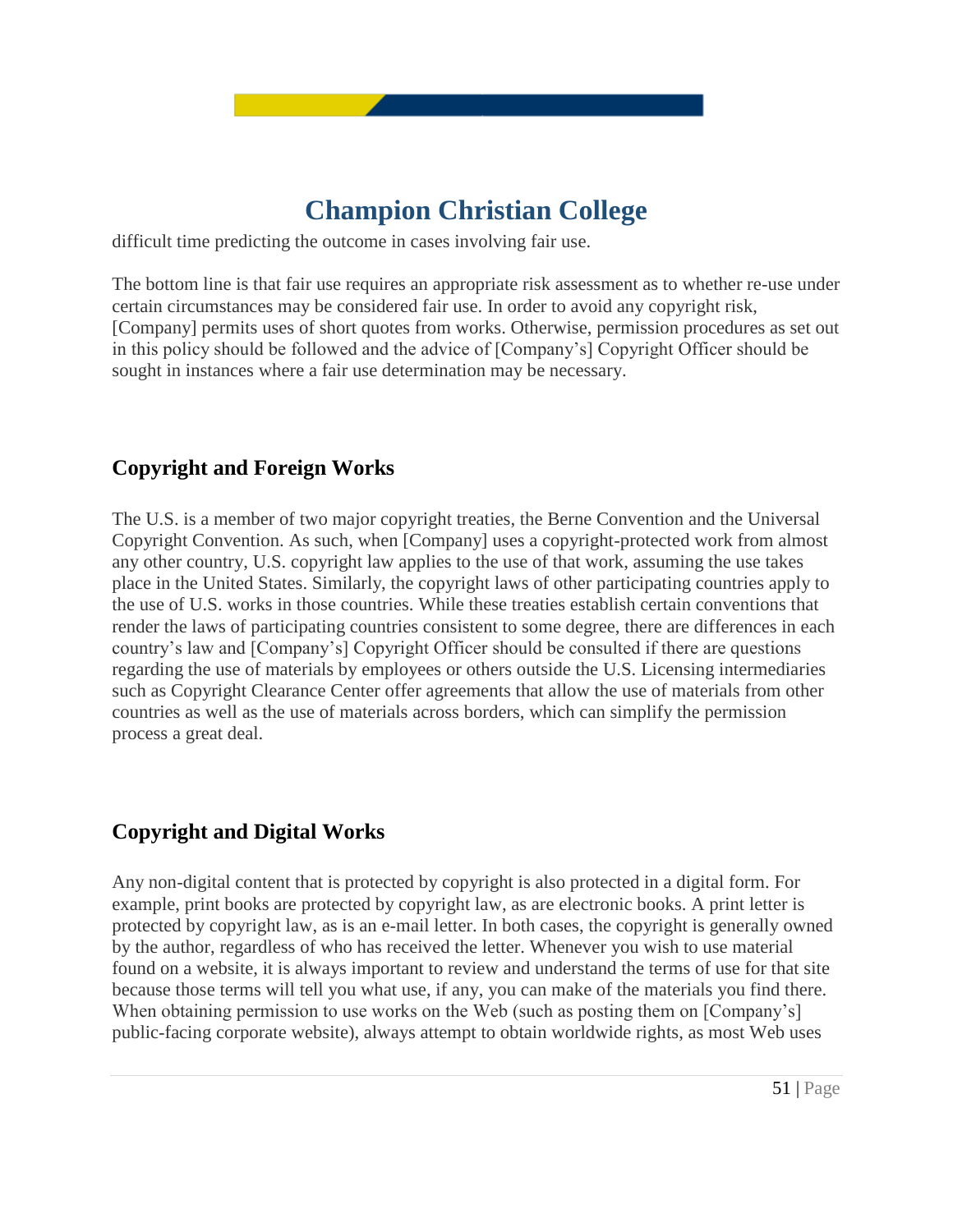of content are on a global basis.

#### **Peer-to-Peer**

The reproduction and distribution of copyrighted music, movies, television shows, pictures, and software through the use of peer-to-peer (P2P) networks is illegal. The Digital Millennium Copyright Act (DMCA) presents a clear set of procedures that Champion Christian College must follow when we receive notice that an individual using the College network may be violating copyright laws. When the College receives official notice of a violation from a copyright holder or their official designee, the Director (in cooperation with IT manager) notifies the individual of that complaint. We do this by forwarding the notice of infringement to the individual via email and asking that the infringing material be removed within 48 hours. If we do not hear back from the individual within 48 hours we terminate network access for the computer in question. This is done both to protect the individual from continuing to violate the law and to protect the College. The DMCA also requires the College to establish procedures for repeat offenders. In such a case, the Director, in conjunction with IT Manager will immediately terminate network access and refer the matter to the President for further action.

HJC does not monitor the specific content of the information that travels across the College network or through the College's connection to the Internet. However, the College does monitor the type of information that travels across the College network and through our connection to the Internet.

In response to normal notices of infringement, Champion Christian College will not release to the copyright holder the names of any individuals, or any other personally identifiable information. Recently, however, copyright holders have been seeking subpoenas to obtain the names of individuals sharing copyrighted information. If the College does receive such a subpoena, we are required to release the name of the individual violator(s). The sharing of materials protected by copyright is a serious matter. People caught sharing music files illegally have been subpoenaed and subjected to substantial fines. If you share copyrighted materials illegally you put yourself at risk of losing computer access, of facing College action including dismissal, and of facing prosecution under civil and criminal laws.

You should be aware that the unauthorized distribution of copyrighted material, including unauthorized peer-to-peer file sharing, may subject community members to civil and criminal penalties as follows: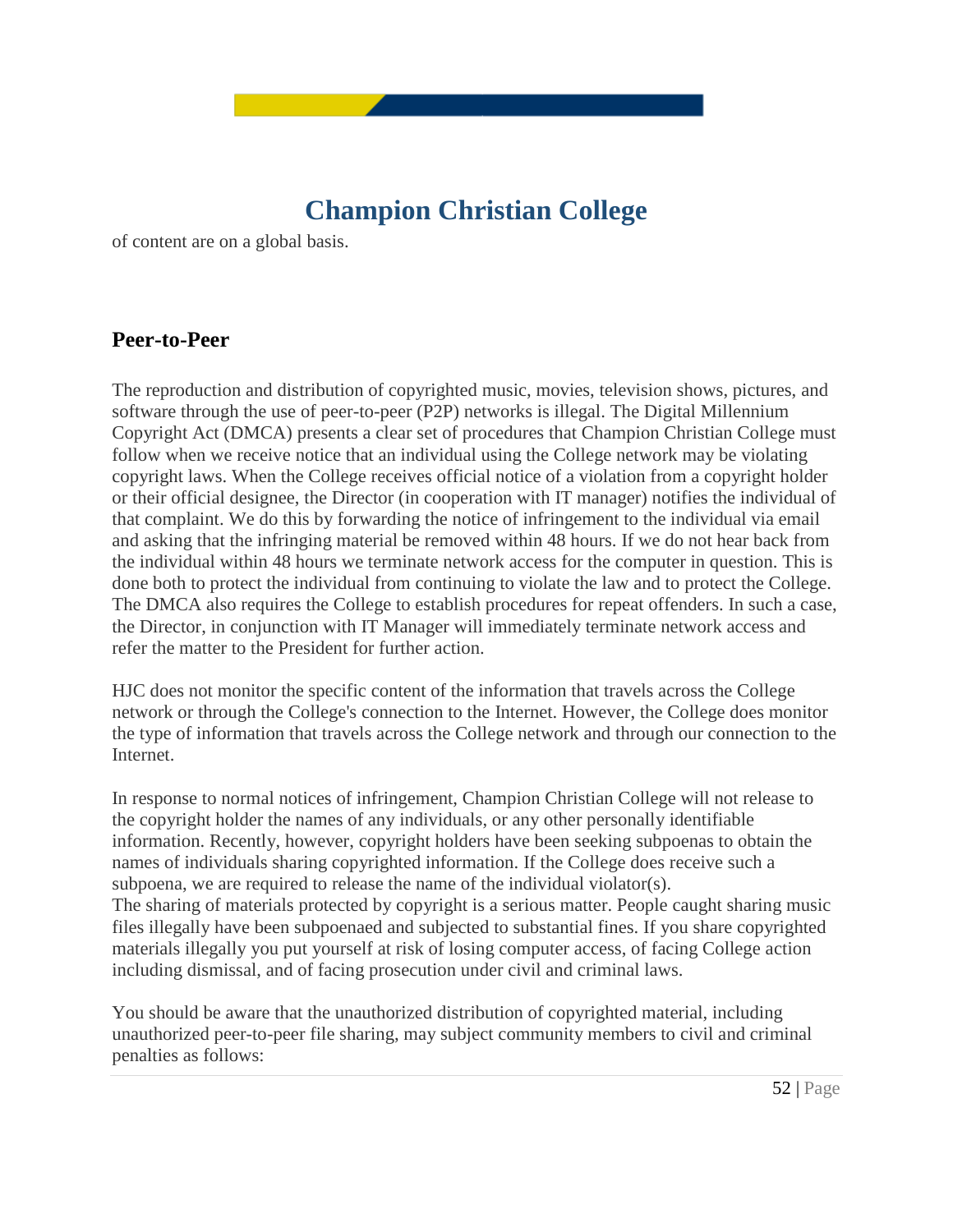- In general, anyone found liable for civil copyright infringement may be ordered to pay either actual damages or "statutory" damages affixed at not less than \$750 and not more than \$30,000 per work infringed. For "willful" infringement, a court may award up to \$150,000 per work infringed. A court can, in its discretion, also assess costs and attorneys' fees. For details, see Title 17, United States Code, Sections 504, 505.
- Willful copyright infringement can also result in criminal penalties, including imprisonment of up to five years and fines of up to \$250,000 per offense.

For more information, please see the Web site of the U.S. Copyright Office at www.copyright.gov, especially their FAQ's at www.copyright.gov/help/faq.

## **GRADES**

Grades are used to inform the student of progress in the course and is related to mastery of content. Students with an unpaid account balance will not receive their diploma or official transcripts until the bill has been satisfied.

| Letter<br>Grade | 4.0<br>Scale | <b>Percent Grade</b> |
|-----------------|--------------|----------------------|
| A               | 4.00         | $90\% - 100\%$       |
| B               | 3.00         | 80 - 89%             |
| $\overline{C}$  | 2.00         | 70 - 79%             |
| D               | 1.00         | $60 - 69%$           |
|                 | $0.00\,$     | $0 - 59%$            |

### **Grading Scale and Grade Point Average (GPA)**

Academic achievement will be summarized by the cumulative grade point average (GPA).

The grade-point average is computed by adding the total point values for all courses and dividing by the total number of credit hours attempted during the same period of time; in other words, it is an average of grade points weighted by credit hours.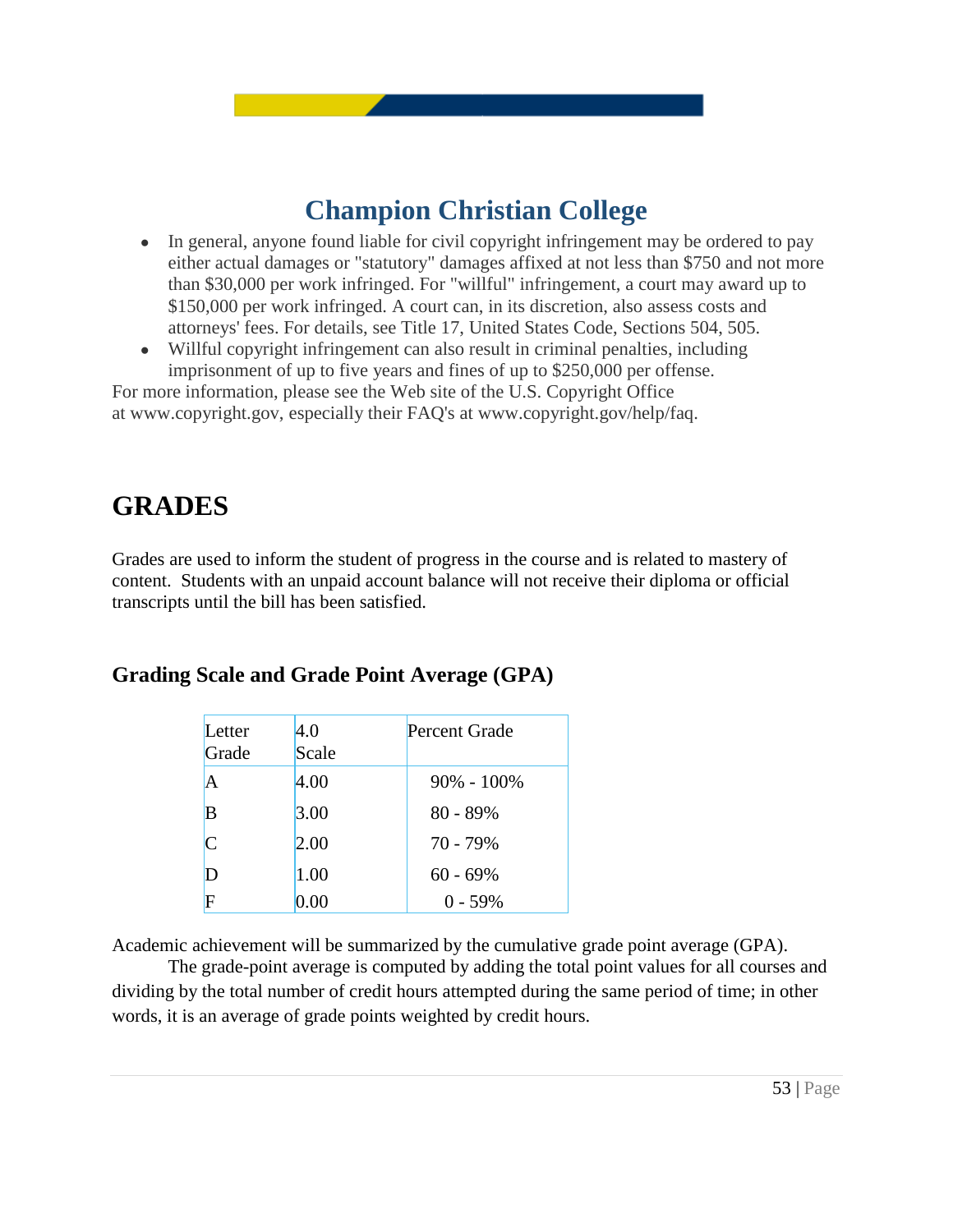Each letter grade awarded to a student for a course is assigned a point value as noted above. A student may determine the grade points for each course by multiplying the number of points the grade is worth times the number of credit hours the course carries. Thus, a B letter grade (worth three points) in a three-credit-hour course is worth nine points, and an A (worth four points) in the same three-credit-hour course is worth twelve points. Grades and credits for transfer courses are not used in computing the GPA.

If a student fails to maintain a GPA of at least 2.0, they may be placed on academic probation. Academic probation and the consequences thereof will be decided upon by the college administration.

A student is required to earn a grade of a C or higher in order to receive credit for a class directly tied to their major or other chosen area of emphasis.

Students are required to attain a final GPA of 2.0 or higher in order to satisfy the grade point requirement for graduation.

Students who meet the following GPA criteria may qualify to be named on the college dean's list or president's list for a given semester.

> Dean's List—3.5-3.85 President's List—3.86-4.0

### **Grade Changes**

Grade changes are initiated by the student with consultation of the instructor, and must be approved by the Registrar. Grade changes will be permitted within a year of when the original grade was awarded.

### **Incomplete Grades**

The following information applies to incomplete grades:

Instructors submit grades at midterms and finals. CCC does not accept incomplete grades as a grade assign to a student, unless prior approval has been made by the instructor and student and has been approved by the VP of Academic Affairs.

If a student fails to submit all the required work at the assigned time and date set by the instructor, the instructor has the right to accept or decline the work.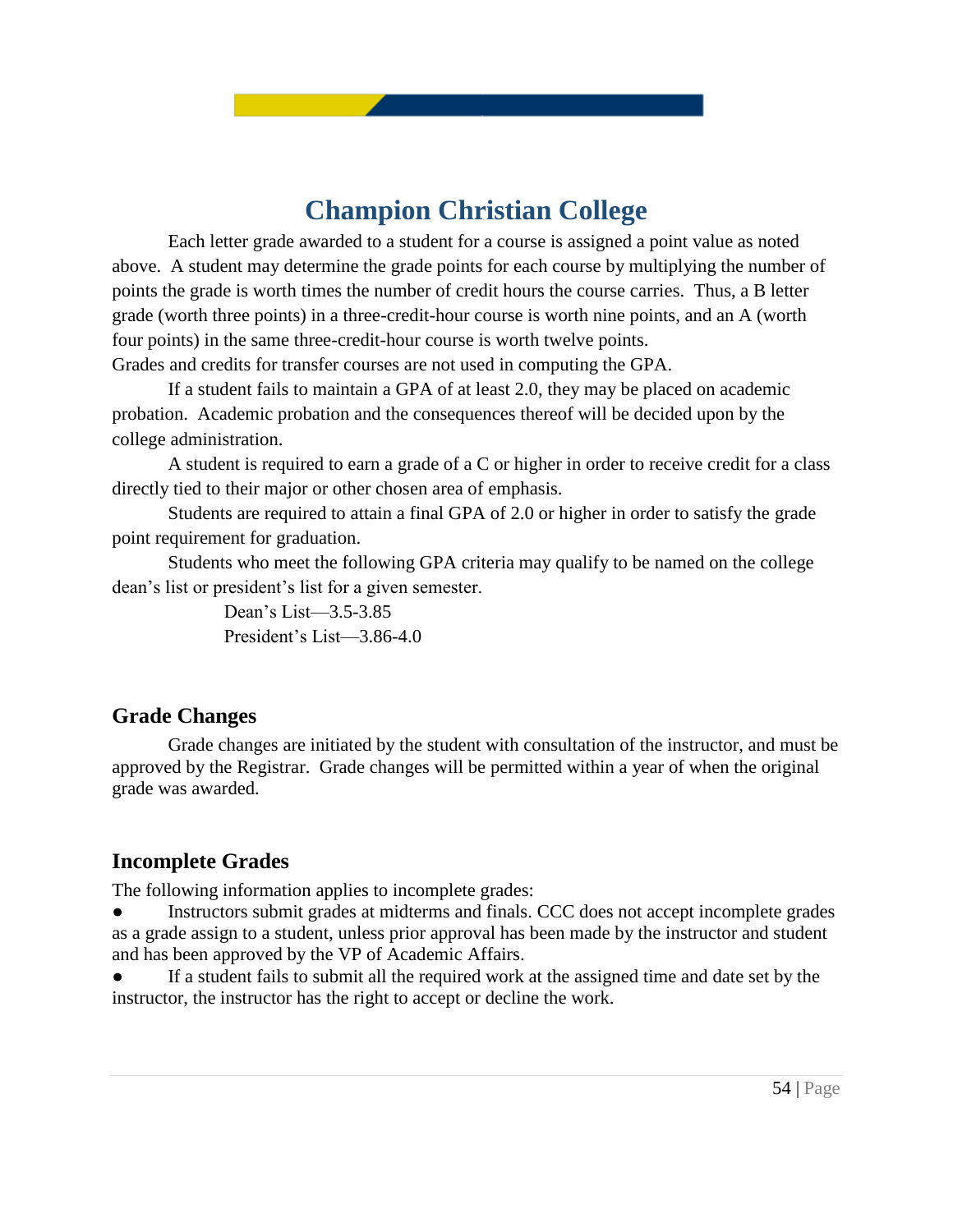#### **Make-Up Homework**

 It is your responsibility to contact your instructor at his or her office. Each instructor provides information on the syllabus, given at the beginning of the course, on how and when to contact them. Faculty hours are also posted outside their office doors.

#### **Repeating a Course**

 If a student chooses to repeat a course, both grades earned for the course will be reported on the student's transcript. However, only the latter grade shall be used in determining the GPA. Students who fail and/or drop a course may repeat the course twice. If a third attempt is necessary, the student must seek permission from the Vice President of Academic Affairs prior to re-enrolling in the course

#### **Transcripts and Records**

 Request forms to obtain official copies of your transcript and/or records are available in the Registrar's office or on the college website: championchristiancollege.com

### **RESIDENCE HALL POLICIES**

### **Behold, how good and how pleasant it is for brethren to dwell together in unity!**

#### **—Psalm 133:1**

 Living in Hancock Hall offers Champion students many benefits: opportunities to grow spiritually with students from culturally diverse backgrounds, to build solid friendships, to grow and live in consideration of others, to develop conflict resolution skills, to exercise leadership skills, and to live together harmoniously in close proximity in a way that exhibits real Christian community. Students may choose to live on campus and those that do discover that residence life at Champion is truly a *home away from home* for our students. The room and board package includes fifteen meals per week. These meals are served in a full-service commercial cafeteria. .

Living in a residence hall offers Champion students many benefits: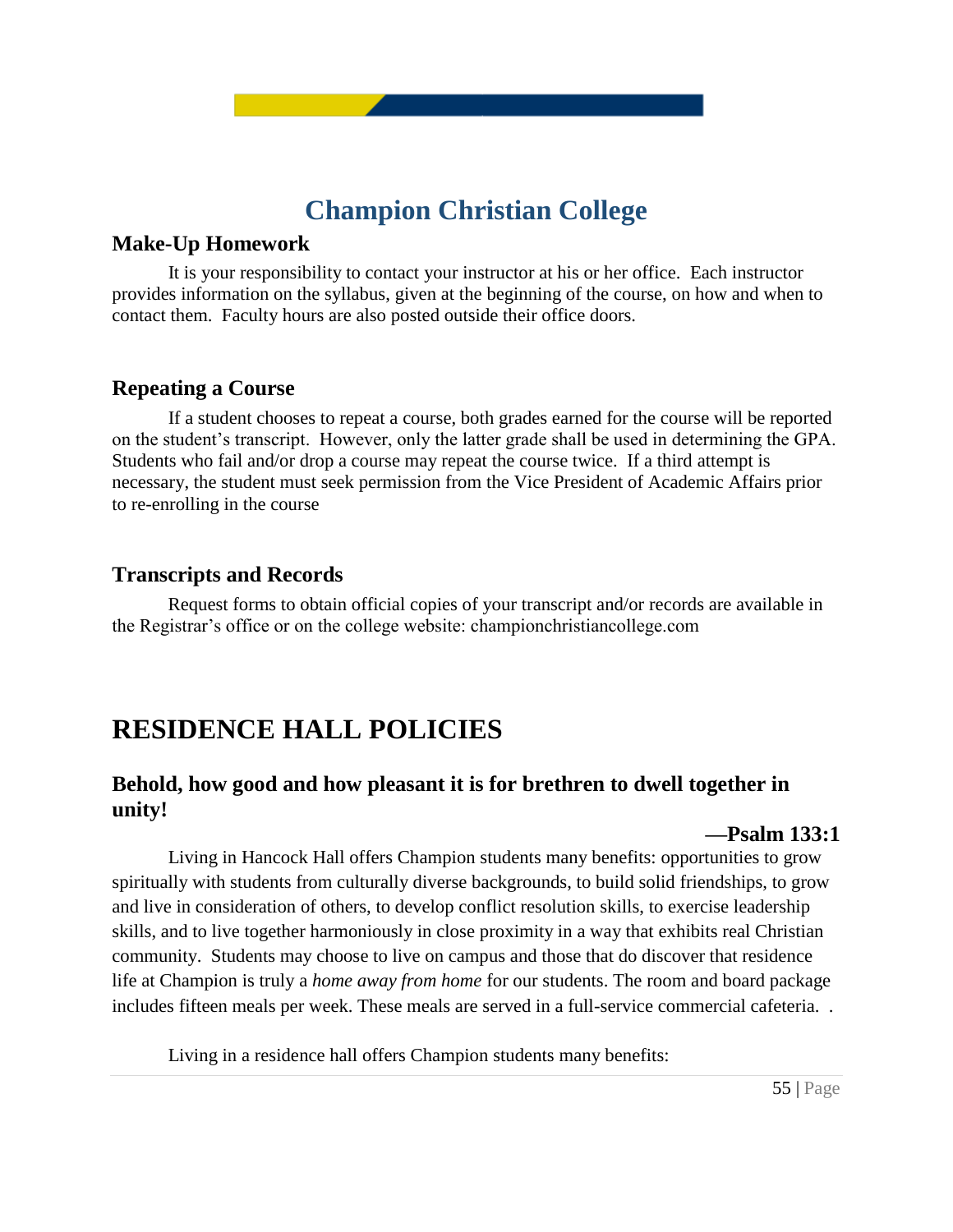- Opportunities to grow spiritually
- To build solid friendships
- To grow in love and consideration of diversity
- To develop and exercise leadership skills

The following guidelines for residence hall living are intended to help each student feel at home at Champion and to enable students to live together harmoniously in proximity in a way that exhibits real Christian community.

### **Hours and Schedule**

Curfew:

- Curfew is at 12:00 midnight every day including weekends.
- Students are to be on campus each night by curfew.
- Everyone is asked to be courteous at all times concerning noise.
- Commuter students must be off campus by midnight unless on campus for work or approved special events.
- Any resident hall student may remain off campus past curfew but must sign-out using the After Hours Sign Out Sheet prior to curfew (12 a.m.). The Office of Student Services and the administration reserves the right to revoke this privilege on a case-by-case basis at any time.

### **Leaving Campus**

Away Overnight:

Residents staying off-campus overnight must sign out with Student Services Office.

Any abuse of this (not signing in/out, going places other than stated, etc.) may result in the requirement of administrative approval to leave campus.

### **Residence Halls Exiting Procedures:**

- An Exiting Checklist is available from the Vice President of Student Services' Office.
- Residents should remove all personal items from their room for a final inspection.
- Residents who fail final inspection may be fined a fee.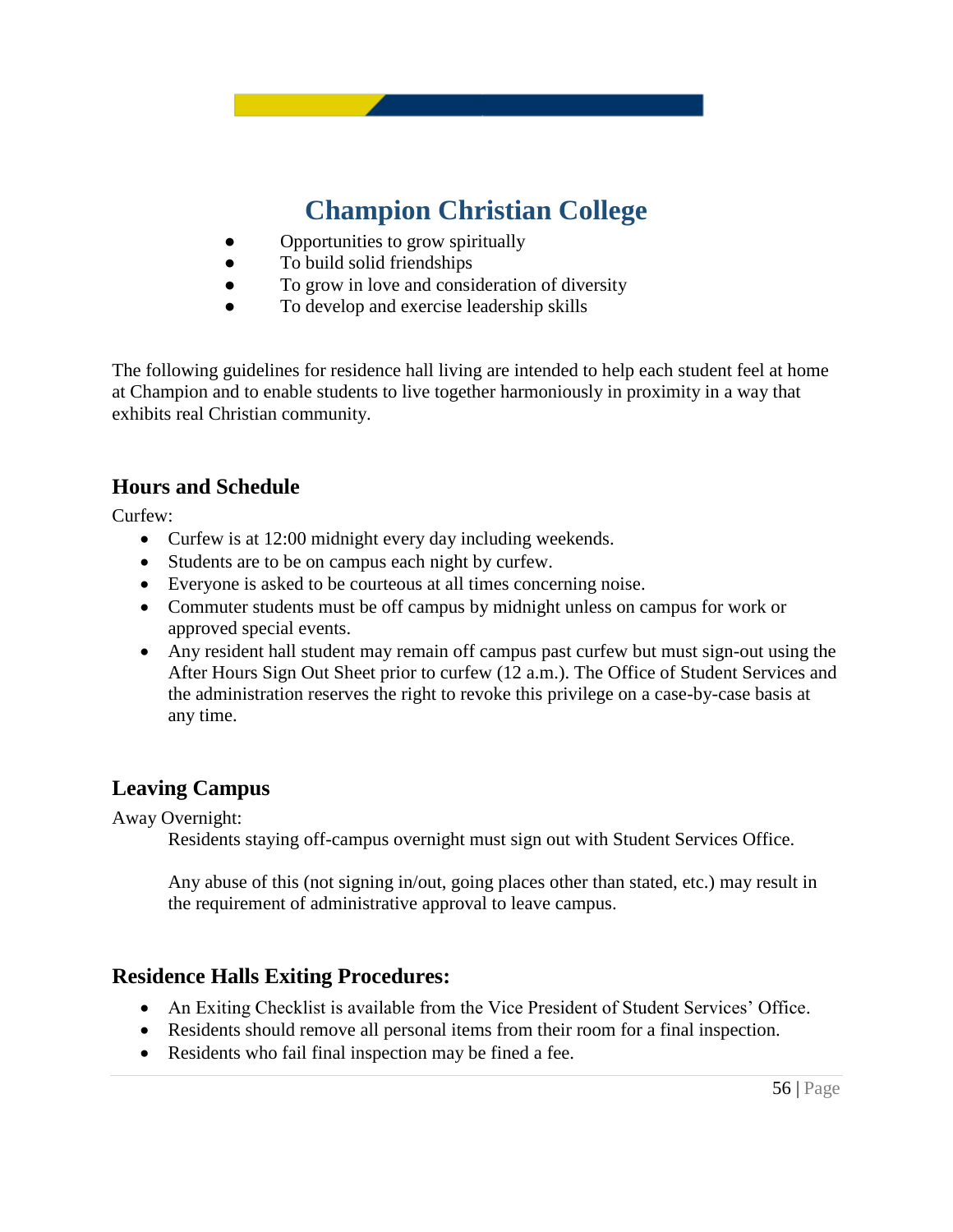- Any personal items left in the residence hall will belong to the college.
- Items may not be left on campus with another student.
- Residents may place items in campus storage for a nominal fee.

#### **Occupation of Residence Halls:**

All incoming freshman younger than the age of 21 years old are required to stay in the Champion dormitory.

**\***Freshman students can petition to live off campus if the following criteria are met:

1. The student will be living with college-approved family members in Garland County, Arkansas.

- 2. The student is married and/or has children.
- 3. Extenuating circumstances

\* All students petitioning to live off campus must fill out a form with the VP of Student Affairs. The administration reserves the right to approve or decline requests to live off campus.

First-semester students may not move into the residence hall before the official residence hall move-in date. New students wishing to arrive early to secure employment should plan to reside off campus until the official move-in date. Returning students may move into the residence hall before the official date but will be charged a daily fee until the residence halls officially open.

### **Roommate Policies**

Room assignments are determined by the administration and are made without discrimination on the basis of likeness; thus, the administration attempts to pair students with similar interests and common goals. Any student with questions or concerns about the roommate selection process should contact the Office of the Vice President of Student Services.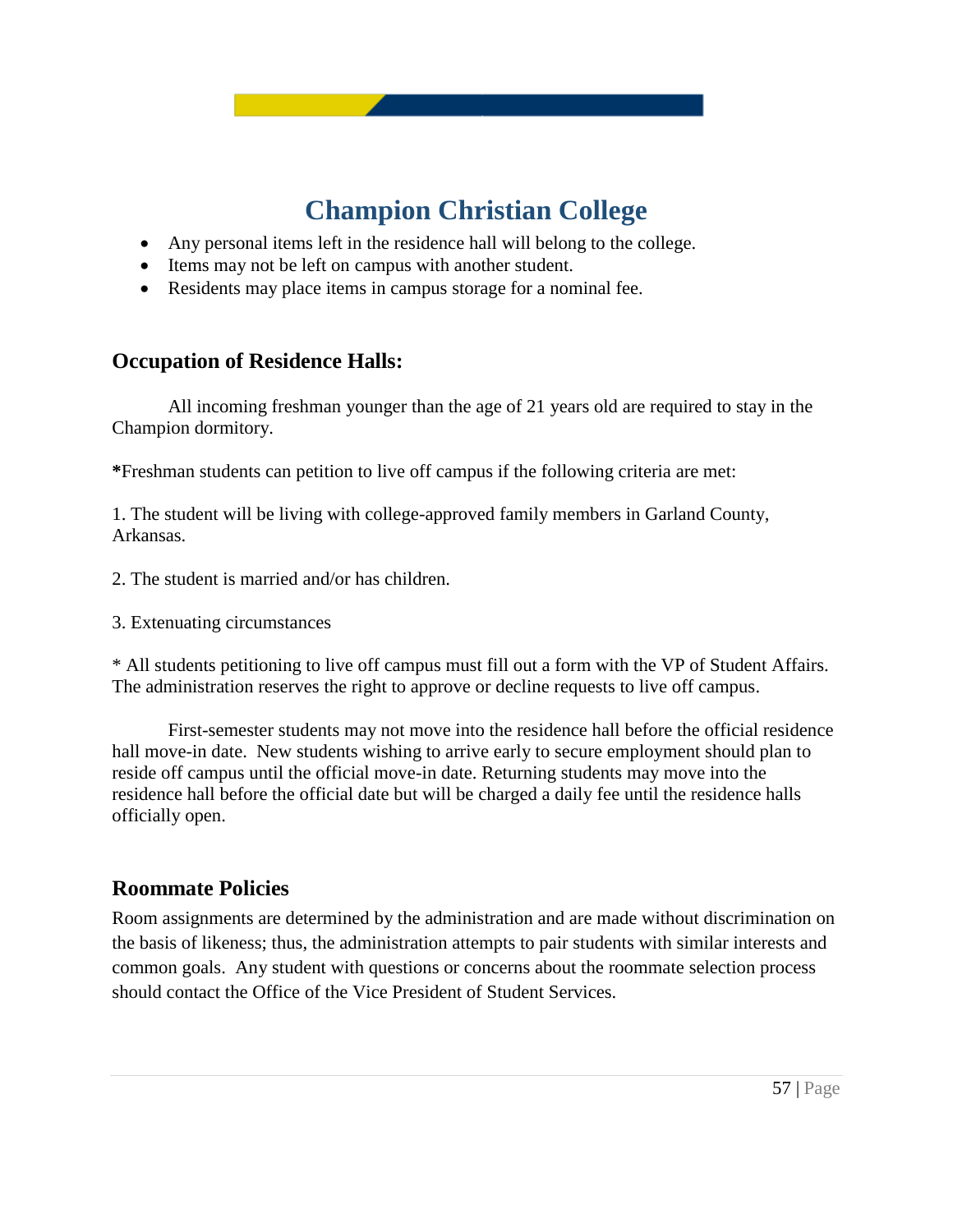

### **Roommates Rights**

The residential experience of a college student largely depends on the thoughtful consideration of his/her roommate(s). The following is a list of understood rights that each roommate has as a resident college student.

Basic rights of a roommate include but are not limited to:

- The right to read and study without interference in one's room. Unreasonable noise and other distractions inhibit this right.
- The right to sleep free from disturbances such as noise, guests of a roommate, etc.
- The right to one's personal belongings being respected by roommate(s).
- The right to a clean-living space in which to live.
- The right to a hygienically clean-living environment. This includes personal hygiene as well as the hygiene of the living space.
- The right to privacy.
- The right to host guests with the expectation that guests are to respect the rights of the host's roommate and other hall residents.
- The right to be free from fear of intimidation, physical and/or emotional harm.

### **Roommate Conflicts and Room Changes**

Although we hope that all living situations are successful ones, we realize that at times a change of room may be necessary. Life on campus can be an exciting and rewarding experience, but it can also be trying at times. For many students, living in the residence halls is the first time they have shared their personal space. Learning to live with someone else especially someone who may have different habits, likes, and dislikes-can be challenging.

The experience of having a roommate and making new friends can be a fundamental part of each student's college education. College is a learning experience that will allow them to grow as they build friendships in their campus community. The roommate experience can be successful and enjoyable, but it will take effort, compromise, and understanding on the part of both roommates. Each floor has a Resident Assistant (RA) that provides support, acts as a resource for residents, coordinates social programs, and works as a liaison between the staff and residents to enforce policy within the hall.

When experiencing a roommate conflict, roommates must follow these guidelines before a room change request is granted by the Student Services Office.

- Roommate will address his/her roommate about problem or concern by himself/herself
	- o It is very important to approach it with gentleness and kindness
	- o Do not make it personal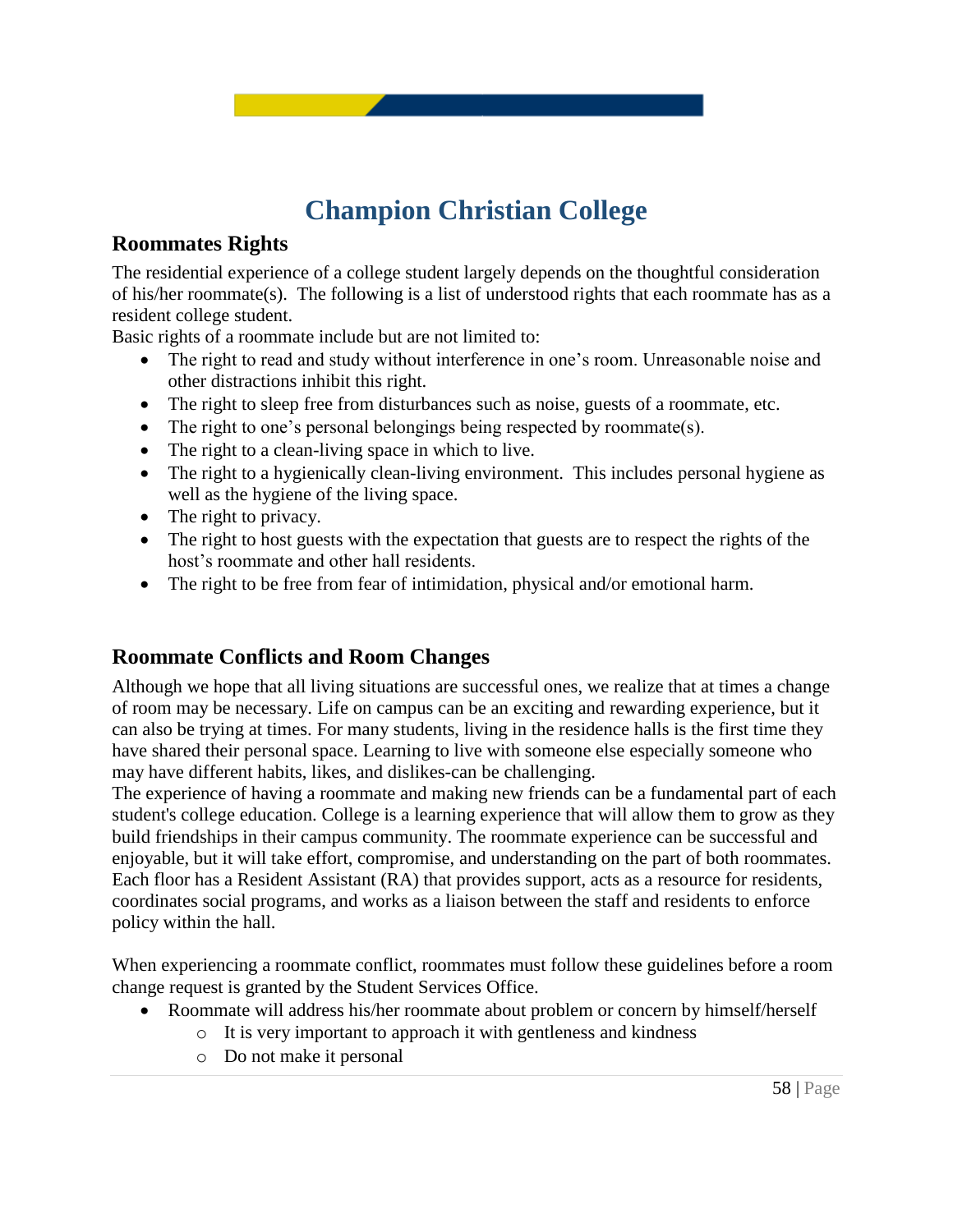- o Address the problem or concern and offer a potential solution
- o Listen to the other roommate's side of the story
- Roommate will go to his/her RA with the issue
	- o The RA and roommate will go to the other roommate with the matter at hand
	- o The RA and roommate will attempt to get roommates to reach restorative language
	- o The RA and roommates will discuss possible solution to the problem or concern
- The RA will see the Dean of Student Life
	- o Dean of Student Life will offer possible solutions for RA to bring back to roommates
- The RA and both roommates will meet with Dean of Student Life
	- o All parties will attempt in reaching an agreement and resolving the problem or concern
	- o Dean of Student Life will attempt to bring roommates to restorative language

If an agreement cannot be reached between roommates, the room change request form will be granted. Upon which the student requesting to change rooms will fill out the form. The student is not guaranteed an approved room change when room change request is filled out. If the room change is approved by administration, the moving process will follow the next week. The RA will oversee the moving process and make sure it is complete by the end of the designated week.

- Unauthorized room changes will result in penalties and fines along with student moving back in to original room
- You cannot occupy a space to which you are not assigned, even if the space appears to be vacant
- While we can assist in facilitating moves or connect you with students who are looking for new roommates, it is your responsibility to make the appropriate introductions to potential roommates and facilitate potential moves

### **Parking**

- There are four main parking lots on Champion's main campus: one beside the sand volleyball court, the main lot that is in front of the dormitory and lobby area, across the street behind the main lot that is next to the Gospel Light Gym, and across the street beside the main lot.
- Students are not to park in restricted areas such as handicap parking areas or fire lanes. Failure to adhere to these regulations will result in a \$25 fine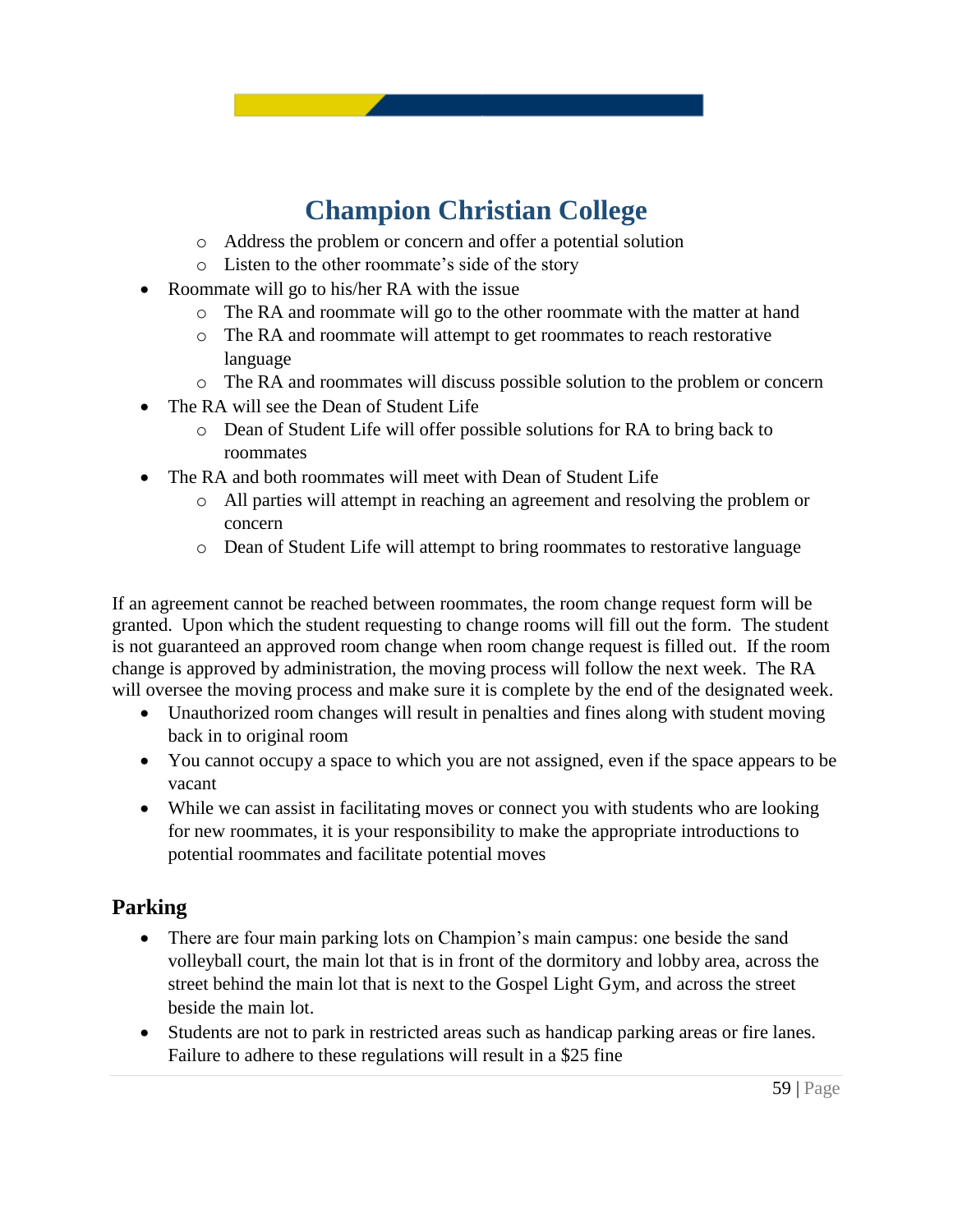• On Sunday morning from 8:00 a.m. to 1:00 p.m. the main parking lot becomes a restricted area and is only for Gospel Light Church member usage. Students failing to adhere to this will also receive a \$25 fine.

#### **Checklist of Items**

What to Bring:

- Small refrigerator (must not exceed 3.7 cubic feet)
- Coffee maker
- Electronics (laptop, tablet, game console, etc.)
- Personal mementos
- Removable adhesive strips/sticky tacks for rooms
- Linens and towels (standard twin-size beds)\*
- Cleaning supplies\*
- Medicine, toiletries, and first aid supplies (don't forget toilet paper)!

#### Prohibited Items:

- Open element appliances (toasters, hot plates, broilers, open coil space heaters, grills)
- Halogen lights
- Candles
- Dart boards or anything else that could puncture the walls
- Air Conditioners
- Any items prohibited by law or by CCC policy
- Firearms, alcohol, or tobacco
- Materials not in accordance with the Christian atmosphere of CCC
- Pets or other animals

#### Provided Items:

- Bunk beds (standard twin-size)
- Armoire
- Washer/dryer (may be operated for a small charge)
- TVs and microwaves (in the lounge area on each floor)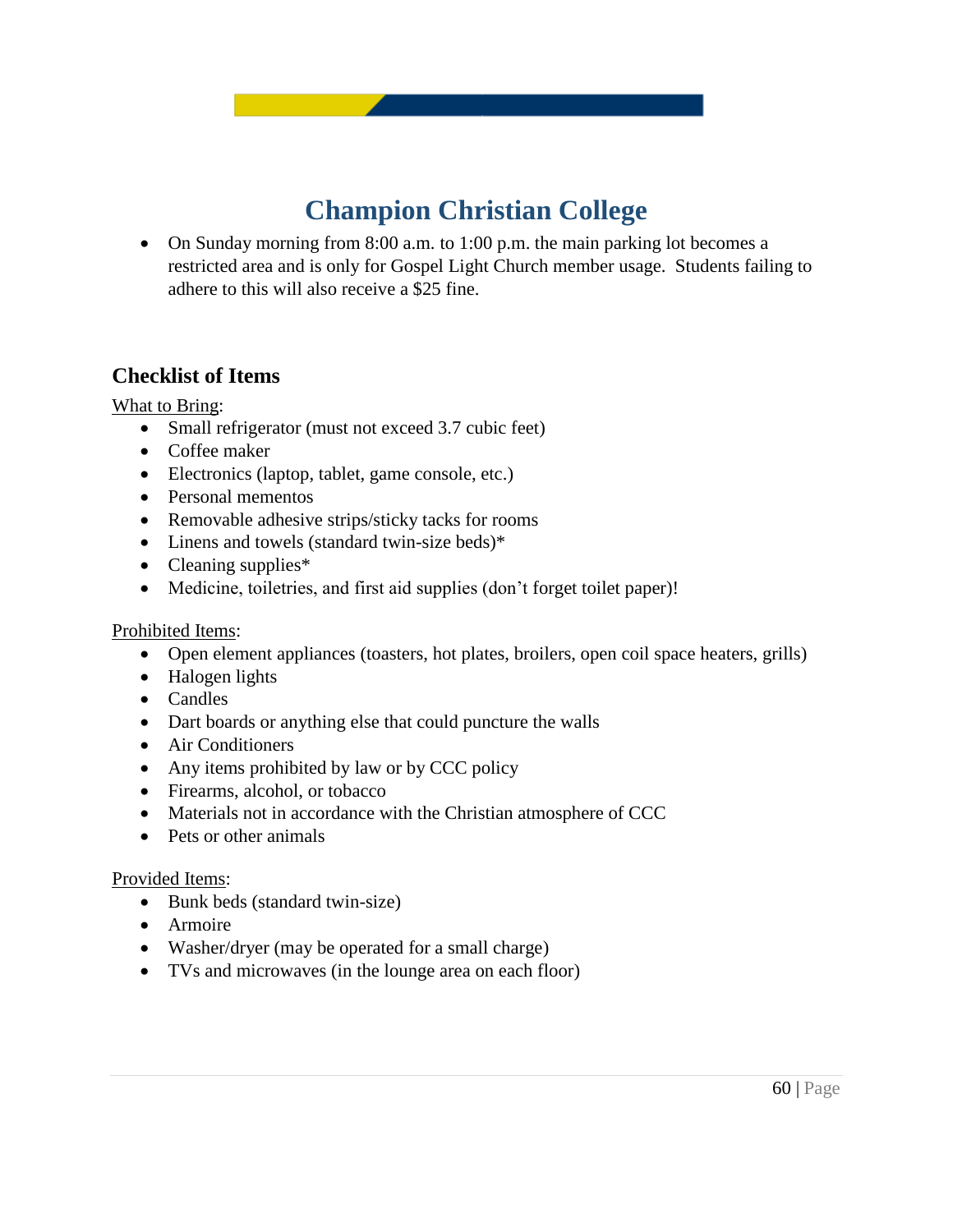### **Personal Items, Cleaning, and Inspections**

- Video games which contain inappropriate themes, behavior, language, or music are not permitted. The privilege of possessing/playing video games may be forfeited by any student who abuses those privileges.
- Lit candles/open flames may not be inside the residence rooms.
- Coffee makers and mini refrigerators are the only appliances allowed in the residence rooms.
- All decorations will be subject to administrative approval.
- Residents are expected to have their rooms ready for inspection by 9:00 a.m. Wednesday morning.
- Residents are responsible for their own area (bed, wardrobe, etc.).
- On a rotating basis, residents will be assigned other various room and hall duties.
- Inspections may take place on a daily basis without prior notification.
- Floor duties are assigned on a weekly basis and are expected to be done throughout the week. Failure to do so may result in fines.
- Residents will be notified of a "white glove" inspection.
- No animals of any kind are allowed inside residence halls.

### **Security and Privacy Policies**

- Non-resident students are permitted in the residence halls only when accompanied by a resident student to their specific area/room and must leave no later than 12:00 midnight.
- Students are not permitted to be in another student's room if that person is not present.
- Students should not lend/give their room key to another individual.
- Students should refrain from leaving their residence room unsecured.
- Men and women are not allowed to visit the dormitory of the opposite sex unless special permission has been granted by the administration or VP of Student Services.

All residence rooms (and any content therein) are subject to inspection at any time by administration and in accordance with college policies. Any item in violation of college rules may be confiscated until arrangements have been made to take it home or have it properly disposed of. Confiscated items will be disposed of if not taken care of by the end of the term.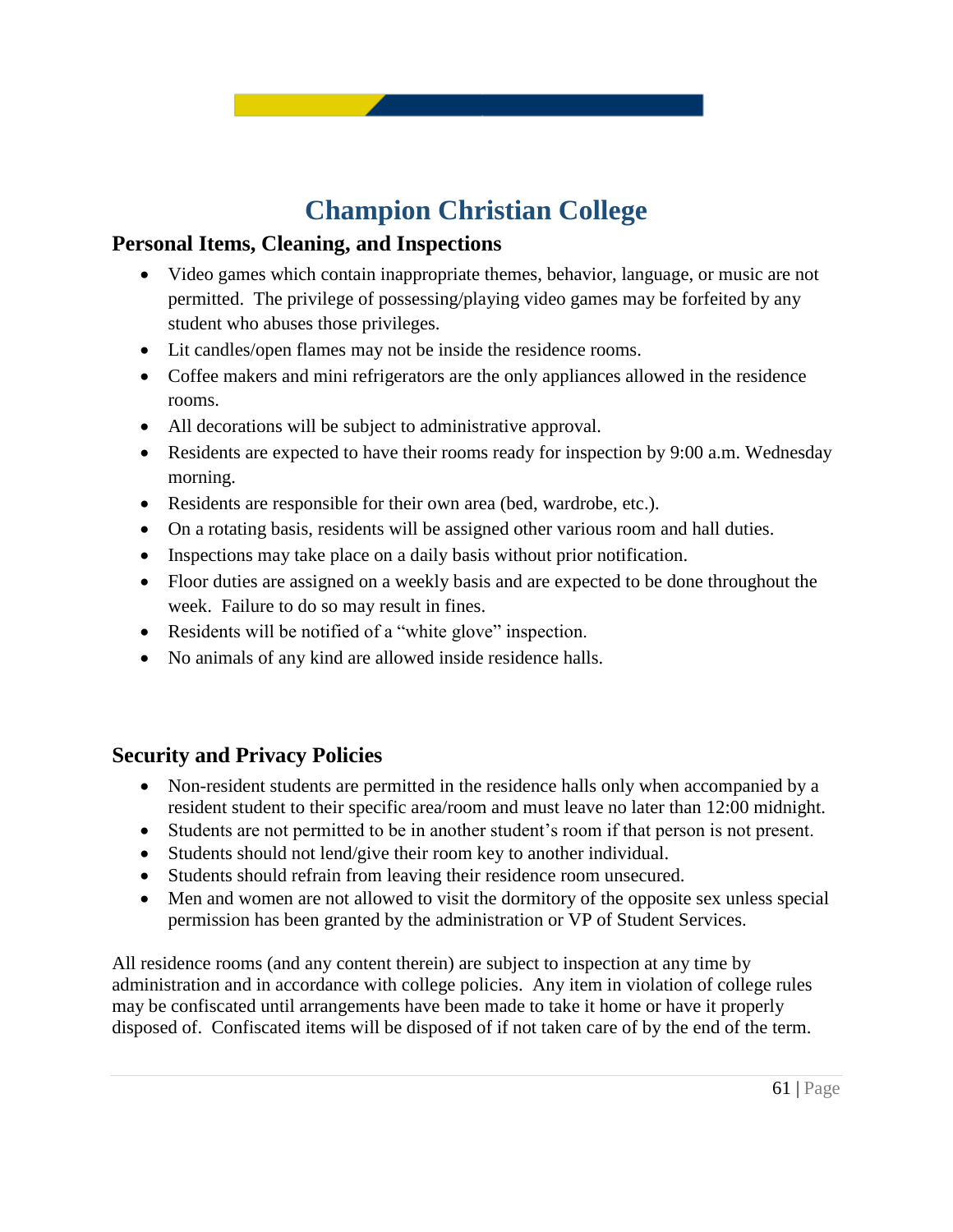# **Champion Christian College ATHLETICS – HOME OF THE CHAMPIONS**

**Know ye not that they which run in a race run all, but one receiveth the prize? So run, that ye may obtain. And every man that striveth for the mastery is temperate in all things. Now they do it to obtain a corruptible crown; but we an incorruptible. I therefore so run, not as uncertainly; so fight I, not as one that beateth the air: But I keep under my body, and bring it into subjection: lest that by any means, when I have preached to others, I myself should be a castaway.**

**—1 Corinthians 9:24-27**

At Champion Christian College, we are proud of our student athletes. These individuals represent Champion Christian College by displaying high moral standards and excellent sportsmanship both on and off the playing field. Victory is a way of life for those who have the heart, passion, and integrity to be a Champion Tiger.

### **Ministry and Chapel Attendance**

The Christian student athlete should consistently meet the weekly requirements of church ministry and chapel. Any student that is repeatedly penalized for not meeting ministry requirements or chapel attendance may also be suspended from sports involvement indefinitely or until the administration determines that the problem is corrected.

#### **Insurance**

Each student will be responsible for any injuries incurred while participating in any CCCsponsored practice, game, or any other activity associated with the sports program.

### **Uniforms**

Uniforms are "on loan" to each athlete during the season. Alterations made without prior approval from the coach/athletic director will result in consequences. Uniforms are to be worn only at CCC-sponsored athletic events.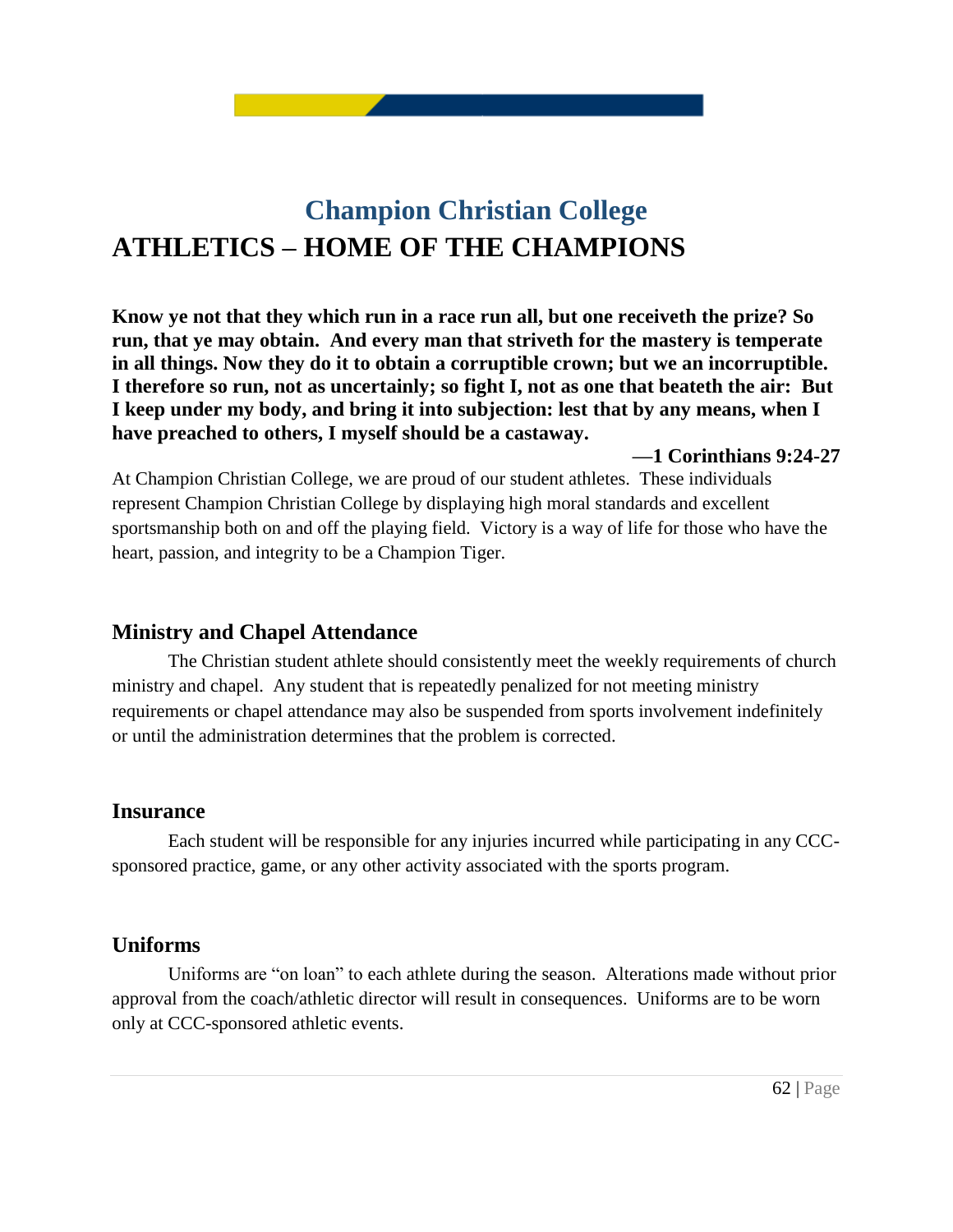#### **Grounds for Suspension and Termination from Athletic Program**

Champion works under a disciplinary system. Any athlete who does not complete disciplinary requirements within the time given may be suspended from practice and play until all obligations are fulfilled.

Students must maintain a GPA over 2.0 throughout the athletic season. The coach may decide to have a higher academic standard for upperclassmen according to team or conference rules. Student athletes are obligated to maintain a good testimony on and off the court or field of play. If at any time the administration determines that a student does not represent Christ and the college with the right spirit, that student will become ineligible to participate in the athletic program.

## **FINANCIAL INFORMATION**

**Not that I speak in respect of want: for I have learned, in whatsoever state I am, therewith to be content. I know both how to be abased, and I know how to abound: every where and in all things I am instructed both to be full and to be hungry, both to abound and to suffer need. I can do all things through Christ which strengtheneth me.**

**—Philippians 4:11-13**

### **Financial Assistance**

The College will make every effort to meet the college-related costs of each qualified student based on eligibility criteria, satisfactory academic progress, and availability of funds. For more information about the various types of financial aid available, contact the Director of Financial Aid.

### **Affordable Costs**

On-Campus Student Cost of Attendance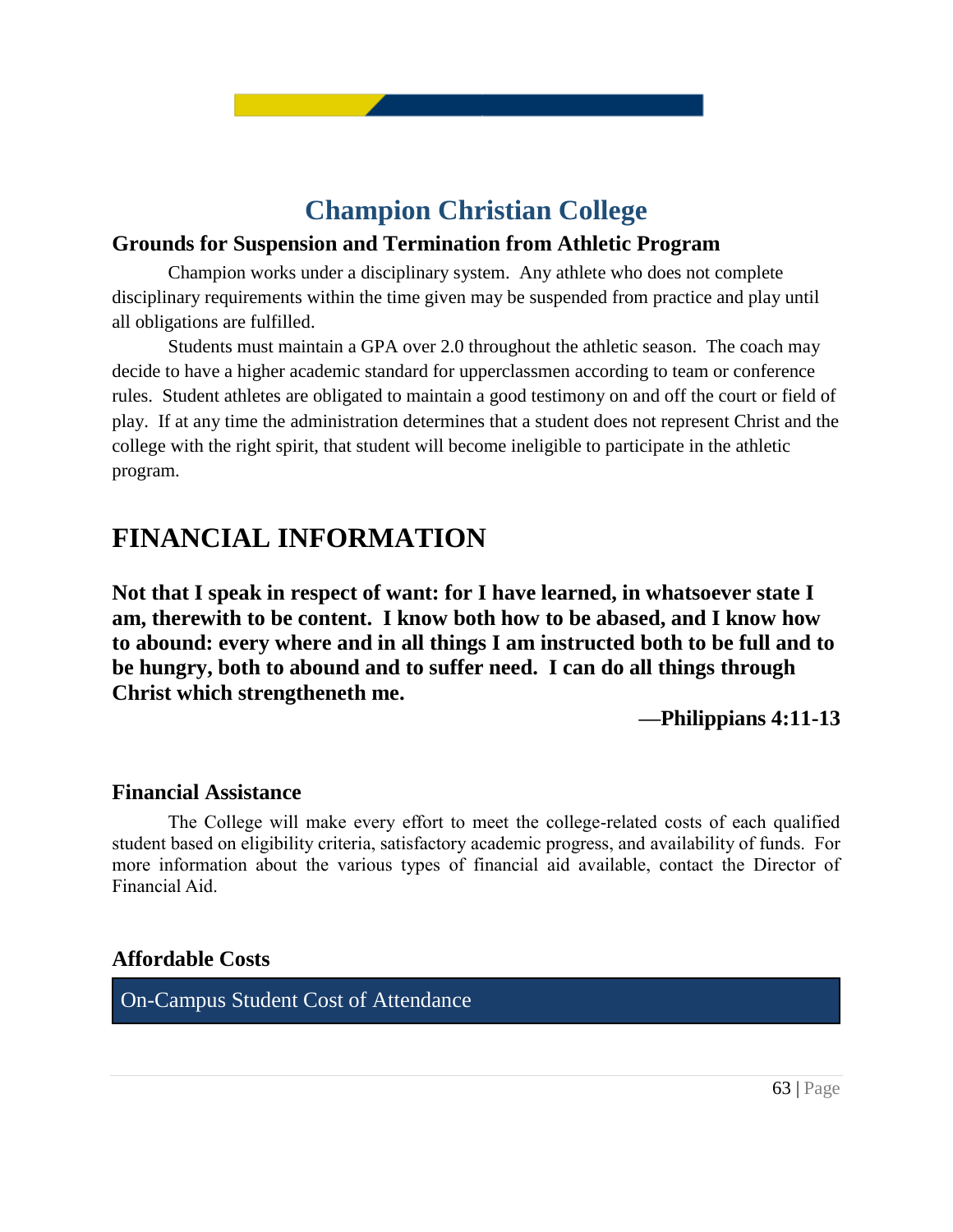<u>and the state of the state</u>

| Tuition                                   | $(15$ Credit Hours x \$285/hour)*<br>\$8,550 |
|-------------------------------------------|----------------------------------------------|
| <b>Other Fees</b>                         | \$800                                        |
| <b>Room and Board</b>                     | \$6,800                                      |
| <b>Books and Supplies</b>                 | \$1,200                                      |
| Misc. Personal Expenses                   | \$1,500                                      |
| <b>Total Estimated Cost of Attendance</b> | \$18,850                                     |

| Off Campus Student Cost of Attendance     |                                              |  |
|-------------------------------------------|----------------------------------------------|--|
| <b>Tuition</b>                            | $(15$ Credit Hours x \$285/hour)*<br>\$8,550 |  |
| <b>Other Fees</b>                         | \$800                                        |  |
| <b>Housing and Meals</b>                  | \$9,600                                      |  |
| <b>Books and Supplies</b>                 | \$1,200                                      |  |
| Misc. Personal Expenses                   | \$1,500                                      |  |
| <b>Travel Expenses</b>                    | \$950                                        |  |
| <b>Total Estimated Cost of Attendance</b> | \$22,600                                     |  |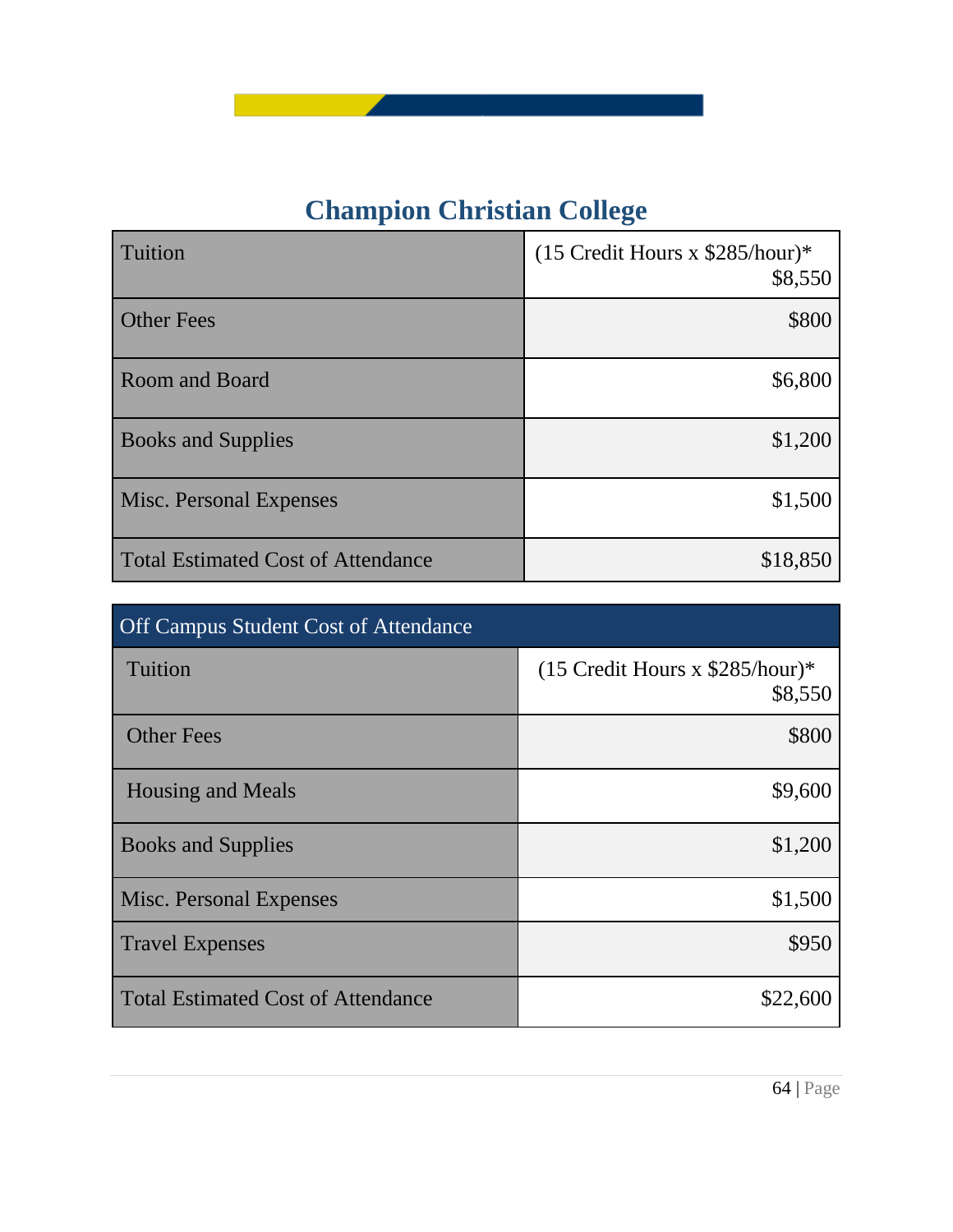#### **Tuition Clause**

\* Students that were enrolled prior to January 31, 2019 are grandfathered into a discounted rate of tuition of \$200 per credit hour.

### **Food Services**

Champion offers a 15 meal per week meal plan (which excludes Saturday and Sunday) Food cost is included in room and boarding.

### **Payment Options**

Payment options are available to all students upon registration. Students must visit the financial office to make arrangements.

### **Graduation Rates**

A graduation fee of \$180.00 will be added to the school bill.

### **Available Scholarships, Discounts, Aid**

#### Academic Scholarship:

High School students or transfer students with a cumulative GPA of 3.85 on a 4.0 scale and a score of 25 or higher on the ACT are eligible for a discount of \$500 per semester discount. Scholarship is only available for first year Champion students. (Appropriate application forms must be submitted prior to registration.)

#### Full-time Christian Servant Scholarship:

Students qualify for a discount of up to \$500 each semester if their parent who is considered the head of the household receives their primary income from serving in full-time ministry. (Appropriate application forms must be submitted prior to registration.)

#### Work Scholarship Program:

Students can apply for on-campus employment opportunities. (Positions are limited.)

#### Presidential Scholarship:

Students who are members of a church that financially supports Champion Christian College qualify for a discount of up to \$500 per semester (freshman year only). This scholarship

65 | Page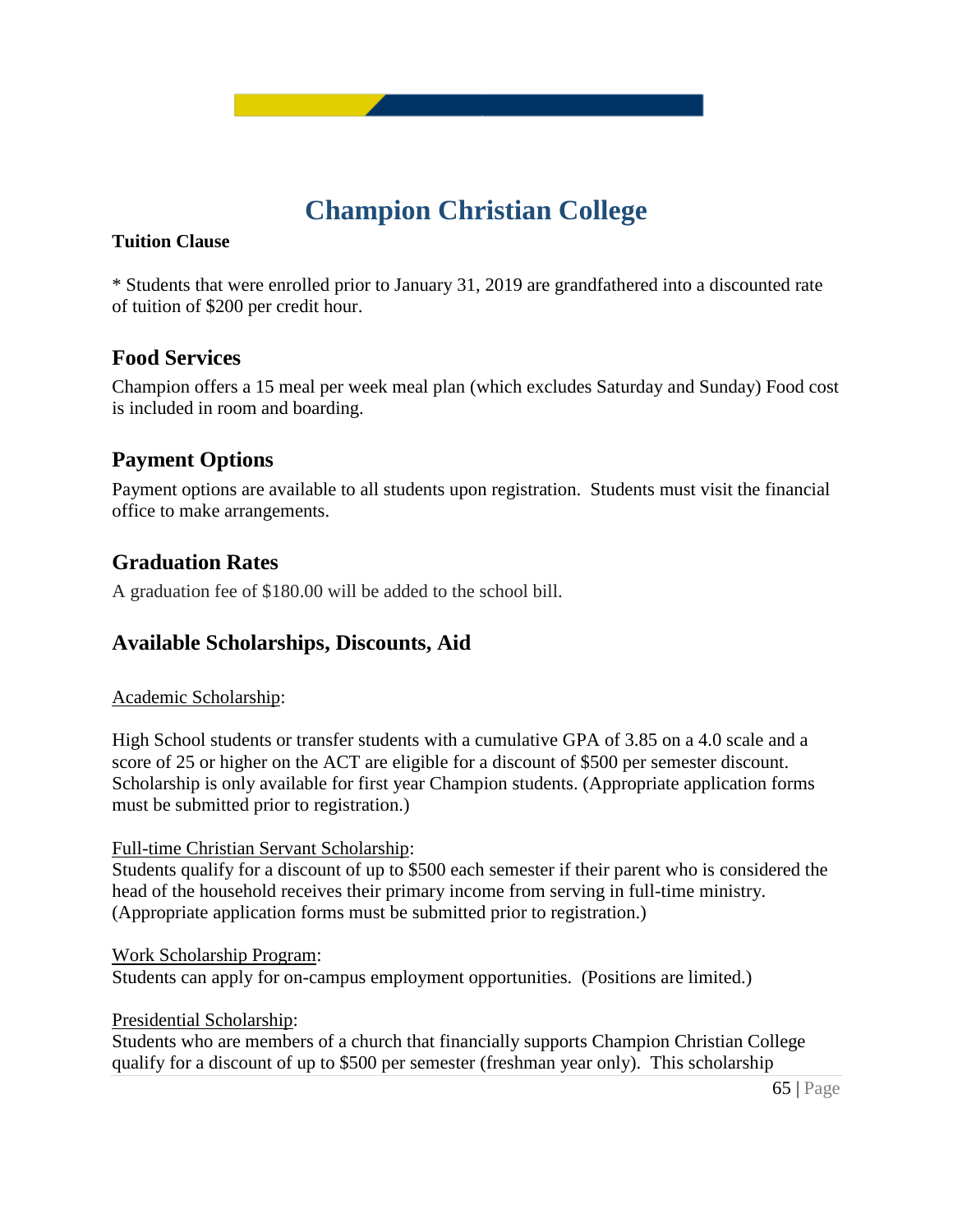provides a \$250 per semester discount for a church's \$50 monthly support amount and a \$500 per semester discount for a \$100 monthly support amount. For students to receive this benefit, their church must have supported Champion Christian College for a minimum of six (6) months prior to the student's enrollment. (Pastors interested in making this scholarship available to their students need to contact the business office at Champion Christian College for complete details.)

#### WinChoice USA Scholarships

This scholarship will be awarded to two graduates of Mountain Pine High School for the 2018/2019 school year and will be applied to their entire school bill.

#### Future Christian Leaders Scholarship

Students may apply for this scholarship each semester. The amount of the scholarship ranges in amount ,and monies are given to students who have at least a 2.0 GPA and who display high Christian character.

#### Christopher Carney Memorial Scholarship

This scholarship is in memory of Chris Carney and it is designed to help mission minded students or worship ministry students with his/her tuition. This scholarship is given out to one applicant per semester. This scholarship will be awarded to one student per semester for the 2018/2019 school year and will be applied as a discount to their tuition rate. This scholarship is worth \$1,000

#### Participation Discount

Students accepted as a member of a leadership role and/or a function that contributes to the services of Champion Christian College and meet the following criteria are eligible for a 15% discount on tuition, fees, and on-campus room and board. The requirements are as follows:

- Graduation from high school, graduation from homeschool, or achievement of GED certificate at time of initial enrollment
- Maintain a 2.5 GPA
- Limited number of class absences
- Continuing recipients must be current on their school bill.
- The student must maintain the position throughout the entire semester.

#### \* *Note the following policies in regard to this discount:*

- The administration reserves the right to deny or remove any participant for any reason not noted above.
- If any student loses their discount, they are eligible to be reinstated at the start of the following year.
- To be eligible students must maintain full-time status.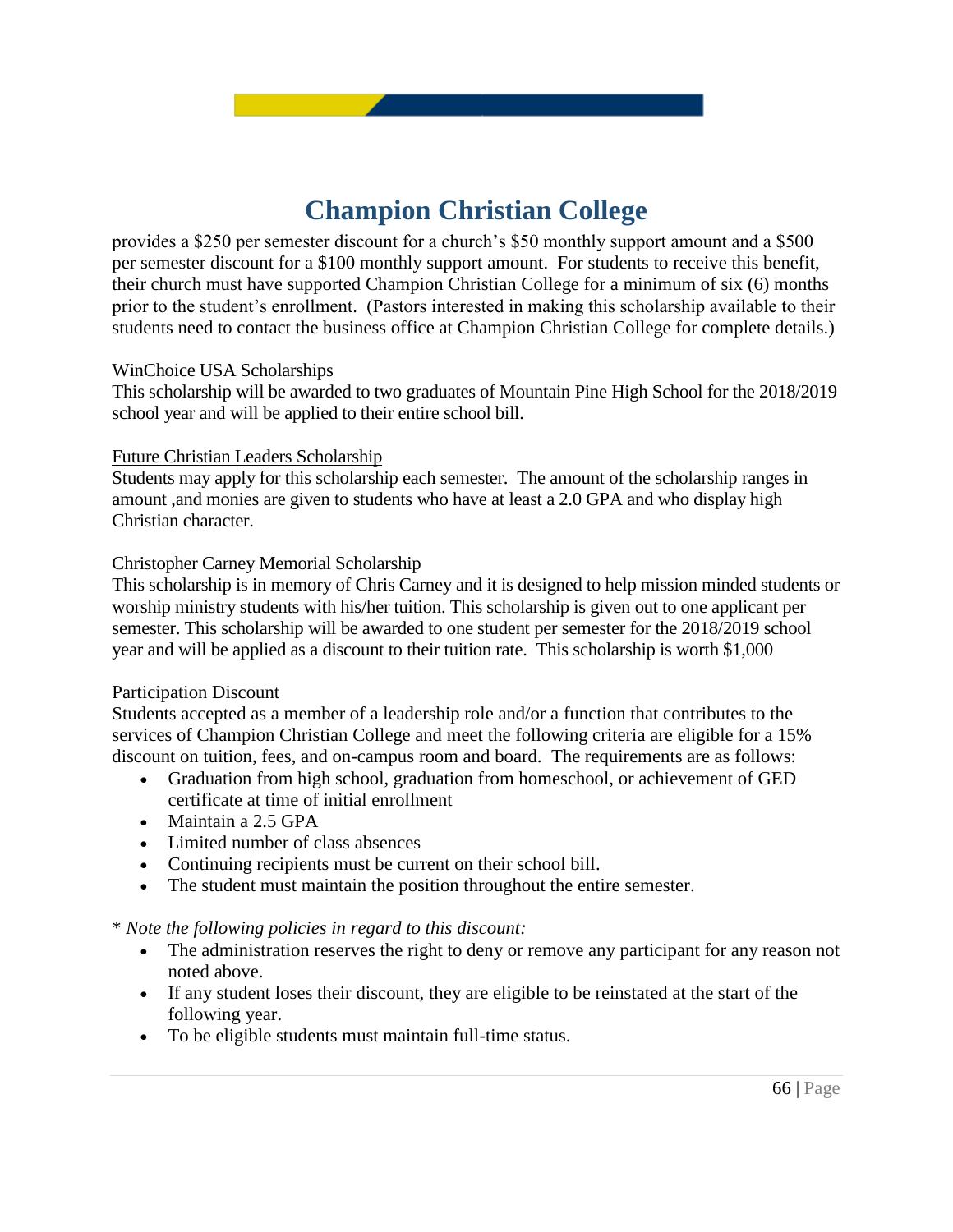### **Veterans Benefits**

Champion accepts VA tuition assistance programs.

- Champion has been approved by the State Approving Agency for Veterans Training for V.A. recipient status.
- Qualifying veterans should complete the application for V.A. education benefits by filing V.A. form 22-1990 with the V.A. Regional Office: P.O. Box 8888; Muskogee, OK 74402-8888

### **Financial Aid**

Champion Christian College accepts Federal Student Aid. Visit fafsa.ed.gov to apply for Federal Student Aid and get more information on eligibility.

If you have already filed a FAFSA, do not complete another application. If you did not include the Federal School Code for Champion Christian College on the FAFSA you submitted, access the FAFSA already completed and add school code 042761 for Champion Christian College.

In order to complete a FAFSA, the student and a parent must use a unique Federal Student Aid ID (FSAID). To create your own unique FSAID, please go to https://studentaid.ed.gov/sa/fafsa/filling-out/fsaid#parents.

You will need prior tax and other financial information for you (and your parents) to complete the FAFSA. We highly recommend using the IRS Data Retrieval function in the FAFSA to retrieve unaltered student and parent tax data from the IRS to populate the appropriate FAFSA fields. Doing so provides a more accurate result and reduces the additional documents required to process the file when it arrives at the college.

Following completion and submission of your FAFSA, the financial aid office should receive your results in approximately 7-10 business days.

Champion Christian College is recognized by the ADHE and accepts ADHE scholarships. These scholarships can be viewed at [https://scholarships.adhe.edu](https://scholarships.adhe.edu/)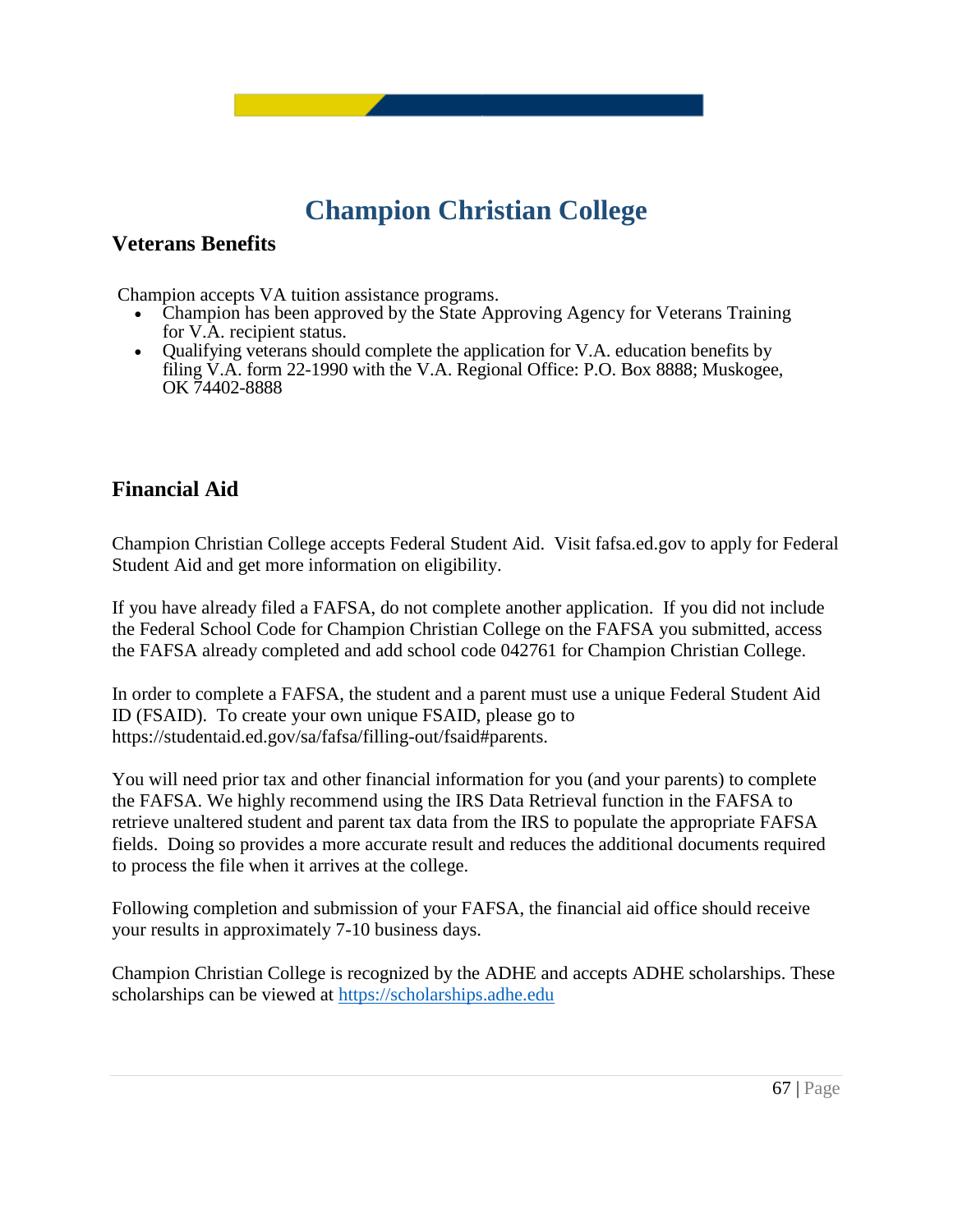### **Special Fees**

Some courses have special fees; these must be paid during registration. Fees, supplies, and materials may be an additional cost for courses such as computer labs and science laboratories. Other courses which require individual instruction, such as music classes, also have fees. Any special fees are indicated on the official class schedule of courses.

The technology fee will be charged depending on the enrollment status for the student each semester. It will be charged as follows:

| Full-Time                               | $(12 + Credit Hours):$ \$400/semester |                |
|-----------------------------------------|---------------------------------------|----------------|
| Part-Time                               | (9-11 Credit Hours): \$300/semester   |                |
| Half-Time                               | $(6-8$ Credit Hours):                 | \$200/semester |
| Less than Half Time (1-5 Credit Hours): |                                       | \$100/semester |

### **Billing and Methods of Payment**

Attending Champion Christian is an investment in one's professional and personal future. All students are required to make full payment or payment arrangements through the financial office by the second week of classes each semester. Students who fail to make satisfactory payment arrangement may be withdrawn from classes and asked to leave the residence hall. Students are required to satisfy financial obligations before they are permitted to obtain a grade report or receive a transcript from the college. Students who have a balance at finals will be asked to make payments arrangements prior to taking the semester exam/s.

- Payments may be made by cash, check, money order, debit card, credit card, or automatic bank draft.
- Students may pay in person during the designated business hours. For the convenience of students, a payment box located at the college financial office is available for after-hours payments.
- Payments may be made by mail, but care should be taken to ensure that they will arrive on time. Only checks or money orders will be accepted through the mail.
- A \$35 Non-Sufficient Funds (NSF) fee will be assessed in the event that a check or automatic draft is not honored by a student's bank.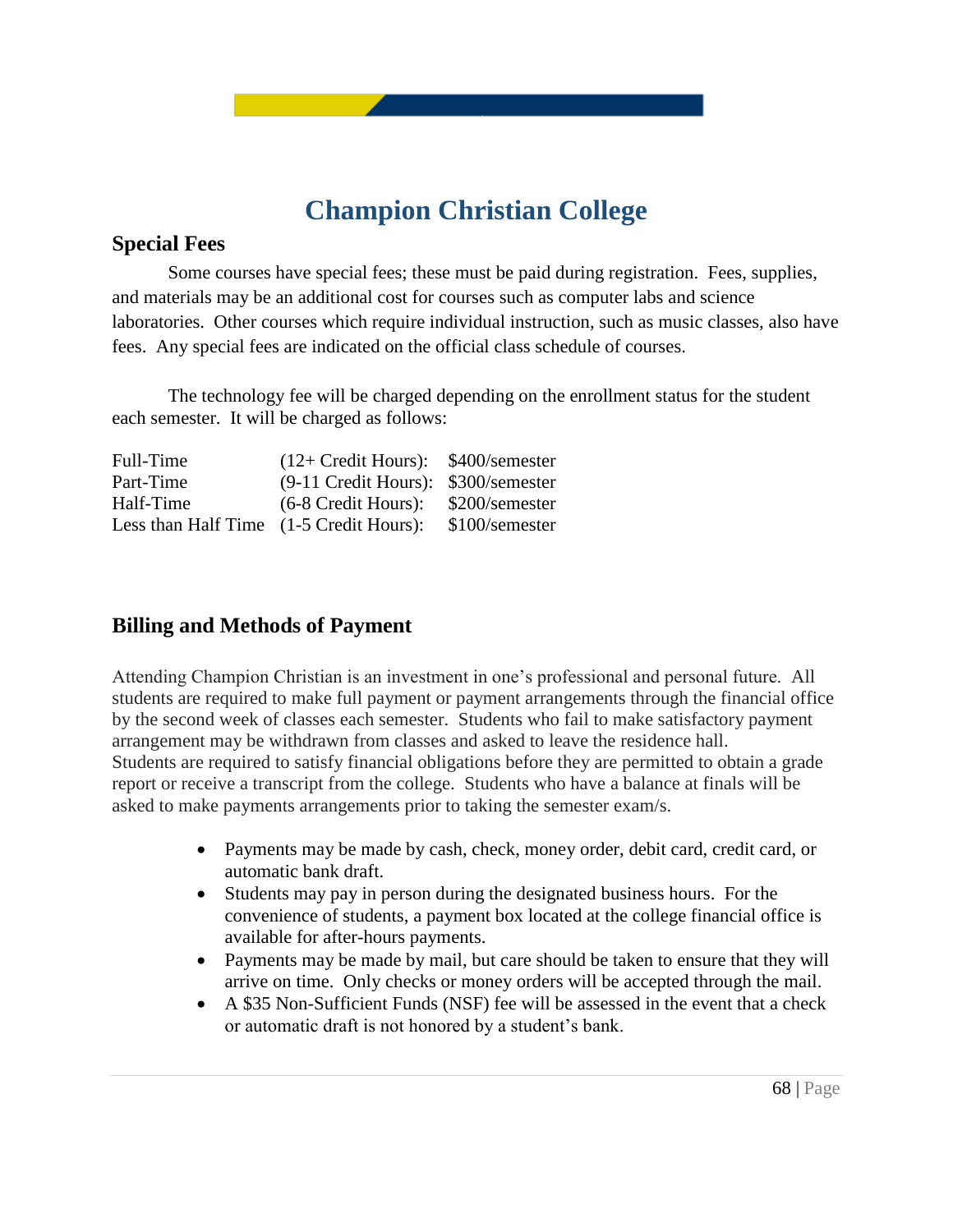- If a check or draft is refused, the student will be required to pay by cash, cashier's check, or money order.
- If an automatic bank draft is refused or voluntarily opted out three times in a twelve-month period, the student will forfeit the convenience of being on the draft and will need to make all future payments at the financial office.
- A student's transcript/diploma will not be released until all school bills have been paid in full. Students may not enroll in a new semester (including summer sessions) unless their school bills are completely current or proper arrangements have been made with the administrative office.
- Refunds on residence hall deposit is subject to passing room inspection and school bill paid in full.

### **Refunds**

No refunds of student tuition/fees will be made unless a student OFFICIALLY withdraws from classes. Stopping class attendance or failure to attend classes does not constitute an official drop/withdrawal. ALL refunds are calculated from the start date of the semester, not the start date of the class, and are based on week days excluding holidays – not class days.

### **Charges/Refunds**

A current schedule of all college tuition, room and board, and other miscellaneous fees can be obtained from the admissions office or in this catalog under Financial Information. Students are expected to make payments in a timely manner. The college reserves the right to adjust or to revise charges at any time during the year.

### **Refund Schedule**

#### **Fall and Spring Semester**

- The refund rate is 100% for tuition and the student services fee, excluding the registration fee before day one of class.
- The refund rate is 100% of tuition and the student services fee for days one to five. No refunds on the registration fee after classes have started.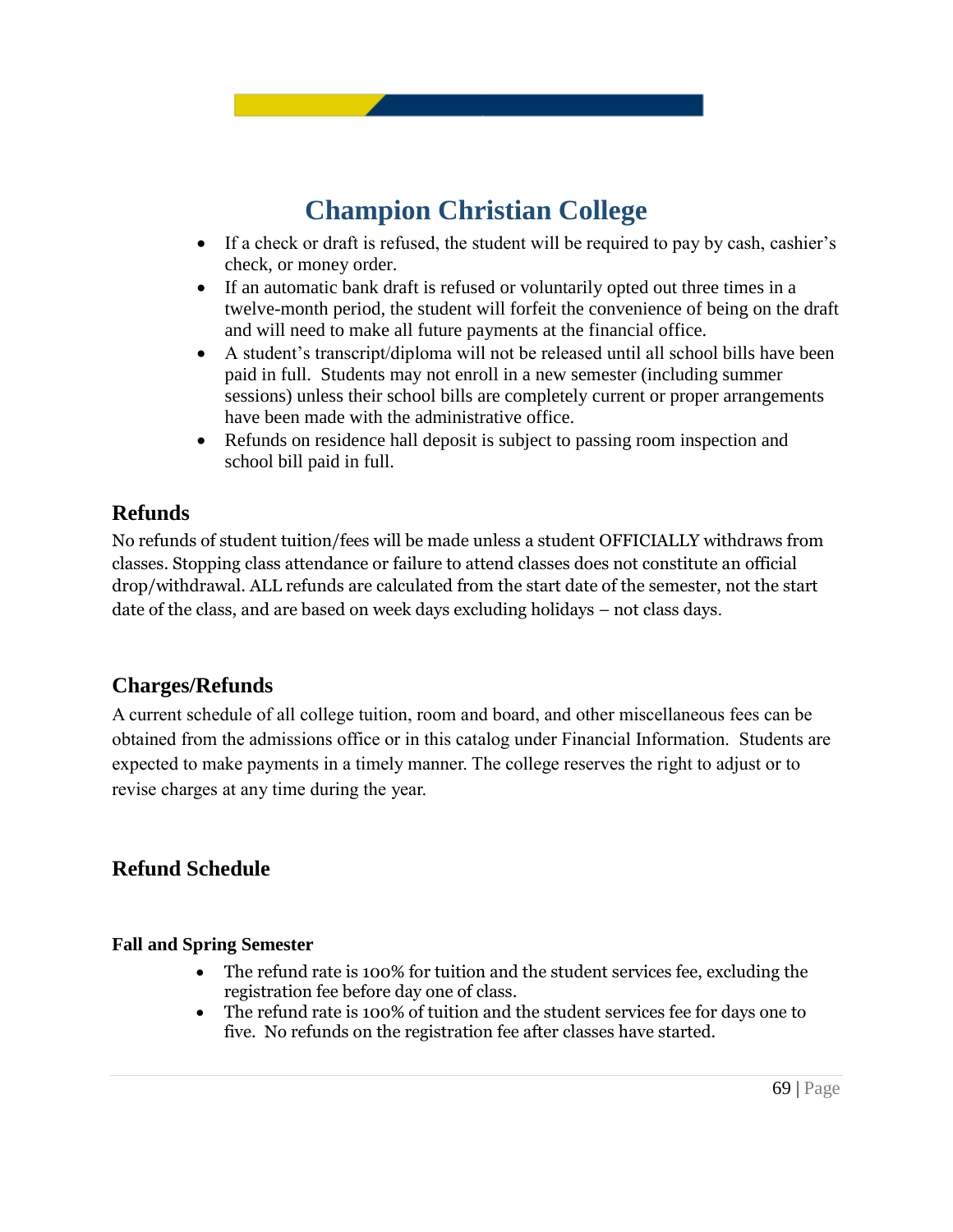- The refund rate is 50% of tuition charges and the student services fee for days six to ten. No refunds on the registration fee.
- No refunds after day ten of the semester.

#### **Room and Board Refunds**

Room and Board is refunded to students based on the following schedule:

Prorated based on the number of weeks a student has attended classes, lived in the dormitory, and eaten meals in the cafeteria. The remaining weeks left in the semester will be refunded based on the weekly charge. No partial week refunds, which means one day, or five days will both equal to one week's charge.

#### **Summer**

Summer session is considered one term; Summer I and II sessions are joined together into one term. The refund periods begin on the first day of Summer I session.

- Refunds for summer school will be 100% for tuition charges and student services fee for days one to five. No refunds on the registration fee.
- Refunds for summer school will be 50% for tuition charges and student services fee for days six to ten. No refunds on the registration fee.
- No refunds after day ten of summer session.

Exceptional circumstances by which a refund may be calculated after the refund period are limited to the following:

- Death of a student
- Death of an immediate family member (with documentation)
- Unanticipated serious illness of the student (with documentation)
- Institutional error

Students:

- Refunds will only be given to those with current accounts.
- All fees are non-refundable.
- If the student has paid for the entire academic year and then withdraws during the first semester, a refund for the second semester will be mailed to the student in January of the ensuing spring semester.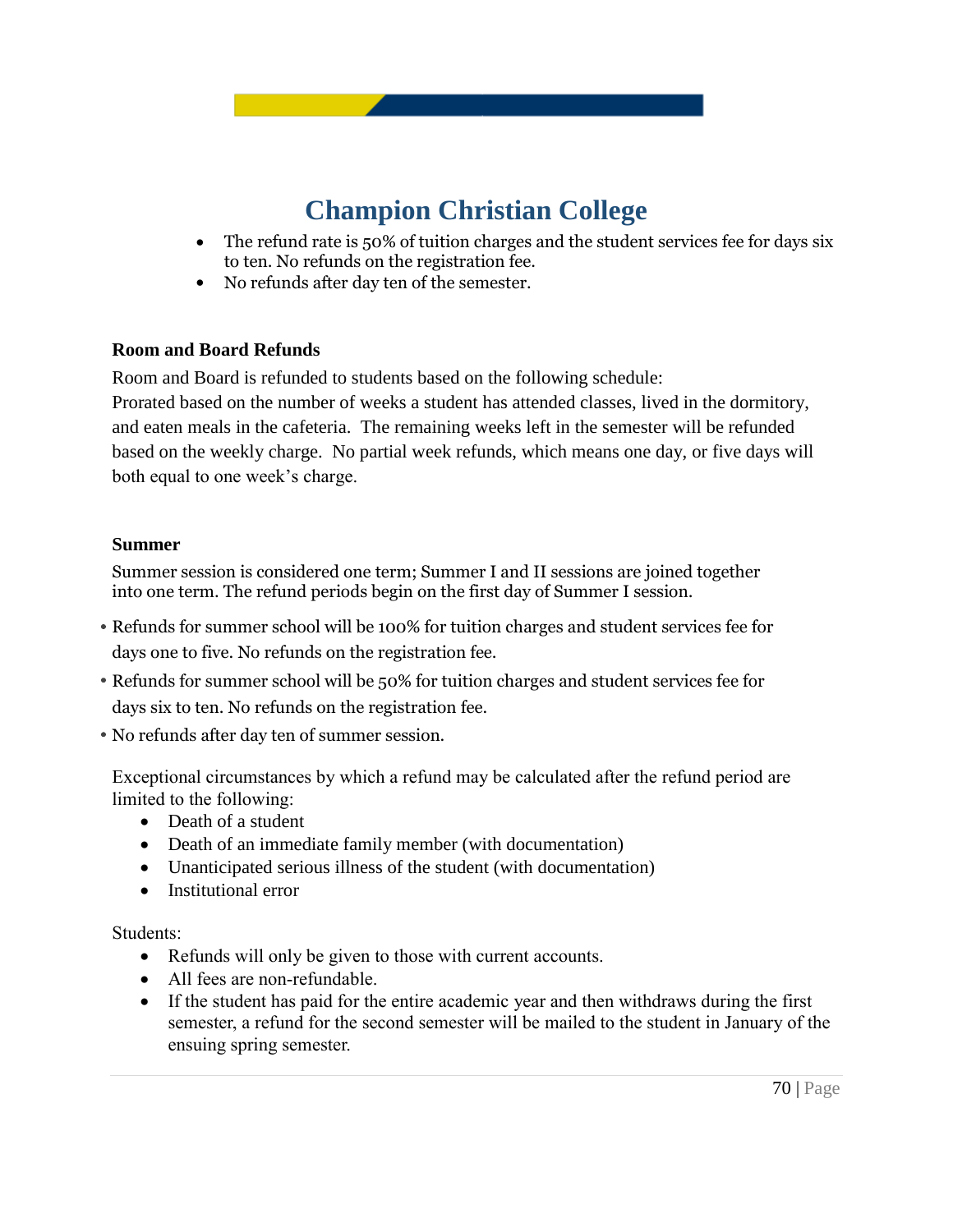• The college administration may approve a student to move off-campus during a semester without further liability for room and board; however, any partial month remaining will not be prorated.

#### **Penalties**

It is very important that Champion teach students wise principles for personal money management. We encourage our students to keep their lives as free as possible from the burden of debt. We are concerned with the success of our students, and to that end, we try to be flexible in working with the student who has special needs in their finances. It is also important and right that the college not waste its resources by a policy of carelessness in collecting the tuition and fee assessments. Therefore, fees and tuition charges are due and payable on the day of enrollment, but payment schedules are permitted.

Unpaid debts violate the injunction of Proverbs 22:7. Debt can cripple hardworking students and create undue stress in debtors' personal lives. Moreover, it is inconsistent with Christian values of honesty, integrity, and responsibility. For all of these reasons, Champion reserves the right to place the following penalties upon students who are not current on their school bills:

- The placing of holds on academic records
- The enforcing of student discipline action
- The withholding of approval for graduation and/or granting of diplomas

### **Benefits/Discounts**

Students should submit applications on or before registration day to qualify for any discounts.

- All discounts are applicable to tuition only.
- Applicants must reapply every academic year for discounts.
- The final approval for discounts will rest with the college administration.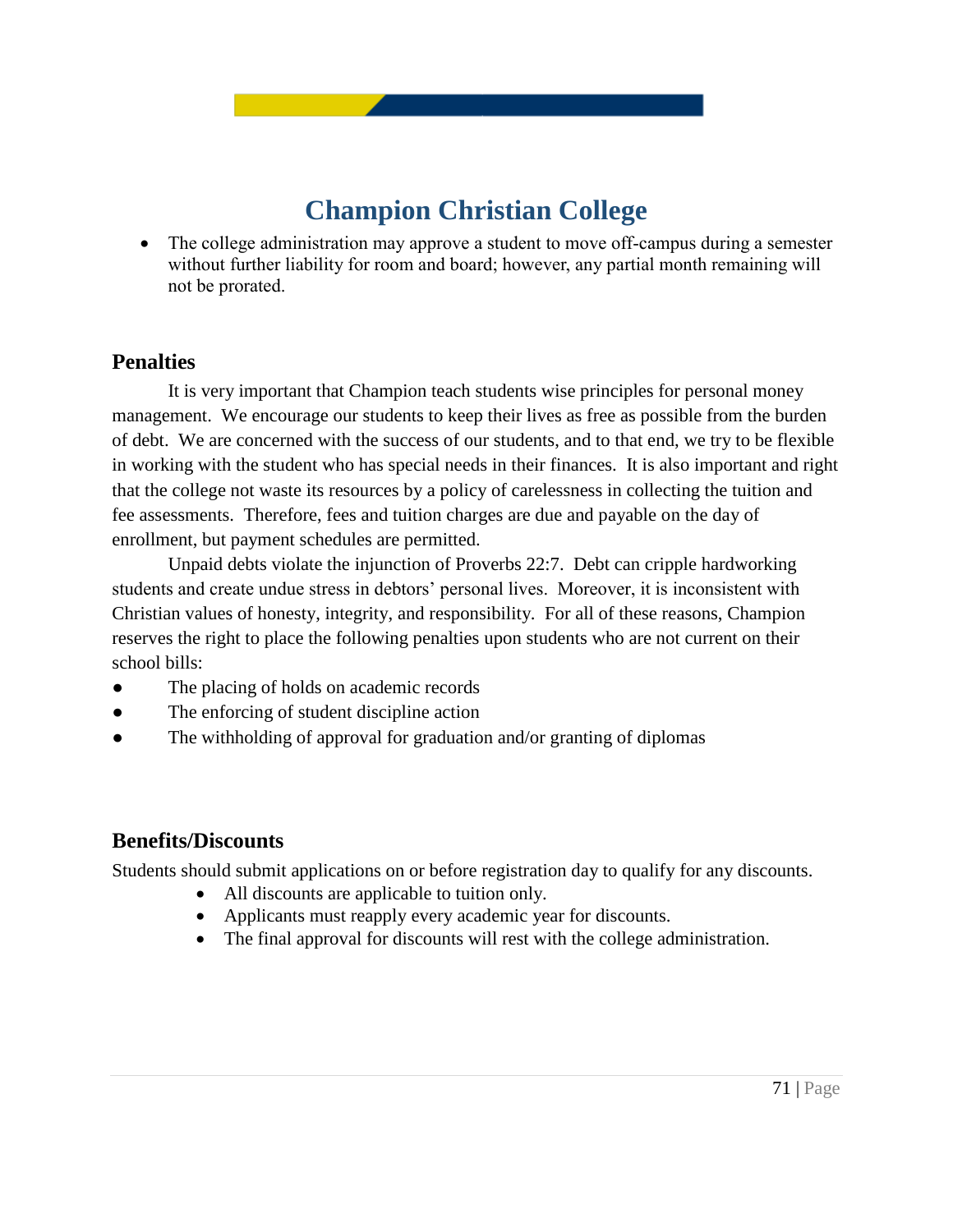

### **Financial Commitment**

All students at Champion Christian College will be required to sign a Financial Commitment Sheet. This form outlines policies relating to the following:

- Notification of a student's balance
- Repayment
- Failure to pay

A copy of this document may be found on Champion's website at championchristiancollege.com.

## **TITLE IV**

### **Satisfactory Academic Progress (SAP) for Title IV Students**

Federal regulations require all recipients of student financial aid make Satisfactory Academic Progress (SAP) towards an eligible degree. Students applying for assistance through the Federal Pell Grant, Federal Work Study, Direct Subsidized Loan, Direct Unsubsidized Loan, and other programs as determined by the Financial Aid Office must meet the requirements listed below to determine initial or continued financial aid eligibility at Champion Christian College. SAP is calculated at the end of each term and applies whether or not the student received financial aid each term of enrollment. If a student does not meet the SAP policy, they are issued a warning for one term and given a chance to reestablish eligibility. Students are considered to be making SAP if they meet the following criteria:

### **Degree Seeking**

Students must be admitted and enrolled in an approved degree program. Financial aid will only pay for courses outlined in the student's current degree plan.

### **Maximum Credit Hours**

Students may receive financial aid up to 150 percent of the published credit hour length of their declared program. For example, 150 percent of a 60-credit hour AA degree is 90 credit hours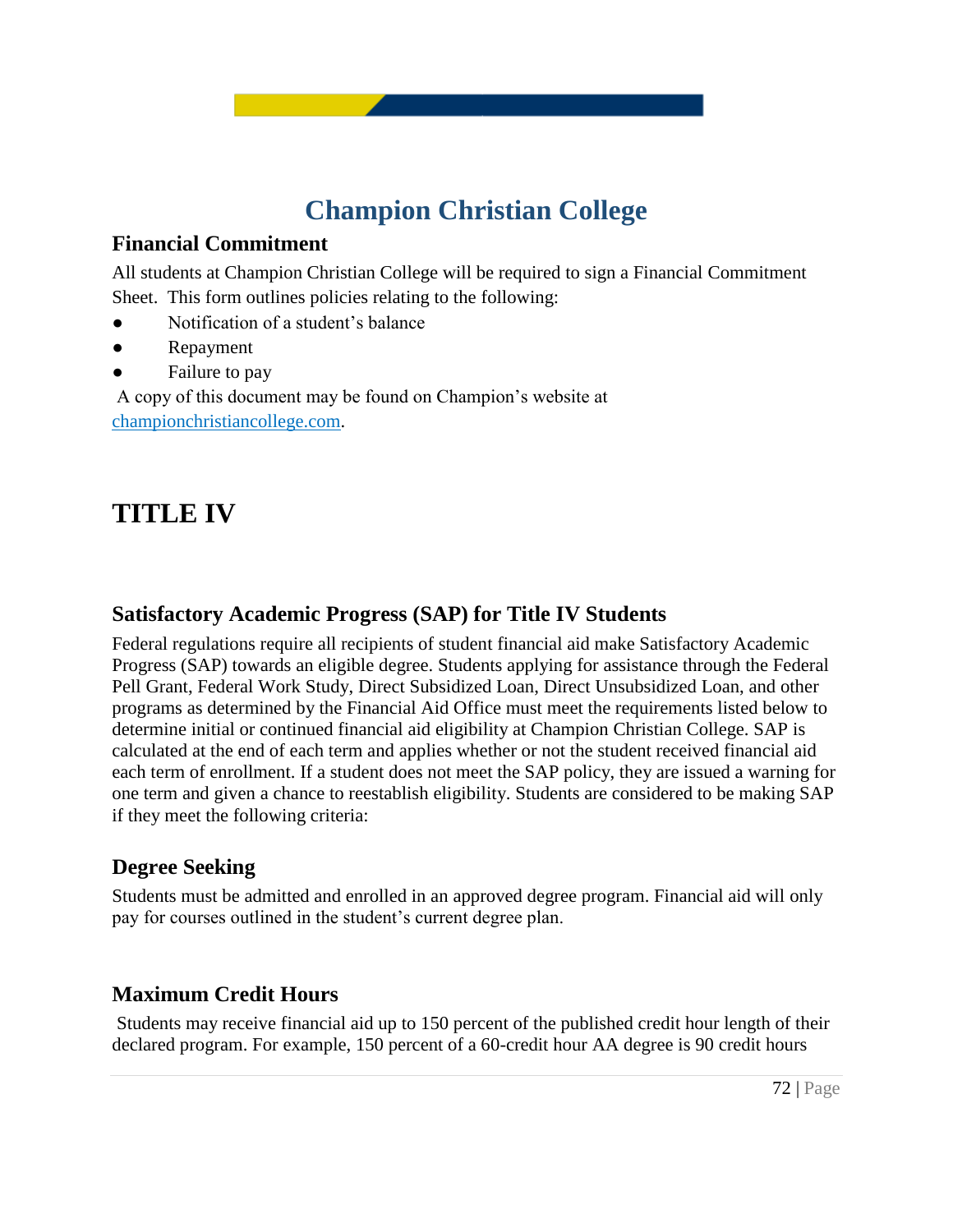$(150\% \times 60 \text{ hours} = 90 \text{ credit hours}).$ 

Maximum hours apply whether or not the student was receiving financial aid at the time credits were being attempted. For satisfactory academic progress purposes, the student's CCC transcript (including transferable credit hours) will be the official record used to evaluate all attempts, completion of attempted hours and cumulative grade point average. For financial aid purposes, grades of A, B, C, D, F, and W along with any repeated courses are all considered attempted hours and will be counted towards the maximum time frame. Any student who transfers or changes majors must adhere to the maximum hour standards.

### **Quantitative Requirements**

#### **Pace of Completion**

Students must successfully complete and pass 66.67% of all courses attempted; however, the student will be in a warning period if it is still possible to complete their degree program within the 150% length of the degree being sought. Students that cannot successfully complete their program within the 150% timeframe must file an appeal.

#### **Withdrawal from a Course**

If a student wishes to withdraw from a course, they must begin the process by obtaining a withdrawal slip from the Registrar's Office and complete the entire course withdrawal process. Ceasing to attend class does not constitute a withdrawal from the course. Students who do not complete the proper withdrawal procedures will receive an "F" for the course. In addition, a final grade of "W" (withdrawn) will not count as a completed class when evaluating SAP.

#### **Withdrawal from All Courses**

If a student wishes to withdraw from all courses, they must request a permit to withdraw form from the Registrar's Office. Properly following this procedure will result in a grade of "WP" for each class. A grade of "WP" will not affect the qualitative standard (GPA) of SAP, but will affect the quantitative standard. It will also count towards the 150% maximum allowable time frame. The registrar's office will note the final grades on the student's transcript. Students who do not officially withdraw will be administratively withdrawn and given a grade of "F" for all courses registered for that semester. The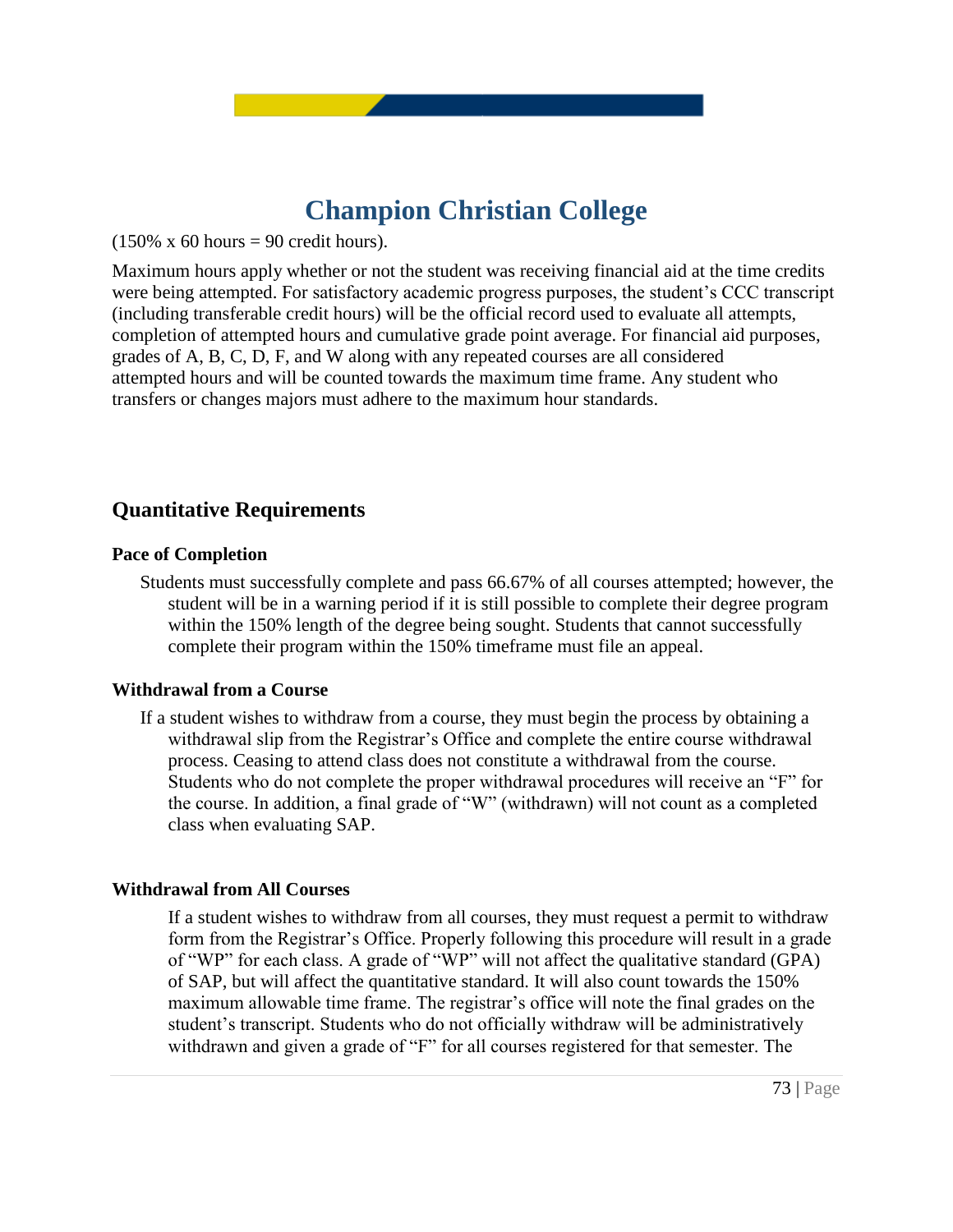Registrar's Office will also notify the Financial Aid office of the student's last day of attendance. The date of a student's last day of attendance will be used in determining how much, if any, of the student's federal aid must be returned (see the CCC Return of Title IV Funds Policy). If a student withdraws before 60% of the semester is completed, part or all of the student's federal aid must be sent back and institutional aid will be prorated.

#### **Incomplete Classes**

Incomplete classes will result in a grade of "I", and will be considered the same as an "F" when evaluating SAP. A student MUST do the work to complete the class in order for the "I" to be changed to an actual letter grade  $(A, B, C, D, or F)$  by the last day to enroll in the following term. Grades left as an "I" will not count toward the quantitative or qualitative requirements. Classes taken and left with an "I" grade will count towards the 150% maximum allowable time frame.

## **Qualitative Requirements**

*Cumulative Grade Point Average* Credit Hours Attempted Required Minimum GPA 1-30 1.75 31 hours or above 2.0 A Grade Point Average of 2.0 is equivalent to a C average.

Grading Scale used at CCC

| $90 - 100 =$      | A |
|-------------------|---|
| $80 - 89 =$       | B |
| $70 - 79 =$       | C |
| $60 - 69 =$       | D |
| 59 or below $=$ F |   |

Remedial classes will be counted towards the 150% maximum allowable timeframe and will be considered in the review of SAP.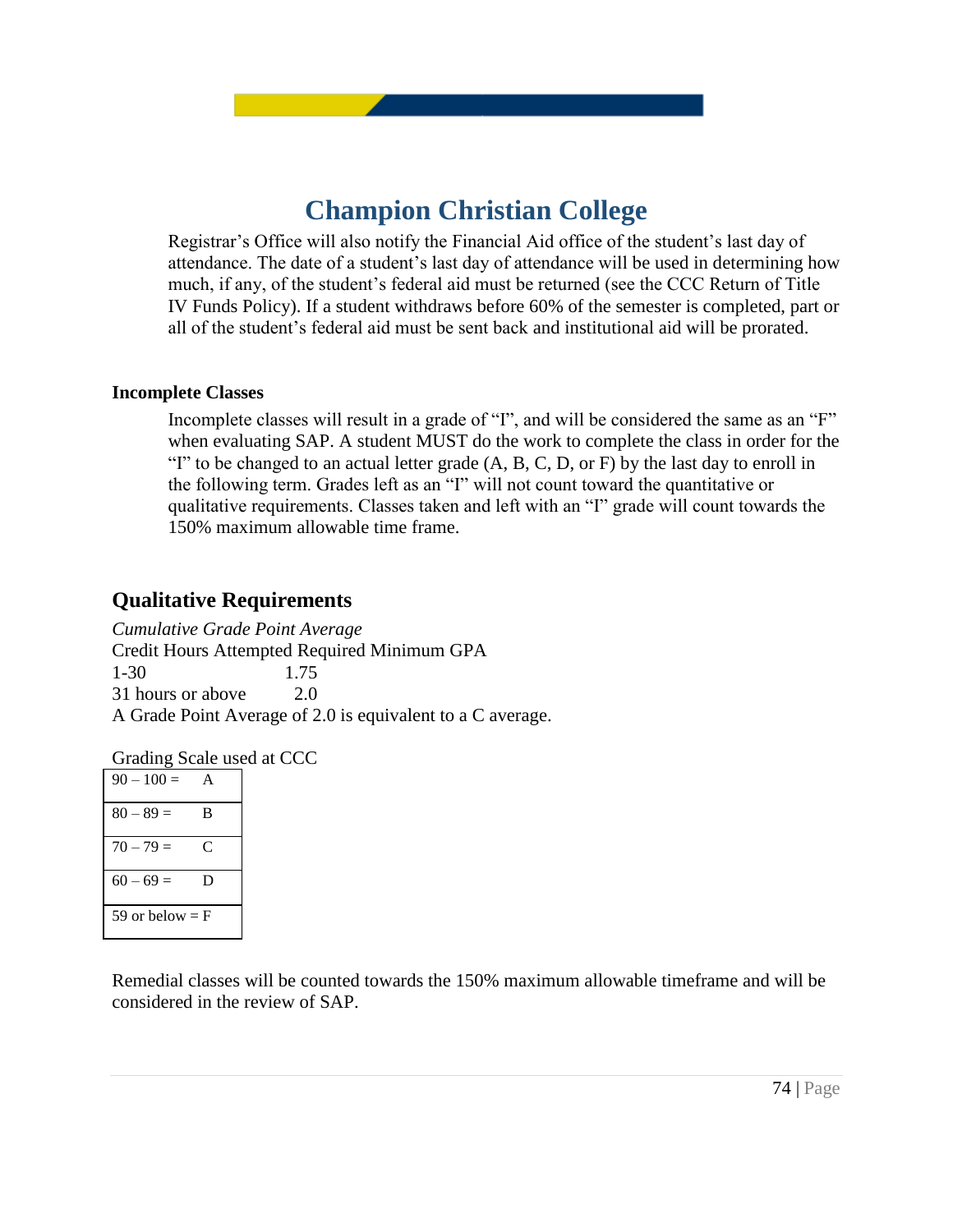### **Repeated Course Work**

Federal student aid may only pay for one repeat of a previously passed course. A "D" or better is considered passing.

### **Attendance**

Students must attend all classes as required in each instructor's syllabus. Students who are reported as non-attending may be administratively withdrawn from classes.

### **Transfer Students**

The admissions office at CCC will notify the Financial Aid office of any students transferring from another institution. All transcripts from previous institutions attended will be reviewed by our Registrar's Office. Only those hours that transfer are counted when determining student's grade level. (i.e. A students takes 30 hours at College #1, but after review, only 25 of those transfer to CCC. The student will be considered at a freshman level when determining aid amounts.) However, the full transcript will be reviewed in order to determine SAP and aid eligibility for CCC. Also, Champion Christian College will also count all credits from previous schools toward the maximum allowable time frame for degree completion. (150% of the published length of the educational program)

# **Financial Aid Warning**

If a student fails to meet satisfactory academic progress standards, the student will be placed on financial aid warning status and be permitted to receive federal financial aid for one additional semester. Students are strongly encouraged to take advantage of all academic services available to improve their academic progress during this semester. If satisfactory progress standards are not met at the end of the warning semester, the student will not be eligible to receive federal financial aid for the next semester.

# **Financial Aid Termination**

If a student fails to meet satisfactory academic progress standards after the warning semester, federal financial aid eligibility will be terminated. Students will be responsible for all charges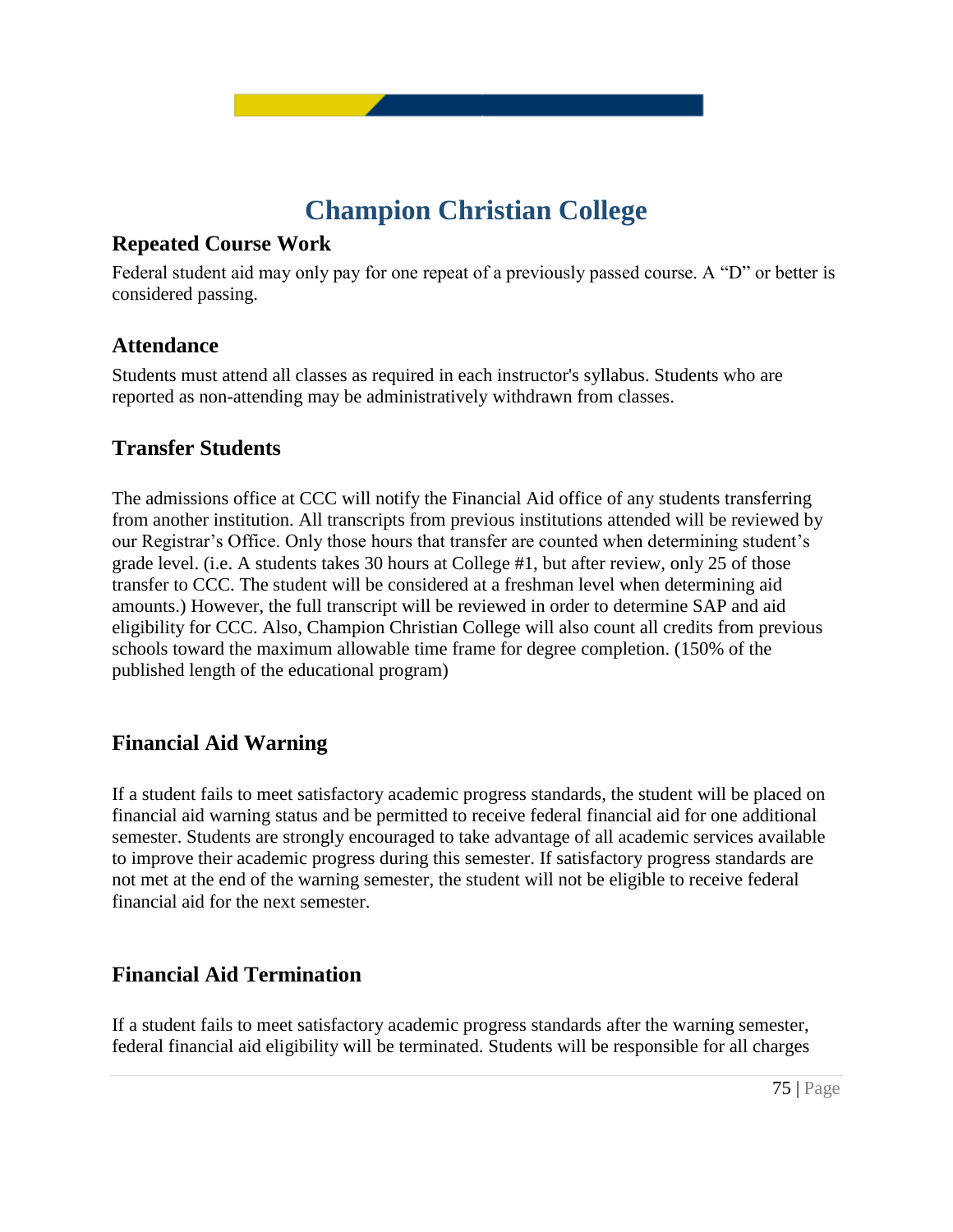during semesters for which he/she registers for classes and does not receive federal financial aid.

# **Financial Aid Appeal**

Students who have extenuating circumstances may appeal the termination of federal financial aid. Examples of extenuating or mitigating circumstances include illness under a doctor's care, illness or accidents requiring hospitalization or the prolonged illness of a dependent, death of an immediate family member, or other life altering events. The appeal may not be based on the need for assistance or lack of knowledge of the academic requirements. The appeal must be submitted in writing to the Financial Aid Office. The appeal must include why the student failed to meet the standards with an explanation of what has changed that will now allow the standards to be met. Supporting documentation of the extenuating circumstance is required.

The deadline for submitting an appeal is no later than the fifth (5th) day of class of the term for which the appeal is requested. The decision of the Financial Aid Appeals Committee is final; there is no further avenue of appeal. An appeal will either be:

- Denied: Students who are denied will not be eligible to receive federal financial aid.
- Probation: The appeal is approved and the student is eligible to receive federal financial aid for one additional semester. The student must meet the satisfactory academic progress standards at the end of the semester or financial aid eligibility will be terminated.
- Academic Plan: The appeal is approved and the student will be given an academic plan with performance standards that must be adhered to for the student to remain eligible for federal financial aid.

The Financial Aid Appeals Committee cannot guarantee a favorable decision; therefore, students will be responsible for payment of any outstanding student account charges by the due date even if an appeal decision is pending.

# **Reinstatement of Financial Aid**

After federal financial aid termination, students may be eligible for reinstatement of financial aid after the student enrolls in courses at his/her own expense and meets the terms of the satisfactory academic progress policy.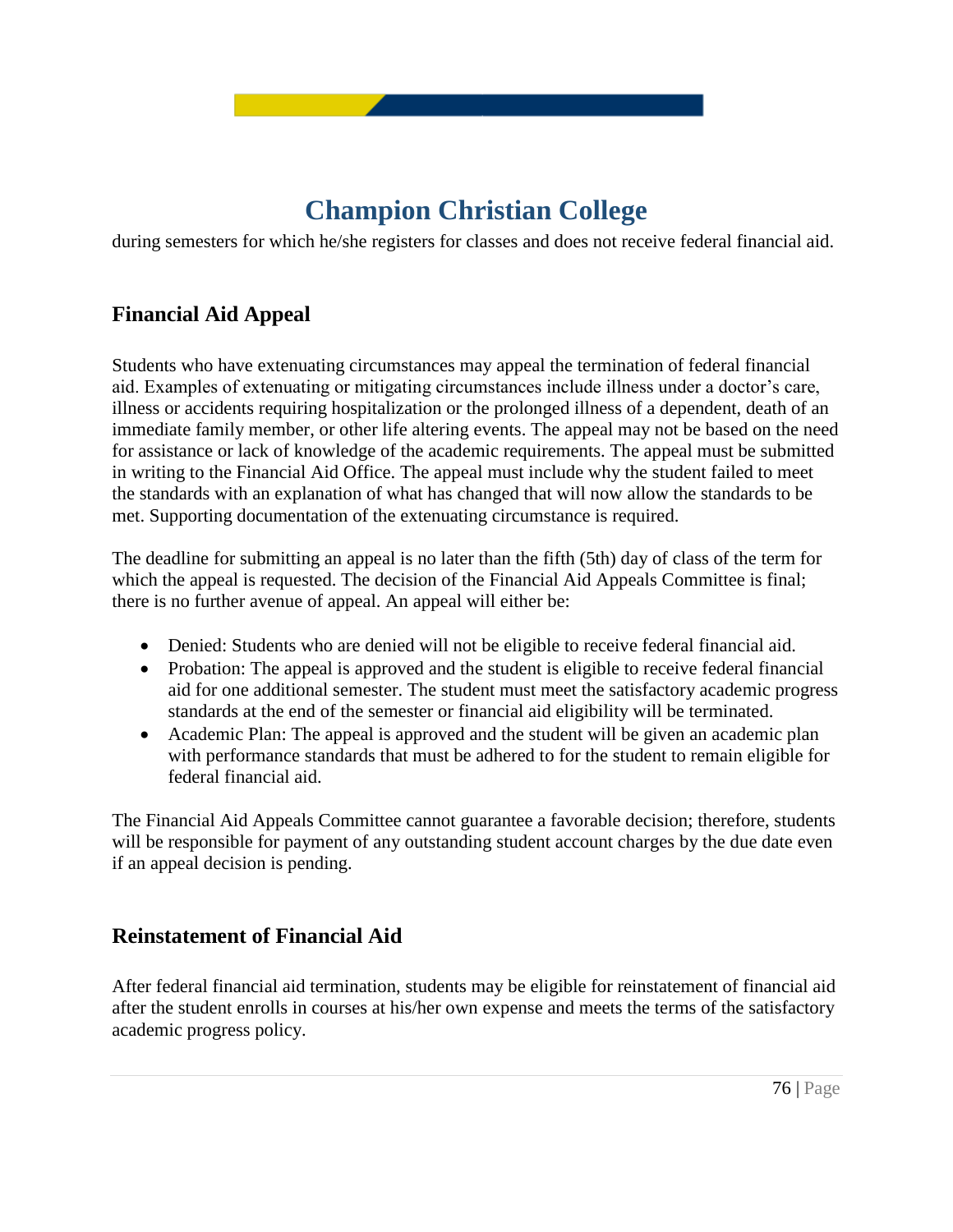### **Notifications**

Students who fail to meet minimum satisfactory academic progress standards will be notified of their status through an email sent to their Champion Christian College email. Students who do not regain eligibility for financial aid through the appeal process will be notified of the decision and reason(s) for the decision through a letter sent to their Champion Christian College email. It is the student's responsibility to check their email on a weekly basis.

### **Return to Title IV**

This requirement applies to students who receive federal student aid and withdraw from Champion Christian College. When a student withdraws, the student may no longer be eligible for the full amount of Title IV funds that the student was originally scheduled to receive. In this circumstance, the amount of Federal funds earned must be determined. If the amount is greater than the amount earned, unearned funds must be returned.

### **Process Overview & Applicability**

1. Termination of enrollment can be the result of the following actions:

A. Student initiates an official withdrawal.

B. Student is administratively dropped by instructors from all courses due to nonattendance.

C. Student is administratively withdrawn from all courses as a result of disciplinary action.

2. Determine the date of withdrawal. If the student officially withdraws, the withdrawal date is the date provided by the registrar's office and is utilized to document the last date of enrollment. A student's official withdrawal notification can be in writing or verbally. If the student does not provide official notification of his or her intent to withdraw, the withdrawal date will be determined as the date Champion Christian College became aware the student was not attending class. The instructor must provide a last date of attendance for the course. This date is used in the return of Title IV funds calculation. If a date cannot be determined for an unofficial withdrawal, the mid-point of the semester is utilized.

3. Calculate the percentage of enrollment period completed. The percentage of enrollment period completed is determined by dividing the total number of calendar days in the enrollment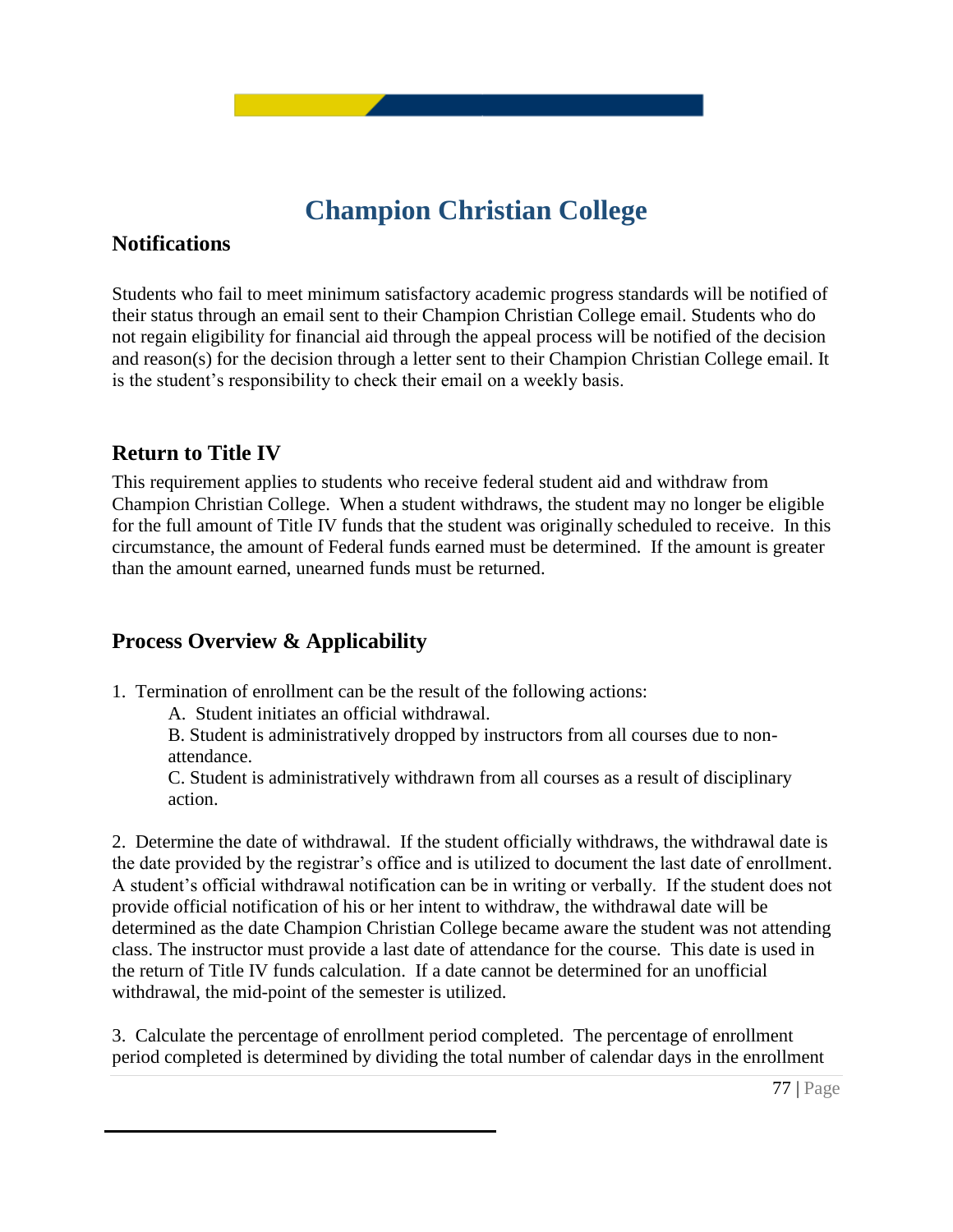

period into the number of calendar days completed in that period as of the withdrawal date.

Number of calendar days completed in the period Total number of calendar days in the period

The total number of calendar days in a payment period includes all days (including weekends) within the period. Scheduled breaks of at least five days are excluded from the total number of calendar days in the enrollment period and the number of calendar days completed in that period.

4. Calculate the amount of Title IV aid earned. If the withdrawal date is equal to or greater than 60 percent of the enrollment period (semester) the student has earned 100% of the Title IV funding disbursed for that semester. If the withdrawal date is less than 60% of the semester, the amount of Title IV funding the student has earned is calculated by using federally mandated calculation to determine the percentage of Title IV funds that have been earned by the student for that semester. This percentage is then applied to the total amount of Title IV funding that was disbursable for the semester of the withdrawal date.

5. Determine the amount of Title IV aid unearned. The amount of Title IV funding the student has not earned is calculated by subtracting the amount of Title IV funding the student earned from the total Title IV funding disbursed/ or was disbursable.

6. Allocate unearned aid. Champion Christian College is required to return the lesser of the total amount of Title IV funds the student has not earned or an amount equal to the charges if the total amount to be returned exceeds the charges incurred by the student. Charges include tuition, room and board, and fees, and can include other education-related expenses.

7. Unearned Title IV funds must be returned within 45 days from the date withdrawal was determined. Champion Christian College will return the student's unearned Title IV funding on his or her behalf and consider the returned funds as the student's debt to the College. Students must make arrangements with the Financial Office for repayment of the debt. A letter detailing the amount due to Champion Christian College is given and/or sent to the students who withdraw. Consequences of non-payment include blocks on re-enrollment, transcripts, and diploma holds, and student account placement with collections. Title IV loan amounts to be returned by Champion Christian College will be credited to the appropriate programs in the following order:

- Unsubsidized Direct Loans
- Subsidized Direct Loans
- Direct PLUS Loans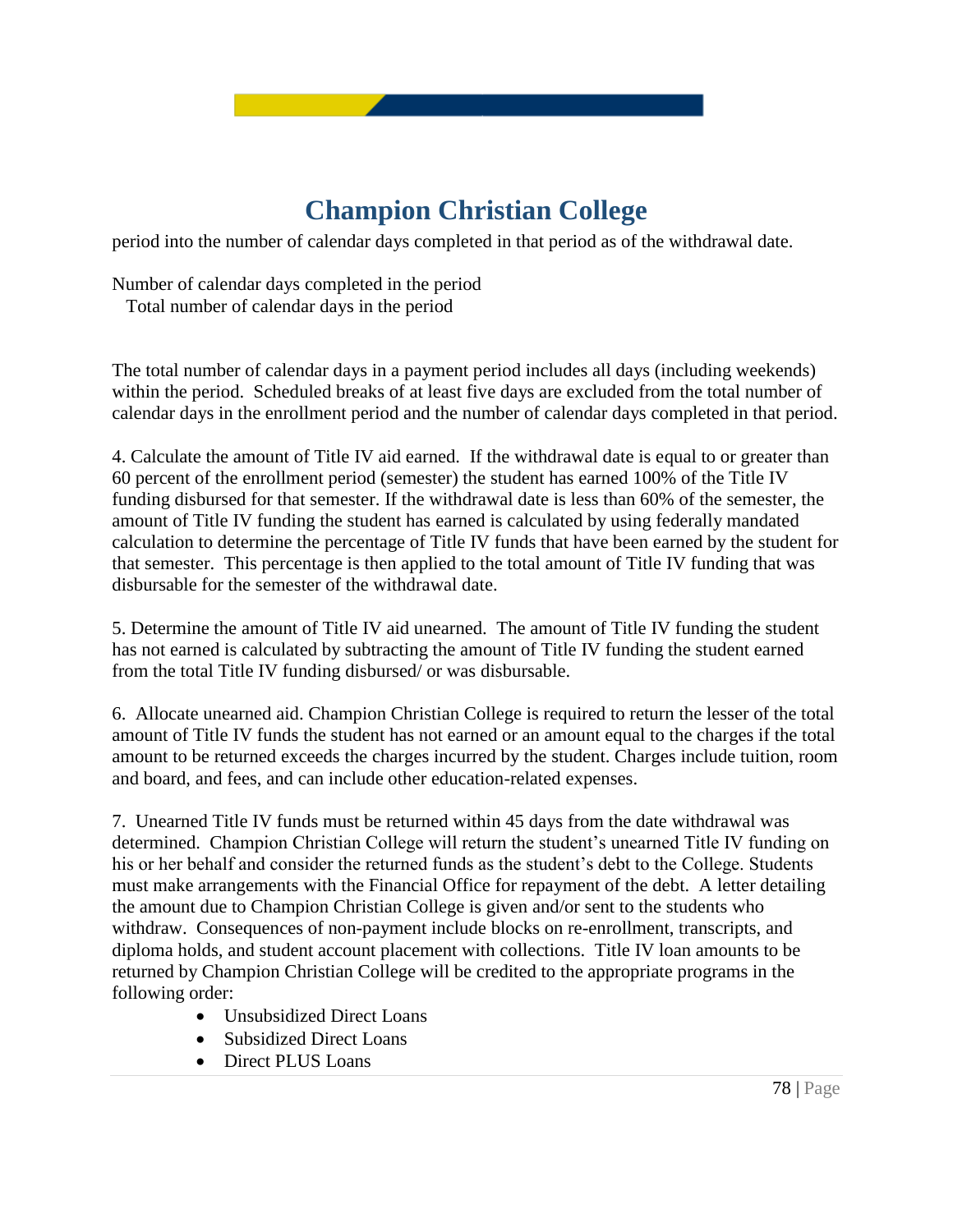- Federal Pell Grants
- Federal SEOG

If, after Champion Christian College has returned Title IV funding, calculations show that the student is responsible for return of more funds, the students must return any Title IV overpayment in the following order:

- Unsubsidized Direct Loans
- Subsidized Direct Loans
- Direct PLUS Loans
- Federal Pell Grants
- Federal SEOG

Students can resolve overpayments by: full and immediate repayment to the Champion Christian College; repayment arrangements satisfactory to both the school and the student.

### **Withdrawal Date**

The withdrawal date is determined by the date Champion Christian College determined that a student has withdrawn. The college can determine the date of determination as follows:

- 1. The date he/she officially withdrew with the Office of the Registrar.
- 2. The date the student was expelled/dismissed from the college.
- 3. The last date that the student attended class or checked out of their room, whichever is later.

#### **Procedures**

Instructors provide the last date that the student attended class to the Registrar; the Registrar will then notify the Financial Aid office.

### **Formula Calculation**

*Policies*

Upon receipt of an attrition notice from the Registrar's Office, the Financial Aid Office performs a return of Title IV funds calculation using the web based application provided by CPS Online: [https://faaaccess.ed.gov/FOTWWebApp/faa/faa.jsp.](https://faaaccess.ed.gov/FOTWWebApp/faa/faa.jsp)

The School calendar is determined by: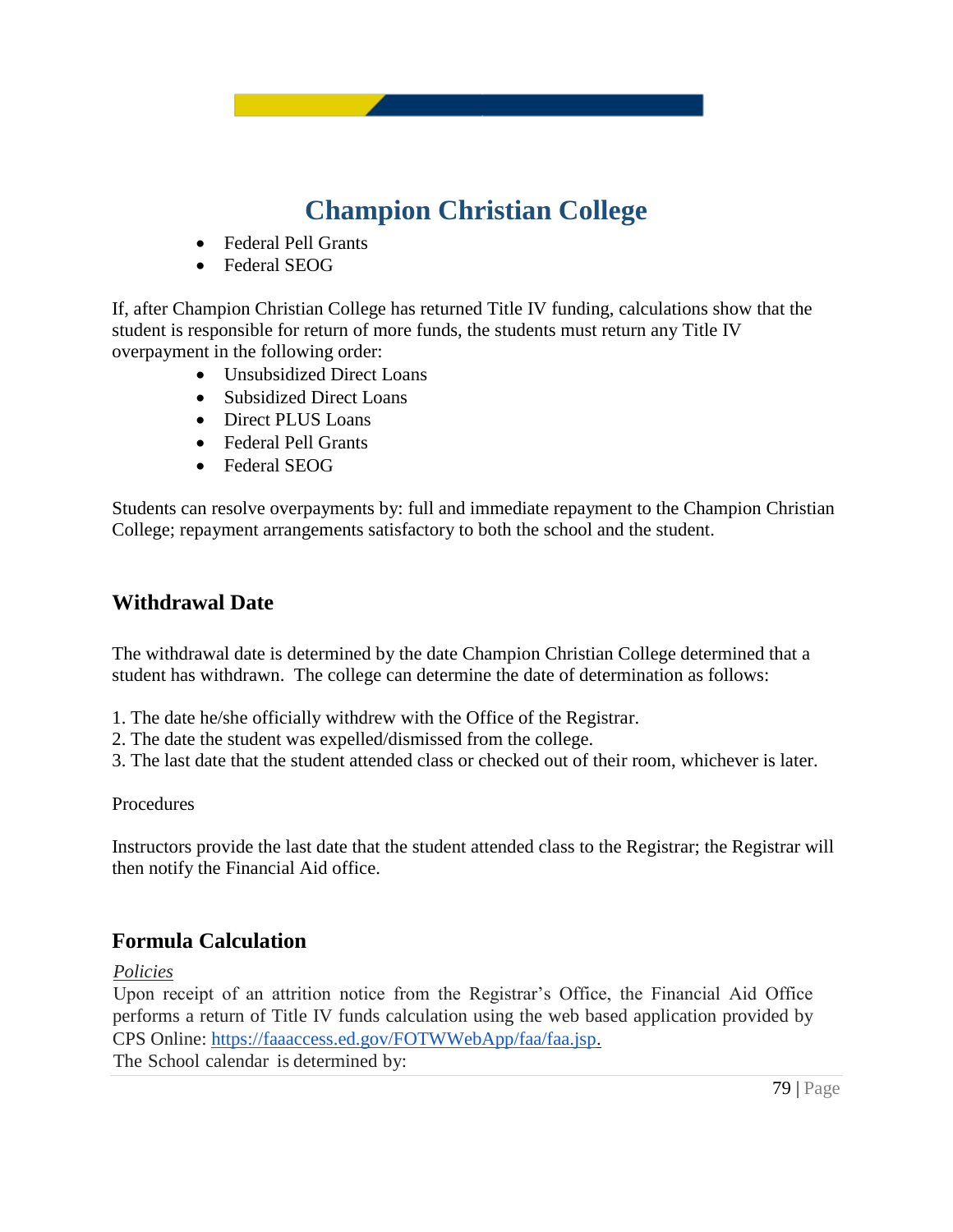1. Calculating the days in the particular term from the first day of classes to the last day of finals.

- 2. Weekend days are included in the total number of days.
- 3. Breaks of five or more days are excluded.
- 4. When counting the number of days attended the date of withdrawal is counted as a day attended.

Institutional costs are used to determine the amount of refund due from the School versus the student, but do not change the amount of aid earned by the student. These costs refer to the original amounts charged to the student for educational expenses for the term of withdrawal and not pro-rated amounts used by the School based on the date of withdrawal. Required fees are included. Non-academic expenses are not included. Aid disbursed or aid that could have been disbursed is determined by:

1. Counting the aid accepted for the term in question only.

2. Aid that could have been disbursed refers to aid accepted by the student and for which all paperwork/application materials and federal verification have been completed by students, but not yet disbursed to the students or student's account.

3. If loan fees are taken out, the net amount disbursed or that could have been disbursed is used.

### **Procedures**

The withdrawal notice is received by the Financial Aid Office. The Financial Aid office performs the return to Title IV calculation on the web. The office saves a copy of the withdrawal notice in the student's file. The calculation is then sent to the financial office. The financial office adjusts and returns any federal financial aid within 45 days of the date of determination of the student's withdrawal.

### **Post-Withdrawal Disbursements**

#### **Policies**

If an amount of Title IV aid a student has earned is greater than the amount of Title IV aid that has been disbursed, the difference is treated as a post-withdrawal disbursement to the student. Any post withdrawal disbursement must be made within 180 days of the date the college determines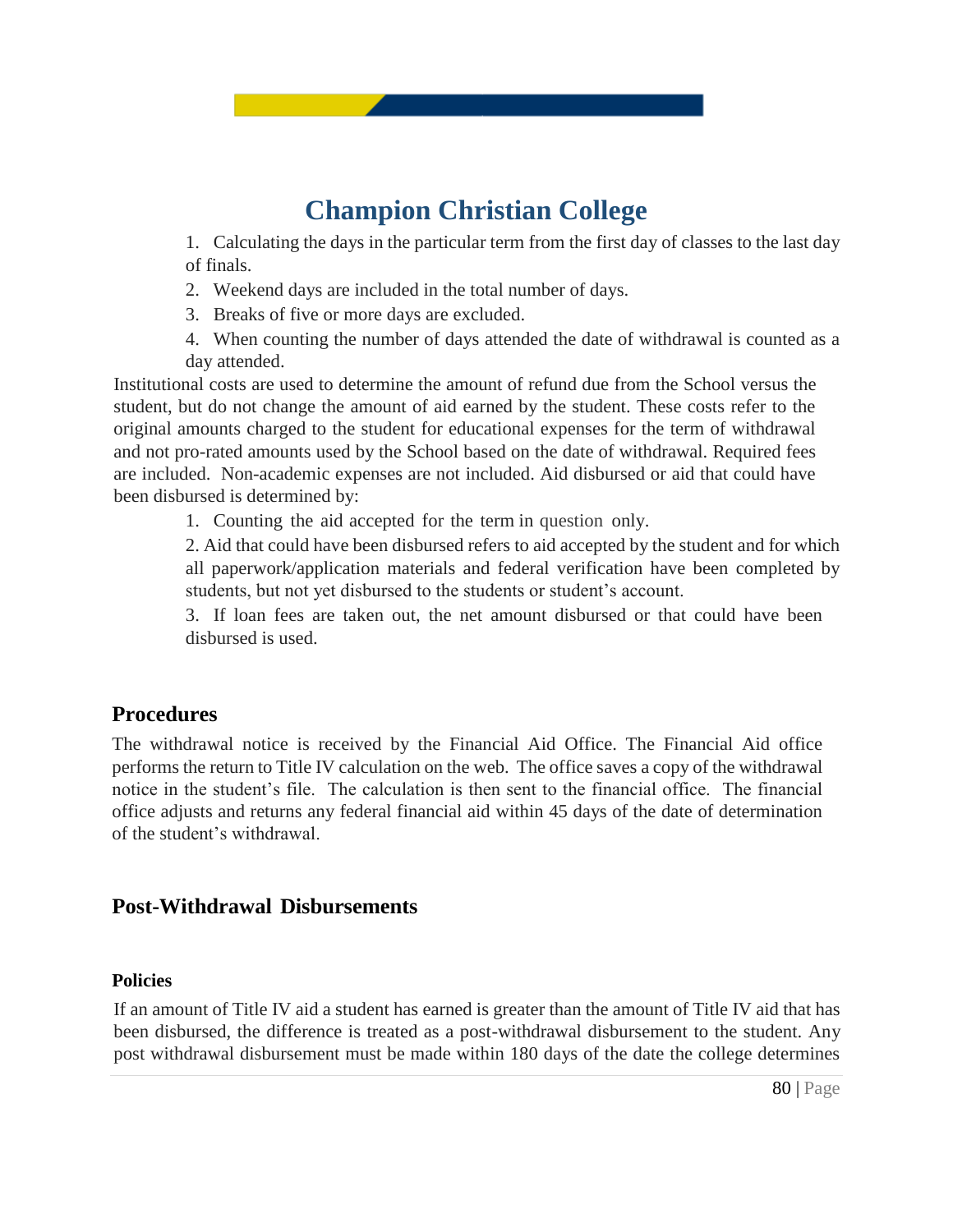that the student withdrew. Aid for which all requirements (paperwork/application materials and federal verification) have been satisfied is disbursed to the student account 10 days prior to the start of classes.

#### **Procedures**

If a student has undisbursed aid for which all requirements have been satisfied, a Return to Title IV calculation must be performed to ensure that funds for which a student was eligible and had earned at the time of withdrawal but had not been disbursed are offered as a post-withdrawal disbursement. The School must disburse any amount of a post-withdrawal disbursement of grant funds that is not credited to the student's account as soon as possible but no later than 180 days after the date it is determined the student withdrew. A post-withdrawal disbursement of Title IV grant funds does not require permission from the student. Written notification will be sent to the student within 30 days of the date it is determined that the student withdrew and confirmation received before making any post withdrawal disbursement of loan funds. The notification will include:

A request for confirmation.

- 1. A confirmation deadline of fourteen (14) days or more.
- 2. The type and amount of the loan funds it wishes to credit to the student's account or disburse directly.
- 3. An option to accept or decline the post-withdrawal disbursement.
- 4. A notice of obligation to repay loan funds.

5. A notice the student may not receive, as a direct disbursement, loan funds that the ins titution wishes to credit to the student's account unlessthe institution agrees to do so.

6. A post-withdrawal disbursement must be made from available grant funds before available loan funds.

# **Returning Unearned Funds**

Policies

The amount of Title IV funds the student has not earned is calculated by subtracting the amount of the Title IV funds the student earned from the total Title IV funding disbursed/or was disbursable. Unearned Title IV funds must be returned to the applicable Title IV program within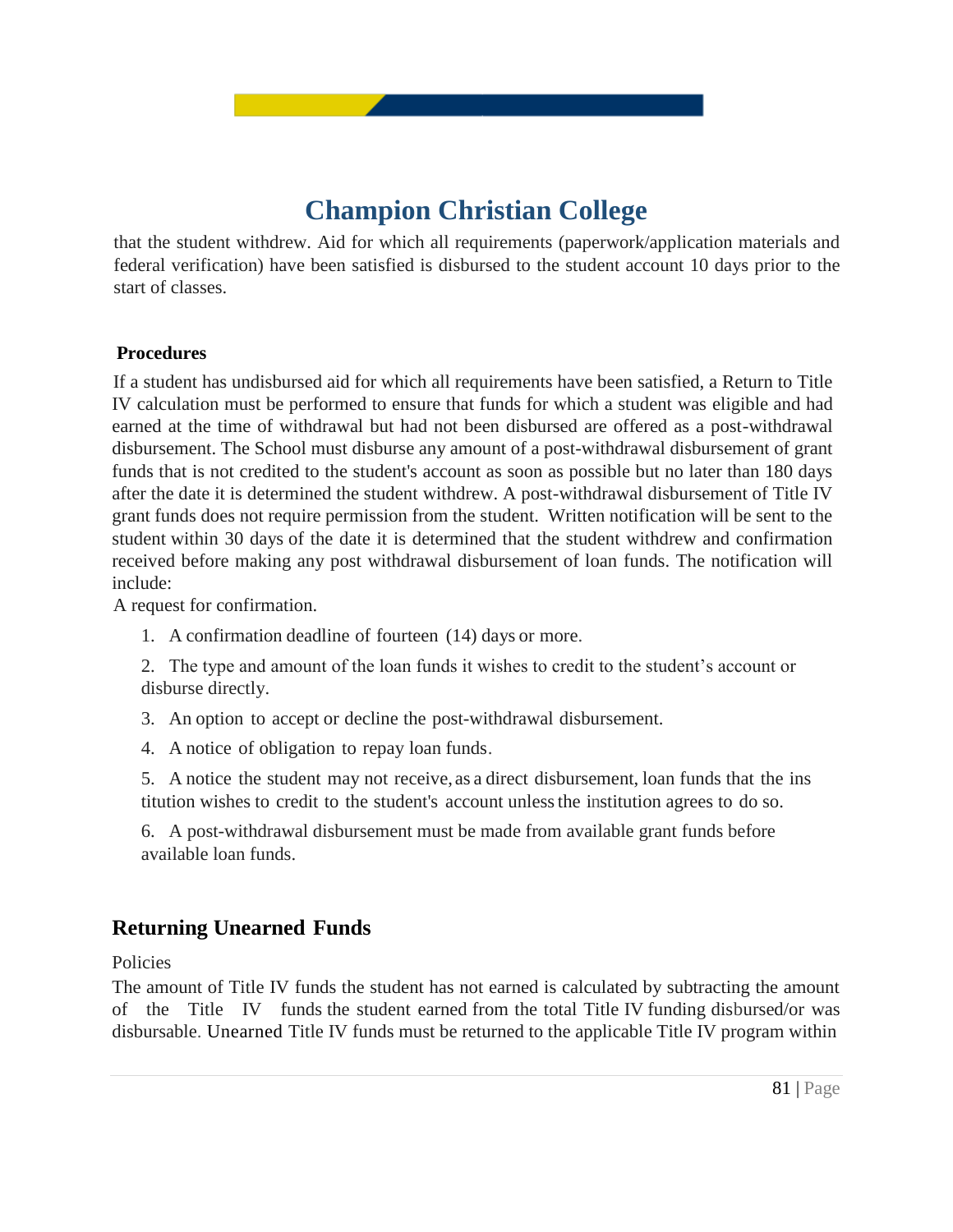45 days from date of determination. If the amount earned is greater than the amount that has been disbursed, the difference is treated as a post-withdrawal disbursement to the student by the financial office on behalf of the student and consider the returned funds as the student's debt to Champion Christian College.

#### **Procedures**

Students are notified via their email account that, as a result of withdrawal and pursuant to the Return to Title IV calculation, adjustments have been made to their aid package which may create a balance on the student account. Students must make arrangements with financial office for repayment of the debt if returned funds create an account balance. Unearned Title IV funds are returned to the Title IV programs in the following order:

- 1. Unsubsidized Direct Loans
- 2. Subsidized Direct Loans
- 3. Direct PLUS Loans
- 4. Federal Pell Grants
- 5. Federal SEOG

Institutional Refunds (\*\*this policy is an updated one and will be in our 2018/19 catalog)

No refunds of student tuition/fees will be made unless a student officially withdraws from classes. Stopping class attendance or failure to attend classes does not constitute an official drop/withdrawal. ALL refunds are calculated from the start date of the semester, not the start date of the class, and are based on week days excluding holidays- not class days.

# **HEALTH AND SAFETY**

**The name of the Lord is a strong tower: the righteous runneth into it, and is safe.**

**—Proverbs 18:1**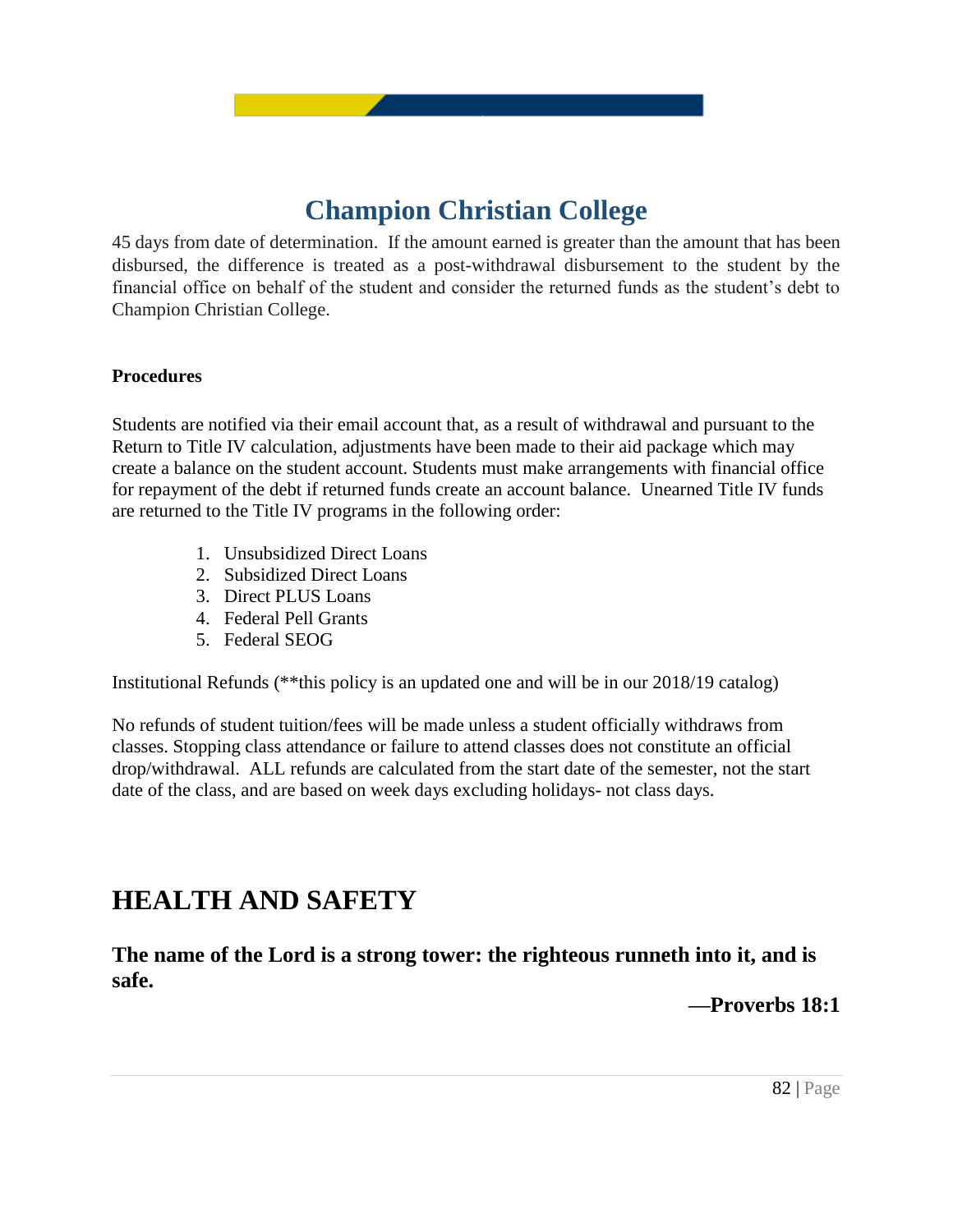## **Health Care**

Champion Christian College is committed to properly care for each student by properly training the Resident Advisors on how to respond to medical emergencies. Training of Resident Advisors consists of training the RAs to use the first aid kits, respond to emergencies, and communicate with the administration during an emergency. Students who experience a nonemergency medical need will be referred to an appropriate health care center in the Hot Springs area, this includes Chi St. Vincent walk-in clinic or any of the surrounding hospitals. All emergencies will be handled by calling 911. This information will be posted in each of dormitory hall.

### **Insurance**

Student Insurance is the responsibility of each student. All students must have proper documentation at the time of registration of his/her insurance.

### **Accidents and Incidents**

When an accident or incident involving students or visitors occurs, immediately contact the Vice President of Student Services for non-emergencies. For emergencies, dial 911 and contact the VP of Student Services or a member of the administration.

# **Medical Emergency Policy**

The Medical Emergency Policy is as follows:

Champion does not offer an on-campus medical facility, however, nearby hospitals and walkin medical clinics are located within 5 miles from the campus.

In case of an emergency, dial 911. Students should be prepared to provide their location, and brief description of the emergency. Students should also notify campus authorities by dialing 501-623-2272 ext. 310 so necessary parties are advised.

# **Crisis Communication Plan**

CCC's Crisis Communication Plan provides policies and procedures for the coordination of communication between CCC's students, faculty, staff, and administration as well as communication between the college, the media, and the general public in the event of an emergency. The safety and security of CCC's students and staff are the top priority in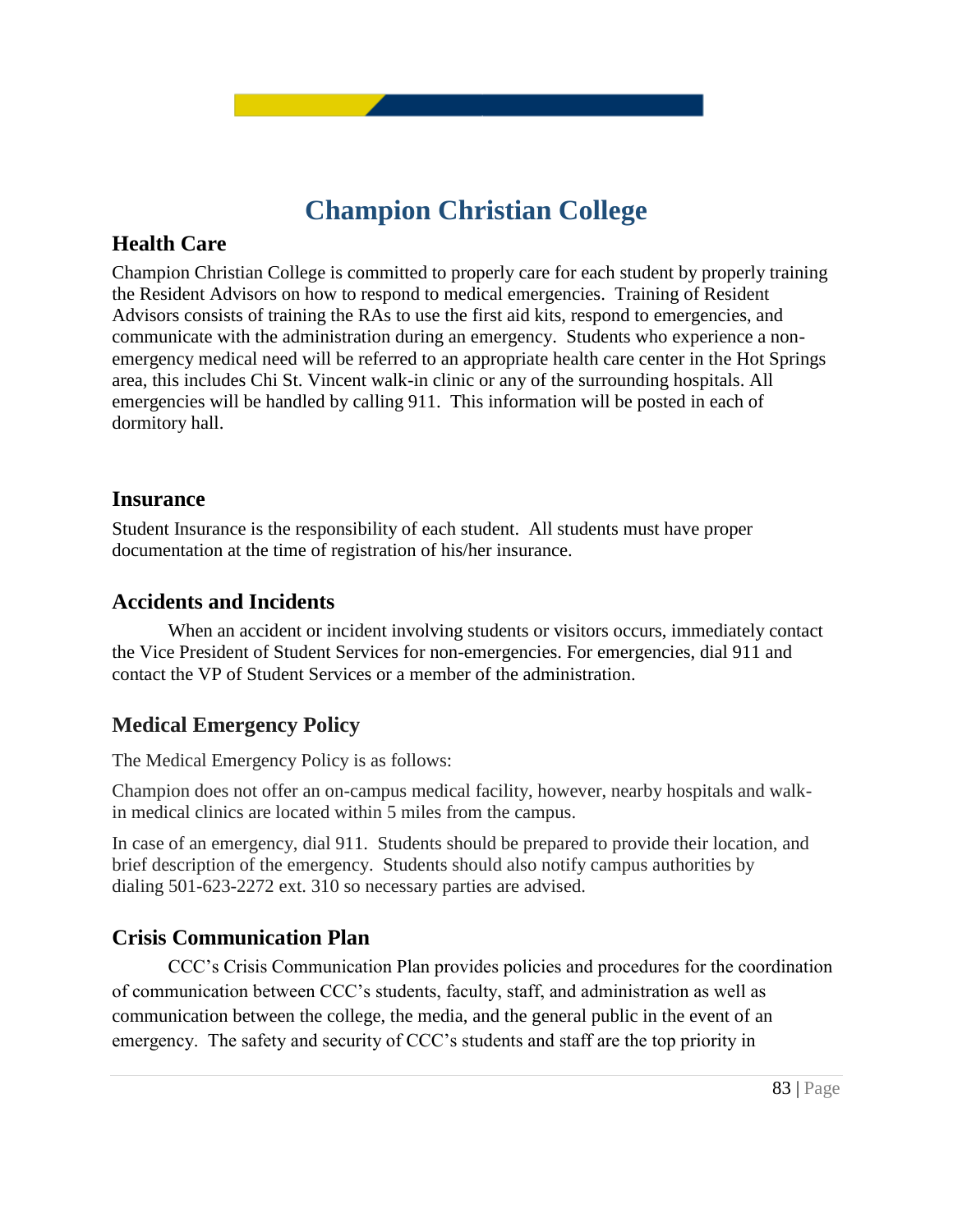establishing this plan. A major piece of the crisis plan is to enact prevention measures in an effort to squelch or diminish a crisis event. One method of prevention is through community watch. As a student here at CCC, you are the "eyes and ears" of the institution. If something looks strange, suspicious, or out-of-place, immediately report it to the Campus Security Office.

### **Bomb Threat**

 Making a bomb threat by word of mouth, e-mail, text, phone call or by any other means is prohibited and as such violations of this policy will result in immediate suspension.

### **Criminal Violations Reporting**

Upon receiving a signed allegation of a criminal violation, the president or a designee will notify the proper law enforcement officials. Students, faculty, or staff members wishing to report a criminal violation that has occurred or that they suspect has occurred on the CCC campus or at a CCC sponsored activity shall put the allegation in writing, sign the statement, and present this statement to the Office of the Vice President of Student Services. In case of an emergency, verbal notification to one of these two parties is requested.

#### **Drug-Free Campus**

CCC is committed to maintaining a drug-free campus environment for students and employees. Under the mandate of the Board of Directors, the college opposes the unlawful manufacture, distribution, possession, or use of a controlled substance by any employee or student. The Vice President of Student Services is in charge of drug-free awareness programs to inform students and employees of the dangers of drug abuse, the availability of drug counseling, rehabilitation, and penalties for drug abuse violations. For more information on the college's Drug-Free Campus Policy, please contact the Vice President of Student Services.

#### **Immunizations**

To attend a public or private college or university in this state, a part-time student housed in oncampus premises and a full-time student must show proof of immunization, immunity, a medical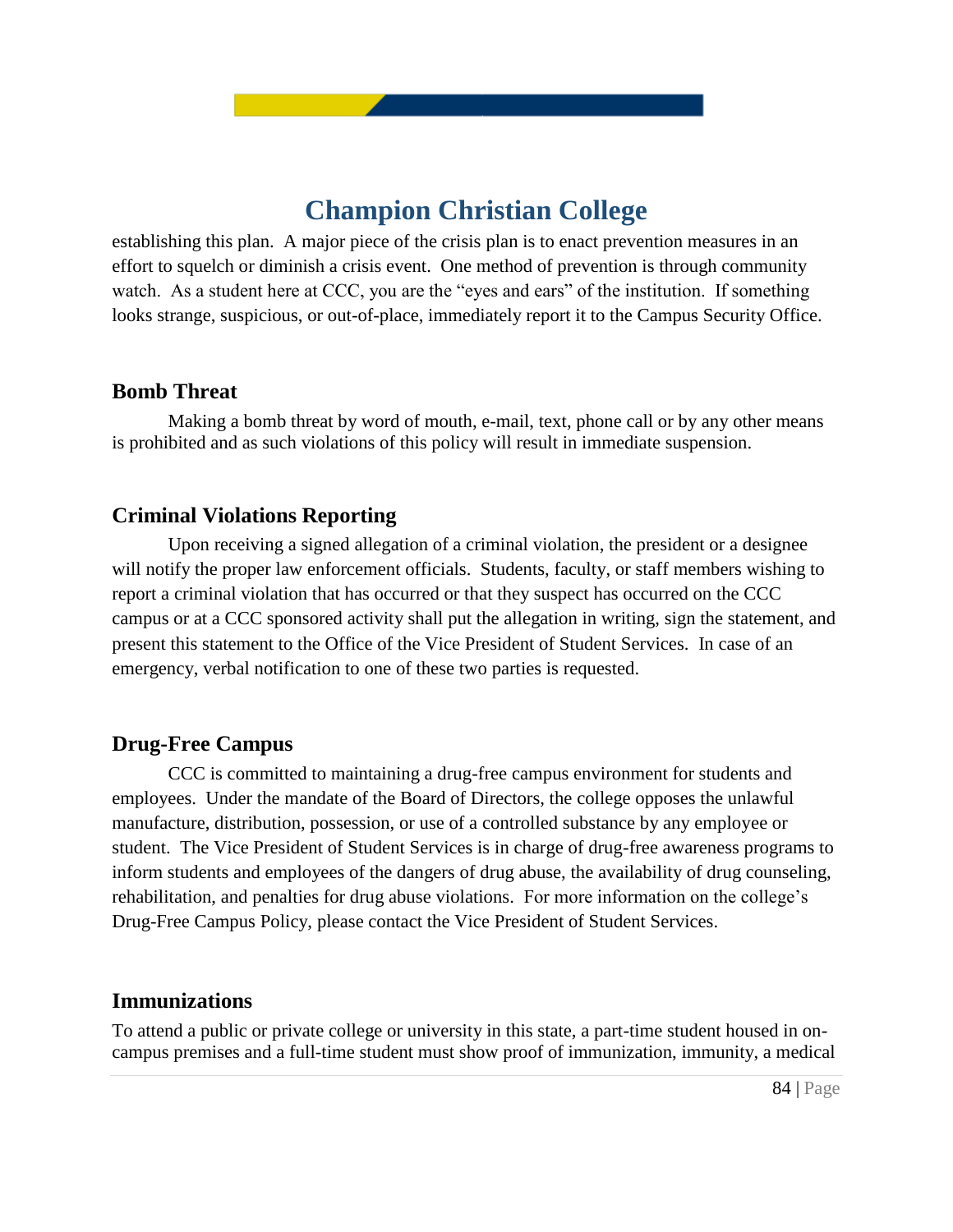or non-medical exemption or birth before 1957 for the following requirements: a) For incoming freshmen and foreign-born students, two doses of MMR (measles, mumps, and rubella) vaccine b) For all other students, one dose of MMR (measles, mumps, and rubella) vaccine. Exception: If a student has previously received two doses of measles, one dose of mumps and one dose of rubella before January 1, 2010, the doses will be accepted as compliant to immunization requirements and 2 MMRs are not required. (taken from [http://www.healthy.arkansas.gov/aboutADH/RulesRegs/ImmunizationRequirements.pdf\).](http://www.healthy.arkansas.gov/aboutADH/RulesRegs/ImmunizationRequirements.pdf))

#### **Tobacco-Free Campus**

CCC is entirely smoke-free and tobacco-free. The Smoke-Free, Tobacco-Free Policy applies to all CCC facilities and vehicles, owned or leased, regardless of location. Smoking, dipping, or any other form of tobacco use shall not be permitted on the CCC campus or any offcampus sites. Vaping or related activities, such as the use of electronic cigarettes, will not be tolerated. The policy applies to all students, faculty, staff, and visitors. As with any CCC policy, violation can result in dismissal.

#### **Fire**

In the event of fire, any person may sound the fire alarm. Everyone should evacuate the building and move to safety. Fire escape routes are posted in each of the dormitories, cafeteria, offices, and classrooms. The person reporting the fire should be available to give the location to the proper authority and explain any necessary details.

#### **Lab Safety**

The health and safety of CCC students is of primary concern whether on campus or attending high school-sponsored activities. Policies, procedures, and guidelines pertaining to health and safety must be followed for the protection of all. Students are required to adhere to all safety procedures and utilize safety and protective equipment in all lab settings. Eye protection will be worn while operating machinery. Appropriate attire is required in shop areas.

#### **Severe Weather**

CCC will continue to address inclement weather situations in a manner similar to past practices and the CCC Board policy. The general policy is that CCC does not close due to

85 | Page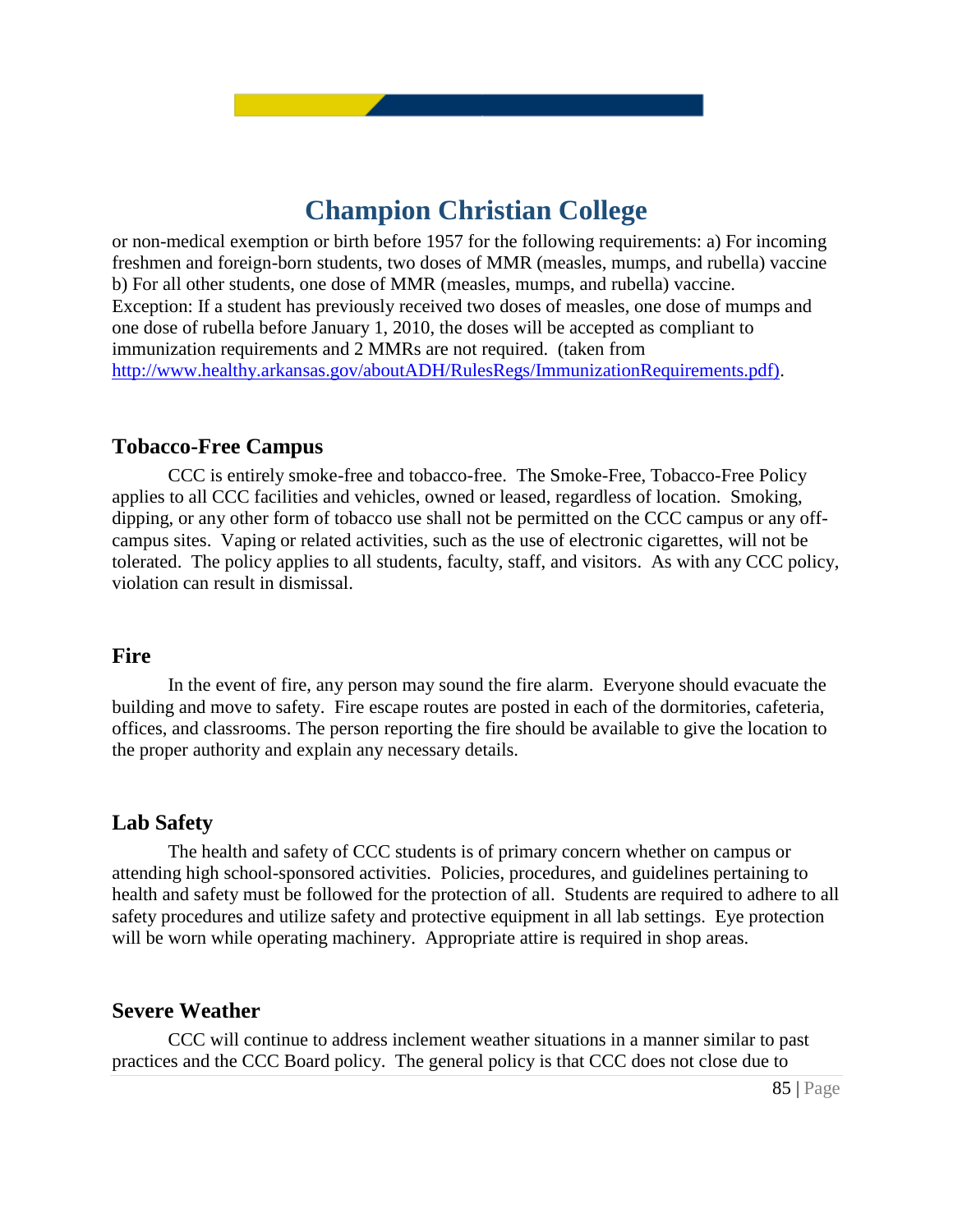inclement weather if at all avoidable. However, the obligation to provide services to the citizens of the area must be balanced with the risk of danger to students and employees.

The President or the Executive Vice President will determine when the inclement weather policy is implemented based on area weather conditions. Local media, listed below, will be used to notify students and employees of policy implementation. The state policy provisions regarding late arrival and leave time will apply to CCC employees.

In the event of early morning severe inclement weather conditions in the CCC area, the President or Executive Vice President will determine whether to place the inclement weather policy in effect and will publicly announce its implementation between 6:00 a.m. and 6:30 a.m., if possible. The decision to implement the inclement weather policy for evening classes will be made by mid-afternoon and announced between 3:00 p.m. and 3:30 p.m., if possible. In an effort to inform students, staff, and faculty of any college closing due to inclement weather, KATV (Channel 7) will be notified.

#### **Tornado Alert**

In case of a tornado alert, students and staff should take cover in a lower-level corridor/basement area free of glass exposure to the outside or in space on the southwest side of a building below ground level. All personnel should keep away from windows and, if possible, seek the protection of a table or desk. The greatest hazard of a tornado is flying glass and debris. If a person is unable to secure the protection of a building and is caught outdoors, a depression in the ground such as a gully, culvert, or deep ditch is better protection than nothing at all. In the event that you are caught outside during a storm without any of the above means of protection, lie flat on the ground and cover your head with your arms to reduce the hazard of being hit by flying objects.

# **UNDERSTANDING YOUR RIGHTS AND RESPONSIBILITIES**

**[F]or we shall all stand before the judgment seat of Christ. For it is written, As I live, saith the Lord, every knee shall bow to Me, and every tongue shall confess to God. So then every one of us shall give account of himself to God. —Romans 14:10-12**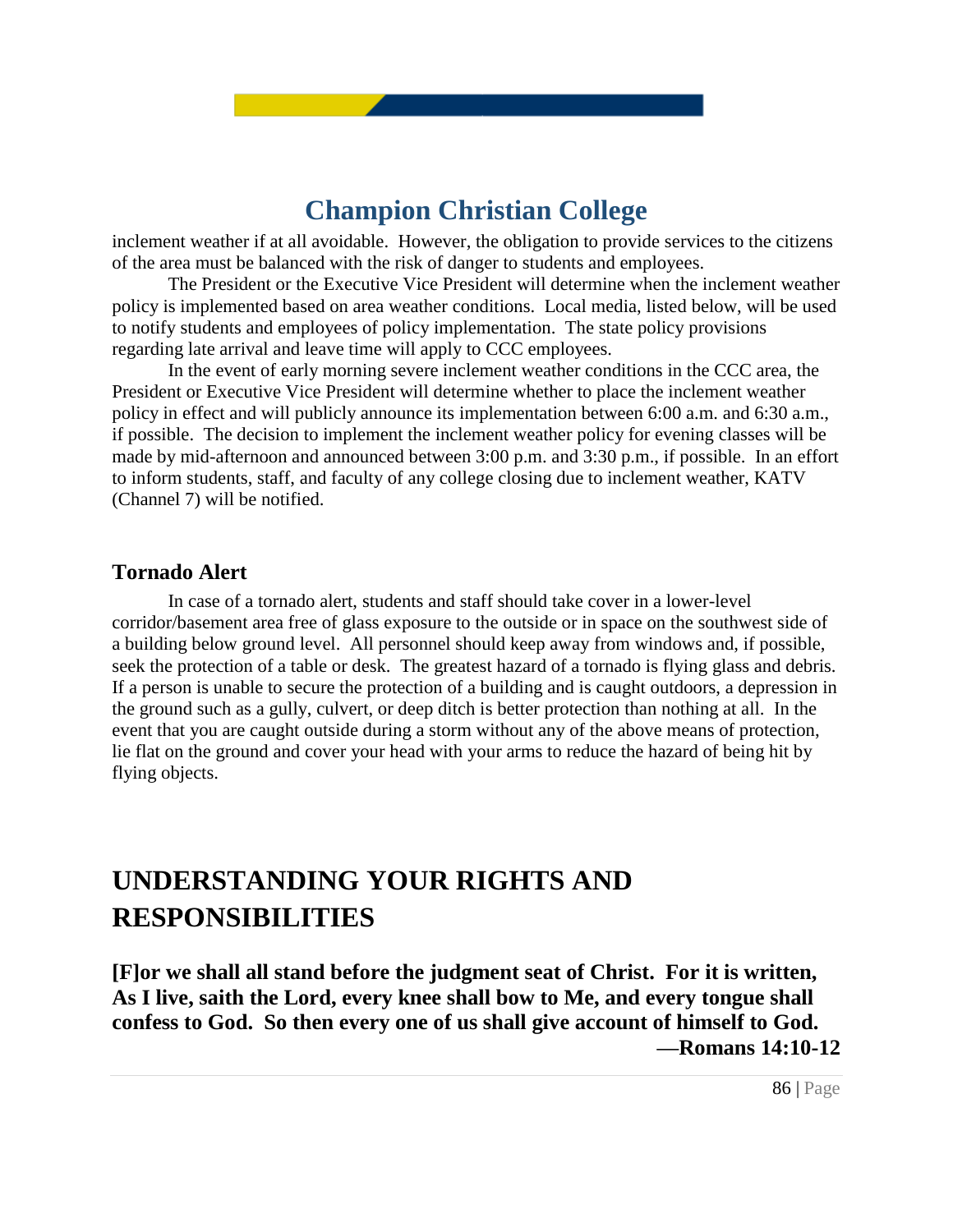#### **Academic Appeals**

The scope of Champion Christian College's Academic Appeals Policy includes issues of improper grade assignment, charges of plagiarism, charges of cheating, discriminatory treatment of students, and instructor inconsistency with the written grading criteria. Champion students have the right to appeal the above mentioned academic issues within nine weeks after the official termination of the course. Students are encouraged to initiate contact with the instructor and try to resolve the academic issue. If the issue cannot be resolved informally, then a student can initiate an appeal.

To appeal: 1. A student meets with the Vice President of Academic Affairs, located on the 2nd floor of Champion Hall, to discuss the issue. This meeting also ensures that the student has thought out the complaint and has exhausted any hope of resolving the matter informally with his/her instructor. 2. The student files a complaint. 3. The VP of Academic Affairs will investigate the matter. 3. Once the matter has been investigated and all parties involved contacted to discuss the issue, the VP of Academic Affairs will write a letter stating the outcome of the issue. All records are kept in the student's file in the office of the Registrar.

#### **Disciplinary Appeals**

Students at CCC can appeal student conduct violations. Students may submit in writing an appeal to the VP of Student Services within a week of the violation. The appeal will be reviewed by a committee consisting of the VP of Student Services, a student and a faculty member. Outcome of the appeal will be communicated to the student by the VP of Student Services. Records will be kept in the student's file in the office of the Registrar.

#### **Student Due Process**

Violation of the Code of Conduct, which is expected at Champion Christian College, will result in disciplinary action or suspension. Students may receive a suspension from CCC after the following measures have been taken:

• Student meets with the VP of Student Services, followed by written documentation of the incident. This documentation is kept in the student's file in the Registrar's office.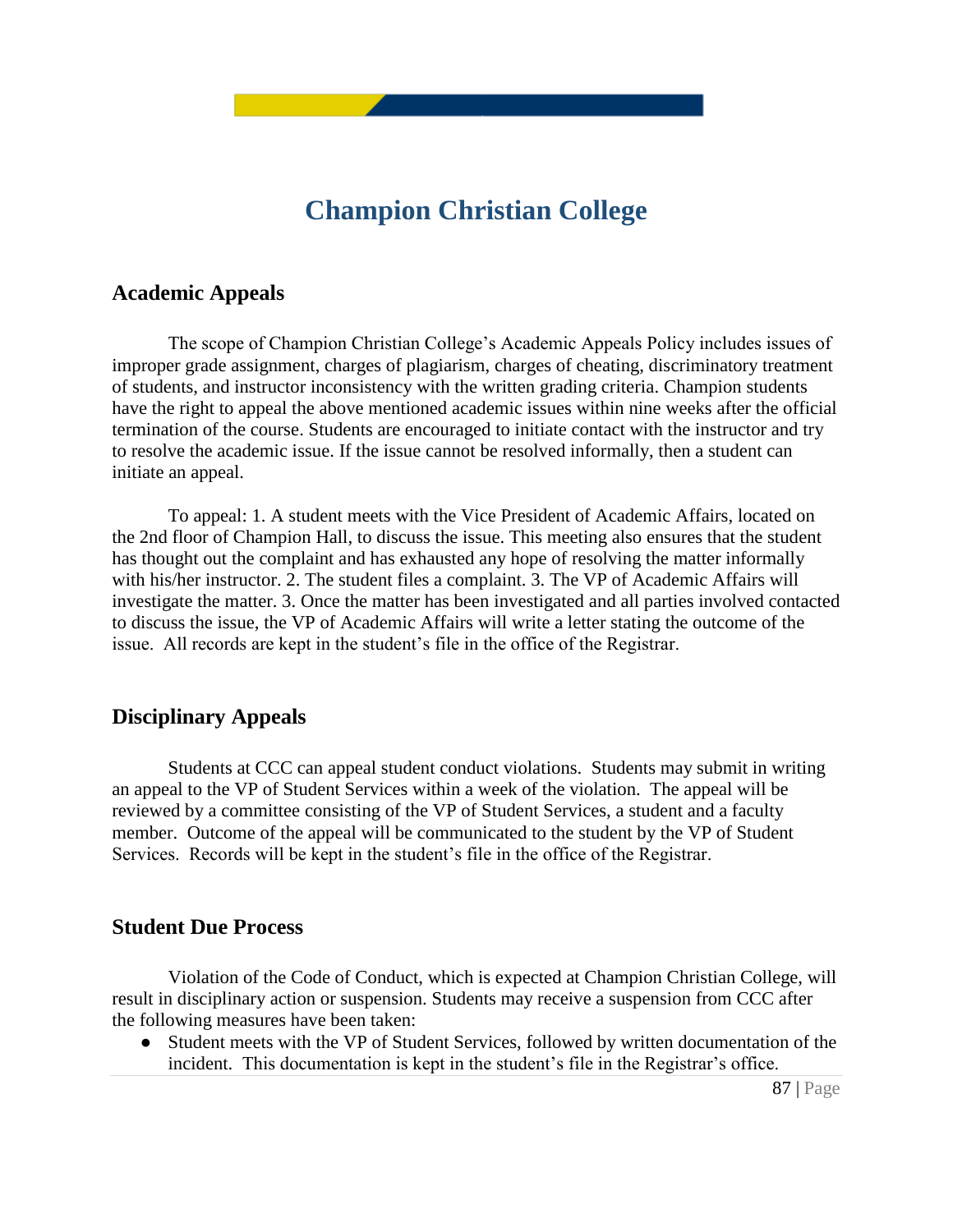- If the behavior continues, an official written warning will be given. The student will be asked to meet with the Executive Vice President.
- If the violation persists, the student may be suspended. If a student violates the College's statement of Faith or core values, he/she may be suspended immediately without prior written warning. The student will meet with the Executive Vice President who will review the student's behavior and file.
- The Administrative Committee will meet and decide based on all the facts presented.
- A written letter notifying the student of the outcome will be given to the student by the VP of Student Services.
- Any appeal will need to be made to the President, who has the final decision.

# **Student Complaint Procedures**

A complaint may be initiate by a student, when he/she feels that they have been treated unjustly. To file a complaint regarding CCC or any of its staff and faculty, students should follow the procedures below:

1. First attempt to resolve the issue informally. If the informal process does not resolve the issue, the student may file a grievance in regards to the student discipline or academic issue which he/she believes impedes academic studies, student life, or spiritual growth.

2. Submit a Student Complaint Form. Forms can be found in the office of Student Services. The form should be turned-in to the office of Student Services.

3. After receipt of the complaint, the VP of Student Service will investigate the matter unless the complaint is against him/her. At that point, the Executive Vice President will be in charge of investigating the matter. The process may require contacting all parties involved including the student.

4. Once all the information has been gathered, the VP of Student Services will meet with the student and inform her/him of the outcome. Documentation of the results will be place in the student's file, located in the Registrar's office.

If a student feels that he/she has not been treated fairly in the process outlined or that the issue has not been resolved, then he/she may report the incident to the following agencies: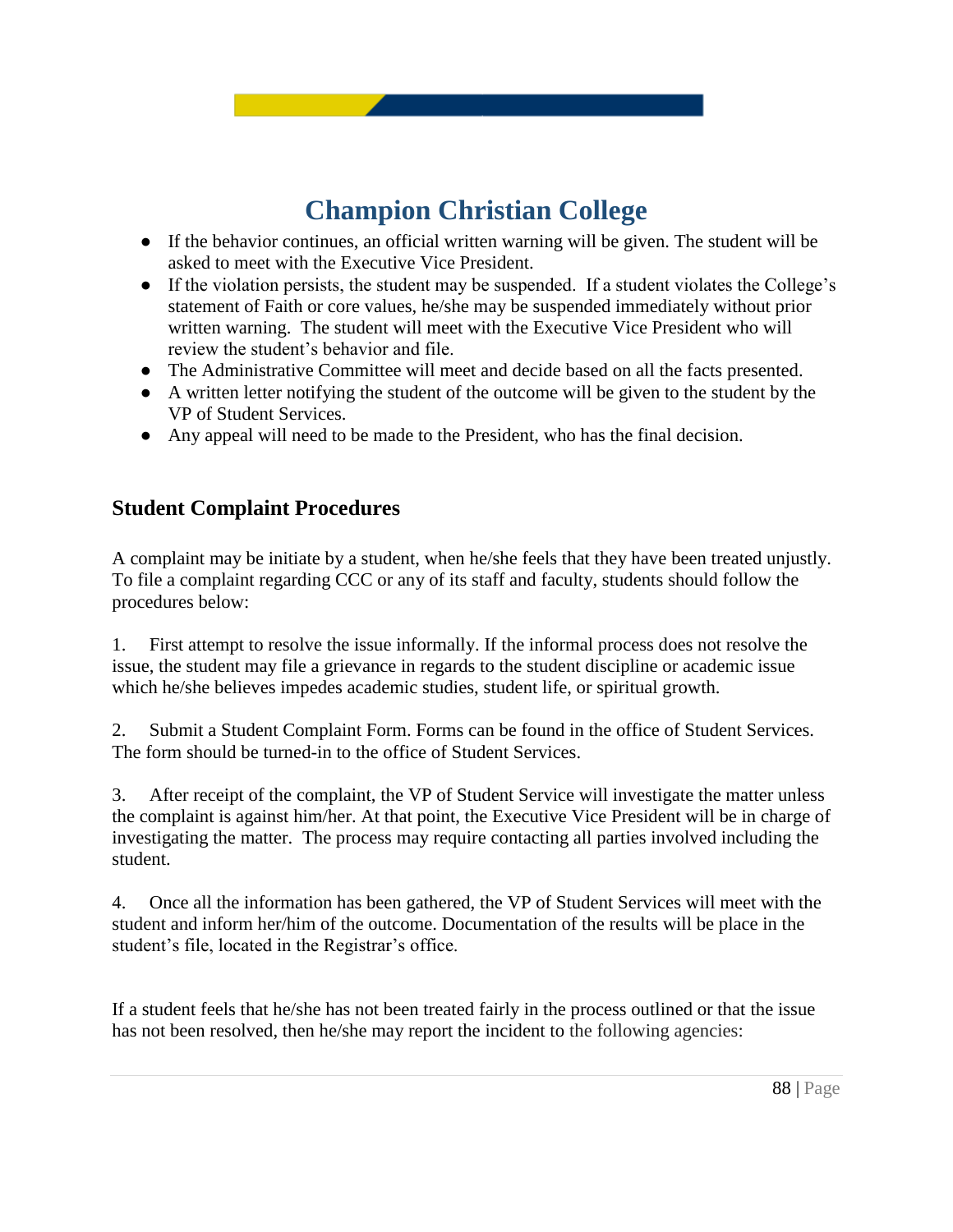### **Transnational Association of Christian Colleges and Schools (TRACS):**

The student may reach TRACS by mail at P. O. Box 328, Forest, VA 24551: by Telephone at (434)-525-9539; or by E-mail a[tinfo@tracs.org.](mailto:info@tracs.org) Directions for filing are found at:

- [http://championchristiancollege.com/wp-content/uploads/2019/03/TRACS-Complaint-](http://championchristiancollege.com/wp-content/uploads/2019/03/TRACS-Complaint-Policy.pdf)[Policy.pdf](http://championchristiancollege.com/wp-content/uploads/2019/03/TRACS-Complaint-Policy.pdf)
- [http://championchristiancollege.com/wp-content/uploads/2019/03/TRACS-Complaint-](http://championchristiancollege.com/wp-content/uploads/2019/03/TRACS-Complaint-Information-Sheet.pdf)[Information-Sheet.pdf](http://championchristiancollege.com/wp-content/uploads/2019/03/TRACS-Complaint-Information-Sheet.pdf)
- [http://championchristiancollege.com/wp-content/uploads/2019/03/TRACS-Complaint-](http://championchristiancollege.com/wp-content/uploads/2019/03/TRACS-Complaint-Form.pdf)[Form.pdf](http://championchristiancollege.com/wp-content/uploads/2019/03/TRACS-Complaint-Form.pdf)

### **Arkansas Department of Higher Education**

Students must follow the institution's published student grievance process before contacting the Arkansas Department of Higher Education (ADHE). Grievances regarding student grades or conduct violations are governed entirely by institutional policy and Arkansas law and will not be considered by ADHE. If a student must report an unresolved grievance, the student may contact ADHE at [ADHE\\_Info@adhe.edu.](mailto:ADHE_Info@adhe.edu) Resolutions by ADHE are final. Students must submit a written grievance to ADHE. The grievant also must provide written documentation from the college/university verifying that the institution's appeal process has been followed. Below is the ADHE grievance form.

• [https://www.adhe.edu/institutions/academic-affairs/institutional-certification-advisory](https://www.adhe.edu/institutions/academic-affairs/institutional-certification-advisory-committee/grievance-form)[committee/grievance-form](https://www.adhe.edu/institutions/academic-affairs/institutional-certification-advisory-committee/grievance-form)

# **Department of Education**

Students must follow the institution's published student grievance process before contacting the Federal Department of Education (ED). Grievances regarding student grades or conduct violations are governed entirely by institutional policy and Arkansas law and will not be considered by ED. Students must submit an electronic grievance form to ED. The grievant also must provide written documentation from the college/university verifying that the institution's appeal process has been followed. Below is the link to the ED electronic grievance form.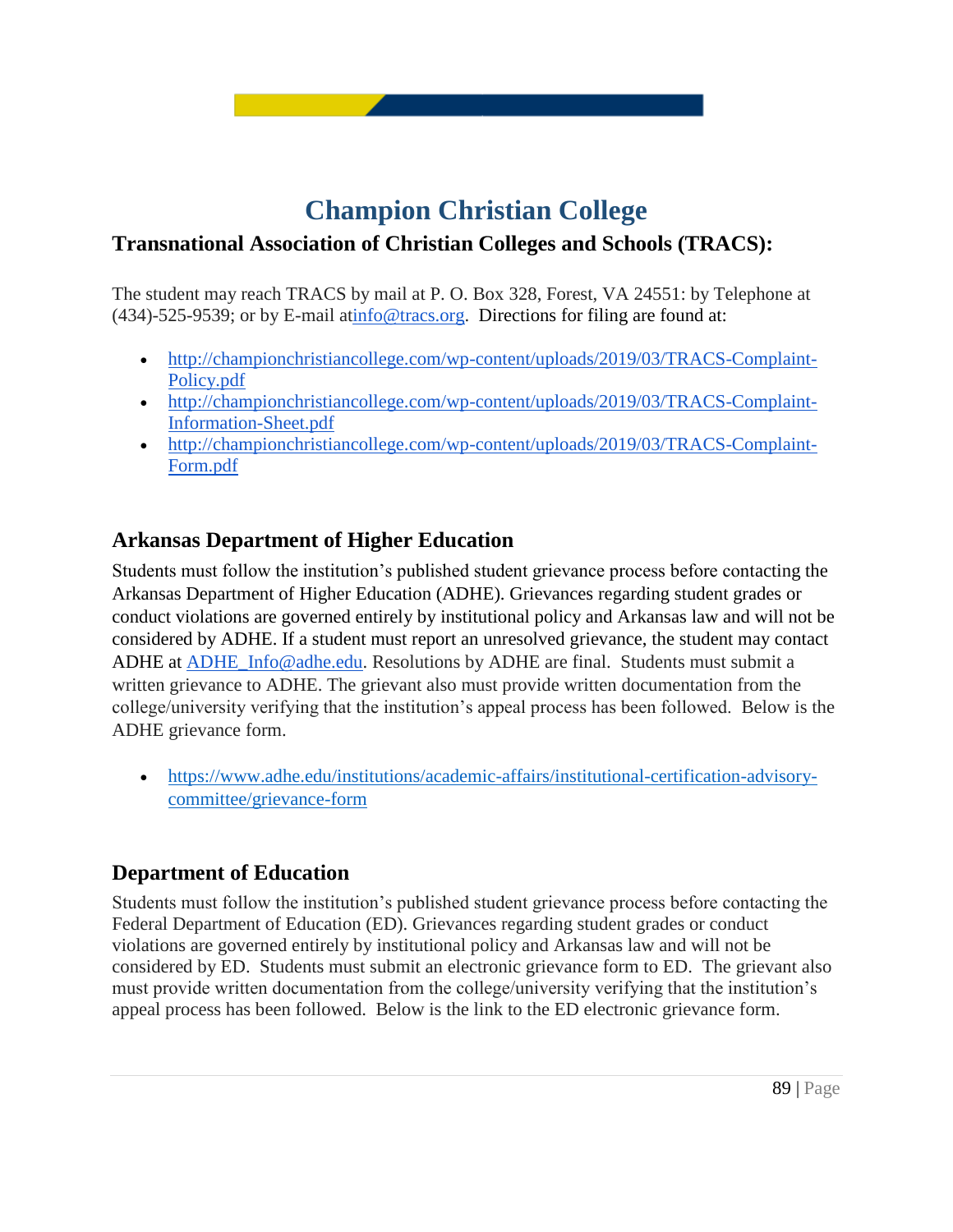• https://feedback.studentaid.ed.gov/s/loginselection?language=en\_US $\&$ ga=2.162390652. [1300626284.1551891439-2091835821.1551891398](https://feedback.studentaid.ed.gov/s/loginselection?language=en_US&_ga=2.162390652.1300626284.1551891439-2091835821.1551891398)

*The Vice President of Student Services, located on the 2nd floor of Champion Hall, is available to explain the formal grievance process and guide the grieved student therein. Records are maintained in the office of the Vice-President of Student Services.*

### **Academic Records Privacy Rights**

CCC complies fully with the Family Educational Rights and Privacy Act (FERPA) of 1974 which protects the privacy of educational records, to establish the right of students to inspect and review their educational records, and to provide guidelines for the correction of inaccurate or misleading data. As a general rule, a student's academic record is confidential and will not be released to unauthorized persons without written approval from the student. Directory-type information, including name, photograph, degree, enrollment status, participation in recognized activities and sports, degrees, honors, scholarships, and awards is considered public information and may be made available unless the student requests nondisclosure for the enrollment period. A student has the right to file a complaint with the U.S. Department of Education concerning failures of the College to maintain the requirements of FERPA at:

Family Policy Compliance Office U.S. Department of Education 400 Maryland Avenue, SW Washington DC 20202-4605

#### **Administrative Withdrawal/Drop**

The college administration and faculty reserve the right to drop a student from a course or program for sufficient cause, including but not limited to the following:

- Flagrantly disruptive conduct
- Excessive absences
- Unsafe practices in labs
- Documented plagiarism, and
- Creating and/or perpetuating an unsafe, non-working learning environment.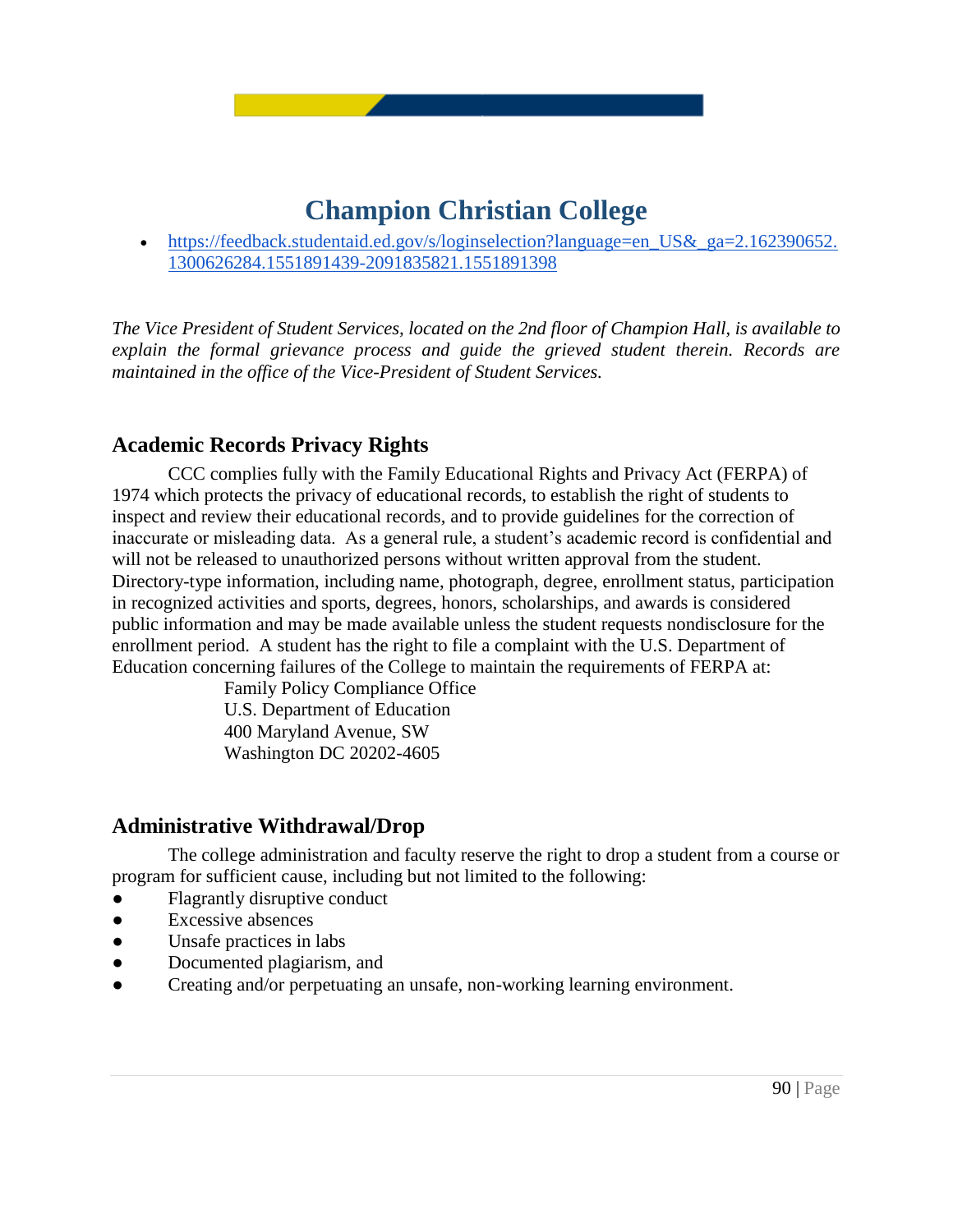#### **Annual Campus Security and Crime Report**

 Champion Christian College's Annual Campus Security and Crime Report contains important information about safety and security on the campus and on property adjacent to the campus. This report includes but is not limited to procedures for emergency notifications and timely warnings; missing persons protocol; sex offender registry procedures; sexual assault; violence against women; and drug/alcohol awareness programs; reporting procedures for emergencies and criminal activities; crime statistics; and fire safety report. The report will be updated annually by October 1 and is available in the Office of the Vice President of Student Services located on the 2<sup>nd</sup> floor of Champion Hall.

### **Annual Notification of Consumer Information**

On an annual basis, Champion Christian College is dedicated to providing all patrons, including prospective and current students as well as current and prospective employees, with consumer information via email. The Higher Education Act of 1965 (HEA), as amended by the Higher Education Opportunity Act of 2008 (HEOA), requires that post-secondary institutions participating in Title IV federal programs disclose information which includes but is not limited to policies and procedures in the following areas:

- Completion and job placement rates;
- Disability services;
- Drug/alcohol prevention programs;
- Educational degree plans;
- Financial aid programs;
- Gainful employment statistics;
- Privacy rights; and
- Voter registration.

Notification includes emailing this statement and specific policies to the campus community, presenting this information at orientation, and linking to other CCC departments via CCC webpages.

#### **Accessibility Services**

 Champion Christian College welcomes students with Americans with Disabilities Act (ADA) 1990 & 2008 and/or Section 504 of the Rehabilitation Act of 1973 qualified disabling conditions. CCC will not exclude ADA students from any course of program of study in which they can succeed with reasonable accommodations. Students seeking accommodation services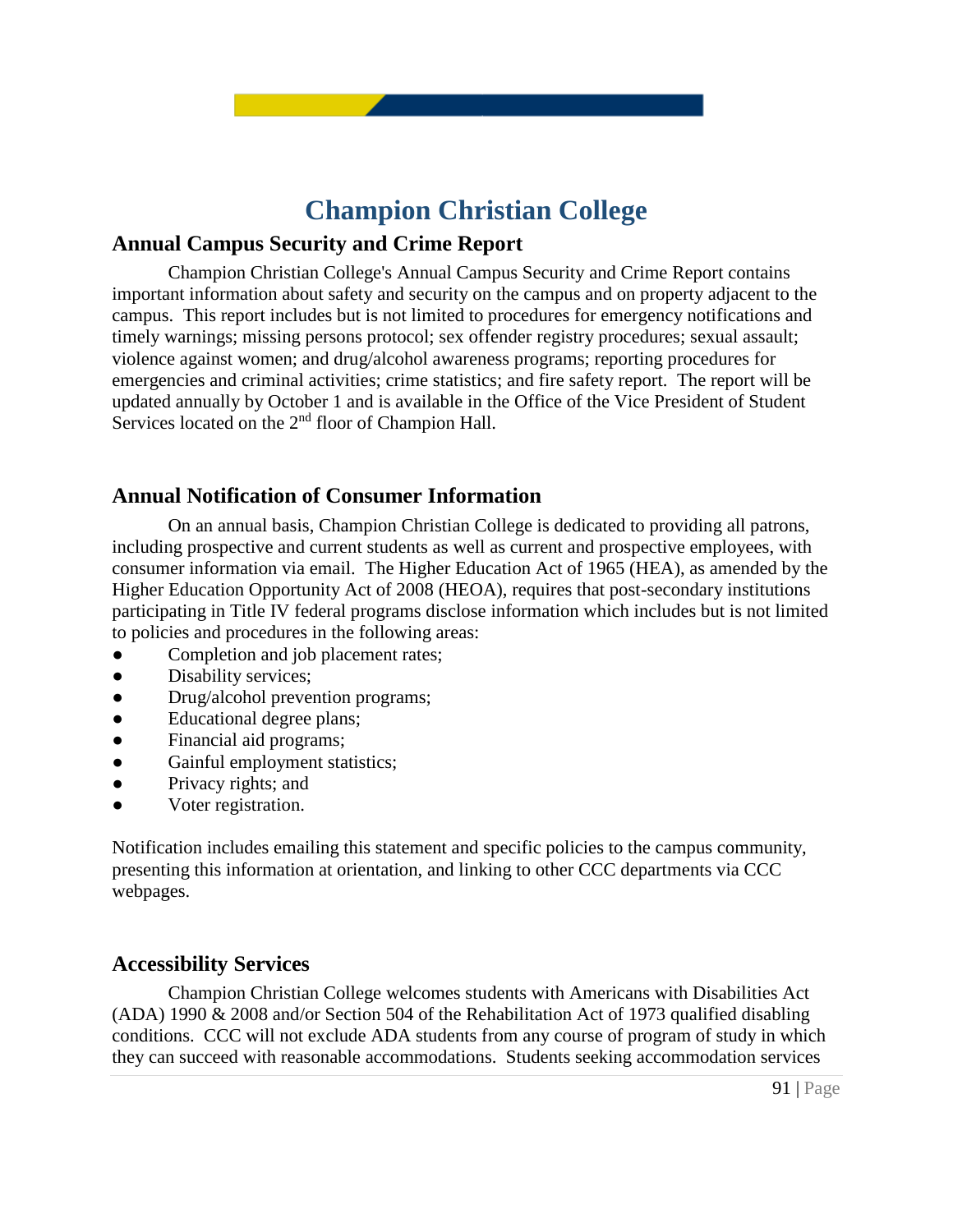under ADA or Section 504 must meet with the Vice President of Student Services, located on the 2<sup>nd</sup> floor of Champion Hall, prior to the implementation of expected accommodations. Written verification from a licensed physical and/or mental health professional may be required to qualify for accommodation services.

### **Americans with Disabilities Act of 1990**

It is the intent of CCC to work toward full compliance with the Americans with Disabilities Act by providing accessible facilities and services to students, staff, and visitors and by equipping the instructional programs and support services with reasonable accommodations. Questions, concerns, and/or grievances should be referred to the Vice President of Student Services.

### **Computing and Telecommunications**

CCC's computing and telecommunications networks, equipment, and resources are owned by the college and are provided primarily to support the academic and administrative functions of the college. Federal and state laws as well as college policies and procedures govern the use of these resources. Additional rules and regulations may be adopted by various divisions/departments to meet specific administrative or academic needs. Students must act in an ethical and professional manner with fellow students and staff. Any violation of this policy may result in the revocation or suspension of access privileges by the appropriate academic or administrative authority.

# **Holds on Records**

Records may be placed on hold for several reasons including but not limited to the following:

- Non-receipt of official transcript(s) from another institution
- A financial obligation to the college
- An outstanding library book
- Incomplete immunization records
- Safety/security issues
- Academic suspension and/or probation
- Schedule conflicts

Students will not be allowed to do the following until the hold is removed: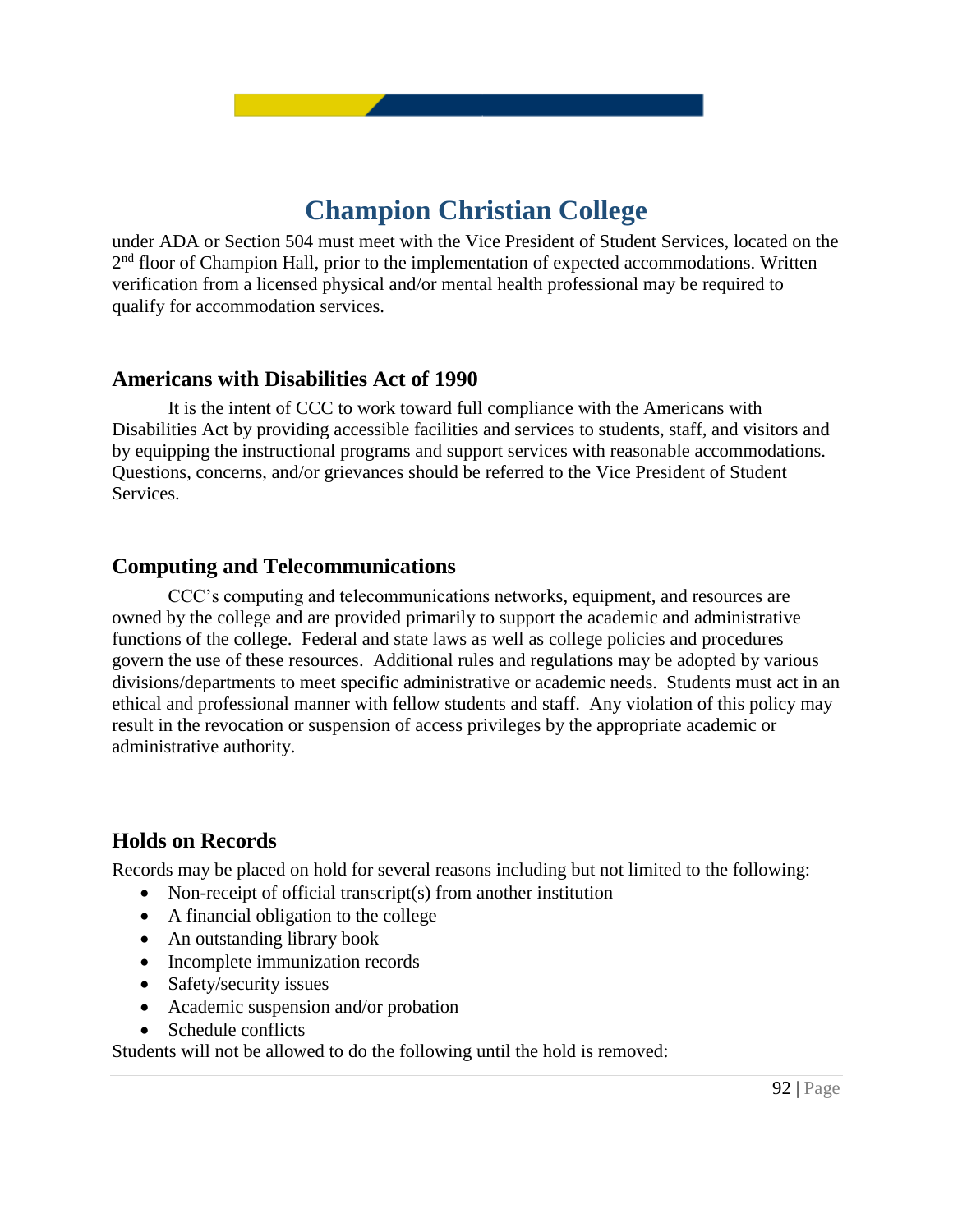- Drop or add a course
- Enroll in courses for subsequent semesters
- Obtain a transcript
- Receive a diploma or certificate

#### **Sexual Harassment**

Sexual harassment of students is illegal in accordance with section 703 of Title VII of the Civil Rights Act of 1964 and/or Title IX of the Elementary/Secondary Act of 1972.

The college is committed to providing an environment of study and work free from sexual harassment. Sexual harassment of students is prohibited in and out of the classroom and in the evaluation of students' academic performance.

Unwelcome sexual advances toward any student should be reported to the Vice President of Student Services. Counselors, instructors, and any other employees who know of such situations are instructed to help students convey such complaints to the Office of the President, if assistance is needed.

#### **Stalking**

The state of Arkansas has established that stalking is a crime under Act 379, effective March 8, 1993. The law against stalking encompasses courses of conduct such as harassment (including physical, written, telephone, telegraph, texting, email, or any other form of written communication); terroristic threatening; following a person; or insulting, taunting, and/or challenging a person in a manner likely to provoke a violent or disorderly response. The administration requests that students who have current court orders of protection or restraining orders hand-carry a copy of these documents to the Vice President of Student Services.

### **Student Right to Know**

The graduation and completion rates are available through the Office of the Vice President of Student Services.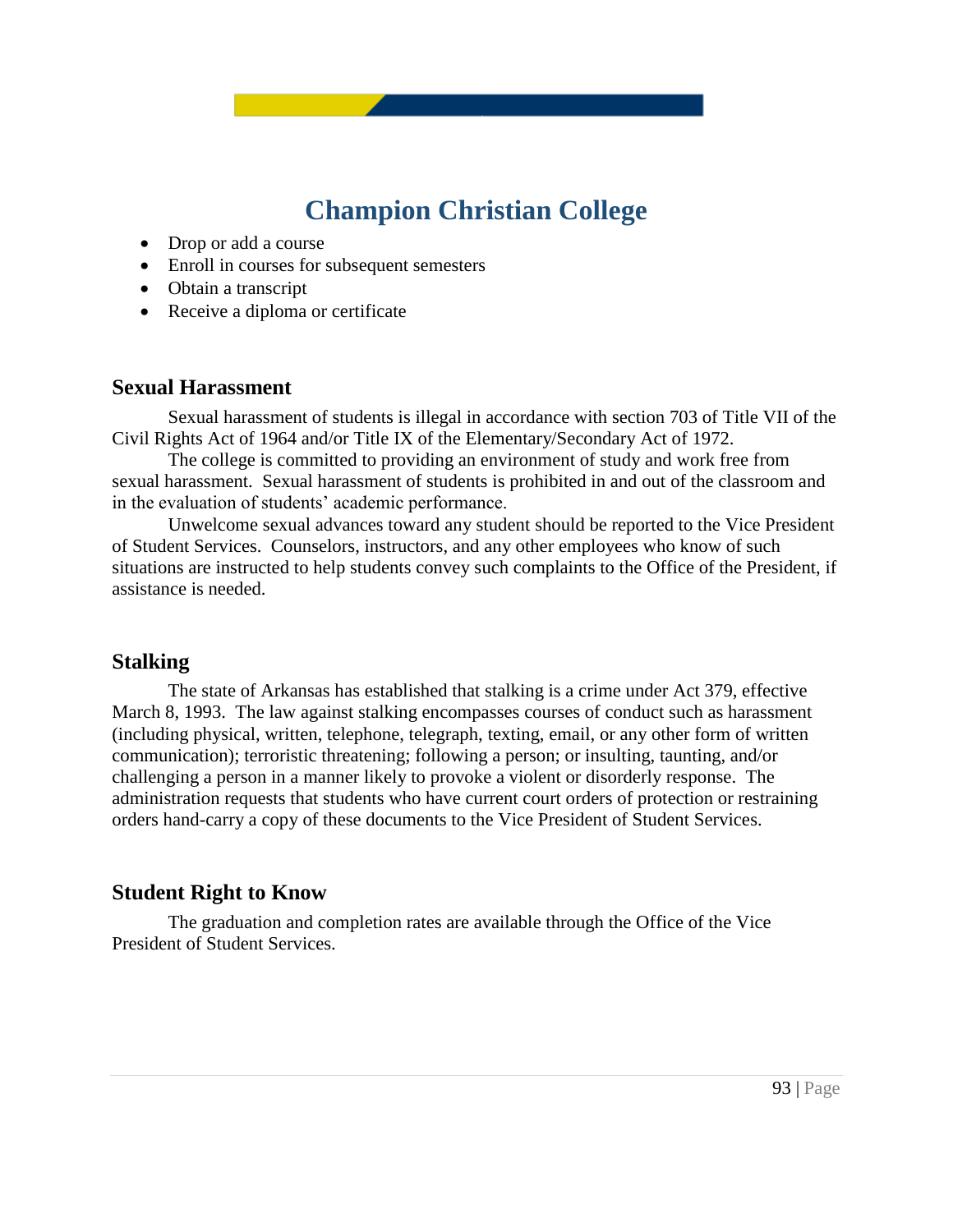

### **Title IX Compliance**

The College does not discriminate on the basis of gender in all educational activities and employment practices. Any person having inquiries concerning CCC compliance with Title IX is directed to contact the Vice President of Student Services. The Vice President of Student Services is the designated Title IX Compliance Officer

### **Liability**

Students will be held liable to pay for damages to facilities and equipment, whether willful or accidental. The college will not be liable for any personal belongings of students in the event of a catastrophe, theft, or any other form of loss.

# **CONCLUSION**

**Let us hear the conclusion of the whole matter: Fear God, and keep His commandments: for this is the whole duty of man. For God shall bring every work into judgment, with every secret thing, whether it be good, or whether it be evil.**

**—Ecclesiastes 12:13-14**